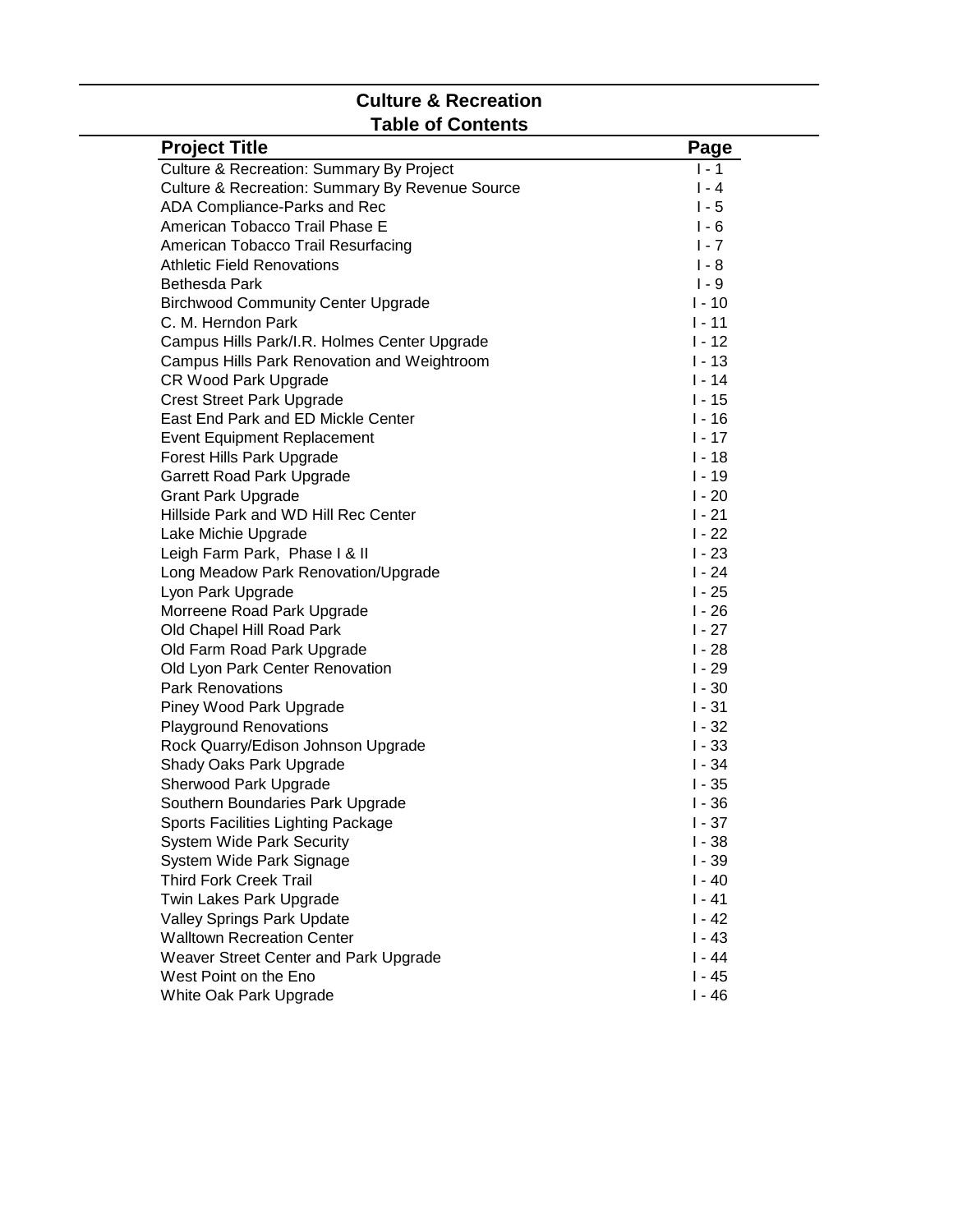|                                                                   |                   |            |              | <b>SUMMARY BY PROJECT</b> |                  |             |             |                        |                      |
|-------------------------------------------------------------------|-------------------|------------|--------------|---------------------------|------------------|-------------|-------------|------------------------|----------------------|
| Category                                                          | <b>Prior Year</b> | FY 2010-11 | FY 2011-12   | FY 2012-13                | FY 2013-14       | FY 2014-15  | FY 2015-16  | <b>Future</b><br>Years | <b>Total Request</b> |
| ADA<br>Compliance -<br>Parks and Rec                              | 1,823,000         | $\pmb{0}$  | O            | $\pmb{0}$                 | $\mathbf 0$      | $\mathbf 0$ | $\mathbf 0$ | 0                      | 1,823,000            |
| American<br><b>Tobacco Trail</b><br>Phase E                       | 6,615,981         | 0          | 0            | $\mathbf 0$               | 0                | 0           | 0           | 0                      | 6,615,981            |
| American<br><b>Tobacco Trail</b><br>Resurfacing                   | 283,680           | 0          | 0            | $\mathbf 0$               | 0                | 0           | 0           | 0                      | 283,680              |
| <b>Athletic Field</b><br>Renovations                              | 877,356           | 0          | 0            | $\mathbf 0$               | 0                | 0           | $\mathbf 0$ | 0                      | 877,356              |
| Bethesda Park                                                     | 5,393,068         | 0          | 0            | $\pmb{0}$                 | 0                | 0           | 0           | 0                      | 5,393,068            |
| Birchwood<br>Community<br>Center Upgrade                          | 300,000           | 0          | O            | $\mathbf 0$               | 0                | 0           | $\mathbf 0$ | 0                      | 300,000              |
| C. M. Herndon<br>Park                                             | 3,692,204         | 0          | O            | $\mathbf 0$               | 0                | 0           | $\pmb{0}$   | 0                      | 3,692,204            |
| Campus Hills<br>Park / I.R.<br><b>Holmes Center</b><br>Upgrade    | 655,595           | 0          | 0            | 217,329                   | 0                | 0           | 0           | 0                      | 872,924              |
| Campus Hills<br>Park<br>Renovation and<br>Weightroom              | 960,000           | 0          | $\mathbb{C}$ | $\mathbf 0$               | 0                | $\mathbf 0$ | 0           | 0                      | 960,000              |
| CR Wood Park<br>Upgrade                                           | 250,000           | 0          | $\mathbb{C}$ | $\mathbf 0$               | 0                | 0           | 0           | 0                      | 250,000              |
| <b>Crest Street</b><br>Park Upgrade                               | 278,000           | 0          | 0            | $\mathbf 0$               | 0                | 0           | 0           | 0                      | 278,000              |
| East End Park<br><b>ED Mickle</b><br>Recreation<br>Center Upgrade | 151,000           | 0          | $\Omega$     | $\Omega$                  | $\Omega$         | $\Omega$    | 0           | 0                      | 151,000              |
| Event<br>Equipment<br>Replacement                                 | 112,500           | $\pmb{0}$  | $\mathbf 0$  | $\pmb{0}$                 | $\boldsymbol{0}$ | $\pmb{0}$   | $\pmb{0}$   | $\pmb{0}$              | 112,500              |
| <b>Forest Hills</b><br>Park Upgrade                               | 532,000           | 0          | 169,303      | $\pmb{0}$                 | $\mathbf 0$      | $\pmb{0}$   | $\pmb{0}$   | $\pmb{0}$              | 701,303              |
| <b>Garrett Road</b><br>Park Upgrade                               | 645,000           | 0          | $\mathsf{C}$ | $\pmb{0}$                 | $\boldsymbol{0}$ | $\mathbf 0$ | $\pmb{0}$   | 0                      | 645,000              |
| <b>Grant Park</b><br>Upgrade                                      | 114,063           | 0          | 0            | $\pmb{0}$                 | $\boldsymbol{0}$ | $\pmb{0}$   | $\pmb{0}$   | $\pmb{0}$              | 114,063              |
| Hillside Park /<br><b>WD Hill Center</b><br>Upgrade               | 981,000           | 0          | $\mathbf 0$  | 352,444                   | $\boldsymbol{0}$ | $\pmb{0}$   | $\pmb{0}$   | 0                      | 1,333,444            |
| Lake Michie<br>Upgrade                                            | 452,566           | 0          | $\mathbf 0$  | $\pmb{0}$                 | $\boldsymbol{0}$ | $\pmb{0}$   | $\pmb{0}$   | $\pmb{0}$              | 452,566              |
| Leigh Farm<br>Park, Phase I<br>$8$ II                             | 1,298,860         | 0          | 0            | 202,094                   | $\boldsymbol{0}$ | $\pmb{0}$   | $\pmb{0}$   | $\pmb{0}$              | 1,500,954            |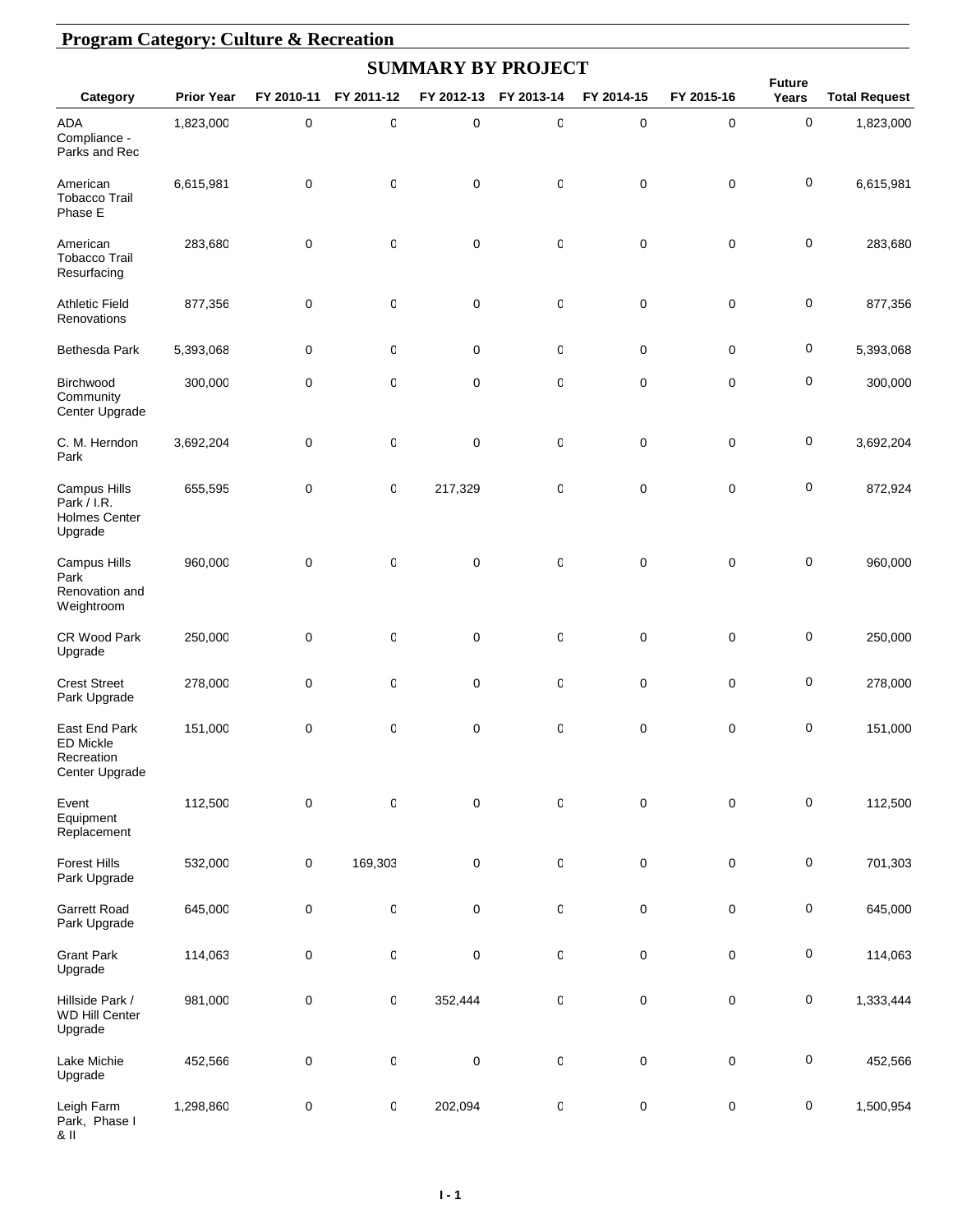| Long Meadow<br>Park<br>Renovation                              | 495,494     | 0         | 0            | $\pmb{0}$   | 0       | $\pmb{0}$   | 0           | $\pmb{0}$ | 495,494   |
|----------------------------------------------------------------|-------------|-----------|--------------|-------------|---------|-------------|-------------|-----------|-----------|
| Lyon Park<br>Upgrade                                           | 673,000     | 0         | 0            | $\pmb{0}$   | 0       | $\pmb{0}$   | $\mathbf 0$ | $\pmb{0}$ | 673,000   |
| Morreene Road<br>Park Upgrade                                  | 415,000     | 0         | 0            | $\pmb{0}$   | 0       | 0           | 584,370     | $\pmb{0}$ | 999,370   |
| Old Chapel Hill<br>Road Park                                   | 4,191,949   | 0         | 0            | $\pmb{0}$   | 0       | 0           | 203,329     | $\pmb{0}$ | 4,395,278 |
| Old Farm Road<br>Park Upgrade                                  | 151,000     | 0         | 0            | $\pmb{0}$   | 0       | $\pmb{0}$   | $\pmb{0}$   | $\pmb{0}$ | 151,000   |
| Old Lyon Park<br>Center<br>Renovation                          | 715,000     | 0         | O            | $\mathbf 0$ | 0       | $\pmb{0}$   | $\mathbf 0$ | $\pmb{0}$ | 715,000   |
| Park<br>Renovations                                            | 1,044,039   | 0         | 0            | $\pmb{0}$   | 0       | $\pmb{0}$   | $\mathbf 0$ | $\pmb{0}$ | 1,044,039 |
| Piney Wood<br>Park Upgrade                                     | 406,000     | 0         | O            | $\pmb{0}$   | 0       | 386,825     | 0           | $\pmb{0}$ | 792,825   |
| Playground<br>Renovations                                      | 797,296     | 0         | 0            | $\pmb{0}$   | 0       | $\pmb{0}$   | $\mathbf 0$ | $\pmb{0}$ | 797,296   |
| <b>Rock Quarry</b><br>Park/Edison<br>Johnson<br>Center Upgrade | 1,321,683   | 0         | $\mathsf{C}$ | $\pmb{0}$   | 0       | $\pmb{0}$   | $\mathbf 0$ | $\pmb{0}$ | 1,321,683 |
| Shady Oaks<br>Park Upgrade                                     | 42,624      | 0         | $\mathsf{C}$ | $\pmb{0}$   | 0       | $\pmb{0}$   | $\pmb{0}$   | $\pmb{0}$ | 42,624    |
| Sherwood Park<br>Upgrade                                       | 687,000     | $\pmb{0}$ | O            | $\pmb{0}$   | 0       | $\mathbf 0$ | $\mathbf 0$ | $\pmb{0}$ | 687,000   |
| Southern<br><b>Boundaries</b><br>Park Upgrade                  | 110,000     | 0         | O            | $\pmb{0}$   | 0       | 0           | 0           | $\pmb{0}$ | 110,000   |
| Sports<br>Facilities<br>Lighting<br>Package                    | 300,000     | 0         | 0            | $\pmb{0}$   | 300,000 | $\pmb{0}$   | 0           | $\pmb{0}$ | 600,000   |
| System Wide<br>Park Security                                   | 750,000     | $\pmb{0}$ | $\mathsf{C}$ | $\pmb{0}$   | 0       | 0           | $\pmb{0}$   | $\pmb{0}$ | 750,000   |
| System Wide<br>Park Signage                                    | 750,000     | 0         | $\mathsf{C}$ | $\pmb{0}$   | 0       | 0           | $\pmb{0}$   | $\pmb{0}$ | 750,000   |
| <b>Third Fork</b><br>Creek Trail                               | 6,258,798   | 0         | $\mathsf C$  | $\pmb{0}$   | 0       | 0           | $\mathbf 0$ | $\pmb{0}$ | 6,258,798 |
| <b>Twin Lakes</b><br>Park Upgrade                              | 240,000     | 0         | $\mathsf C$  | $\pmb{0}$   | 0       | $\pmb{0}$   | $\pmb{0}$   | $\pmb{0}$ | 240,000   |
| <b>Valley Springs</b><br>Park Update                           | $\mathbf 0$ | $\pmb{0}$ | $\mathsf C$  | $\pmb{0}$   | 0       | 0           | 307,479     | $\pmb{0}$ | 307,479   |
| Walltown<br>Recreation<br>Center                               | 9,749,392   | 0         | $\mathsf{C}$ | $\pmb{0}$   | 0       | $\pmb{0}$   | $\pmb{0}$   | $\pmb{0}$ | 9,749,392 |
| <b>Weaver Street</b><br>Center and<br>Park Upgrade             | 625,843     | $\pmb{0}$ | $\mathsf{C}$ | $\pmb{0}$   | 156,123 | $\pmb{0}$   | 0           | $\pmb{0}$ | 781,966   |
| West Point on<br>the Eno                                       | 291,400     | $\pmb{0}$ | $\mathbf 0$  | $\pmb{0}$   | 0       | $\pmb{0}$   | $\pmb{0}$   | $\pmb{0}$ | 291,400   |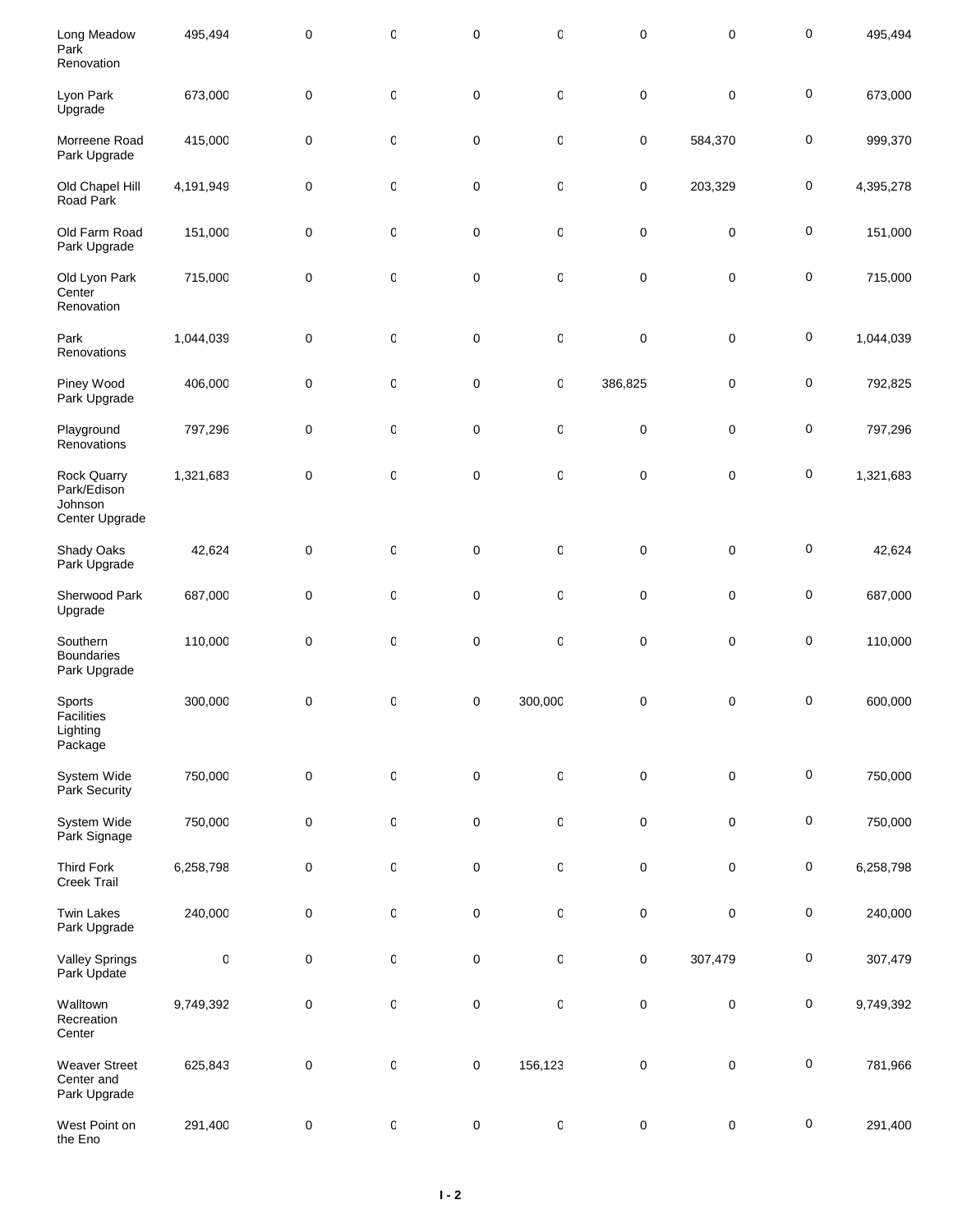|                                  | \$55,475,738 | \$0 | \$169,303 | \$771,867 | \$456,123 | \$386,825 | \$1,095,178 | \$0 | \$58,355,034 |
|----------------------------------|--------------|-----|-----------|-----------|-----------|-----------|-------------|-----|--------------|
| <b>White Oak</b><br>Park Upgrade | 44.347       |     |           |           |           |           |             |     | 44.347       |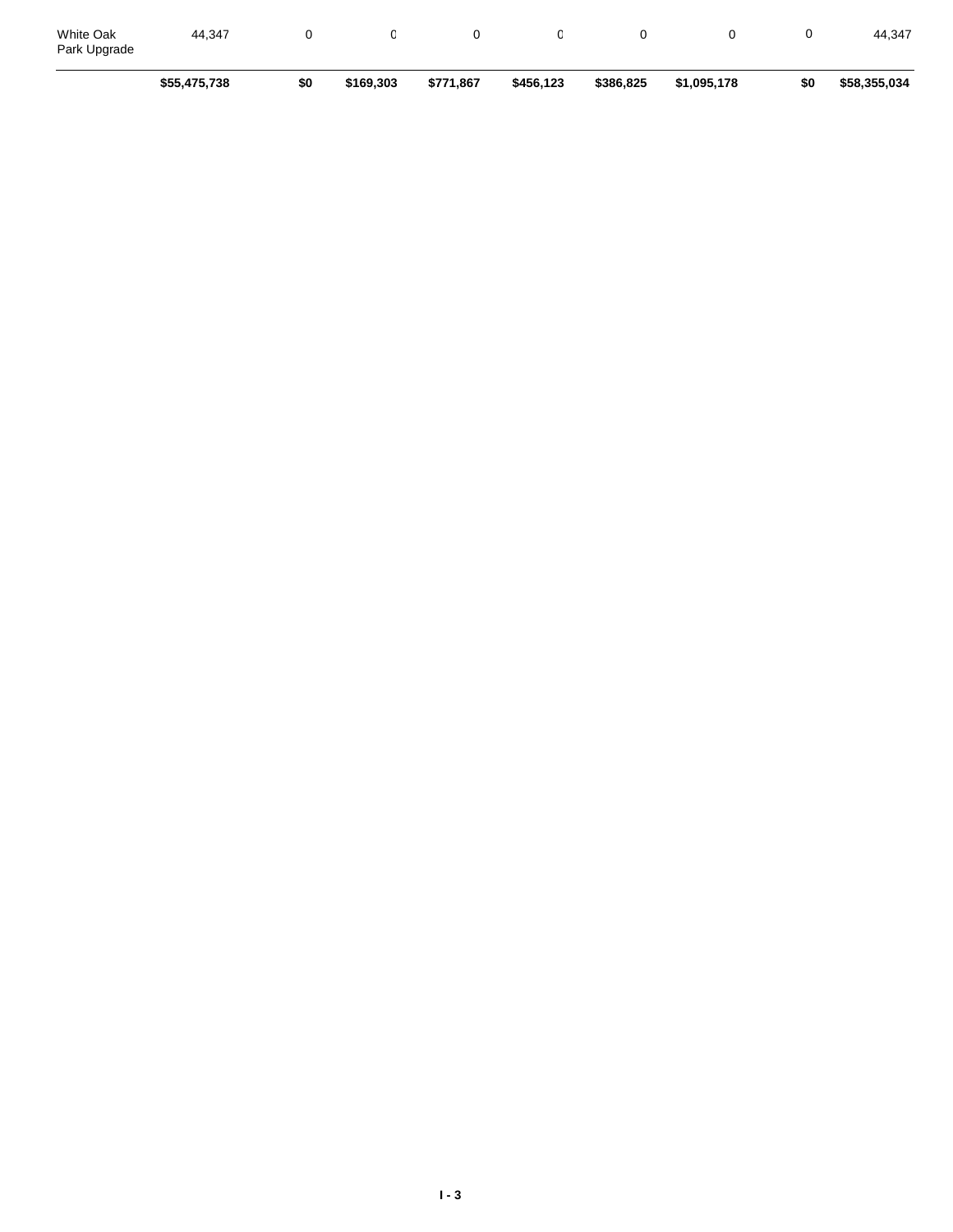#### **SUMMARY BY REVENUE SOURCE**

| Category                 | <b>Prior Year</b> | FY 2010-11 | FY 2011-12 | FY 2012-13 | FY 2013-14 | FY 2014-15 | FY 2015-16  | <b>Future</b><br>Years |          | <b>Total Funds</b> |
|--------------------------|-------------------|------------|------------|------------|------------|------------|-------------|------------------------|----------|--------------------|
| Unidentified             |                   | 0          | 169.303    | 771.867    | 456,123    | 386,825    | 1,095,178   |                        | 0        | 2,879,296          |
| <b>Rev Unauthorized</b>  |                   | 0          | 0          |            | Ω          |            |             |                        | 0        | 0                  |
| <b>Rev Authorized</b>    |                   | 0          | 0          |            |            |            |             |                        | 0        | 0                  |
| Pay-As-You-Go            | 3,060,892         |            |            |            |            |            |             |                        | 0        | 3,060,892          |
| Other                    | 1,432,501         |            |            |            |            |            |             |                        | 0        | 1,432,501          |
| Intergovernmental        | 5,187,956         |            | 0          |            |            |            |             |                        | $\Omega$ | 5,187,956          |
| <b>Installment Sales</b> | 1,312,651         | 0          | 0          |            | 0          |            |             |                        | $\Omega$ | 1,312,651          |
| <b>Impact Fees</b>       | 8,900,236         | 0          | 0          |            | 0          |            |             |                        | $\Omega$ | 8,900,236          |
| <b>GOB Unauthorized</b>  |                   |            |            |            |            |            |             |                        | 0        |                    |
| <b>GOB Authorized</b>    | 35,581,502        | 0          | 0          |            | O          |            |             |                        | 0        | 35,581,502         |
|                          | \$55,475,738      | \$0        | \$169,303  | \$771.867  | \$456,123  | \$386,825  | \$1,095,178 |                        | \$0      | \$58,355,034       |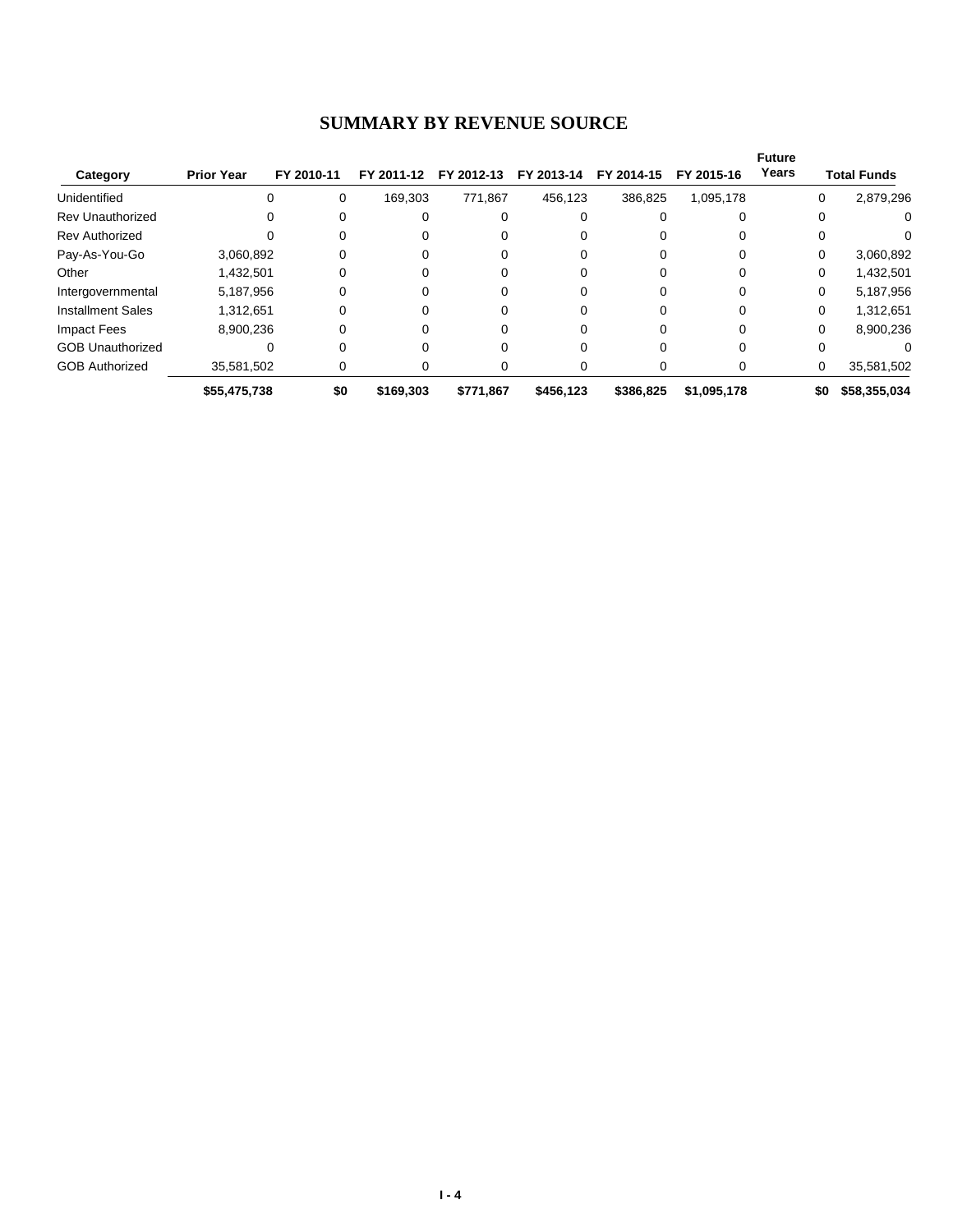| Service Area<br><b>Culture &amp; Recreation</b>        |                                                                                                                                                          |         | Department<br><b>General Services</b> |                                                                               |         | Division/Program: |                                     | District:<br>All       |              |
|--------------------------------------------------------|----------------------------------------------------------------------------------------------------------------------------------------------------------|---------|---------------------------------------|-------------------------------------------------------------------------------|---------|-------------------|-------------------------------------|------------------------|--------------|
| <b>Project Title</b><br>ADA Compliance - Parks and Rec |                                                                                                                                                          |         | <b>Pin Number</b>                     |                                                                               |         | Master Plan       |                                     |                        |              |
| <b>Project Description</b>                             |                                                                                                                                                          |         |                                       |                                                                               |         |                   |                                     |                        |              |
|                                                        | the requirements for ADA compliance throughout the City.                                                                                                 |         |                                       | Addresses the deficiencies identified by the Department of Justice concerning |         |                   | Picture                             | <b>Available</b>       |              |
|                                                        |                                                                                                                                                          |         |                                       |                                                                               |         |                   |                                     |                        |              |
|                                                        | <b>PROJECT STATUS -</b><br><b>PROJECTED DATES:</b><br>June 2010<br><b>Total Expenditures</b><br>\$1,453,780<br>07/04<br>Beginning<br>Completion<br>12/10 |         |                                       |                                                                               |         |                   | <i>TYPE REQUEST</i><br>Continuation |                        |              |
| <i><b>Appropriation</b></i>                            | <b>Prior Year</b>                                                                                                                                        | 2010-11 | 2011-12                               | 2012-13                                                                       | 2013-14 | 2014-15           | 2015-16                             | <b>Future</b><br>Years | <b>TOTAL</b> |
| Planning/Design                                        | \$698,450                                                                                                                                                | \$0     | \$0                                   | \$0                                                                           | \$0     | \$0               | \$0                                 | \$0                    | \$698,450    |
| Land                                                   | \$0                                                                                                                                                      | \$0     | \$0                                   | \$0                                                                           | \$0     | \$0               | \$0                                 | \$0                    | \$0          |
| Construction                                           | \$1,124,550                                                                                                                                              | \$0     | \$0                                   | \$0                                                                           | \$0     | \$0               | \$0                                 | \$0                    | \$1,124,550  |
| Equip/Furnishings                                      | \$0                                                                                                                                                      | \$0     | \$0                                   | \$0                                                                           | \$0     | \$0               | \$0                                 | \$0                    | \$0          |
| Contingency                                            | \$0                                                                                                                                                      | \$0     | \$0                                   | \$0                                                                           | \$0     | \$0               | \$0                                 | \$0                    | \$0          |
| <b>Total</b>                                           | \$1,823,000                                                                                                                                              | \$0     | \$0                                   | \$0                                                                           | \$0     | \$0               | \$0                                 | \$0                    | \$1,823,000  |
| Revenue                                                | <b>Prior Year</b>                                                                                                                                        | 2010-11 | 2011-12                               | 2012-13                                                                       | 2013-14 | 2014-15           | 2015-16                             | <b>Future</b><br>Years | <b>TOTAL</b> |
| Pay-As-You-Go                                          | \$0                                                                                                                                                      | \$0     | \$0                                   | \$0                                                                           | \$0     | \$0               | \$0                                 | \$0                    | \$0          |
| <b>GOB Authorized</b>                                  | \$1,323,000                                                                                                                                              | \$0     | \$0                                   | \$0                                                                           | \$0     | \$0               | \$0                                 | \$0                    | \$1,323,000  |
| <b>GOB Unauthorized</b>                                | \$0                                                                                                                                                      | \$0     | \$0                                   | \$0                                                                           | \$0     | \$0               | \$0                                 | \$0                    | \$0          |
| Rev Authorized                                         | \$0                                                                                                                                                      | \$0     | \$0                                   | \$0                                                                           | \$0     | \$0               | \$0                                 | \$0                    | \$0          |
| <b>Rev Unauthorized</b>                                | \$0                                                                                                                                                      | \$0     | \$0                                   | \$0                                                                           | \$0     | \$0               | \$0                                 | \$0                    | \$0          |
| <b>Installment Sales</b>                               | \$500,000                                                                                                                                                | \$0     | \$0                                   | \$0                                                                           | \$0     | \$0               | \$0                                 | \$0                    | \$500,000    |
| Impact Fees                                            | \$0                                                                                                                                                      | \$0     | \$0                                   | \$0                                                                           | \$0     | \$0               | \$0                                 | \$0                    | \$0          |
| Intergovernmental                                      | \$0                                                                                                                                                      | \$0     | \$0                                   | \$0                                                                           | \$0     | \$0               | \$0                                 | \$0                    | \$0          |
| Other                                                  | \$0                                                                                                                                                      | \$0     | \$0                                   | \$0                                                                           | \$0     | \$0               | \$0                                 | \$0                    | \$0          |
| Unidentified                                           | \$0                                                                                                                                                      | \$0     | \$0                                   | \$0                                                                           | \$0     | \$0               | \$0                                 | \$0                    | \$0          |
| <b>Total</b>                                           | \$1,823,000                                                                                                                                              | \$0     | \$0                                   | \$0                                                                           | \$0     | \$0               | \$0                                 | \$0                    | \$1,823,000  |
| <b>Operating</b>                                       | <b>Prior Year</b>                                                                                                                                        | 2010-11 | 2011-12                               | 2012-13                                                                       | 2013-14 | 2014-15           | 2015-16                             | <b>Future</b><br>Years | <b>TOTAL</b> |
| Capital Outlay                                         | \$0                                                                                                                                                      | \$0     | \$0                                   | \$0                                                                           | \$0     | \$0               | \$0                                 | \$0                    | \$0          |
| Maint/Operations                                       | \$0                                                                                                                                                      | \$0     | \$0                                   | \$0                                                                           | \$0     | \$0               | \$0                                 | \$0                    | \$0          |
| Personnel                                              | \$0                                                                                                                                                      | \$0     | \$0                                   | \$0                                                                           | \$0     | \$0               | \$0                                 | \$0                    | \$0          |
| <b>Total</b>                                           | \$0                                                                                                                                                      | \$0     | \$0                                   | \$0                                                                           | \$0     | \$0               | \$0                                 | \$0                    | \$0          |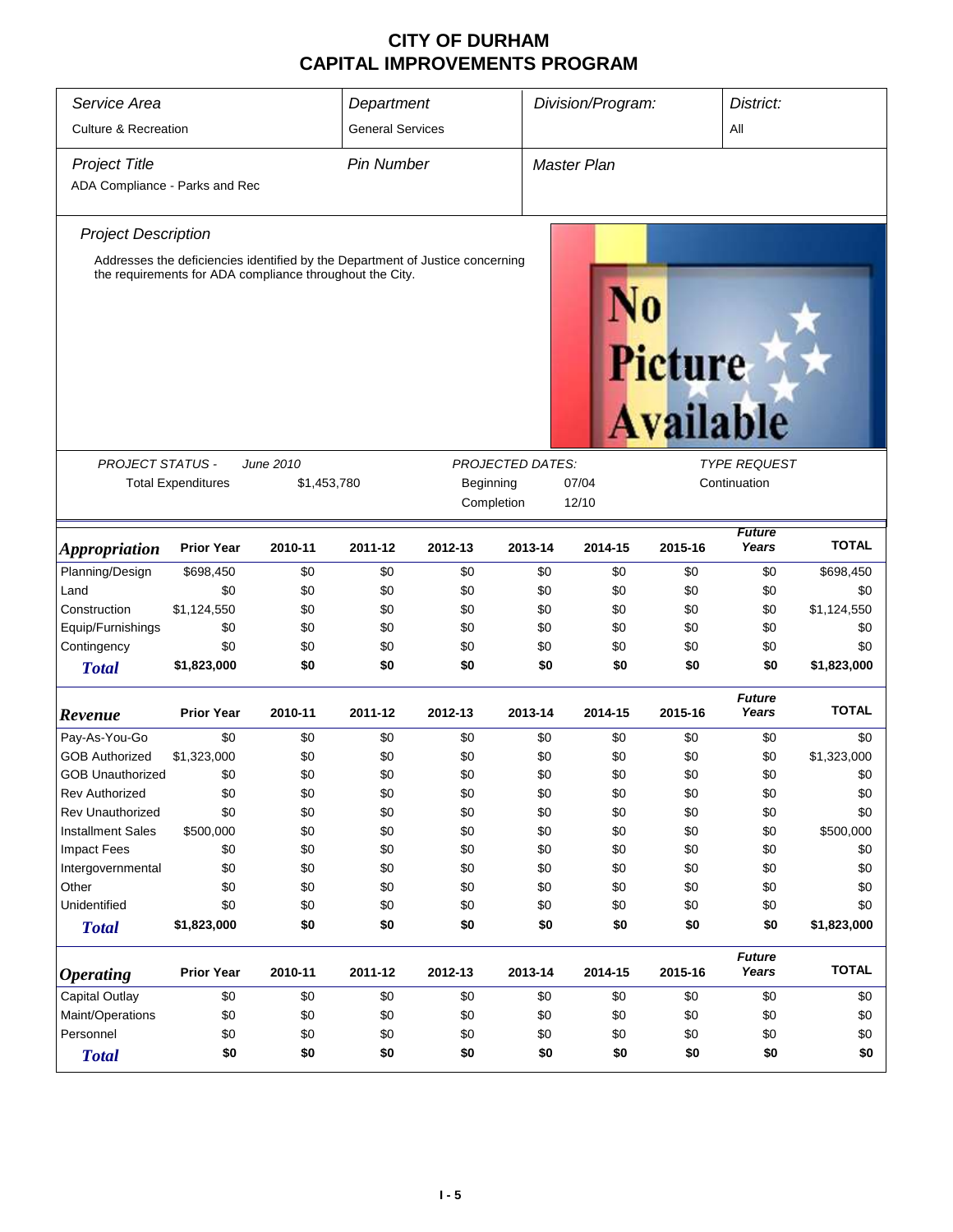| Service Area                    |                                                                                                                          |             | Department          |                     |                         | Division/Program:                     |              |                        | District:    |  |
|---------------------------------|--------------------------------------------------------------------------------------------------------------------------|-------------|---------------------|---------------------|-------------------------|---------------------------------------|--------------|------------------------|--------------|--|
| <b>Culture &amp; Recreation</b> |                                                                                                                          |             | <b>Public Works</b> |                     |                         |                                       |              | $\overline{4}$         |              |  |
| <b>Project Title</b>            |                                                                                                                          |             | <b>Pin Number</b>   |                     |                         | <b>Master Plan</b>                    |              |                        |              |  |
| American Tobacco Trail Phase E  |                                                                                                                          |             | 0718-02-76-9130     |                     |                         | Durham Trails & Greenways Master Plan |              |                        |              |  |
| <b>Project Description</b>      |                                                                                                                          |             |                     |                     |                         |                                       |              |                        |              |  |
|                                 | This section of the trail includes 4 miles of trail from HWY 54 south to the                                             |             |                     |                     |                         |                                       |              |                        |              |  |
|                                 | Chatham County line. Included is a bike / pedestrian bridge over I-40. The<br>majority of the funding is federal grants. |             |                     |                     |                         |                                       |              |                        |              |  |
|                                 |                                                                                                                          |             |                     |                     | <b>PROJECTED DATES:</b> |                                       |              |                        |              |  |
| PROJECT STATUS -                |                                                                                                                          | June 2010   |                     | <b>TYPE REQUEST</b> |                         |                                       |              |                        |              |  |
|                                 | <b>Total Expenditures</b>                                                                                                | \$1,798,813 |                     | Beginning           |                         | 07/07                                 | Continuation |                        |              |  |
|                                 |                                                                                                                          |             |                     | Completion          |                         | 09/11                                 |              |                        |              |  |
| <i><b>Appropriation</b></i>     | <b>Prior Year</b>                                                                                                        | 2010-11     | 2011-12             | 2012-13             | 2013-14                 | 2014-15                               | 2015-16      | <b>Future</b><br>Years | <b>TOTAL</b> |  |
| Planning/Design                 | \$106,017                                                                                                                | \$0         | \$0                 | \$0                 | \$0                     | \$0                                   | \$0          | \$0                    | \$106,017    |  |
| Land                            | \$0                                                                                                                      | \$0         | \$0                 | \$0                 | \$0                     | \$0                                   | \$0          | \$0                    | \$0          |  |
| Construction                    | \$6,509,964                                                                                                              | \$0         | \$0                 | \$0                 | \$0                     | \$0                                   | \$0          | \$0                    | \$6,509,964  |  |
| Equip/Furnishings               | \$0                                                                                                                      | \$0         | \$0                 | \$0                 | \$0                     | \$0                                   | \$0          | \$0                    | \$0          |  |
| Contingency                     | \$0                                                                                                                      | \$0         | \$0                 | \$0                 | \$0                     | \$0                                   | \$0          | \$0                    | \$0          |  |
| <b>Total</b>                    | \$6,615,981                                                                                                              | \$0         | \$0                 | \$0                 | \$0                     | \$0                                   | \$0          | \$0                    | \$6,615,981  |  |
| Revenue                         | <b>Prior Year</b>                                                                                                        | 2010-11     | 2011-12             | 2012-13             | 2013-14                 | 2014-15                               | 2015-16      | <b>Future</b><br>Years | <b>TOTAL</b> |  |
| Pay-As-You-Go                   | \$0                                                                                                                      | \$0         | \$0                 | \$0                 | \$0                     | \$0                                   | \$0          | \$0                    | \$0          |  |
| <b>GOB Authorized</b>           | \$1,850,986                                                                                                              | \$0         | \$0                 | \$0                 | \$0                     | \$0                                   | \$0          | \$0                    | \$1,850,986  |  |
| GOB Unauthorized                | \$0                                                                                                                      | \$0         | \$0                 | \$0                 | \$0                     | \$0                                   | \$0          | \$0                    | \$0          |  |
| <b>Rev Authorized</b>           | \$0                                                                                                                      | \$0         | \$0                 | \$0                 | \$0                     | \$0                                   | \$0          | \$0                    | \$0          |  |
| Rev Unauthorized                | \$0                                                                                                                      | \$0         | \$0                 | \$0                 | \$0                     | \$0                                   | \$0          | \$0                    | \$0          |  |
| <b>Installment Sales</b>        | \$0                                                                                                                      | \$0         | \$0                 | \$0                 | \$0                     | \$0                                   | \$0          | \$0                    | \$0          |  |
| <b>Impact Fees</b>              | \$523,956                                                                                                                | \$0         | \$0                 | \$0                 | \$0                     | \$0                                   | \$0          | \$0                    | \$523,956    |  |
| Intergovernmental               | \$3,906,364                                                                                                              | \$0         | \$0                 | \$0                 | \$0                     | \$0                                   | \$0          | \$0                    | \$3,906,364  |  |
| Other                           | \$334,675                                                                                                                | \$0         | \$0                 | \$0                 | \$0                     | \$0                                   | \$0          | \$0                    | \$334,675    |  |
| Unidentified                    | \$0                                                                                                                      | \$0         | \$0                 | \$0                 | \$0                     | \$0                                   | \$0          | \$0                    | \$0          |  |
| <b>Total</b>                    | \$6,615,981                                                                                                              | \$0         | \$0                 | \$0                 | \$0                     | \$0                                   | \$0          | \$0                    | \$6,615,981  |  |
| <b>Operating</b>                | <b>Prior Year</b>                                                                                                        | 2010-11     | 2011-12             | 2012-13             | 2013-14                 | 2014-15                               | 2015-16      | <b>Future</b><br>Years | <b>TOTAL</b> |  |
| Capital Outlay                  | \$0                                                                                                                      | \$0         | \$0                 | \$0                 | \$0                     | \$0                                   | \$0          | \$0                    | \$0          |  |
| Maint/Operations                | \$0                                                                                                                      | \$0         | \$0                 | \$0                 | \$0                     | \$0                                   | \$0          | \$0                    | \$0          |  |
| Personnel                       | \$0                                                                                                                      | \$0         | \$0                 | \$0                 | \$0                     | \$0                                   | \$0          | \$0                    | \$0          |  |
| <b>Total</b>                    | \$0                                                                                                                      | \$0         | \$0                 | \$0                 | \$0                     | \$0                                   | \$0          | \$0                    | \$0          |  |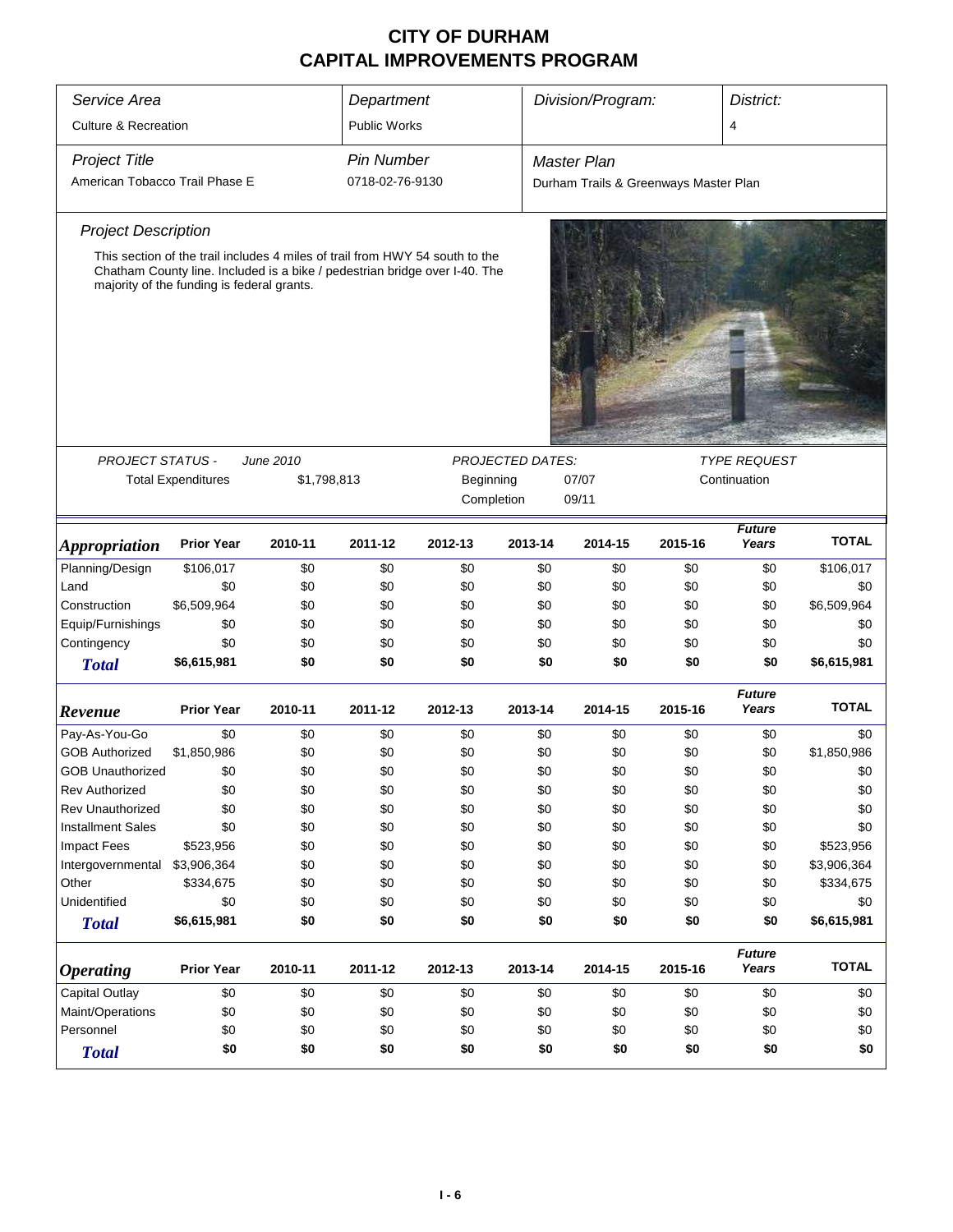| Service Area                       |                                                                |           | Department          |         |            | Division/Program:<br>District:          |         |                        |              |  |
|------------------------------------|----------------------------------------------------------------|-----------|---------------------|---------|------------|-----------------------------------------|---------|------------------------|--------------|--|
|                                    |                                                                |           |                     |         |            |                                         |         |                        |              |  |
| <b>Culture &amp; Recreation</b>    |                                                                |           | <b>Public Works</b> |         |            |                                         |         | All                    |              |  |
| <b>Project Title</b>               |                                                                |           | <b>Pin Number</b>   |         |            | Master Plan                             |         |                        |              |  |
| American Tobacco Trail Resurfacing |                                                                |           |                     |         |            |                                         |         |                        |              |  |
| <b>Project Description</b>         |                                                                |           |                     |         |            |                                         |         |                        |              |  |
|                                    | This project resurfaces portions of the American Tobacco Trail |           |                     |         |            |                                         |         |                        |              |  |
|                                    |                                                                |           |                     |         |            |                                         |         | American Tobacco       |              |  |
| <b>PROJECT STATUS -</b>            |                                                                | June 2010 |                     |         |            | PROJECTED DATES:<br><b>TYPE REQUEST</b> |         |                        |              |  |
|                                    | <b>Total Expenditures</b>                                      |           | \$236,179           |         | Beginning  | 11/04<br><b>New</b>                     |         |                        |              |  |
|                                    |                                                                |           |                     |         | Completion | 07/10                                   |         |                        |              |  |
|                                    |                                                                |           |                     |         |            |                                         |         |                        |              |  |
| <b>Appropriation</b>               | <b>Prior Year</b>                                              | 2010-11   | 2011-12             | 2012-13 | 2013-14    | 2014-15                                 | 2015-16 | <b>Future</b><br>Years | <b>TOTAL</b> |  |
| Planning/Design                    | \$0                                                            | \$0       | \$0                 | \$0     | \$0        | \$0                                     | \$0     | \$0                    | \$0          |  |
| Land                               | \$0                                                            | \$0       | \$0                 | \$0     | \$0        | \$0                                     | \$0     | \$0                    | \$0          |  |
| Construction                       | \$283,680                                                      | \$0       | \$0                 | \$0     | \$0        | \$0                                     | \$0     | \$0                    | \$283,680    |  |
| Equip/Furnishings                  | \$0                                                            | \$0       | \$0                 | \$0     | \$0        | \$0                                     | \$0     | \$0                    | \$0          |  |
| Contingency                        | \$0                                                            | \$0       | \$0                 | \$0     | \$0        | \$0                                     | \$0     | \$0                    | \$0          |  |
| <b>Total</b>                       | \$283,680                                                      | \$0       | \$0                 | \$0     | \$0        | \$0                                     | \$0     | \$0                    | \$283,680    |  |
| Revenue                            | <b>Prior Year</b>                                              | 2010-11   | 2011-12             | 2012-13 | 2013-14    | 2014-15                                 | 2015-16 | <b>Future</b><br>Years | <b>TOTAL</b> |  |
| Pay-As-You-Go                      | \$0                                                            | \$0       | \$0                 | \$0     | \$0        | \$0                                     | \$0     | \$0                    | \$0          |  |
| <b>GOB Authorized</b>              | \$0                                                            | \$0       | \$0                 | \$0     | \$0        | \$0                                     | \$0     | \$0                    | \$0          |  |
| <b>GOB Unauthorized</b>            | \$0                                                            | \$0       | \$0                 | \$0     | \$0        | \$0                                     | \$0     | \$0                    | \$0          |  |
| <b>Rev Authorized</b>              | \$0                                                            | \$0       | \$0                 | \$0     | \$0        | \$0                                     | \$0     | \$0                    | \$0          |  |
| Rev Unauthorized                   | \$0                                                            | \$0       | \$0                 | \$0     | \$0        | \$0                                     | \$0     | \$0                    | \$0          |  |
| <b>Installment Sales</b>           | \$0                                                            | \$0       | \$0                 | \$0     | \$0        | \$0                                     | \$0     | \$0                    | \$0          |  |
| Impact Fees                        | \$0                                                            | \$0       | \$0                 | \$0     | \$0        | \$0                                     | \$0     | \$0                    | \$0          |  |
| Intergovernmental                  | \$283,680                                                      | \$0       | \$0                 | \$0     | \$0        | \$0                                     | \$0     | \$0                    | \$283,680    |  |
| Other                              | \$0                                                            | \$0       | \$0                 | \$0     | \$0        | \$0                                     | \$0     | \$0                    | \$0          |  |
| Unidentified                       | \$0                                                            | \$0       | \$0                 | \$0     | \$0        | \$0                                     | \$0     | \$0                    | \$0          |  |
| <b>Total</b>                       | \$283,680                                                      | \$0       | \$0                 | \$0     | \$0        | \$0                                     | \$0     | \$0                    | \$283,680    |  |
| <i><b>Operating</b></i>            | <b>Prior Year</b>                                              | 2010-11   | 2011-12             | 2012-13 | 2013-14    | 2014-15                                 | 2015-16 | <b>Future</b><br>Years | <b>TOTAL</b> |  |
| Capital Outlay                     | \$0                                                            | \$0       | \$0                 | \$0     | \$0        | \$0                                     | \$0     | \$0                    | \$0          |  |
| Maint/Operations                   | \$0                                                            | \$0       | \$0                 | \$0     | \$0        | \$0                                     | \$0     | \$0                    | \$0          |  |
| Personnel                          | \$0                                                            | \$0       | \$0                 | \$0     | \$0        | \$0                                     | \$0     | \$0                    | \$0          |  |
| <b>Total</b>                       | \$0                                                            | \$0       | \$0                 | \$0     | \$0        | \$0                                     | \$0     | \$0                    | \$0          |  |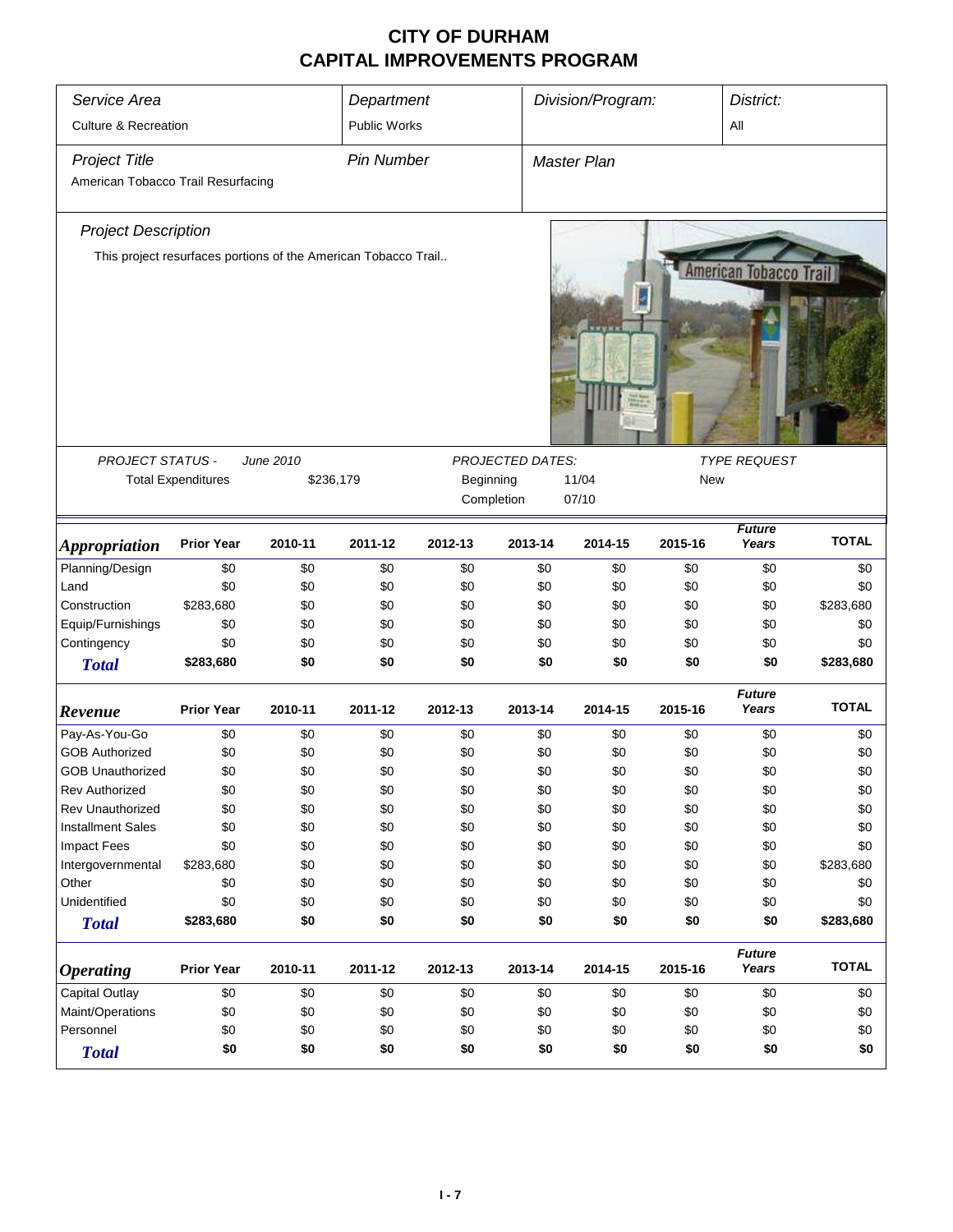| Service Area                      | Department                                                                                                                    |           |                         | Division/Program:                                                                 |                         | District:                                 |         |                        |              |  |
|-----------------------------------|-------------------------------------------------------------------------------------------------------------------------------|-----------|-------------------------|-----------------------------------------------------------------------------------|-------------------------|-------------------------------------------|---------|------------------------|--------------|--|
| <b>Culture &amp; Recreation</b>   |                                                                                                                               |           | <b>General Services</b> |                                                                                   |                         | Development                               |         | All                    |              |  |
|                                   |                                                                                                                               |           |                         |                                                                                   |                         |                                           |         |                        |              |  |
| <b>Project Title</b>              |                                                                                                                               |           | <b>Pin Number</b>       |                                                                                   |                         | <b>Master Plan</b>                        |         |                        |              |  |
| <b>Athletic Field Renovations</b> |                                                                                                                               |           | 0822-17-20-3382         |                                                                                   |                         | Parks & Recreation Facilities Master Plan |         |                        |              |  |
| <b>Project Description</b>        |                                                                                                                               |           |                         |                                                                                   |                         |                                           |         |                        |              |  |
|                                   |                                                                                                                               |           |                         | This project renovates and installs irrigation and sod at the City's six existing |                         |                                           |         |                        |              |  |
|                                   | multi-purpose athletic fields, including Erwin, Old North Durham, Old Farm,<br>River Forest, Piney Woods, and Valley Springs. |           |                         |                                                                                   |                         |                                           |         |                        |              |  |
|                                   |                                                                                                                               |           |                         |                                                                                   |                         |                                           |         |                        |              |  |
|                                   |                                                                                                                               |           |                         |                                                                                   |                         |                                           |         |                        |              |  |
|                                   |                                                                                                                               |           |                         |                                                                                   |                         |                                           |         |                        |              |  |
|                                   |                                                                                                                               |           |                         |                                                                                   |                         |                                           |         |                        |              |  |
|                                   |                                                                                                                               |           |                         |                                                                                   |                         |                                           |         |                        |              |  |
|                                   |                                                                                                                               |           |                         |                                                                                   |                         |                                           |         |                        |              |  |
| <b>PROJECT STATUS -</b>           |                                                                                                                               | June 2010 |                         |                                                                                   | <b>PROJECTED DATES:</b> |                                           |         | <b>TYPE REQUEST</b>    |              |  |
|                                   | <b>Total Expenditures</b>                                                                                                     |           | \$838,692               | Beginning                                                                         |                         | 07/04<br>Continuation                     |         |                        |              |  |
|                                   |                                                                                                                               |           |                         |                                                                                   | Completion              | 02/10                                     |         |                        |              |  |
|                                   |                                                                                                                               |           |                         |                                                                                   |                         |                                           |         | <b>Future</b>          |              |  |
| <b>Appropriation</b>              | <b>Prior Year</b>                                                                                                             | 2010-11   | 2011-12                 | 2012-13                                                                           | 2013-14                 | 2014-15                                   | 2015-16 | Years                  | <b>TOTAL</b> |  |
| Planning/Design                   | \$116,575                                                                                                                     | \$0       | \$0                     | \$0                                                                               | \$0                     | \$0                                       | \$0     | \$0                    | \$116,575    |  |
| Land                              | \$0                                                                                                                           | \$0       | \$0                     | \$0                                                                               | \$0                     | \$0                                       | \$0     | \$0                    | \$0          |  |
| Construction                      | \$753,081                                                                                                                     | \$0       | \$0                     | \$0                                                                               | \$0                     | \$0                                       | \$0     | \$0                    | \$753,081    |  |
| Equip/Furnishings                 | \$7,700                                                                                                                       | \$0       | \$0                     | \$0                                                                               | \$0                     | \$0                                       | \$0     | \$0                    | \$7,700      |  |
| Contingency                       | \$0                                                                                                                           | \$0       | \$0                     | \$0                                                                               | \$0                     | \$0                                       | \$0     | \$0                    | \$0          |  |
| <b>Total</b>                      | \$877,356                                                                                                                     | \$0       | \$0                     | \$0                                                                               | \$0                     | \$0                                       | \$0     | \$0                    | \$877,356    |  |
|                                   |                                                                                                                               |           |                         |                                                                                   |                         |                                           |         | <b>Future</b>          | <b>TOTAL</b> |  |
| Revenue                           | <b>Prior Year</b>                                                                                                             | 2010-11   | 2011-12                 | 2012-13                                                                           | 2013-14                 | 2014-15                                   | 2015-16 | Years                  |              |  |
| Pay-As-You-Go                     | \$485,460                                                                                                                     | \$0       | \$0                     | \$0                                                                               | \$0                     | \$0                                       | \$0     | \$0                    | \$485,460    |  |
| <b>GOB Authorized</b>             | \$0                                                                                                                           | \$0       | \$0                     | \$0                                                                               | \$0                     | \$0                                       | \$0     | \$0                    | \$0          |  |
| <b>GOB Unauthorized</b>           | \$0                                                                                                                           | \$0       | \$0                     | \$0                                                                               | \$0                     | \$0                                       | \$0     | \$0                    | \$0          |  |
| <b>Rev Authorized</b>             | \$0                                                                                                                           | \$0       | \$0                     | \$0                                                                               | \$0                     | \$0                                       | \$0     | \$0                    | \$0          |  |
| <b>Rev Unauthorized</b>           | \$0                                                                                                                           | \$0       | \$0                     | \$0                                                                               | \$0                     | \$0                                       | \$0     | \$0                    | \$0          |  |
| <b>Installment Sales</b>          | \$0                                                                                                                           | \$0       | \$0                     | \$0                                                                               | \$0                     | \$0                                       | \$0     | \$0                    | \$0          |  |
| <b>Impact Fees</b>                | \$0                                                                                                                           | \$0       | \$0                     | \$0                                                                               | \$0                     | \$0                                       | \$0     | \$0                    | \$0          |  |
| Intergovernmental                 | \$391,896                                                                                                                     | \$0       | \$0                     | \$0                                                                               | \$0                     | \$0                                       | \$0     | \$0                    | \$391,896    |  |
| Other                             | \$0                                                                                                                           | \$0       | \$0                     | \$0                                                                               | \$0                     | \$0                                       | \$0     | \$0                    | \$0          |  |
| Unidentified                      | \$0                                                                                                                           | \$0       | \$0                     | \$0                                                                               | \$0                     | \$0                                       | \$0     | \$0                    | \$0          |  |
| <b>Total</b>                      | \$877,356                                                                                                                     | \$0       | \$0                     | \$0                                                                               | \$0                     | \$0                                       | \$0     | \$0                    | \$877,356    |  |
| <b>Operating</b>                  | <b>Prior Year</b>                                                                                                             | 2010-11   | 2011-12                 | 2012-13                                                                           | 2013-14                 | 2014-15                                   | 2015-16 | <b>Future</b><br>Years | <b>TOTAL</b> |  |
| Capital Outlay                    | \$0                                                                                                                           | \$0       | \$0                     | \$0                                                                               | \$0                     | \$0                                       | \$0     | \$0                    | \$0          |  |
| Maint/Operations                  | \$28,000                                                                                                                      | \$18,000  | \$18,500                | \$19,000                                                                          | \$0                     | \$0                                       | \$0     | \$0                    | \$83,500     |  |
| Personnel                         | \$0                                                                                                                           | \$0       | \$0                     | \$0                                                                               | \$0                     | \$0                                       | \$0     | \$0                    | \$0          |  |
| <b>Total</b>                      | \$28,000                                                                                                                      | \$18,000  | \$18,500                | \$19,000                                                                          | \$0                     | \$0                                       | \$0     | \$0                    | \$83,500     |  |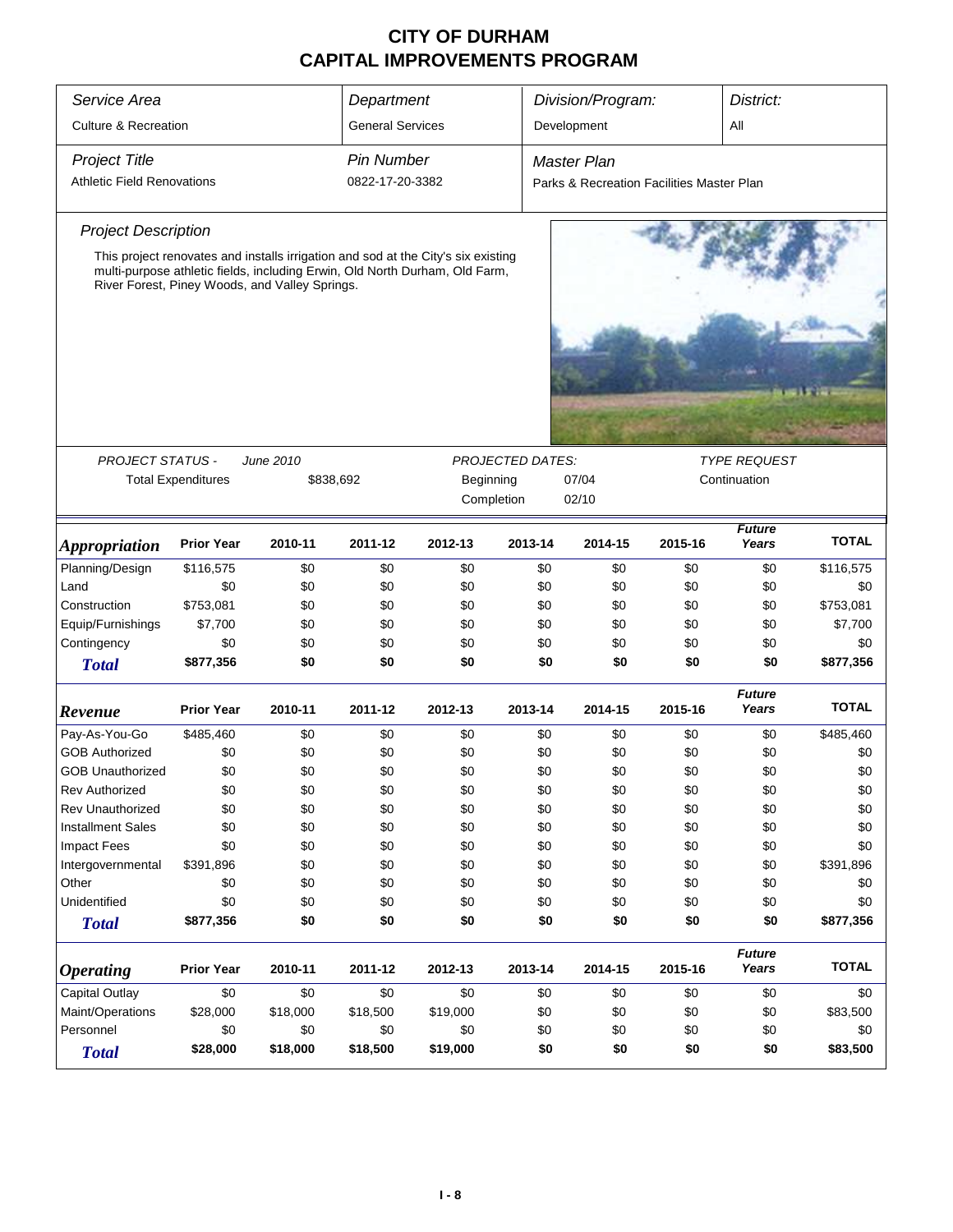| Service Area                    | Department                                                                       |             |                         | Division/Program:<br>District: |                         |                                           |            |                        |              |
|---------------------------------|----------------------------------------------------------------------------------|-------------|-------------------------|--------------------------------|-------------------------|-------------------------------------------|------------|------------------------|--------------|
| <b>Culture &amp; Recreation</b> |                                                                                  |             | <b>General Services</b> |                                |                         | Development<br>4                          |            |                        |              |
|                                 |                                                                                  |             |                         |                                |                         |                                           |            |                        |              |
| <b>Project Title</b>            |                                                                                  |             | <b>Pin Number</b>       |                                |                         | Master Plan                               |            |                        |              |
| <b>Bethesda Park</b>            |                                                                                  |             | 0749-02-58-3669         |                                |                         | Parks & Recreation facilities master plan |            |                        |              |
| <b>Project Description</b>      |                                                                                  |             |                         |                                |                         |                                           |            |                        |              |
|                                 | 20-acre park with atheletic field, disk gold course, walking trails, playground, |             |                         |                                |                         |                                           |            |                        |              |
| picnic shelter and parking.     |                                                                                  |             |                         |                                |                         |                                           |            |                        |              |
|                                 |                                                                                  |             |                         |                                |                         |                                           |            |                        |              |
| <b>PROJECT STATUS -</b>         | <b>Total Expenditures</b>                                                        | June 2010   |                         |                                | <b>PROJECTED DATES:</b> | 07/04                                     | <b>New</b> | <b>TYPE REQUEST</b>    |              |
|                                 |                                                                                  | \$4,515,428 |                         | Beginning                      | Completion              | 07/11                                     |            |                        |              |
|                                 |                                                                                  |             |                         |                                |                         |                                           |            |                        |              |
| <i><b>Appropriation</b></i>     | <b>Prior Year</b>                                                                | 2010-11     | 2011-12                 | 2012-13                        | 2013-14                 | 2014-15                                   | 2015-16    | <b>Future</b><br>Years | <b>TOTAL</b> |
| Planning/Design                 | \$1,373,068                                                                      | \$0         | \$0                     | \$0                            | \$0                     | \$0                                       | \$0        | \$0                    | \$1,373,068  |
| Land                            | \$0                                                                              | \$0         | \$0                     | \$0                            | \$0                     | \$0                                       | \$0        | \$0                    | \$0          |
| Construction                    | \$4,019,681                                                                      | \$0         | \$0                     | \$0                            | \$0                     | \$0                                       | \$0        | \$0                    | \$4,019,681  |
| Equip/Furnishings               | \$0                                                                              | \$0         | \$0                     | \$0                            | \$0                     | \$0                                       | \$0        | \$0                    | \$0          |
| Contingency                     | \$319                                                                            | \$0         | \$0                     | \$0                            | \$0                     | \$0                                       | \$0        | \$0                    | \$319        |
| <b>Total</b>                    | \$5,393,068                                                                      | \$0         | \$0                     | \$0                            | \$0                     | \$0                                       | \$0        | \$0                    | \$5,393,068  |
| Revenue                         | <b>Prior Year</b>                                                                | 2010-11     | 2011-12                 | 2012-13                        | 2013-14                 | 2014-15                                   | 2015-16    | <b>Future</b><br>Years | <b>TOTAL</b> |
| Pay-As-You-Go                   | \$0                                                                              | \$0         | \$0                     | \$0                            | \$0                     | \$0                                       | \$0        | \$0                    | \$0          |
| <b>GOB Authorized</b>           | \$4,000,000                                                                      | \$0         | \$0                     | \$0                            | \$0                     | \$0                                       | \$0        | \$0                    | \$4,000,000  |
| <b>GOB Unauthorized</b>         | \$0                                                                              | \$0         | \$0                     | \$0                            | \$0                     | \$0                                       | \$0        | \$0                    | \$0          |
| <b>Rev Authorized</b>           | \$0                                                                              | \$0         | \$0                     | \$0                            | \$0                     | \$0                                       | \$0        | \$0                    | \$0          |
| Rev Unauthorized                | \$0                                                                              | \$0         | \$0                     | \$0                            | \$0                     | \$0                                       | \$0        | \$0                    | \$0          |
| <b>Installment Sales</b>        | \$0                                                                              | \$0         | \$0                     | \$0                            | \$0                     | \$0                                       | \$0        | \$0                    | \$0          |
| <b>Impact Fees</b>              | \$1,393,068                                                                      | \$0         | \$0                     | \$0                            | \$0                     | \$0                                       | \$0        | \$0                    | \$1,393,068  |
| Intergovernmental               | \$0                                                                              | \$0         | \$0                     | \$0                            | \$0                     | \$0                                       | \$0        | \$0                    | \$0          |
| Other                           | \$0                                                                              | \$0         | \$0                     | \$0                            | \$0                     | \$0                                       | \$0        | \$0                    | \$0          |
| Unidentified                    | \$0                                                                              | \$0         | \$0                     | \$0                            | \$0                     | \$0                                       | \$0        | \$0                    | \$0          |
| <b>Total</b>                    | \$5,393,068                                                                      | \$0         | \$0                     | \$0                            | \$0                     | \$0                                       | \$0        | \$0                    | \$5,393,068  |
| <i><b>Operating</b></i>         | <b>Prior Year</b>                                                                | 2010-11     | 2011-12                 | 2012-13                        | 2013-14                 | 2014-15                                   | 2015-16    | <b>Future</b><br>Years | <b>TOTAL</b> |
| Capital Outlay                  | \$0                                                                              | \$0         | \$0                     | \$0                            | \$0                     | \$0                                       | \$0        | \$0                    | \$0          |
| Maint/Operations                | \$6,000                                                                          | \$0         | \$0                     | \$0                            | \$0                     | \$0                                       | \$0        | \$0                    | \$6,000      |
| Personnel                       | \$0                                                                              | \$0         | \$0                     | \$0                            | \$0                     | \$0                                       | \$0        | \$0                    | \$0          |
| <b>Total</b>                    | \$6,000                                                                          | \$0         | \$0                     | \$0                            | \$0                     | \$0                                       | \$0        | \$0                    | \$6,000      |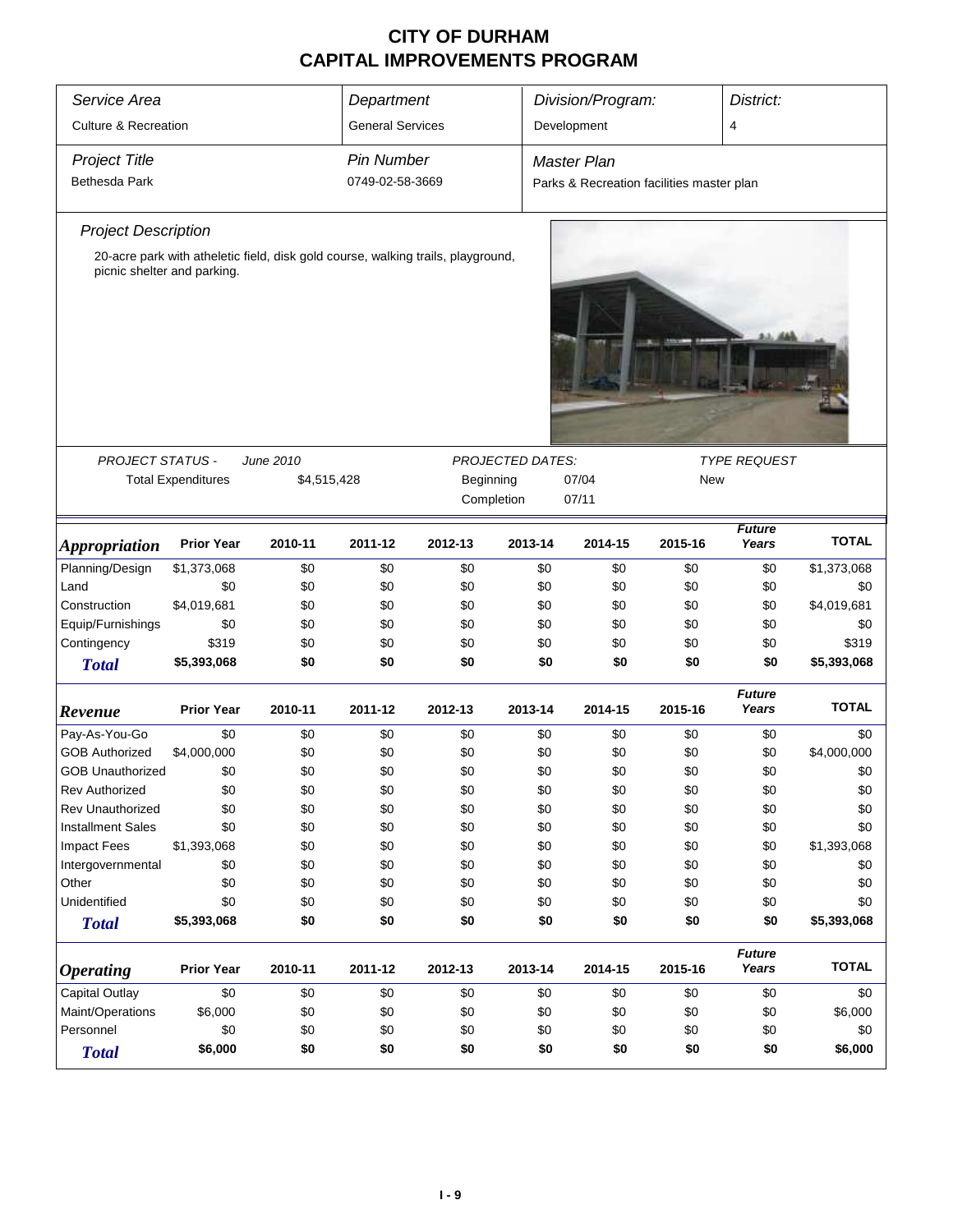| Service Area                              |                                 |           | Department        |                                                                                    |                         | Division/Program: |         | District:              |              |  |
|-------------------------------------------|---------------------------------|-----------|-------------------|------------------------------------------------------------------------------------|-------------------------|-------------------|---------|------------------------|--------------|--|
| <b>Culture &amp; Recreation</b>           |                                 |           |                   | <b>Community Development</b>                                                       |                         |                   |         | 1                      |              |  |
| <b>Project Title</b>                      |                                 |           | <b>Pin Number</b> |                                                                                    |                         | Master Plan       |         |                        |              |  |
| <b>Birchwood Community Center Upgrade</b> |                                 |           | 0841-19-52-2167   |                                                                                    |                         |                   |         |                        |              |  |
| <b>Project Description</b>                |                                 |           |                   |                                                                                    |                         |                   |         |                        |              |  |
|                                           |                                 |           |                   | Project renovated 4,820 square feet of the Birchwood Community Center,             |                         |                   |         |                        |              |  |
|                                           | repairs, and ADA accessibility. |           |                   | including repairs to structural deficiencies, a failing HVAC system, roofing, site |                         |                   |         |                        |              |  |
| <b>PROJECT STATUS -</b>                   |                                 | June 2010 |                   |                                                                                    | <b>PROJECTED DATES:</b> |                   |         | <b>TYPE REQUEST</b>    |              |  |
|                                           | <b>Total Expenditures</b>       |           | \$298,800         | Beginning                                                                          |                         | 10/07             |         |                        |              |  |
|                                           |                                 |           |                   |                                                                                    | Completion              | 09/09             |         |                        |              |  |
|                                           |                                 |           |                   |                                                                                    |                         |                   |         | <b>Future</b>          |              |  |
| <i><b>Appropriation</b></i>               | <b>Prior Year</b>               | 2010-11   | 2011-12           | 2012-13                                                                            | 2013-14                 | 2014-15           | 2015-16 | Years                  | <b>TOTAL</b> |  |
| Planning/Design                           | \$90,000                        | \$0       | \$0               | \$0                                                                                | \$0                     | \$0               | \$0     | \$0                    | \$90,000     |  |
| Land                                      | \$0                             | \$0       | \$0               | \$0                                                                                | \$0                     | \$0               | \$0     | \$0                    | \$0          |  |
| Construction                              | \$200,000                       | \$0       | \$0               | \$0                                                                                | \$0                     | \$0               | \$0     | \$0                    | \$200,000    |  |
| Equip/Furnishings                         | \$0                             | \$0       | \$0               | \$0                                                                                | \$0                     | \$0               | \$0     | \$0                    | \$0          |  |
| Contingency                               | \$10,000                        | \$0       | \$0               | \$0                                                                                | \$0                     | \$0               | \$0     | \$0                    | \$10,000     |  |
| <b>Total</b>                              | \$300,000                       | \$0       | \$0               | \$0                                                                                | \$0                     | \$0               | \$0     | \$0                    | \$300,000    |  |
| Revenue                                   | <b>Prior Year</b>               | 2010-11   | 2011-12           | 2012-13                                                                            | 2013-14                 | 2014-15           | 2015-16 | <b>Future</b><br>Years | <b>TOTAL</b> |  |
| Pay-As-You-Go                             | \$300,000                       | \$0       | \$0               | \$0                                                                                | \$0                     | \$0               | \$0     | \$0                    | \$300,000    |  |
| <b>GOB Authorized</b>                     | \$0                             | \$0       | \$0               | \$0                                                                                | \$0                     | \$0               | \$0     | \$0                    | \$0          |  |
| GOB Unauthorized                          | \$0                             | \$0       | \$0               | \$0                                                                                | \$0                     | \$0               | \$0     | \$0                    | \$0          |  |
| <b>Rev Authorized</b>                     | \$0                             | \$0       | \$0               | \$0                                                                                | \$0                     | \$0               | \$0     | \$0                    | \$0          |  |
| <b>Rev Unauthorized</b>                   | \$0                             | \$0       | \$0               | \$0                                                                                | \$0                     | \$0               | \$0     | \$0                    | \$0          |  |
| <b>Installment Sales</b>                  | \$0                             | \$0       | \$0               | \$0                                                                                | \$0                     | \$0               | \$0     | \$0                    | \$0          |  |
| <b>Impact Fees</b>                        | \$0                             | \$0       | \$0               | \$0                                                                                | \$0                     | \$0               | \$0     | \$0                    | \$0          |  |
| Intergovernmental                         | \$0                             | \$0       | \$0               | \$0                                                                                | \$0                     | \$0               | \$0     | \$0                    | \$0          |  |
| Other                                     | \$0                             | \$0       | \$0               | \$0                                                                                | \$0                     | \$0               | \$0     | \$0                    | \$0          |  |
| Unidentified                              | \$0                             | \$0       | \$0               | \$0                                                                                | \$0                     | \$0               | \$0     | \$0                    | \$0          |  |
| <b>Total</b>                              | \$300,000                       | \$0       | \$0               | \$0                                                                                | \$0                     | \$0               | \$0     | \$0                    | \$300,000    |  |
| <b>Operating</b>                          | <b>Prior Year</b>               | 2010-11   | 2011-12           | 2012-13                                                                            | 2013-14                 | 2014-15           | 2015-16 | <b>Future</b><br>Years | <b>TOTAL</b> |  |
| Capital Outlay                            | \$0                             | \$0       | \$0               | \$0                                                                                | \$0                     | \$0               | \$0     | \$0                    | \$0          |  |
| Maint/Operations                          | \$0                             | \$0       | \$0               | \$0                                                                                | \$0                     | \$0               | \$0     | \$0                    | \$0          |  |
| Personnel                                 | \$0                             | \$0       | \$0               | \$0                                                                                | \$0                     | \$0               | \$0     | \$0                    | \$0          |  |
| <b>Total</b>                              | \$0                             | \$0       | \$0               | \$0                                                                                | \$0                     | \$0               | \$0     | \$0                    | \$0          |  |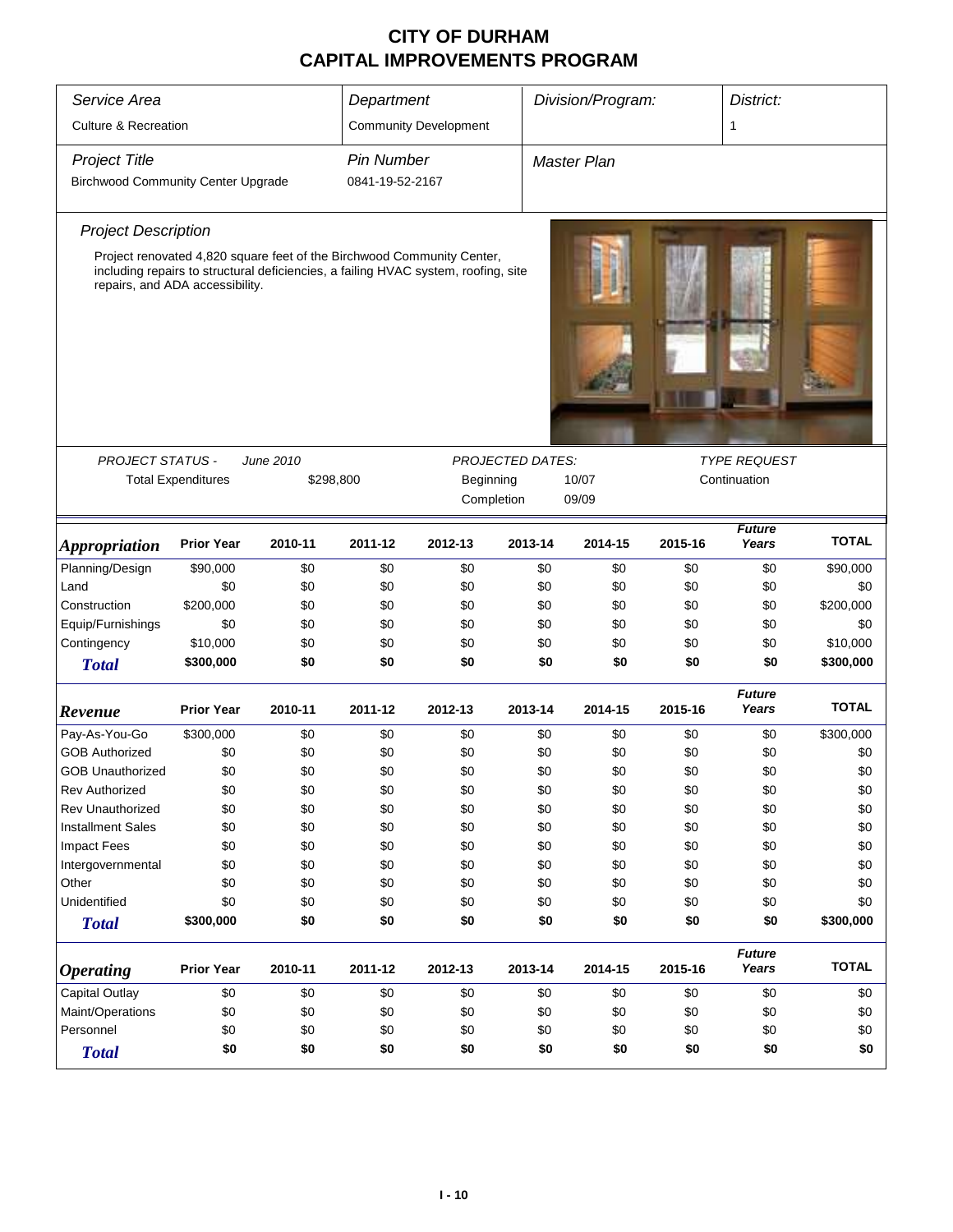| Service Area                       |                                                                           |                 | Department              |                 |                         | Division/Program:                         |            | District:              |                  |  |  |
|------------------------------------|---------------------------------------------------------------------------|-----------------|-------------------------|-----------------|-------------------------|-------------------------------------------|------------|------------------------|------------------|--|--|
| <b>Culture &amp; Recreation</b>    |                                                                           |                 | <b>General Services</b> |                 |                         | Development                               |            | 4                      |                  |  |  |
| <b>Project Title</b>               |                                                                           |                 | <b>Pin Number</b>       |                 |                         | <b>Master Plan</b>                        |            |                        |                  |  |  |
| C. M. Herndon Park                 |                                                                           |                 | 0717-04-84-9275         |                 |                         | Parks & Recreation Facilities Master Plan |            |                        |                  |  |  |
| <b>Project Description</b>         |                                                                           |                 |                         |                 |                         |                                           |            |                        |                  |  |  |
|                                    | This project constructs a 25-acre park with athletic fields, ball fields, |                 |                         |                 |                         |                                           |            |                        |                  |  |  |
|                                    | playground, picnic shelter, and parking on Scott King Road.               |                 |                         |                 |                         |                                           |            |                        |                  |  |  |
|                                    |                                                                           |                 |                         |                 |                         |                                           |            |                        |                  |  |  |
|                                    |                                                                           |                 |                         |                 |                         |                                           |            |                        |                  |  |  |
|                                    |                                                                           |                 |                         |                 |                         |                                           |            |                        |                  |  |  |
|                                    |                                                                           |                 |                         |                 |                         |                                           |            |                        |                  |  |  |
|                                    |                                                                           |                 |                         |                 |                         |                                           |            |                        |                  |  |  |
|                                    |                                                                           |                 |                         |                 |                         |                                           |            |                        |                  |  |  |
|                                    |                                                                           |                 |                         |                 |                         |                                           |            |                        |                  |  |  |
|                                    |                                                                           |                 |                         |                 |                         |                                           |            |                        |                  |  |  |
| <b>PROJECT STATUS -</b>            |                                                                           | June 2010       |                         |                 | <b>PROJECTED DATES:</b> |                                           |            | <b>TYPE REQUEST</b>    |                  |  |  |
|                                    | <b>Total Expenditures</b>                                                 | \$3,691,824     |                         | Beginning       |                         | 07/04                                     |            | Continuation           |                  |  |  |
|                                    |                                                                           |                 |                         |                 | Completion              | 08/09                                     |            |                        |                  |  |  |
| <b>Appropriation</b>               | <b>Prior Year</b>                                                         | 2010-11         | 2011-12                 | 2012-13         | 2013-14                 | 2014-15                                   | 2015-16    | <b>Future</b><br>Years | <b>TOTAL</b>     |  |  |
| Planning/Design                    | \$267,360                                                                 | \$0             | \$0                     | \$0             | \$0                     | \$0                                       | \$0        | \$0                    | \$267,360        |  |  |
| Land                               | \$0                                                                       | \$0             | \$0                     | \$0             | \$0                     | \$0                                       | \$0        | \$0                    | \$0              |  |  |
| Construction                       | \$3,408,495                                                               | \$0             | \$0                     | \$0             | \$0                     | \$0                                       | \$0        | \$0                    | \$3,408,495      |  |  |
| Equip/Furnishings                  | \$0                                                                       | \$0             | \$0                     | \$0             | \$0                     | \$0                                       | \$0        | \$0                    | \$0              |  |  |
| Contingency                        | \$16,349                                                                  | \$0             | \$0                     | \$0             | \$0                     | \$0                                       | \$0        | \$0                    | \$16,349         |  |  |
| <b>Total</b>                       | \$3,692,204                                                               | \$0             | \$0                     | \$0             | \$0                     | \$0                                       | \$0        | \$0                    | \$3,692,204      |  |  |
| Revenue                            | <b>Prior Year</b>                                                         | 2010-11         | 2011-12                 | 2012-13         | 2013-14                 | 2014-15                                   | 2015-16    | <b>Future</b><br>Years | <b>TOTAL</b>     |  |  |
| Pay-As-You-Go                      | \$643,722                                                                 | \$0             | \$0                     | \$0             | \$0                     | \$0                                       | \$0        | \$0                    | \$643,722        |  |  |
| <b>GOB Authorized</b>              | \$1,164,461                                                               | \$0             | \$0                     | \$0             | \$0                     | \$0                                       | \$0        | \$0                    | \$1,164,461      |  |  |
| <b>GOB Unauthorized</b>            | \$0                                                                       | \$0             | \$0                     | \$0             | \$0                     | \$0                                       | \$0        | \$0                    | \$0              |  |  |
| <b>Rev Authorized</b>              | \$0                                                                       | \$0             | \$0                     | \$0             | \$0                     | \$0                                       | \$0        | \$0                    | \$0              |  |  |
| Rev Unauthorized                   | \$0                                                                       | \$0             | \$0                     | \$0             | \$0                     | \$0                                       | \$0        | \$0                    | \$0              |  |  |
| <b>Installment Sales</b>           | \$0                                                                       | \$0             | \$0                     | \$0             | \$0                     | \$0                                       | \$0        | \$0                    | \$0              |  |  |
| Impact Fees                        | \$1,384,021                                                               | \$0             | \$0                     | \$0             | \$0                     | \$0                                       | \$0        | \$0                    | \$1,384,021      |  |  |
| Intergovernmental                  | \$0                                                                       | \$0             | \$0                     | \$0             | \$0                     | \$0                                       | \$0        | \$0                    | \$0              |  |  |
| Other                              | \$500,000                                                                 | \$0             | \$0                     | \$0             | \$0                     | \$0                                       | \$0        | \$0                    | \$500,000        |  |  |
| Unidentified                       | \$0                                                                       | \$0             | \$0                     | \$0             | \$0                     | \$0                                       | \$0        | \$0                    | \$0              |  |  |
| <b>Total</b>                       | \$3,692,204                                                               | \$0             | \$0                     | \$0             | \$0                     | \$0                                       | \$0        | \$0                    | \$3,692,204      |  |  |
|                                    | <b>Prior Year</b>                                                         | 2010-11         | 2011-12                 | 2012-13         | 2013-14                 | 2014-15                                   | 2015-16    | <b>Future</b><br>Years | <b>TOTAL</b>     |  |  |
| <b>Operating</b>                   |                                                                           |                 |                         |                 |                         |                                           |            |                        |                  |  |  |
| Capital Outlay<br>Maint/Operations | \$0<br>\$52,000                                                           | \$0<br>\$28,000 | \$0<br>\$29,000         | \$0<br>\$29,000 | \$0<br>\$0              | \$0<br>\$0                                | \$0<br>\$0 | \$0<br>\$0             | \$0<br>\$138,000 |  |  |
| Personnel                          | \$0                                                                       | \$0             | \$0                     | \$0             | \$0                     | \$0                                       | \$0        | \$0                    | \$0              |  |  |
|                                    | \$52,000                                                                  | \$28,000        | \$29,000                | \$29,000        | \$0                     | \$0                                       | \$0        | \$0                    | \$138,000        |  |  |
| <b>Total</b>                       |                                                                           |                 |                         |                 |                         |                                           |            |                        |                  |  |  |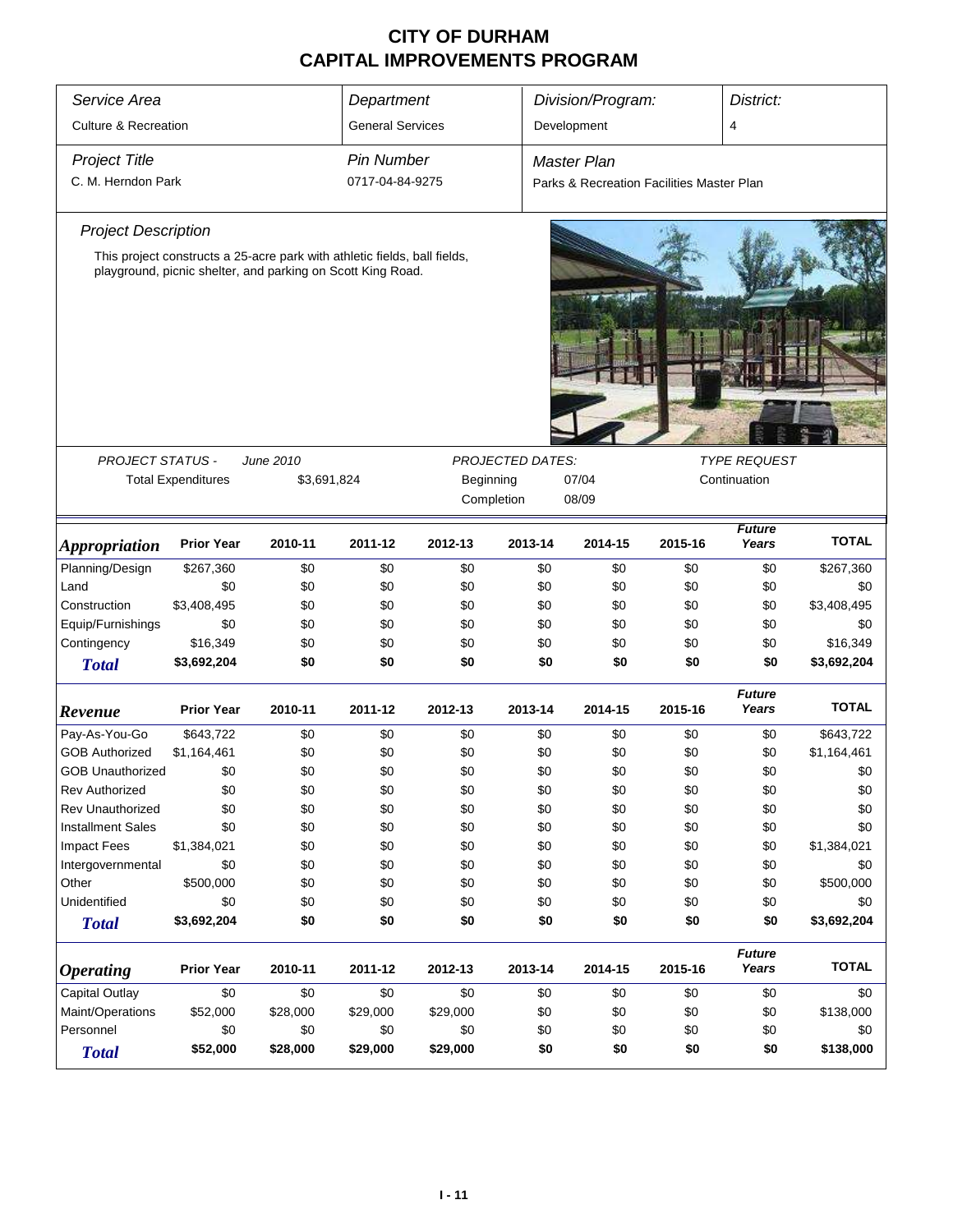| Service Area                                      |                                                                         |           | Department              |                                                                                                                                                                                                                                                                                                             |                         | Division/Program:                         |                     | District:              |              |  |
|---------------------------------------------------|-------------------------------------------------------------------------|-----------|-------------------------|-------------------------------------------------------------------------------------------------------------------------------------------------------------------------------------------------------------------------------------------------------------------------------------------------------------|-------------------------|-------------------------------------------|---------------------|------------------------|--------------|--|
| <b>Culture &amp; Recreation</b>                   |                                                                         |           | <b>General Services</b> |                                                                                                                                                                                                                                                                                                             |                         | Development                               |                     | $\overline{4}$         |              |  |
| <b>Project Title</b>                              |                                                                         |           | <b>Pin Number</b>       |                                                                                                                                                                                                                                                                                                             |                         | <b>Master Plan</b>                        |                     |                        |              |  |
| Campus Hills Park / I.R. Holmes Center<br>Upgrade |                                                                         |           | 0830-03-24-2620         |                                                                                                                                                                                                                                                                                                             |                         | Parks & Recreation Facilities Master Plan |                     |                        |              |  |
| <b>Project Description</b>                        |                                                                         |           |                         |                                                                                                                                                                                                                                                                                                             |                         |                                           |                     |                        |              |  |
|                                                   | center. Additional repairs would include glass block wall construction, |           |                         | This project upgrades the 36-acre Campus Hills Park and the IR Holmes<br>Recreation Center. Repairs include site lighting, asphalt paving, fencing,<br>playground and safety surfacing, and major rehabilitation of the recreation<br>additional HVAC equipment and improved site work for drainage issues. |                         |                                           |                     |                        |              |  |
|                                                   |                                                                         |           |                         |                                                                                                                                                                                                                                                                                                             |                         |                                           |                     |                        |              |  |
| <b>PROJECT STATUS -</b>                           |                                                                         | June 2010 |                         |                                                                                                                                                                                                                                                                                                             | <b>PROJECTED DATES:</b> |                                           | <b>TYPE REQUEST</b> |                        |              |  |
|                                                   | <b>Total Expenditures</b>                                               | \$647,999 |                         | Beginning                                                                                                                                                                                                                                                                                                   |                         | 07/04                                     |                     | Continuation           |              |  |
|                                                   |                                                                         |           |                         | Completion                                                                                                                                                                                                                                                                                                  |                         |                                           |                     |                        |              |  |
| <i><b>Appropriation</b></i>                       | <b>Prior Year</b>                                                       | 2010-11   | 2011-12                 | 2012-13                                                                                                                                                                                                                                                                                                     | 2013-14                 | 2014-15                                   | 2015-16             | <b>Future</b><br>Years | <b>TOTAL</b> |  |
| Planning/Design                                   | \$0                                                                     | \$0       | \$0                     | \$63,329                                                                                                                                                                                                                                                                                                    | \$0                     | \$0                                       | \$0                 | \$0                    | \$63,329     |  |
| Land                                              | \$0                                                                     | \$0       | \$0                     | \$0                                                                                                                                                                                                                                                                                                         | \$0                     | \$0                                       | \$0                 | \$0                    | \$0          |  |
| Construction                                      | \$655,595                                                               | \$0       | \$0                     | \$140,000                                                                                                                                                                                                                                                                                                   | \$0                     | \$0                                       | \$0                 | \$0                    | \$795,595    |  |
| Equip/Furnishings                                 | \$0                                                                     | \$0       | \$0                     | \$0                                                                                                                                                                                                                                                                                                         | \$0                     | \$0                                       | \$0                 | \$0                    | \$0          |  |
| Contingency                                       | \$0                                                                     | \$0       | \$0                     | \$14,000                                                                                                                                                                                                                                                                                                    | \$0                     | \$0                                       | \$0                 | \$0                    | \$14,000     |  |
| <b>Total</b>                                      | \$655,595                                                               | \$0       | \$0                     | \$217,329                                                                                                                                                                                                                                                                                                   | \$0                     | \$0                                       | \$0                 | \$0                    | \$872,924    |  |
| Revenue                                           | <b>Prior Year</b>                                                       | 2010-11   | 2011-12                 | 2012-13                                                                                                                                                                                                                                                                                                     | 2013-14                 | 2014-15                                   | 2015-16             | <b>Future</b><br>Years | <b>TOTAL</b> |  |
| Pay-As-You-Go                                     | \$0                                                                     | \$0       | \$0                     | \$0                                                                                                                                                                                                                                                                                                         | \$0                     | \$0                                       | \$0                 | \$0                    | \$0          |  |
| <b>GOB Authorized</b>                             | \$477,000                                                               | \$0       | \$0                     | \$0                                                                                                                                                                                                                                                                                                         | \$0                     | \$0                                       | \$0                 | \$0                    | \$477,000    |  |
| GOB Unauthorized                                  | \$0                                                                     | \$0       | \$0                     | \$0                                                                                                                                                                                                                                                                                                         | \$0                     | \$0                                       | \$0                 | \$0                    | \$0          |  |
| <b>Rev Authorized</b>                             | \$0                                                                     | \$0       | \$0                     | \$0                                                                                                                                                                                                                                                                                                         | \$0                     | \$0                                       | \$0                 | \$0                    | \$0          |  |
| Rev Unauthorized                                  | \$0                                                                     | \$0       | \$0                     | \$0                                                                                                                                                                                                                                                                                                         | \$0                     | \$0                                       | \$0                 | \$0                    | \$0          |  |
| <b>Installment Sales</b>                          | \$0                                                                     | \$0       | \$0                     | \$0                                                                                                                                                                                                                                                                                                         | \$0                     | \$0                                       | \$0                 | \$0                    | \$0          |  |
| <b>Impact Fees</b>                                | \$48,195                                                                | \$0       | \$0                     | \$0                                                                                                                                                                                                                                                                                                         | \$0                     | \$0                                       | \$0                 | \$0                    | \$48,195     |  |
| Intergovernmental                                 | \$130,400                                                               | \$0       | \$0                     | \$0                                                                                                                                                                                                                                                                                                         | \$0                     | \$0                                       | \$0                 | \$0                    | \$130,400    |  |
| Other                                             | \$0                                                                     | \$0       | \$0                     | \$0                                                                                                                                                                                                                                                                                                         | \$0                     | \$0                                       | \$0                 | \$0                    | \$0          |  |
| Unidentified                                      | \$0                                                                     | \$0       | \$0                     | \$217,329                                                                                                                                                                                                                                                                                                   | \$0                     | \$0                                       | \$0                 | \$0                    | \$217,329    |  |
| <b>Total</b>                                      | \$655,595                                                               | \$0       | \$0                     | \$217,329                                                                                                                                                                                                                                                                                                   | \$0                     | \$0                                       | \$0                 | \$0                    | \$872,924    |  |
| <b>Operating</b>                                  | <b>Prior Year</b><br>2010-11<br>2011-12<br>2012-13                      |           |                         |                                                                                                                                                                                                                                                                                                             | 2013-14                 | 2014-15                                   | 2015-16             | <b>Future</b><br>Years | <b>TOTAL</b> |  |
| Capital Outlay                                    | \$0                                                                     | \$0       | \$0                     | \$0                                                                                                                                                                                                                                                                                                         | \$0                     | \$0                                       | \$0                 | \$0                    | \$0          |  |
| Maint/Operations                                  | \$6,500                                                                 | \$0       | \$0                     | \$4,500                                                                                                                                                                                                                                                                                                     | \$5,000                 | \$5,500                                   | \$0                 | \$0                    | \$21,500     |  |
| Personnel                                         | \$62,000                                                                | \$0       | \$0                     | \$34,000                                                                                                                                                                                                                                                                                                    | \$0                     | \$0                                       | \$0                 | \$0                    | \$96,000     |  |
| <b>Total</b>                                      | \$68,500                                                                | \$0       | \$0                     | \$38,500                                                                                                                                                                                                                                                                                                    | \$5,000                 | \$5,500                                   | \$0                 | \$0                    | \$117,500    |  |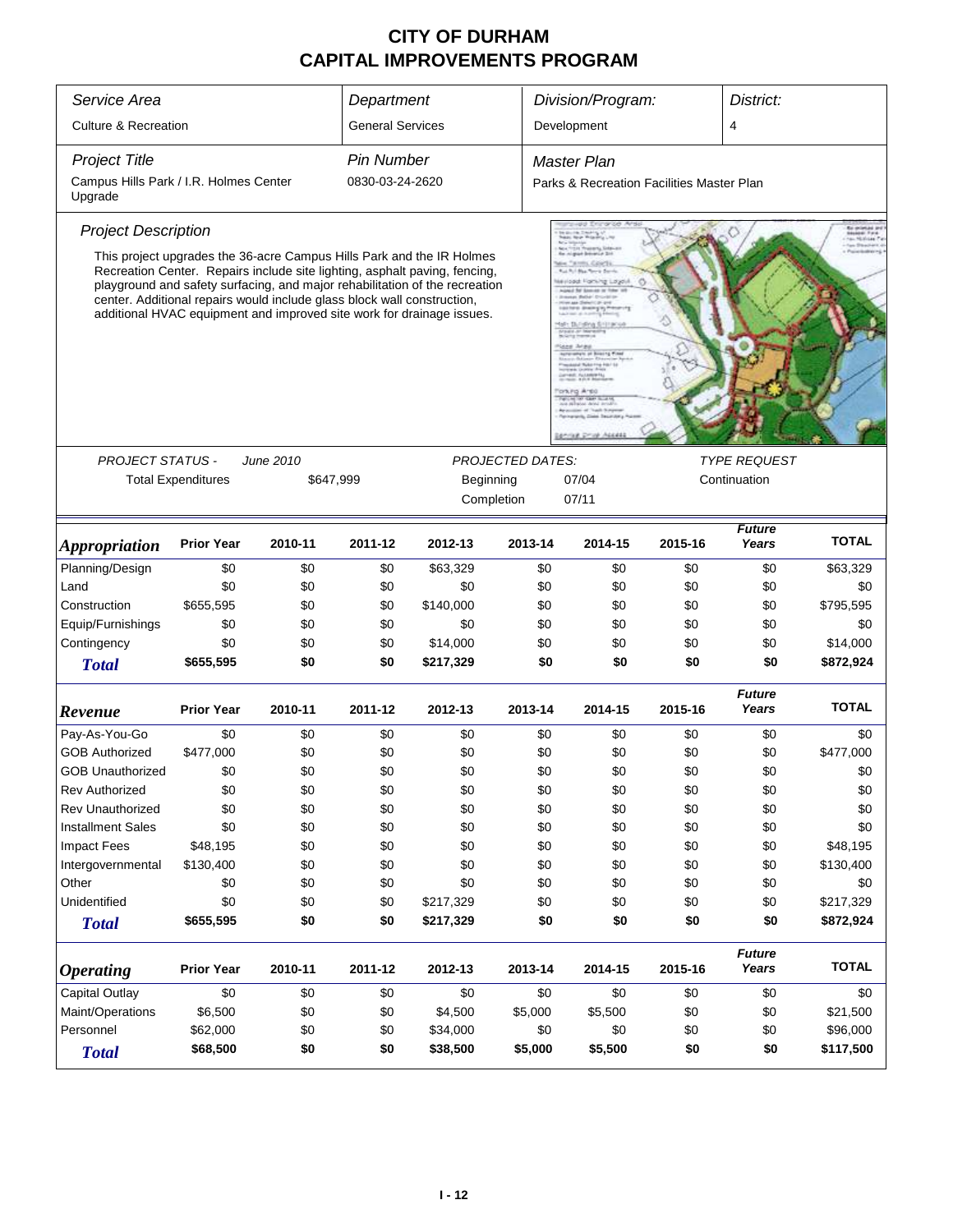| Service Area                                        | Department                                                                                                                                                                                     |           |                                 |         |                         |                    | Division/Program: |                                      | District:              |              |  |  |
|-----------------------------------------------------|------------------------------------------------------------------------------------------------------------------------------------------------------------------------------------------------|-----------|---------------------------------|---------|-------------------------|--------------------|-------------------|--------------------------------------|------------------------|--------------|--|--|
| <b>Culture &amp; Recreation</b>                     |                                                                                                                                                                                                |           | <b>General Services</b>         |         |                         |                    |                   |                                      | 4                      |              |  |  |
| <b>Project Title</b>                                |                                                                                                                                                                                                |           | <b>Pin Number</b>               |         |                         | <b>Master Plan</b> |                   |                                      |                        |              |  |  |
| Campus Hills Park Renovation and<br>Weightroom      |                                                                                                                                                                                                |           | 0830-03-24-2620                 |         |                         |                    |                   | <b>Facility Condition Assessment</b> |                        |              |  |  |
| <b>Project Description</b>                          |                                                                                                                                                                                                |           |                                 |         |                         |                    |                   |                                      |                        |              |  |  |
|                                                     | This project constructs a weight room addition in the Campus Hills Center and<br>renovates existing elements that do not meet level-of-service or safety<br>standards. (formerly Campus Hills) |           |                                 |         |                         |                    |                   |                                      |                        |              |  |  |
|                                                     |                                                                                                                                                                                                |           |                                 |         |                         |                    |                   |                                      |                        |              |  |  |
| <b>PROJECT STATUS -</b>                             |                                                                                                                                                                                                | June 2010 |                                 |         | <b>PROJECTED DATES:</b> |                    |                   |                                      | <b>TYPE REQUEST</b>    |              |  |  |
|                                                     | <b>Total Expenditures</b>                                                                                                                                                                      |           | \$307,891<br>Beginning<br>07/06 |         |                         |                    |                   |                                      | Continuation           |              |  |  |
|                                                     |                                                                                                                                                                                                |           | Completion<br>07/11             |         |                         |                    |                   |                                      |                        |              |  |  |
| <b>Appropriation</b>                                | <b>Prior Year</b>                                                                                                                                                                              | 2010-11   | 2011-12                         | 2012-13 | 2013-14                 |                    | 2014-15           | 2015-16                              | <b>Future</b><br>Years | <b>TOTAL</b> |  |  |
| Planning/Design                                     | \$125,179                                                                                                                                                                                      | \$0       | \$0                             | \$0     |                         | \$0                | \$0               | \$0                                  | \$0                    | \$125,179    |  |  |
| Land                                                | \$0                                                                                                                                                                                            | \$0       | \$0                             | \$0     |                         | \$0                | \$0               | \$0                                  | \$0                    | \$0          |  |  |
| Construction                                        | \$725,970                                                                                                                                                                                      | \$0       | \$0                             | \$0     |                         | \$0                | \$0               | \$0                                  | \$0                    | \$725,970    |  |  |
| Equip/Furnishings                                   | \$0                                                                                                                                                                                            | \$0       | \$0                             | \$0     |                         | \$0                | \$0               | \$0                                  | \$0                    | \$0          |  |  |
| Contingency                                         | \$108,851                                                                                                                                                                                      | \$0       | \$0                             | \$0     |                         | \$0                | \$0               | \$0                                  | \$0                    | \$108,851    |  |  |
| <b>Total</b>                                        | \$960,000                                                                                                                                                                                      | \$0       | \$0                             | \$0     |                         | \$0                | \$0               | \$0                                  | \$0                    | \$960,000    |  |  |
| Revenue                                             | <b>Prior Year</b>                                                                                                                                                                              | 2010-11   | 2011-12                         | 2012-13 | 2013-14                 |                    | 2014-15           | 2015-16                              | <b>Future</b><br>Years | <b>TOTAL</b> |  |  |
| Pay-As-You-Go                                       | \$0                                                                                                                                                                                            | \$0       | \$0                             | \$0     |                         | \$0                | \$0               | \$0                                  | \$0                    | \$0          |  |  |
| <b>GOB Authorized</b>                               | \$960,000                                                                                                                                                                                      | \$0       | \$0                             | \$0     |                         | \$0                | \$0               | \$0                                  | \$0                    | \$960,000    |  |  |
| <b>GOB Unauthorized</b>                             | \$0                                                                                                                                                                                            | \$0       | \$0                             | \$0     |                         | \$0                | \$0               | \$0                                  | \$0                    | \$0          |  |  |
| <b>Rev Authorized</b>                               | \$0                                                                                                                                                                                            | \$0       | \$0                             | \$0     |                         | \$0                | \$0               | \$0                                  | \$0                    | \$0          |  |  |
| <b>Rev Unauthorized</b>                             | \$0                                                                                                                                                                                            | \$0       | \$0                             | \$0     |                         | \$0                | \$0               | \$0                                  | \$0                    | \$0          |  |  |
| <b>Installment Sales</b>                            | \$0                                                                                                                                                                                            | \$0       | \$0                             | \$0     |                         | \$0                | \$0               | \$0                                  | \$0                    | \$0          |  |  |
| <b>Impact Fees</b>                                  | \$0                                                                                                                                                                                            | \$0       | \$0                             | \$0     |                         | \$0                | \$0               | \$0                                  | \$0                    | \$0          |  |  |
| Intergovernmental                                   | \$0                                                                                                                                                                                            | \$0       | \$0                             | \$0     |                         | \$0                | \$0               | \$0                                  | \$0                    | \$0          |  |  |
| Other                                               | \$0                                                                                                                                                                                            | \$0       | \$0                             | \$0     |                         | \$0                | \$0               | \$0                                  | \$0                    | \$0          |  |  |
| Unidentified                                        | \$0                                                                                                                                                                                            | \$0       | \$0                             | \$0     |                         | \$0                | \$0               | \$0                                  | \$0                    | \$0          |  |  |
| <b>Total</b>                                        | \$960,000                                                                                                                                                                                      | \$0       | \$0                             | \$0     |                         | \$0                | \$0               | \$0                                  | \$0                    | \$960,000    |  |  |
| <b>Operating</b>                                    | <b>Prior Year</b>                                                                                                                                                                              | 2010-11   | 2011-12                         | 2012-13 | 2013-14                 |                    | 2014-15           | 2015-16                              | <b>Future</b><br>Years | <b>TOTAL</b> |  |  |
| Capital Outlay<br>\$0<br>\$0<br>\$0<br>\$0<br>\$0   |                                                                                                                                                                                                |           |                                 |         |                         | \$0                | \$0               | \$0                                  | \$0                    |              |  |  |
| Maint/Operations<br>\$0<br>\$0<br>\$0<br>\$0<br>\$0 |                                                                                                                                                                                                |           |                                 |         |                         |                    | \$0               | \$0                                  | \$0                    | \$0          |  |  |
| Personnel                                           | \$0                                                                                                                                                                                            | \$0       | \$0                             | \$0     |                         |                    | \$0               | \$0                                  | \$0                    | \$0          |  |  |
| <b>Total</b>                                        | \$0<br>\$0<br>\$0<br>\$0<br>\$0<br>\$0<br>\$0<br>\$0<br>\$0                                                                                                                                    |           |                                 |         |                         |                    |                   |                                      | \$0                    |              |  |  |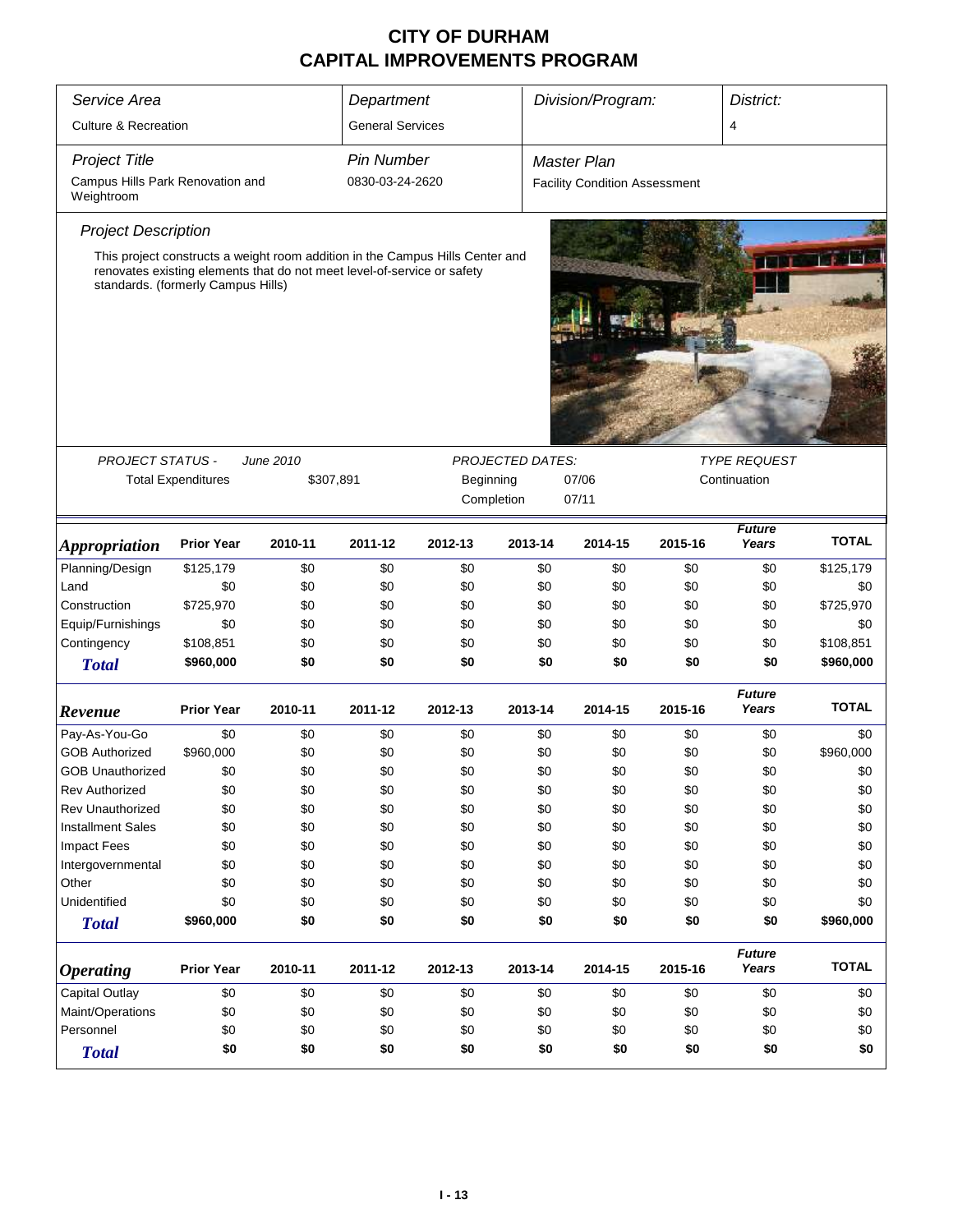| Service Area<br>Department      |                                                                |           |                         |                                                             |            | Division/Program:  |                        | District:              |              |  |
|---------------------------------|----------------------------------------------------------------|-----------|-------------------------|-------------------------------------------------------------|------------|--------------------|------------------------|------------------------|--------------|--|
| <b>Culture &amp; Recreation</b> |                                                                |           | <b>General Services</b> |                                                             |            |                    |                        | 1                      |              |  |
| <b>Project Title</b>            |                                                                |           | <b>Pin Number</b>       |                                                             |            | <b>Master Plan</b> |                        |                        |              |  |
| CR Wood Park Upgrade            |                                                                |           | 0840-05-19-0114         |                                                             |            |                    |                        |                        |              |  |
| <b>Project Description</b>      |                                                                |           |                         |                                                             |            |                    |                        |                        |              |  |
|                                 | This project upgrades the park and Hayestown community center. |           |                         |                                                             |            |                    |                        |                        |              |  |
|                                 |                                                                |           |                         |                                                             |            |                    |                        |                        |              |  |
| <b>PROJECT STATUS -</b>         |                                                                | June 2010 |                         |                                                             |            |                    |                        | <b>TYPE REQUEST</b>    |              |  |
|                                 | <b>Total Expenditures</b>                                      |           | \$83,632                | <b>PROJECTED DATES:</b><br>Beginning<br>07/06<br><b>New</b> |            |                    |                        |                        |              |  |
|                                 |                                                                |           |                         |                                                             | Completion |                    |                        |                        |              |  |
|                                 |                                                                |           |                         |                                                             |            | 07/11              |                        |                        |              |  |
| <b>Appropriation</b>            | <b>Prior Year</b>                                              | 2010-11   | 2011-12                 | 2012-13                                                     | 2013-14    | 2014-15            | <b>Future</b><br>Years | <b>TOTAL</b>           |              |  |
| Planning/Design                 | \$32,994                                                       | \$0       | \$0                     | \$0                                                         | \$0        | \$0                | \$0                    | \$0                    | \$32,994     |  |
| Land                            | \$0                                                            | \$0       | \$0                     | \$0                                                         | \$0        | \$0                | \$0                    | \$0                    | \$0          |  |
| Construction                    | \$188,744                                                      | \$0       | \$0                     | \$0                                                         | \$0        | \$0                | \$0                    | \$0                    | \$188,744    |  |
| Equip/Furnishings               | \$0                                                            | \$0       | \$0                     | \$0                                                         | \$0        | \$0                | \$0                    | \$0                    | \$0          |  |
| Contingency                     | \$28,262                                                       | \$0       | \$0                     | \$0                                                         | \$0        | \$0                | \$0                    | \$0                    | \$28,262     |  |
| <b>Total</b>                    | \$250,000                                                      | \$0       | \$0                     | \$0                                                         | \$0        | \$0                | \$0                    | \$0                    | \$250,000    |  |
| Revenue                         | <b>Prior Year</b>                                              | 2010-11   | 2011-12                 | 2012-13                                                     | 2013-14    | 2014-15            | 2015-16                | <b>Future</b><br>Years | <b>TOTAL</b> |  |
| Pay-As-You-Go                   | \$0                                                            | \$0       | \$0                     | \$0                                                         | \$0        | \$0                | \$0                    | \$0                    | \$0          |  |
| <b>GOB Authorized</b>           | \$250,000                                                      | \$0       | \$0                     | \$0                                                         | \$0        | \$0                | \$0                    | \$0                    | \$250,000    |  |
| <b>GOB Unauthorized</b>         | \$0                                                            | \$0       | \$0                     | \$0                                                         | \$0        | \$0                | \$0                    | \$0                    | \$0          |  |
| <b>Rev Authorized</b>           | \$0                                                            | \$0       | \$0                     | \$0                                                         | \$0        | \$0                | \$0                    | \$0                    | \$0          |  |
| <b>Rev Unauthorized</b>         | \$0                                                            | \$0       | \$0                     | \$0                                                         | \$0        | \$0                | \$0                    | \$0                    | \$0          |  |
| <b>Installment Sales</b>        | \$0                                                            | \$0       | \$0                     | \$0                                                         | \$0        | \$0                | \$0                    | \$0                    | \$0          |  |
| <b>Impact Fees</b>              | \$0                                                            | \$0       | \$0                     | \$0                                                         | \$0        | \$0                | \$0                    | \$0                    | \$0          |  |
| Intergovernmental               | \$0                                                            | \$0       | \$0                     | \$0                                                         | \$0        | \$0                | \$0                    | \$0                    | \$0          |  |
| Other                           | \$0                                                            | \$0       | \$0                     | \$0                                                         | \$0        | \$0                | \$0                    | \$0                    | \$0          |  |
| Unidentified                    | \$0                                                            | \$0       | \$0                     | \$0                                                         | \$0        | \$0                | \$0                    | \$0                    | \$0          |  |
| <b>Total</b>                    | \$250,000                                                      | \$0       | \$0                     | \$0                                                         | \$0        | \$0                | \$0                    | \$0                    | \$250,000    |  |
| <b>Operating</b>                | <b>Prior Year</b>                                              | 2010-11   | 2011-12                 | 2012-13                                                     | 2013-14    | 2014-15            | 2015-16                | <b>Future</b><br>Years | <b>TOTAL</b> |  |
| Capital Outlay                  | \$0                                                            | \$0       | \$0                     | \$0                                                         | \$0        | \$0                | \$0                    | \$0                    | \$0          |  |
| Maint/Operations                | \$0                                                            | \$0       | \$0                     | \$0                                                         | \$0        | \$0                | \$0                    | \$0                    | \$0          |  |
| Personnel                       | \$0                                                            | \$0       | \$0                     | \$0                                                         | \$0        | \$0                | \$0                    | \$0                    | \$0          |  |
| <b>Total</b>                    | \$0<br>\$0<br>\$0<br>\$0<br>\$0<br>\$0<br>\$0<br>\$0           |           |                         |                                                             |            |                    |                        |                        |              |  |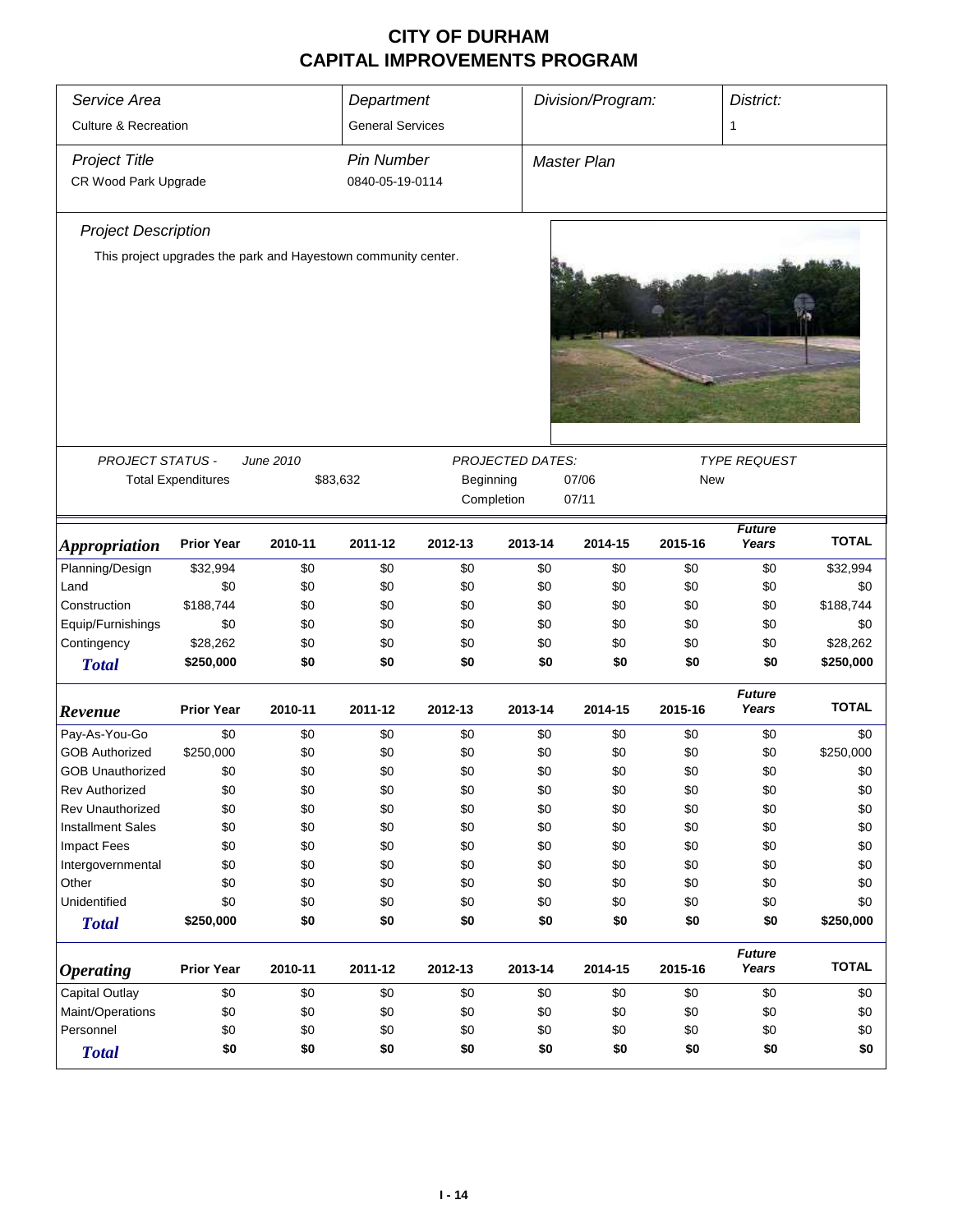| Service Area<br>Department                                                        |                                                                                                                                                        |           |                                                |                                                                                   |                         | Division/Program:<br>District:                                                                   |               |                        |              |  |
|-----------------------------------------------------------------------------------|--------------------------------------------------------------------------------------------------------------------------------------------------------|-----------|------------------------------------------------|-----------------------------------------------------------------------------------|-------------------------|--------------------------------------------------------------------------------------------------|---------------|------------------------|--------------|--|
| <b>Culture &amp; Recreation</b>                                                   |                                                                                                                                                        |           | <b>General Services</b>                        |                                                                                   |                         |                                                                                                  |               | 3                      |              |  |
|                                                                                   |                                                                                                                                                        |           |                                                |                                                                                   |                         |                                                                                                  |               |                        |              |  |
| <b>Project Title</b>                                                              |                                                                                                                                                        |           | <b>Pin Number</b>                              |                                                                                   |                         | <b>Master Plan</b>                                                                               |               |                        |              |  |
| Crest Street Park Upgrade                                                         |                                                                                                                                                        |           | 0812-16-83-4445                                |                                                                                   |                         | <b>Facility Condition Assessment</b>                                                             |               |                        |              |  |
| <b>Project Description</b>                                                        |                                                                                                                                                        |           |                                                |                                                                                   |                         |                                                                                                  |               |                        |              |  |
|                                                                                   |                                                                                                                                                        |           |                                                | This project includes site lighting and electrical repair/replacement, repairs to |                         |                                                                                                  |               |                        |              |  |
| community center.                                                                 | asphalt paving, and fencing replacement. Repairs also include roofing,<br>plumbing and electrical systems, HVAC, and interior/exterior finishes in the |           |                                                |                                                                                   |                         | CREST<br>PARK<br>an proprieta part<br>AT DEATH 2 P. LA<br><b>CONTRACTOR</b><br><b>CONTACTORS</b> | STREET        |                        |              |  |
|                                                                                   |                                                                                                                                                        |           |                                                |                                                                                   |                         |                                                                                                  |               |                        |              |  |
| <b>PROJECT STATUS -</b>                                                           |                                                                                                                                                        | June 2010 |                                                |                                                                                   | <b>PROJECTED DATES:</b> |                                                                                                  |               | <b>TYPE REQUEST</b>    |              |  |
|                                                                                   | <b>Total Expenditures</b>                                                                                                                              |           | Beginning<br>Continuation<br>\$66,974<br>07/06 |                                                                                   |                         |                                                                                                  |               |                        |              |  |
|                                                                                   |                                                                                                                                                        |           |                                                | Completion                                                                        |                         | 09/10                                                                                            |               |                        |              |  |
|                                                                                   |                                                                                                                                                        |           |                                                |                                                                                   |                         |                                                                                                  | <b>Future</b> |                        |              |  |
| <b>Appropriation</b>                                                              | <b>Prior Year</b>                                                                                                                                      | 2010-11   | 2011-12                                        | 2012-13                                                                           | 2013-14                 | 2014-15                                                                                          | 2015-16       | Years                  | <b>TOTAL</b> |  |
| Planning/Design                                                                   | \$36,280                                                                                                                                               | \$0       | \$0                                            | \$0                                                                               | \$0                     | \$0                                                                                              | \$0           | \$0                    | \$36,280     |  |
| Land                                                                              | \$0                                                                                                                                                    | \$0       | \$0                                            | \$0                                                                               | \$0                     | \$0                                                                                              | \$0           | \$0                    | \$0          |  |
| Construction                                                                      | \$210,172                                                                                                                                              | \$0       | \$0                                            | \$0                                                                               | \$0                     | \$0                                                                                              | \$0           | \$0                    | \$210,172    |  |
| Equip/Furnishings                                                                 | \$0                                                                                                                                                    | \$0       | \$0                                            | \$0                                                                               | \$0                     | \$0                                                                                              | \$0           | \$0                    | \$0          |  |
| Contingency                                                                       | \$31,548                                                                                                                                               | \$0       | \$0                                            | \$0                                                                               | \$0                     | \$0                                                                                              | \$0           | \$0                    | \$31,548     |  |
| <b>Total</b>                                                                      | \$278,000                                                                                                                                              | \$0       | \$0                                            | \$0                                                                               | \$0                     | \$0                                                                                              | \$0           | \$0                    | \$278,000    |  |
| Revenue                                                                           | <b>Prior Year</b>                                                                                                                                      | 2010-11   | 2011-12                                        | 2012-13                                                                           | 2013-14                 | 2014-15                                                                                          | 2015-16       | <b>Future</b><br>Years | <b>TOTAL</b> |  |
| Pay-As-You-Go                                                                     | \$0                                                                                                                                                    | \$0       | \$0                                            | \$0                                                                               | \$0                     | \$0                                                                                              | \$0           | \$0                    | \$0          |  |
| <b>GOB Authorized</b>                                                             | \$278,000                                                                                                                                              | \$0       | \$0                                            | \$0                                                                               | \$0                     | \$0                                                                                              | \$0           | \$0                    | \$278,000    |  |
| <b>GOB Unauthorized</b>                                                           | \$0                                                                                                                                                    | \$0       | \$0                                            | \$0                                                                               | \$0                     | \$0                                                                                              | \$0           | \$0                    | \$0          |  |
| <b>Rev Authorized</b>                                                             | \$0                                                                                                                                                    | \$0       | \$0                                            | \$0                                                                               | \$0                     | \$0                                                                                              | \$0           | \$0                    | \$0          |  |
| <b>Rev Unauthorized</b>                                                           | \$0                                                                                                                                                    | \$0       | \$0                                            | \$0                                                                               | \$0                     | \$0                                                                                              | \$0           | \$0                    | \$0          |  |
| <b>Installment Sales</b>                                                          | \$0                                                                                                                                                    | \$0       | \$0                                            | \$0                                                                               | \$0                     | \$0                                                                                              | \$0           | \$0                    | \$0          |  |
| <b>Impact Fees</b>                                                                | \$0                                                                                                                                                    | \$0       | \$0                                            | \$0                                                                               | \$0                     | \$0                                                                                              | \$0           | \$0                    | \$0          |  |
| Intergovernmental                                                                 | \$0                                                                                                                                                    | \$0       | \$0                                            | \$0                                                                               | \$0                     | \$0                                                                                              | \$0           | \$0                    | \$0          |  |
| Other                                                                             | \$0                                                                                                                                                    | \$0       | \$0                                            | \$0                                                                               | \$0                     | \$0                                                                                              | \$0           | \$0                    | \$0          |  |
| Unidentified                                                                      | \$0                                                                                                                                                    | \$0       | \$0                                            | \$0                                                                               | \$0                     | \$0                                                                                              | \$0           | \$0                    | \$0          |  |
| <b>Total</b>                                                                      | \$278,000                                                                                                                                              | \$0       | \$0                                            | \$0                                                                               | \$0                     | \$0                                                                                              | \$0           | \$0                    | \$278,000    |  |
| <b>Prior Year</b><br>2010-11<br>2011-12<br>2013-14<br>2012-13<br><b>Operating</b> |                                                                                                                                                        |           |                                                |                                                                                   |                         | 2014-15                                                                                          | 2015-16       | <b>Future</b><br>Years | <b>TOTAL</b> |  |
| Capital Outlay<br>\$0<br>\$0<br>\$0<br>\$0<br>\$0<br>\$0<br>\$0                   |                                                                                                                                                        |           |                                                |                                                                                   |                         | \$0                                                                                              | \$0           |                        |              |  |
| Maint/Operations                                                                  | \$0                                                                                                                                                    | \$0       | \$0                                            | \$0                                                                               | \$0                     | \$0                                                                                              | \$0           | \$0                    | \$0          |  |
| Personnel                                                                         | \$0                                                                                                                                                    | \$0       | \$0                                            | \$0                                                                               | \$0                     | \$0                                                                                              | \$0           | \$0                    | \$0          |  |
| <b>Total</b>                                                                      | \$0<br>\$0<br>\$0<br>\$0<br>\$0<br>\$0<br>\$0<br>\$0                                                                                                   |           |                                                |                                                                                   |                         |                                                                                                  |               |                        | \$0          |  |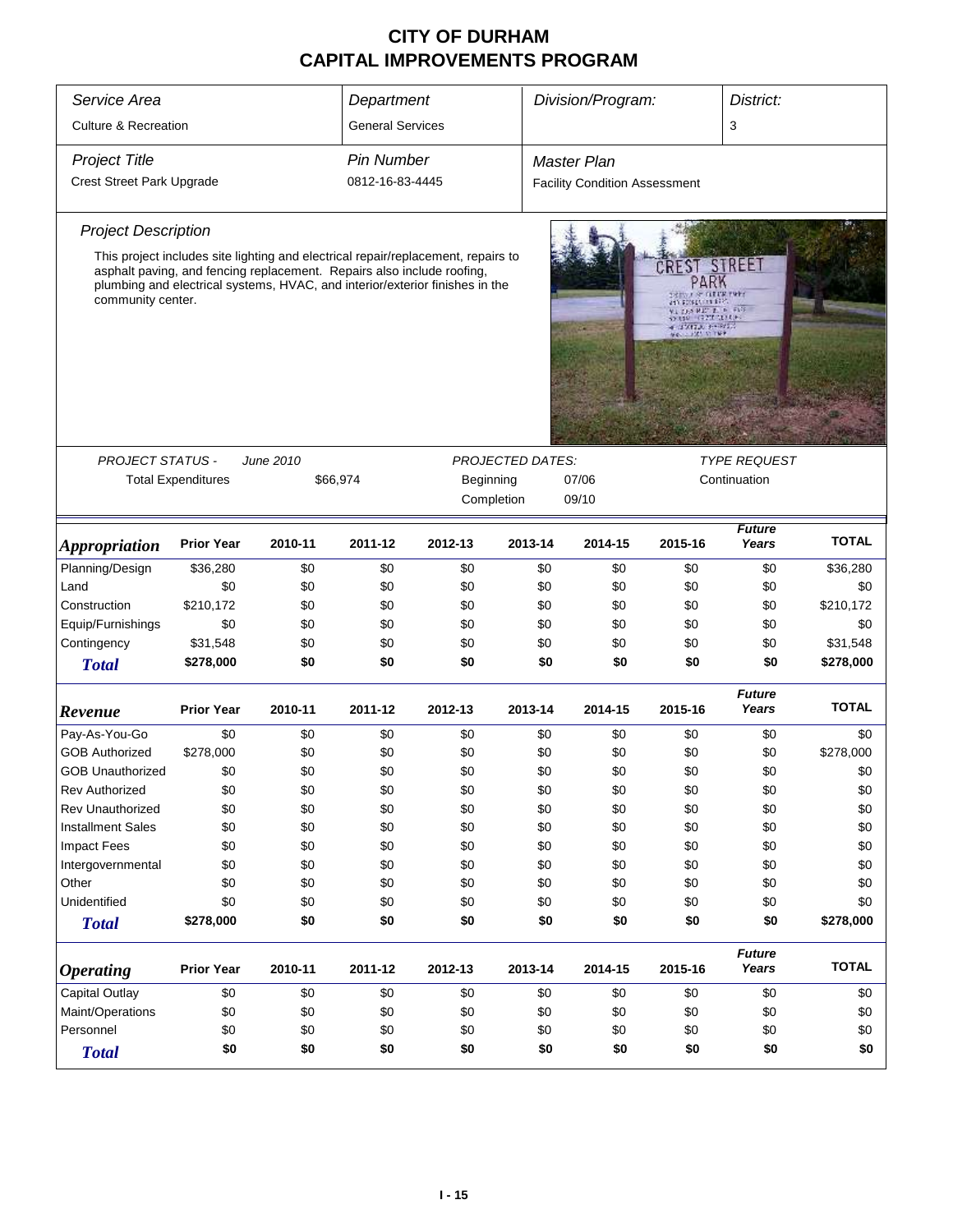| Service Area<br>Department                                             |                                                             |                                                                                                                                                                                                                                                                                                       |                         |                         | Division/Program:<br>District: |                                      |                     |                        |              |
|------------------------------------------------------------------------|-------------------------------------------------------------|-------------------------------------------------------------------------------------------------------------------------------------------------------------------------------------------------------------------------------------------------------------------------------------------------------|-------------------------|-------------------------|--------------------------------|--------------------------------------|---------------------|------------------------|--------------|
| <b>Culture &amp; Recreation</b>                                        |                                                             |                                                                                                                                                                                                                                                                                                       | <b>General Services</b> |                         |                                |                                      |                     | $\overline{2}$         |              |
| <b>Project Title</b>                                                   |                                                             |                                                                                                                                                                                                                                                                                                       | <b>Pin Number</b>       |                         |                                | Master Plan                          |                     |                        |              |
| East End Park ED Mickle Recreation<br>Center Upgrade                   |                                                             |                                                                                                                                                                                                                                                                                                       | 0831-06-38-4181         |                         |                                | <b>Facility Condition Assessment</b> |                     |                        |              |
| <b>Project Description</b>                                             |                                                             |                                                                                                                                                                                                                                                                                                       |                         |                         |                                |                                      |                     |                        |              |
| <b>PROJECT STATUS -</b>                                                |                                                             | Project upgrades the 8-acre East End Park and ED Mickle Rec<br>Center, including replacement or repair of playground and safety surfacing,<br>asphalt parking lot, driveway, fencing, plumbing, electrical, roofing, and<br>finishes. (formerly East End Park and ED Mickle Rec Center).<br>June 2010 |                         | <b>PROJECTED DATES:</b> |                                |                                      | <b>TYPE REQUEST</b> |                        |              |
|                                                                        | <b>Total Expenditures</b><br>\$49,457<br>Beginning<br>07/06 |                                                                                                                                                                                                                                                                                                       |                         |                         |                                |                                      |                     | Continuation           |              |
|                                                                        | Completion<br>12/11                                         |                                                                                                                                                                                                                                                                                                       |                         |                         |                                |                                      |                     |                        |              |
| <b>Appropriation</b>                                                   | <b>Prior Year</b>                                           | 2010-11                                                                                                                                                                                                                                                                                               | 2011-12                 | 2012-13                 | 2013-14                        | 2014-15                              | 2015-16             | <b>Future</b><br>Years | <b>TOTAL</b> |
| Planning/Design                                                        | \$21,931                                                    | \$0                                                                                                                                                                                                                                                                                                   | \$0                     | \$0                     | \$0                            | \$0                                  | \$0                 | \$0                    | \$21,931     |
| Land                                                                   | \$0                                                         | \$0                                                                                                                                                                                                                                                                                                   | \$0                     | \$0                     | \$0                            | \$0                                  | \$0                 | \$0                    | \$0          |
| Construction                                                           | \$112,240                                                   | \$0                                                                                                                                                                                                                                                                                                   | \$0                     | \$0                     | \$0                            | \$0                                  | \$0                 | \$0                    | \$112,240    |
| Equip/Furnishings                                                      | \$0                                                         | \$0                                                                                                                                                                                                                                                                                                   | \$0                     | \$0                     | \$0                            | \$0                                  | \$0                 | \$0                    | \$0          |
| Contingency                                                            | \$16,829                                                    | \$0                                                                                                                                                                                                                                                                                                   | \$0                     | \$0                     | \$0                            | \$0                                  | \$0                 | \$0                    | \$16,829     |
| <b>Total</b>                                                           | \$151,000                                                   | \$0                                                                                                                                                                                                                                                                                                   | \$0                     | \$0                     | \$0                            | \$0                                  | \$0                 | \$0                    | \$151,000    |
| Revenue                                                                | <b>Prior Year</b>                                           | 2010-11                                                                                                                                                                                                                                                                                               | 2011-12                 | 2012-13                 | 2013-14                        | 2014-15                              | 2015-16             | <b>Future</b><br>Years | <b>TOTAL</b> |
| Pay-As-You-Go                                                          | \$0                                                         | \$0                                                                                                                                                                                                                                                                                                   | \$0                     | \$0                     | \$0                            | \$0                                  | \$0                 | \$0                    | \$0          |
| <b>GOB Authorized</b>                                                  | \$151,000                                                   | \$0                                                                                                                                                                                                                                                                                                   | \$0                     | \$0                     | \$0                            | \$0                                  | \$0                 | \$0                    | \$151,000    |
| <b>GOB Unauthorized</b>                                                | \$0                                                         | \$0                                                                                                                                                                                                                                                                                                   | \$0                     | \$0                     | \$0                            | \$0                                  | \$0                 | \$0                    | \$0          |
| <b>Rev Authorized</b>                                                  | \$0                                                         | \$0                                                                                                                                                                                                                                                                                                   | \$0                     | \$0                     | \$0                            | \$0                                  | \$0                 | \$0                    | \$0          |
| <b>Rev Unauthorized</b>                                                | \$0                                                         | \$0                                                                                                                                                                                                                                                                                                   | \$0                     | \$0                     | \$0                            | \$0                                  | \$0                 | \$0                    | \$0          |
| <b>Installment Sales</b>                                               | \$0                                                         | \$0                                                                                                                                                                                                                                                                                                   | \$0                     | \$0                     | \$0                            | \$0                                  | \$0                 | \$0                    | \$0          |
| <b>Impact Fees</b>                                                     | \$0                                                         | \$0                                                                                                                                                                                                                                                                                                   | \$0                     | \$0                     | \$0                            | \$0                                  | \$0                 | \$0                    | \$0          |
| Intergovernmental                                                      | \$0                                                         | \$0                                                                                                                                                                                                                                                                                                   | \$0                     | \$0                     | \$0                            | \$0                                  | \$0                 | \$0                    | \$0          |
| Unidentified                                                           | \$0                                                         | \$0                                                                                                                                                                                                                                                                                                   | \$0                     | \$0                     | \$0                            | \$0                                  | \$0                 | \$0                    | \$0          |
| <b>Total</b>                                                           | \$151,000                                                   | \$0                                                                                                                                                                                                                                                                                                   | \$0                     | \$0                     | \$0                            | \$0                                  | \$0                 | \$0                    | \$151,000    |
| <b>Prior Year</b><br>2010-11<br>2011-12<br>2012-13<br><b>Operating</b> |                                                             |                                                                                                                                                                                                                                                                                                       |                         |                         | 2013-14                        | 2014-15                              | 2015-16             | <b>Future</b><br>Years | <b>TOTAL</b> |
| Capital Outlay                                                         | \$0<br>\$0<br>\$0<br>\$0                                    |                                                                                                                                                                                                                                                                                                       |                         |                         |                                | \$0                                  | \$0                 | \$0                    | \$0          |
| Maint/Operations                                                       | \$0                                                         | \$0                                                                                                                                                                                                                                                                                                   | \$0                     | \$0                     | \$0<br>\$0                     | \$0                                  | \$0                 | \$0                    | \$0          |
| Personnel                                                              | \$0<br>\$0<br>\$0<br>\$0                                    |                                                                                                                                                                                                                                                                                                       |                         |                         |                                | \$0                                  | \$0                 | \$0                    | \$0          |
| <b>Total</b>                                                           | \$0                                                         | \$0                                                                                                                                                                                                                                                                                                   | \$0                     | \$0                     | \$0<br>\$0                     | \$0                                  | \$0                 | \$0                    | \$0          |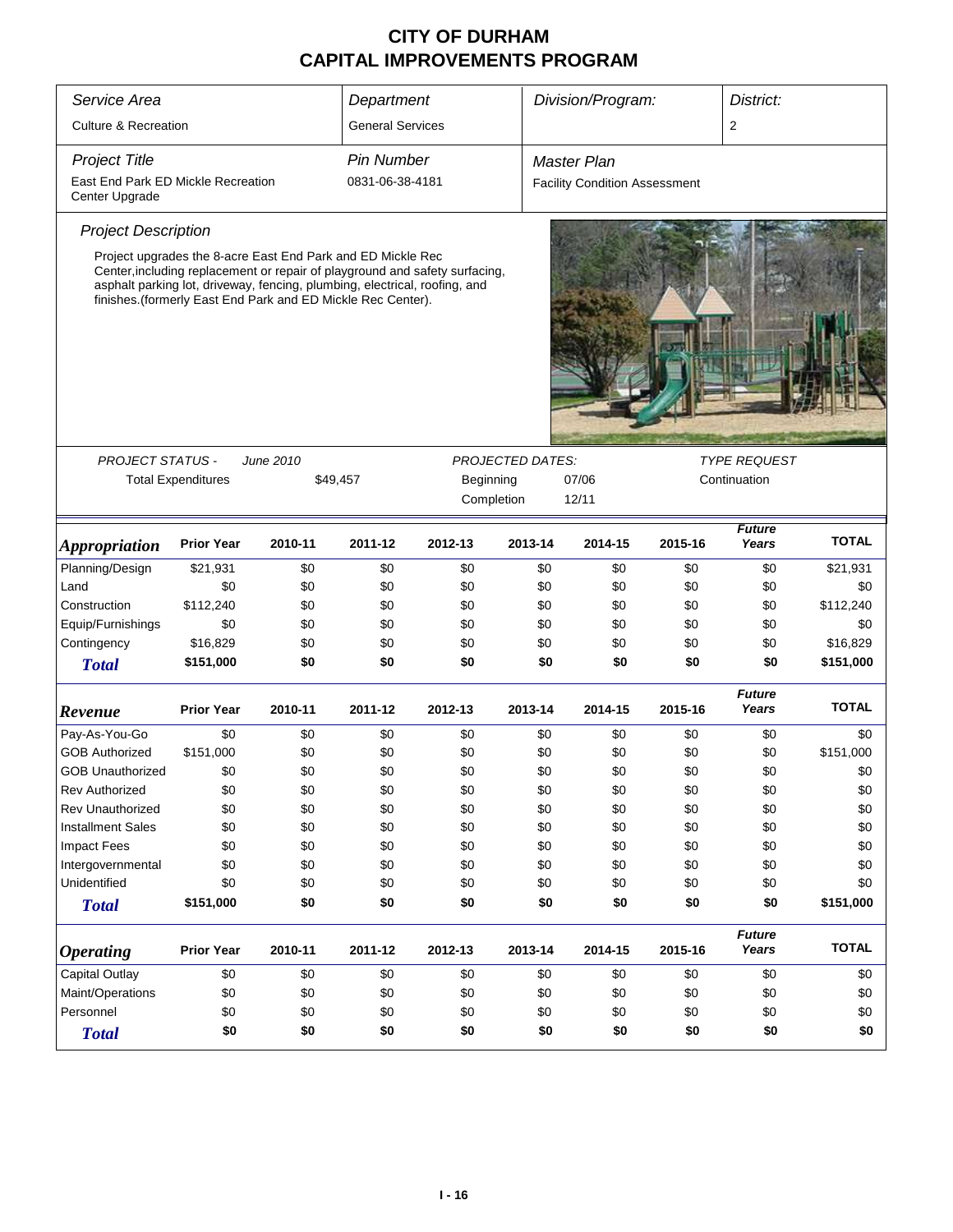| Service Area                                        |                                                      | Department |                    | Division/Program:                                                               |                         | District:          |         |                        |              |  |  |  |
|-----------------------------------------------------|------------------------------------------------------|------------|--------------------|---------------------------------------------------------------------------------|-------------------------|--------------------|---------|------------------------|--------------|--|--|--|
| <b>Culture &amp; Recreation</b>                     |                                                      |            | Parks & Recreation |                                                                                 |                         |                    |         | All                    |              |  |  |  |
| <b>Project Title</b>                                |                                                      |            | <b>Pin Number</b>  |                                                                                 |                         | <b>Master Plan</b> |         |                        |              |  |  |  |
| <b>Event Equipment Replacement</b>                  |                                                      |            |                    |                                                                                 |                         |                    |         |                        |              |  |  |  |
| <b>Project Description</b>                          |                                                      |            |                    |                                                                                 |                         |                    |         |                        |              |  |  |  |
|                                                     |                                                      |            |                    | This equipment includes the DPR Mobile stage, moonwalks and a sectional         |                         |                    |         |                        |              |  |  |  |
| point of being unsafe.                              |                                                      |            |                    | stage. The sectional stage is no longer available for use as it has aged to the |                         |                    |         |                        | creatiol     |  |  |  |
| PROJECT STATUS -                                    |                                                      | June 2010  |                    |                                                                                 | <b>PROJECTED DATES:</b> |                    |         | <b>TYPE REQUEST</b>    |              |  |  |  |
|                                                     | <b>Total Expenditures</b>                            |            | \$0                | Beginning                                                                       | New                     |                    |         |                        |              |  |  |  |
|                                                     |                                                      |            |                    | Completion                                                                      |                         | 10/09<br>06/10     |         |                        |              |  |  |  |
|                                                     |                                                      |            |                    |                                                                                 |                         |                    |         |                        |              |  |  |  |
| <i><b>Appropriation</b></i>                         | <b>Prior Year</b>                                    | 2010-11    | 2011-12            | 2012-13                                                                         | 2013-14                 | 2014-15            | 2015-16 | <b>Future</b><br>Years | <b>TOTAL</b> |  |  |  |
| Planning/Design                                     | \$0                                                  | \$0        | \$0                | \$0                                                                             | \$0                     | \$0                | \$0     | \$0                    | \$0          |  |  |  |
| Land                                                | \$0                                                  | \$0        | \$0                | \$0                                                                             | \$0                     | \$0                | \$0     | \$0                    | \$0          |  |  |  |
| Construction                                        | \$0                                                  | \$0        | \$0                | \$0                                                                             | \$0                     | \$0                | \$0     | \$0                    | \$0          |  |  |  |
| Equip/Furnishings                                   | \$112,500                                            | \$0        | \$0                | \$0                                                                             | \$0                     | \$0                | \$0     | \$0                    | \$112,500    |  |  |  |
| Contingency                                         | \$0                                                  | \$0        | \$0                | \$0                                                                             | \$0                     | \$0                | \$0     | \$0                    | \$0          |  |  |  |
| <b>Total</b>                                        | \$112,500                                            | \$0        | \$0                | \$0                                                                             | \$0                     | \$0                | \$0     | \$0                    | \$112,500    |  |  |  |
| Revenue                                             | <b>Prior Year</b>                                    | 2010-11    | 2011-12            | 2012-13                                                                         | 2013-14                 | 2014-15            | 2015-16 | <b>Future</b><br>Years | <b>TOTAL</b> |  |  |  |
| Pay-As-You-Go                                       | \$112,500                                            | \$0        | \$0                | \$0                                                                             | \$0                     | \$0                | \$0     | \$0                    | \$112,500    |  |  |  |
| <b>GOB Authorized</b>                               | \$0                                                  | \$0        | \$0                | \$0                                                                             | \$0                     | \$0                | \$0     | \$0                    | \$0          |  |  |  |
| <b>GOB Unauthorized</b>                             | \$0                                                  | \$0        | \$0                | \$0                                                                             | \$0                     | \$0                | \$0     | \$0                    | \$0          |  |  |  |
| Rev Authorized                                      | \$0                                                  | \$0        | \$0                | \$0                                                                             | \$0                     | \$0                | \$0     | \$0                    | \$0          |  |  |  |
| Rev Unauthorized                                    | \$0                                                  | \$0        | \$0                | \$0                                                                             | \$0                     | \$0                | \$0     | \$0                    | \$0          |  |  |  |
| <b>Installment Sales</b>                            | \$0                                                  | \$0        | \$0                | \$0                                                                             | \$0                     | \$0                | \$0     | \$0                    | \$0          |  |  |  |
| <b>Impact Fees</b>                                  | \$0                                                  | \$0        | \$0                | \$0                                                                             | \$0                     | \$0                | \$0     | \$0                    | \$0          |  |  |  |
| Intergovernmental                                   | \$0                                                  | \$0        | \$0                | \$0                                                                             | \$0                     | \$0                | \$0     | \$0                    | \$0          |  |  |  |
| Other                                               | \$0                                                  | \$0        | \$0                | \$0                                                                             | \$0                     | \$0                | \$0     | \$0                    | \$0          |  |  |  |
| Unidentified                                        | \$0                                                  | \$0        | \$0                | \$0                                                                             | \$0                     | \$0                | \$0     | \$0                    | \$0          |  |  |  |
| <b>Total</b>                                        | \$112,500                                            | \$0        | \$0                | \$0                                                                             | \$0                     | \$0                | \$0     | \$0                    | \$112,500    |  |  |  |
| <b>Operating</b>                                    | <b>Prior Year</b>                                    | 2010-11    | 2011-12            | 2012-13                                                                         | 2013-14                 | 2014-15            | 2015-16 | <b>Future</b><br>Years | <b>TOTAL</b> |  |  |  |
| Capital Outlay                                      | \$0                                                  | \$0        | \$0                | \$0                                                                             | \$0                     | \$0                | \$0     | \$0                    | \$0          |  |  |  |
| Maint/Operations<br>\$0<br>\$0<br>\$0<br>\$0<br>\$0 |                                                      |            |                    |                                                                                 | \$0                     | \$0                | \$0     | \$0                    |              |  |  |  |
| Personnel                                           | \$0                                                  | \$0        | \$0                | \$0                                                                             | \$0                     | \$0                | \$0     | \$0                    | \$0          |  |  |  |
| <b>Total</b>                                        | \$0<br>\$0<br>\$0<br>\$0<br>\$0<br>\$0<br>\$0<br>\$0 |            |                    |                                                                                 |                         |                    |         |                        | \$0          |  |  |  |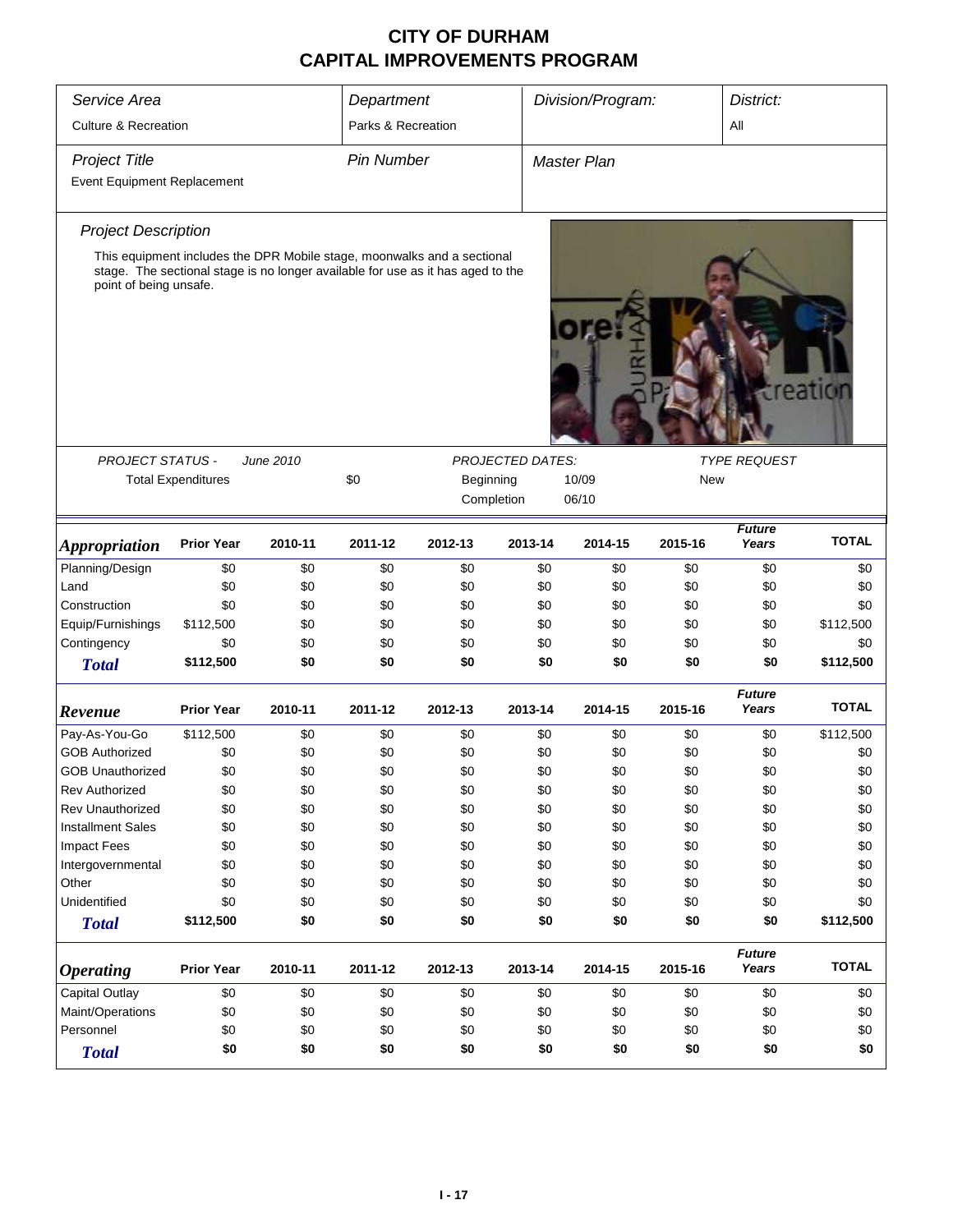| Service Area                                                           | Department                | Division/Program:<br>District: |                         |                                                                                                                                                                                                                                              |                         |                                      |         |                        |              |
|------------------------------------------------------------------------|---------------------------|--------------------------------|-------------------------|----------------------------------------------------------------------------------------------------------------------------------------------------------------------------------------------------------------------------------------------|-------------------------|--------------------------------------|---------|------------------------|--------------|
| <b>Culture &amp; Recreation</b>                                        |                           |                                | <b>General Services</b> |                                                                                                                                                                                                                                              |                         |                                      |         | 4                      |              |
| <b>Project Title</b>                                                   |                           |                                | <b>Pin Number</b>       |                                                                                                                                                                                                                                              |                         | <b>Master Plan</b>                   |         |                        |              |
| Forest Hills Park Upgrade                                              |                           |                                | 0821-19-52-9071         |                                                                                                                                                                                                                                              |                         | <b>Facility Condition Assessment</b> |         |                        |              |
| <b>Project Description</b>                                             |                           |                                |                         |                                                                                                                                                                                                                                              |                         |                                      |         |                        |              |
| system.                                                                |                           |                                |                         | This project upgrades the 50-acre Forest Hills Park. Project repairs include<br>lighting, pedestrian bridges, asphalt paving, fencing, walkways, playground<br>and safety surfacing, and major renovations to the recreation center and pool |                         |                                      |         |                        |              |
|                                                                        |                           |                                |                         |                                                                                                                                                                                                                                              |                         |                                      |         |                        |              |
| <b>PROJECT STATUS -</b>                                                |                           | June 2010                      |                         |                                                                                                                                                                                                                                              | <b>PROJECTED DATES:</b> |                                      |         | <b>TYPE REQUEST</b>    |              |
|                                                                        | <b>Total Expenditures</b> |                                | \$132,768               | Beginning<br>Completion                                                                                                                                                                                                                      |                         | 07/06<br>09/11                       |         | Continuation           |              |
|                                                                        |                           |                                |                         |                                                                                                                                                                                                                                              |                         | <b>Future</b>                        |         |                        |              |
| <i><b>Appropriation</b></i>                                            | <b>Prior Year</b>         | 2010-11                        | 2011-12                 | 2012-13                                                                                                                                                                                                                                      | 2013-14                 | 2014-15                              | 2015-16 | Years                  | <b>TOTAL</b> |
| Planning/Design                                                        | \$69,382                  | \$0                            | \$20,816                | \$0                                                                                                                                                                                                                                          | \$0                     | \$0                                  | \$0     | \$0                    | \$90,198     |
| Land                                                                   | \$0                       | \$0                            | \$0                     | \$0                                                                                                                                                                                                                                          | \$0                     | \$0                                  | \$0     | \$0                    | \$0          |
| Construction                                                           | \$402,286                 | \$0                            | \$138,773               | \$0                                                                                                                                                                                                                                          | \$0                     | \$0                                  | \$0     | \$0                    | \$541,059    |
| Equip/Furnishings                                                      | \$0                       | \$0                            | \$0                     | \$0                                                                                                                                                                                                                                          | \$0                     | \$0                                  | \$0     | \$0                    | \$0          |
| Contingency                                                            | \$60,332                  | \$0                            | \$9,714                 | \$0                                                                                                                                                                                                                                          | \$0                     | \$0                                  | \$0     | \$0                    | \$70,046     |
| <b>Total</b>                                                           | \$532,000                 | \$0                            | \$169,303               | \$0                                                                                                                                                                                                                                          | \$0                     | \$0                                  | \$0     | \$0                    | \$701,303    |
| Revenue                                                                | <b>Prior Year</b>         | 2010-11                        | 2011-12                 | 2012-13                                                                                                                                                                                                                                      | 2013-14                 | 2014-15                              | 2015-16 | <b>Future</b><br>Years | <b>TOTAL</b> |
| Pay-As-You-Go                                                          | \$0                       | \$0                            | \$0                     | \$0                                                                                                                                                                                                                                          | \$0                     | \$0                                  | \$0     | \$0                    | \$0          |
| <b>GOB Authorized</b>                                                  | \$532,000                 | \$0                            | \$0                     | \$0                                                                                                                                                                                                                                          | \$0                     | \$0                                  | \$0     | \$0                    | \$532,000    |
| <b>GOB Unauthorized</b>                                                | \$0                       | \$0                            | \$0                     | \$0                                                                                                                                                                                                                                          | \$0                     | \$0                                  | \$0     | \$0                    | \$0          |
| <b>Rev Authorized</b>                                                  | \$0                       | \$0                            | \$0                     | \$0                                                                                                                                                                                                                                          | \$0                     | \$0                                  | \$0     | \$0                    | \$0          |
| <b>Rev Unauthorized</b>                                                | \$0                       | \$0                            | \$0                     | \$0                                                                                                                                                                                                                                          | \$0                     | \$0                                  | \$0     | \$0                    | \$0          |
| <b>Installment Sales</b>                                               | \$0                       | \$0                            | \$0                     | \$0                                                                                                                                                                                                                                          | \$0                     | \$0                                  | \$0     | \$0                    | \$0          |
| <b>Impact Fees</b>                                                     | \$0                       | \$0                            | \$0                     | \$0                                                                                                                                                                                                                                          | \$0                     | \$0                                  | \$0     | \$0                    | \$0          |
| Intergovernmental                                                      | \$0                       | \$0                            | \$0                     | \$0                                                                                                                                                                                                                                          | \$0                     | \$0                                  | \$0     | \$0                    | \$0          |
| Other                                                                  | \$0                       | \$0                            | \$0                     | \$0                                                                                                                                                                                                                                          | \$0                     | \$0                                  | \$0     | \$0                    | \$0          |
| Unidentified                                                           | \$0                       | \$0                            | \$169,303               | \$0                                                                                                                                                                                                                                          | \$0                     | \$0                                  | \$0     | \$0                    | \$169,303    |
| <b>Total</b>                                                           | \$532,000                 | \$0                            | \$169,303               | \$0                                                                                                                                                                                                                                          | \$0                     | \$0                                  | \$0     | \$0                    | \$701,303    |
| <b>Prior Year</b><br>2011-12<br>2010-11<br>2012-13<br><b>Operating</b> |                           |                                |                         |                                                                                                                                                                                                                                              | 2013-14                 | 2014-15                              | 2015-16 | <b>Future</b><br>Years | <b>TOTAL</b> |
| Capital Outlay                                                         | \$0<br>\$0<br>\$0<br>\$0  |                                |                         |                                                                                                                                                                                                                                              |                         | \$0                                  | \$0     | \$0                    | \$0          |
| Maint/Operations                                                       | \$0<br>\$0<br>\$0<br>\$0  |                                |                         |                                                                                                                                                                                                                                              |                         | \$0                                  | \$0     | \$0                    | \$0          |
| Personnel<br>\$0<br>\$0<br>\$0<br>\$0                                  |                           |                                |                         |                                                                                                                                                                                                                                              | \$0<br>\$0              | \$0                                  | \$0     | \$0                    | \$0          |
| <b>Total</b>                                                           | \$0                       | \$0                            | \$0                     | \$0                                                                                                                                                                                                                                          | \$0                     | \$0                                  | \$0     | \$0                    | \$0          |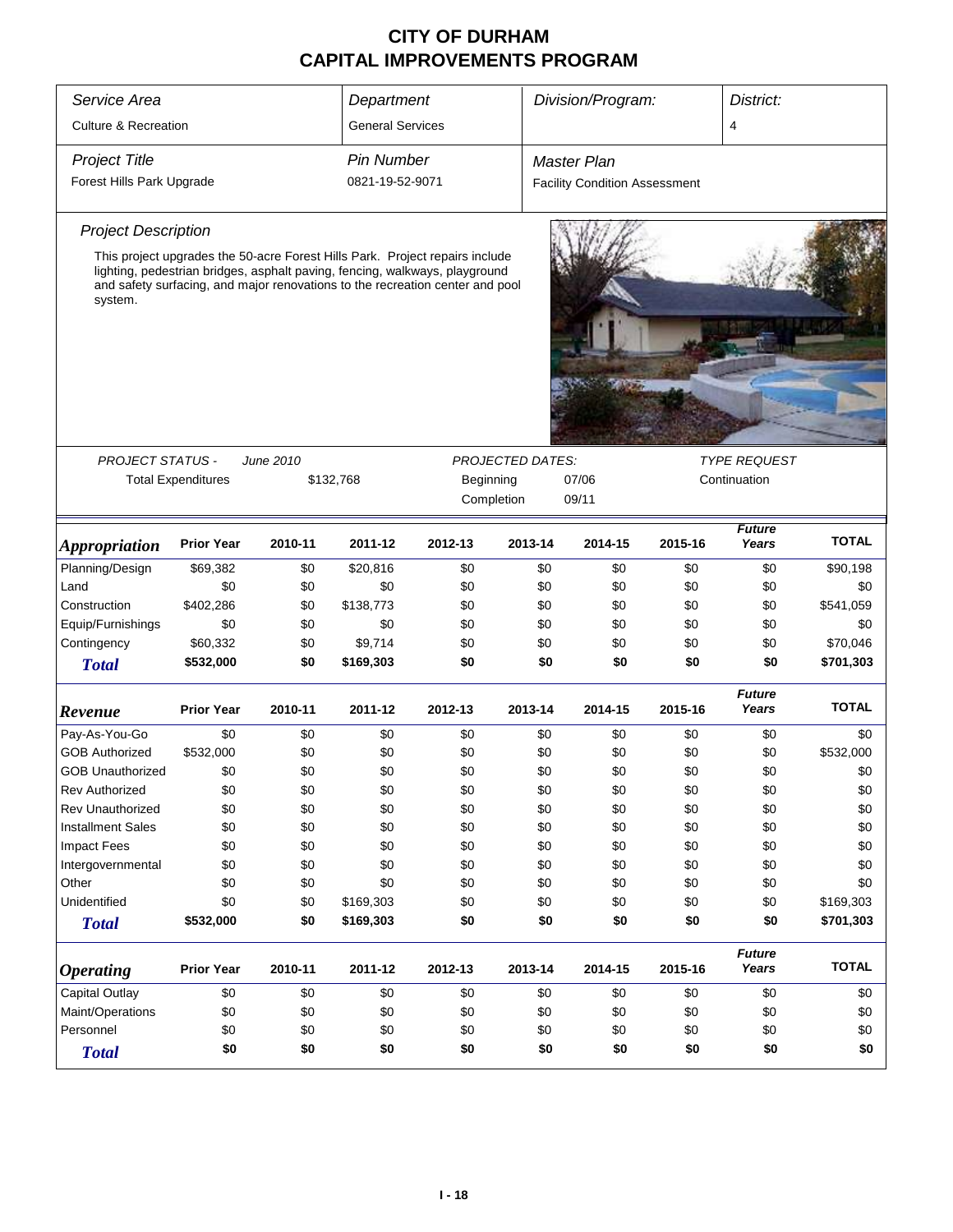| Service Area                    | Division/Program:<br>District:<br>Department                       |                                                                                                                                                               |                         |           |                         |                    |         |         |                        |              |
|---------------------------------|--------------------------------------------------------------------|---------------------------------------------------------------------------------------------------------------------------------------------------------------|-------------------------|-----------|-------------------------|--------------------|---------|---------|------------------------|--------------|
| <b>Culture &amp; Recreation</b> |                                                                    |                                                                                                                                                               | <b>General Services</b> |           |                         |                    |         |         | $\overline{4}$         |              |
| <b>Project Title</b>            |                                                                    |                                                                                                                                                               | <b>Pin Number</b>       |           |                         | <b>Master Plan</b> |         |         |                        |              |
| Garrett Road Park Upgrade       |                                                                    |                                                                                                                                                               | 0821-19-52-9071         |           |                         |                    |         |         |                        |              |
| <b>Project Description</b>      |                                                                    |                                                                                                                                                               |                         |           |                         |                    |         |         |                        |              |
| resurfacing.                    |                                                                    | This project upgrades the 7-acre Garrett Road Park, including site lighting and<br>electrical system repair/replacement, asphalt paving repair, tennis courts |                         |           |                         |                    |         |         |                        |              |
|                                 |                                                                    |                                                                                                                                                               |                         |           |                         |                    |         |         |                        |              |
| <b>PROJECT STATUS -</b>         |                                                                    | June 2010                                                                                                                                                     |                         |           | <b>PROJECTED DATES:</b> |                    |         |         | <b>TYPE REQUEST</b>    |              |
|                                 | <b>Total Expenditures</b>                                          | \$200,146                                                                                                                                                     |                         | Beginning |                         | 07/06              |         |         | Continuation           |              |
|                                 |                                                                    |                                                                                                                                                               |                         |           | Completion              | 06/11              |         |         |                        |              |
| <i><b>Appropriation</b></i>     | <b>Prior Year</b>                                                  | 2010-11                                                                                                                                                       | 2011-12                 | 2012-13   | 2013-14                 |                    | 2014-15 | 2015-16 | <b>Future</b><br>Years | <b>TOTAL</b> |
| Planning/Design                 | \$102,086                                                          | \$0                                                                                                                                                           | \$0                     | \$0       | \$0                     |                    | \$0     | \$0     | \$0                    | \$102,086    |
| Land                            | \$0                                                                | \$0                                                                                                                                                           | \$0                     | \$0       | \$0                     |                    | \$0     | \$0     | \$0                    | \$0          |
| Construction                    | \$456,791                                                          | \$0                                                                                                                                                           | \$0                     | \$0       | \$0                     |                    | \$0     | \$0     | \$0                    | \$456,791    |
| Equip/Furnishings               | \$0                                                                | \$0                                                                                                                                                           | \$0                     | \$0       | \$0                     |                    | \$0     | \$0     | \$0                    | \$0          |
| Contingency                     | \$86,123                                                           | \$0                                                                                                                                                           | \$0                     | \$0       |                         | \$0                | \$0     | \$0     | \$0                    | \$86,123     |
| <b>Total</b>                    | \$645,000                                                          | \$0                                                                                                                                                           | \$0                     | \$0       |                         | \$0                | \$0     | \$0     | \$0                    | \$645,000    |
| Revenue                         | <b>Prior Year</b>                                                  | 2010-11                                                                                                                                                       | 2011-12                 | 2012-13   | 2013-14                 |                    | 2014-15 | 2015-16 | <b>Future</b><br>Years | <b>TOTAL</b> |
| Pay-As-You-Go                   | \$0                                                                | \$0                                                                                                                                                           | \$0                     | \$0       | \$0                     |                    | \$0     | \$0     | \$0                    | \$0          |
| <b>GOB Authorized</b>           | \$645,000                                                          | \$0                                                                                                                                                           | \$0                     | \$0       | \$0                     |                    | \$0     | \$0     | \$0                    | \$645,000    |
| <b>GOB Unauthorized</b>         | \$0                                                                | \$0                                                                                                                                                           | \$0                     | \$0       | \$0                     |                    | \$0     | \$0     | \$0                    | \$0          |
| <b>Rev Authorized</b>           | \$0                                                                | \$0                                                                                                                                                           | \$0                     | \$0       | \$0                     |                    | \$0     | \$0     | \$0                    | \$0          |
| <b>Rev Unauthorized</b>         | \$0                                                                | \$0                                                                                                                                                           | \$0                     | \$0       |                         | \$0                | \$0     | \$0     | \$0                    | \$0          |
| <b>Installment Sales</b>        | \$0                                                                | \$0                                                                                                                                                           | \$0                     | \$0       |                         | \$0                | \$0     | \$0     | \$0                    | \$0          |
| <b>Impact Fees</b>              | \$0                                                                | \$0                                                                                                                                                           | \$0                     | \$0       |                         | \$0                | \$0     | \$0     | \$0                    | \$0          |
| Intergovernmental               | \$0                                                                | \$0                                                                                                                                                           | \$0                     | \$0       |                         | \$0                | \$0     | \$0     | \$0                    | \$0          |
| Other                           | \$0                                                                | \$0                                                                                                                                                           | \$0                     | \$0       |                         | \$0                | \$0     | \$0     | \$0                    | \$0          |
| <b>Total</b>                    | \$645,000                                                          | \$0                                                                                                                                                           | \$0                     | \$0       |                         | \$0                | \$0     | \$0     | \$0                    | \$645,000    |
| <i><b>Operating</b></i>         | <b>Prior Year</b>                                                  | 2010-11                                                                                                                                                       | 2011-12                 | 2012-13   | 2013-14                 |                    | 2014-15 | 2015-16 | <b>Future</b><br>Years | <b>TOTAL</b> |
| Capital Outlay                  | \$0                                                                | \$0                                                                                                                                                           | \$0                     | \$0       | \$0                     |                    | \$0     | \$0     | \$0                    | \$0          |
| Maint/Operations                | \$0                                                                | \$0                                                                                                                                                           | \$0                     | \$0       | \$0                     |                    | \$0     | \$0     | \$0                    | \$0          |
| Personnel                       | \$0                                                                | \$0                                                                                                                                                           | \$0                     | \$0       |                         |                    | \$0     | \$0     | \$0                    | \$0          |
| <b>Total</b>                    | \$0<br>\$0<br>\$0<br>\$0<br>\$0<br>\$0<br>\$0<br>\$0<br>\$0<br>\$0 |                                                                                                                                                               |                         |           |                         |                    |         |         |                        |              |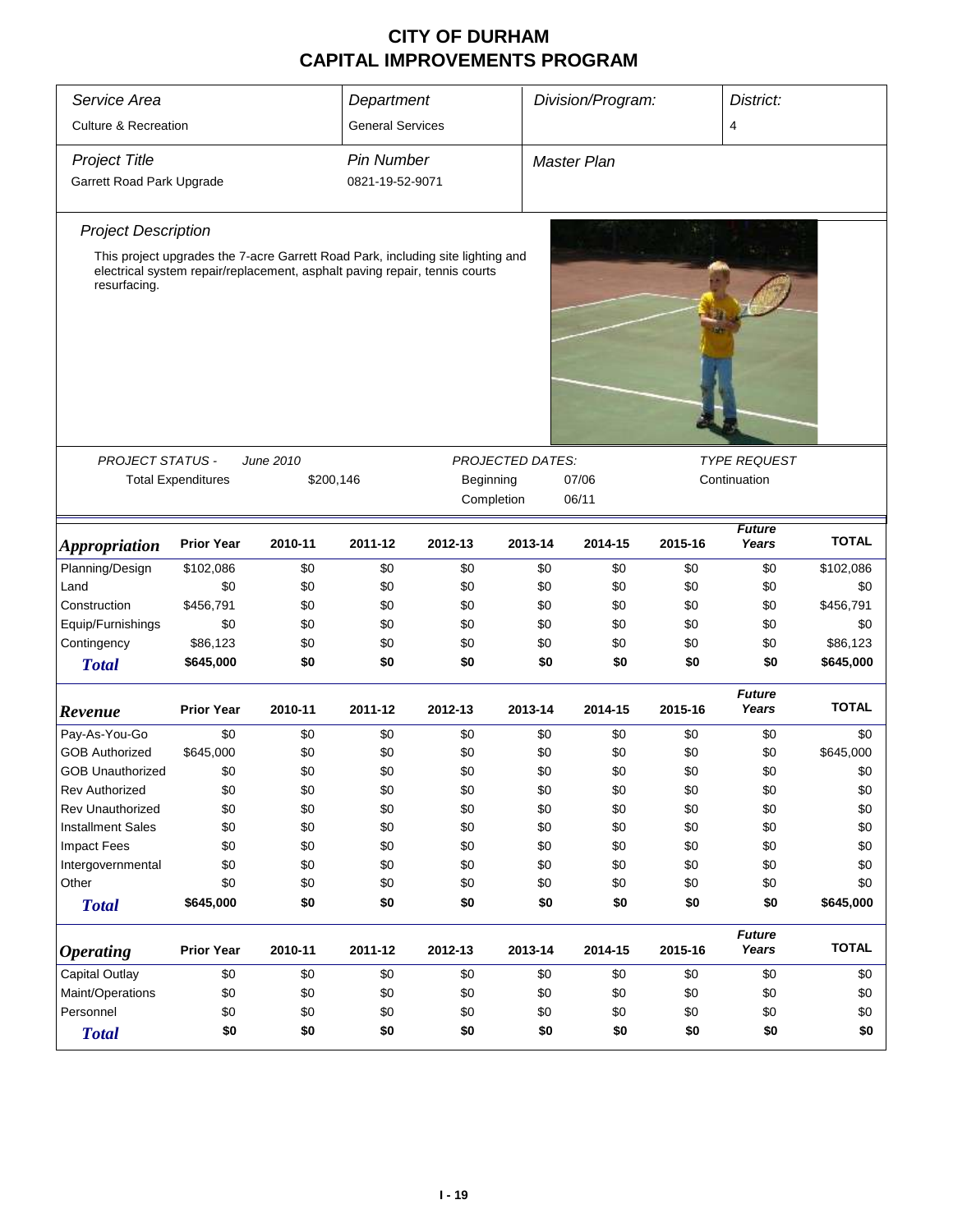| Service Area                    |                           |                                                                       | Department              | Division/Program:<br>District: |                         |                                      |         |                        |              |  |
|---------------------------------|---------------------------|-----------------------------------------------------------------------|-------------------------|--------------------------------|-------------------------|--------------------------------------|---------|------------------------|--------------|--|
| <b>Culture &amp; Recreation</b> |                           |                                                                       | <b>General Services</b> |                                |                         |                                      |         | $\overline{4}$         |              |  |
| <b>Project Title</b>            |                           |                                                                       | <b>Pin Number</b>       |                                |                         | <b>Master Plan</b>                   |         |                        |              |  |
| <b>Grant Park Upgrade</b>       |                           |                                                                       | 0831-17-12-2000         |                                |                         | <b>Facility Condition Assessment</b> |         |                        |              |  |
| <b>Project Description</b>      |                           |                                                                       |                         |                                |                         |                                      |         |                        |              |  |
|                                 |                           | This project upgrades the 6-acre Grant Park. The project includes the |                         |                                |                         |                                      |         |                        |              |  |
|                                 |                           | replacement of playground and safety surfacing.                       |                         |                                |                         |                                      |         |                        |              |  |
|                                 |                           |                                                                       |                         |                                |                         |                                      |         |                        |              |  |
| <b>PROJECT STATUS -</b>         |                           | June 2010                                                             |                         |                                | <b>PROJECTED DATES:</b> | 07/06                                |         | <b>TYPE REQUEST</b>    |              |  |
|                                 | <b>Total Expenditures</b> | \$73,571                                                              |                         | Beginning                      |                         | Continuation                         |         |                        |              |  |
|                                 |                           |                                                                       |                         |                                | Completion              | 06/11                                |         |                        |              |  |
| <i><b>Appropriation</b></i>     | <b>Prior Year</b>         | 2010-11                                                               | 2011-12                 | 2012-13                        | 2013-14                 | 2014-15                              | 2015-16 | <b>Future</b><br>Years | <b>TOTAL</b> |  |
| Planning/Design                 | \$36,280                  | \$0                                                                   | \$0                     | \$0                            | \$0                     | \$0                                  | \$0     | \$0                    | \$36,280     |  |
| Land                            | \$0                       | \$0                                                                   | \$0                     | \$0                            | \$0                     | \$0                                  | \$0     | \$0                    | \$0          |  |
| Construction                    | \$46,235                  | \$0                                                                   | \$0                     | \$0                            | \$0                     | \$0                                  | \$0     | \$0                    | \$46,235     |  |
| Equip/Furnishings               | \$0                       | \$0                                                                   | \$0                     | \$0                            | \$0                     | \$0                                  | \$0     | \$0                    | \$0          |  |
| Contingency                     | \$31,548                  | \$0                                                                   | \$0                     | \$0                            | \$0                     | \$0                                  | \$0     | \$0                    | \$31,548     |  |
| <b>Total</b>                    | \$114,063                 | \$0                                                                   | \$0                     | \$0                            | \$0                     | \$0                                  | \$0     | \$0                    | \$114,063    |  |
| Revenue                         | <b>Prior Year</b>         | 2010-11                                                               | 2011-12                 | 2012-13                        | 2013-14                 | 2014-15                              | 2015-16 | <b>Future</b><br>Years | <b>TOTAL</b> |  |
| Pay-As-You-Go                   | \$0                       | \$0                                                                   | \$0                     | \$0                            | \$0                     | \$0                                  | \$0     | \$0                    | \$0          |  |
| <b>GOB Authorized</b>           | \$114,063                 | \$0                                                                   | \$0                     | \$0                            | \$0                     | \$0                                  | \$0     | \$0                    | \$114,063    |  |
| <b>GOB Unauthorized</b>         | \$0                       | \$0                                                                   | \$0                     | \$0                            | \$0                     | \$0                                  | \$0     | \$0                    | \$0          |  |
| <b>Rev Authorized</b>           | \$0                       | \$0                                                                   | \$0                     | \$0                            | \$0                     | \$0                                  | \$0     | \$0                    | \$0          |  |
| <b>Rev Unauthorized</b>         | \$0                       | \$0                                                                   | \$0                     | \$0                            | \$0                     | \$0                                  | \$0     | \$0                    | \$0          |  |
| <b>Installment Sales</b>        | \$0                       | \$0                                                                   | \$0                     | \$0                            | \$0                     | \$0                                  | \$0     | \$0                    | \$0          |  |
| <b>Impact Fees</b>              | \$0                       | \$0                                                                   | \$0                     | \$0                            | \$0                     | \$0                                  | \$0     | \$0                    | \$0          |  |
| Intergovernmental               | \$0                       | \$0                                                                   | \$0                     | \$0                            | \$0                     | \$0                                  | \$0     | \$0                    | \$0          |  |
| Unidentified                    | \$0                       | \$0                                                                   | \$0                     | \$0                            | \$0                     | \$0                                  | \$0     | \$0                    | \$0          |  |
| <b>Total</b>                    | \$114,063                 | \$0                                                                   | \$0                     | \$0                            | \$0                     | \$0                                  | \$0     | \$0                    | \$114,063    |  |
| <i><b>Operating</b></i>         | <b>Prior Year</b>         | 2010-11                                                               | 2011-12                 | 2012-13                        | 2013-14                 | 2014-15                              | 2015-16 | <b>Future</b><br>Years | <b>TOTAL</b> |  |
| Capital Outlay                  | \$0                       | \$0                                                                   | \$0                     | \$0                            | \$0                     | \$0                                  | \$0     | \$0                    | \$0          |  |
| Maint/Operations                | \$0                       | \$0                                                                   | \$0                     | \$0                            | \$0                     | \$0                                  | \$0     | \$0                    | \$0          |  |
| Personnel                       | \$0                       | \$0                                                                   | \$0                     | \$0                            | \$0                     | \$0                                  | \$0     | \$0                    | \$0          |  |
| <b>Total</b>                    | \$0                       | \$0<br>\$0<br>\$0<br>\$0<br>\$0<br>\$0                                |                         |                                |                         |                                      |         |                        |              |  |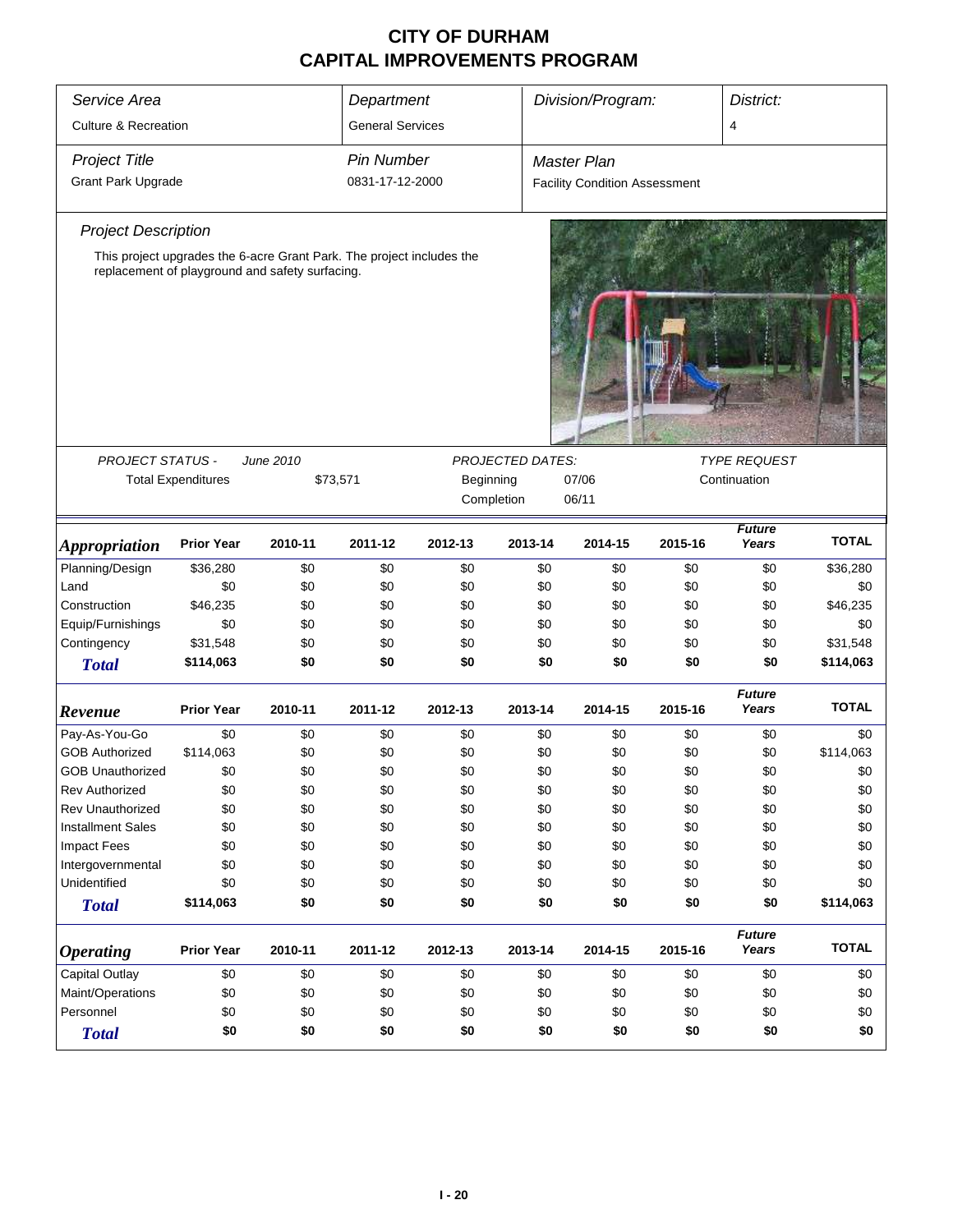| Service Area                                 | Department                                                                                                                                                                                                                                                                                                                        |         |                         | Division/Program: |         | District:                            |                                     |                        |              |
|----------------------------------------------|-----------------------------------------------------------------------------------------------------------------------------------------------------------------------------------------------------------------------------------------------------------------------------------------------------------------------------------|---------|-------------------------|-------------------|---------|--------------------------------------|-------------------------------------|------------------------|--------------|
| <b>Culture &amp; Recreation</b>              |                                                                                                                                                                                                                                                                                                                                   |         | <b>General Services</b> |                   |         |                                      |                                     | 4                      |              |
| <b>Project Title</b>                         |                                                                                                                                                                                                                                                                                                                                   |         | <b>Pin Number</b>       |                   |         | Master Plan                          |                                     |                        |              |
| Hillside Park / WD Hill Center Upgrade       |                                                                                                                                                                                                                                                                                                                                   |         | 0821-20-81-7948         |                   |         | <b>Facility Condition Assessment</b> |                                     |                        |              |
| <b>Project Description</b>                   |                                                                                                                                                                                                                                                                                                                                   |         |                         |                   |         |                                      |                                     |                        |              |
| gymnasium wall.                              | Upgrades the 15-acre Hillside Park and WD Hill Rec Center. Project repairs<br>include lighting and electrical, playground and safety surfacing, parking lots<br>and drives, shelter roofing, and major repairs to the center. Additional funding<br>would provide an opportunity to install an External Insulation System for the |         |                         |                   |         |                                      |                                     |                        |              |
|                                              |                                                                                                                                                                                                                                                                                                                                   |         |                         |                   |         |                                      |                                     |                        |              |
|                                              | <b>PROJECT STATUS -</b><br>June 2010<br><b>PROJECTED DATES:</b><br><b>Total Expenditures</b><br>\$676,034<br>Beginning<br>07/06<br>Completion<br>06/12                                                                                                                                                                            |         |                         |                   |         |                                      | <b>TYPE REQUEST</b><br>Continuation |                        |              |
| <i><b>Appropriation</b></i>                  | <b>Prior Year</b>                                                                                                                                                                                                                                                                                                                 | 2010-11 | 2011-12                 | 2012-13           | 2013-14 | 2014-15                              | 2015-16                             | <b>Future</b><br>Years | <b>TOTAL</b> |
| Planning/Design                              | \$131,826                                                                                                                                                                                                                                                                                                                         | \$0     | \$0                     | \$99,444          | \$0     | \$0                                  | \$0                                 | \$0                    | \$231,270    |
| Land                                         | \$0                                                                                                                                                                                                                                                                                                                               | \$0     | \$0                     | \$0               | \$0     | \$0                                  | \$0                                 | \$0                    | \$0          |
| Construction                                 | \$738,396                                                                                                                                                                                                                                                                                                                         | \$0     | \$0                     | \$230,000         | \$0     | \$0                                  | \$0                                 | \$0                    | \$968,396    |
| Equip/Furnishings                            | \$0                                                                                                                                                                                                                                                                                                                               | \$0     | \$0                     | \$0               | \$0     | \$0                                  | \$0                                 | \$0                    | \$0          |
| Contingency                                  | \$110,778                                                                                                                                                                                                                                                                                                                         | \$0     | \$0                     | \$23,000          | \$0     | \$0                                  | \$0                                 | \$0                    | \$133,778    |
| <b>Total</b>                                 | \$981,000                                                                                                                                                                                                                                                                                                                         | \$0     | \$0                     | \$352,444         | \$0     | \$0                                  | \$0                                 | \$0                    | \$1,333,444  |
| Revenue                                      | <b>Prior Year</b>                                                                                                                                                                                                                                                                                                                 | 2010-11 | 2011-12                 | 2012-13           | 2013-14 | 2014-15                              | 2015-16                             | <b>Future</b><br>Years | <b>TOTAL</b> |
| Pay-As-You-Go                                | \$0                                                                                                                                                                                                                                                                                                                               | \$0     | \$0                     | \$0               | \$0     | \$0                                  | \$0                                 | \$0                    | \$0          |
| <b>GOB Authorized</b>                        | \$981,000                                                                                                                                                                                                                                                                                                                         | \$0     | \$0                     | \$0               | \$0     | \$0                                  | \$0                                 | \$0                    | \$981,000    |
| GOB Unauthorized                             | \$0                                                                                                                                                                                                                                                                                                                               | \$0     | \$0                     | \$0               | \$0     | \$0                                  | \$0                                 | \$0                    | \$0          |
| <b>Rev Authorized</b>                        | \$0                                                                                                                                                                                                                                                                                                                               | \$0     | \$0                     | \$0               | \$0     | \$0                                  | \$0                                 | \$0                    | \$0          |
| <b>Rev Unauthorized</b>                      | \$0                                                                                                                                                                                                                                                                                                                               | \$0     | \$0                     | \$0               | \$0     | \$0                                  | \$0                                 | \$0                    | \$0          |
| <b>Installment Sales</b>                     | \$0                                                                                                                                                                                                                                                                                                                               | \$0     | \$0                     | \$0               | \$0     | \$0                                  | \$0                                 | \$0                    | \$0          |
| <b>Impact Fees</b>                           | \$0                                                                                                                                                                                                                                                                                                                               | \$0     | \$0                     | \$0               | \$0     | \$0                                  | \$0                                 | \$0                    | \$0          |
| Intergovernmental                            | \$0                                                                                                                                                                                                                                                                                                                               | \$0     | \$0                     | \$0               | \$0     | \$0                                  | \$0                                 | \$0                    | \$0          |
| Other                                        | \$0                                                                                                                                                                                                                                                                                                                               | \$0     | \$0                     | \$0               | \$0     | \$0                                  | \$0                                 | \$0                    | \$0          |
| Unidentified                                 | \$0                                                                                                                                                                                                                                                                                                                               | \$0     | \$0                     | \$352,444         | \$0     | \$0                                  | \$0                                 | \$0                    | \$352,444    |
| <b>Total</b>                                 | \$981,000                                                                                                                                                                                                                                                                                                                         | \$0     | \$0                     | \$352,444         | \$0     | \$0                                  | \$0                                 | \$0                    | \$1,333,444  |
| <b>Operating</b>                             | <b>Prior Year</b>                                                                                                                                                                                                                                                                                                                 | 2010-11 | 2011-12                 | 2012-13           | 2013-14 | 2014-15                              | 2015-16                             | <b>Future</b><br>Years | <b>TOTAL</b> |
| Capital Outlay                               | \$0                                                                                                                                                                                                                                                                                                                               | \$0     | \$0                     | \$0               | \$0     | \$0                                  | \$0                                 | \$0                    | \$0          |
| Maint/Operations<br>\$0<br>\$0<br>\$0<br>\$0 |                                                                                                                                                                                                                                                                                                                                   |         |                         | \$0               | \$0     | \$0                                  | \$0                                 | \$0                    |              |
| Personnel<br>\$0<br>\$0<br>\$0<br>\$0        |                                                                                                                                                                                                                                                                                                                                   |         |                         | \$0               | \$0     | \$0                                  | \$0                                 | \$0                    |              |
| <b>Total</b>                                 | \$0<br>\$0<br>\$0<br>\$0                                                                                                                                                                                                                                                                                                          |         |                         |                   |         | \$0<br>\$0                           | \$0                                 | \$0                    | \$0          |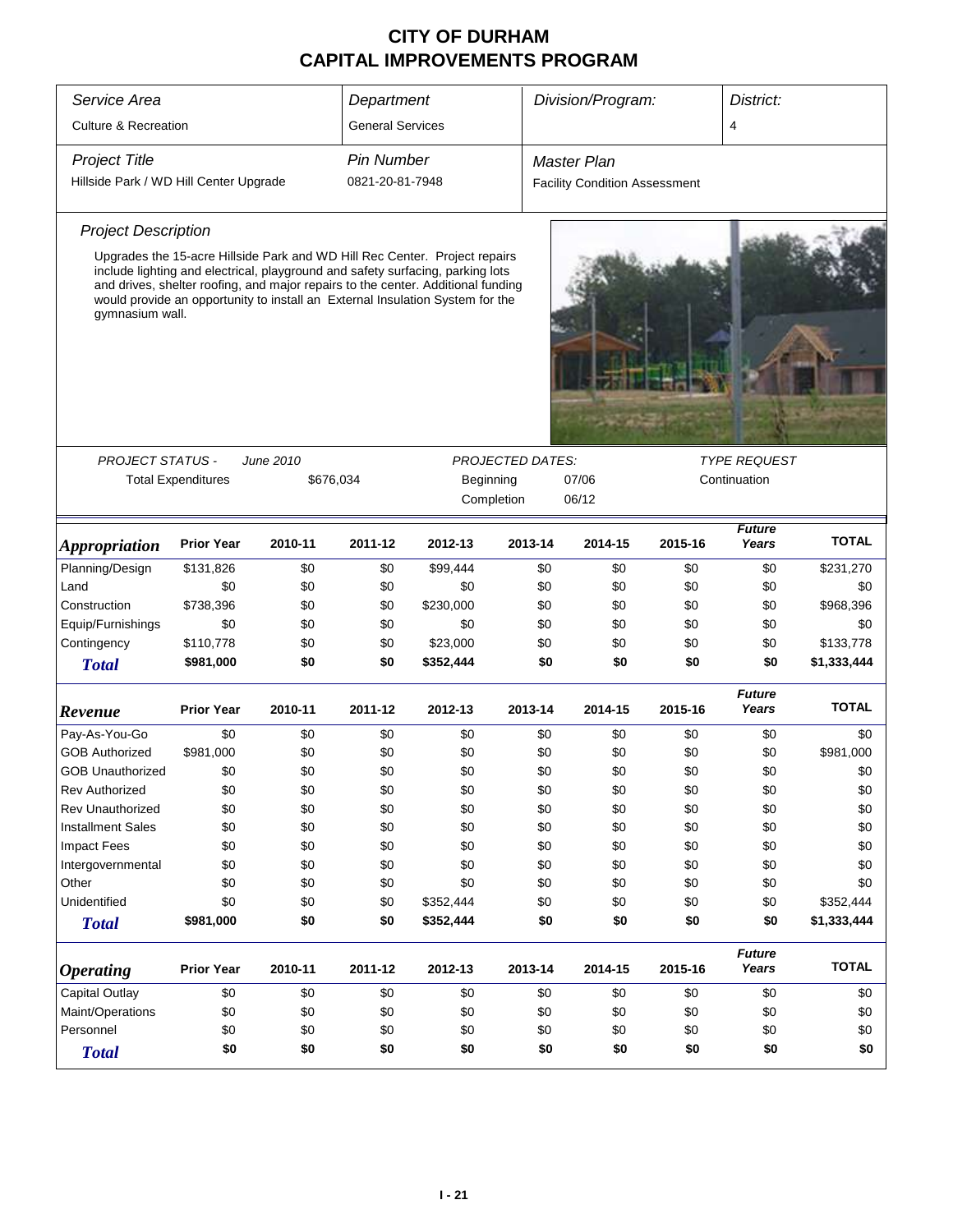| Service Area                             |                           |                                                                              | Department              |                        |                         | Division/Program:                     |              | District:           |              |  |  |
|------------------------------------------|---------------------------|------------------------------------------------------------------------------|-------------------------|------------------------|-------------------------|---------------------------------------|--------------|---------------------|--------------|--|--|
| <b>Culture &amp; Recreation</b>          |                           |                                                                              | <b>General Services</b> |                        |                         |                                       |              | $\overline{2}$      |              |  |  |
| <b>Project Title</b>                     |                           |                                                                              | <b>Pin Number</b>       |                        |                         | <b>Master Plan</b>                    |              |                     |              |  |  |
| Lake Michie Upgrade                      |                           |                                                                              | 0848-03-01-2864         |                        |                         | <b>Facility Conditions Assessment</b> |              |                     |              |  |  |
|                                          |                           |                                                                              |                         |                        |                         |                                       |              |                     |              |  |  |
| <b>Project Description</b>               |                           |                                                                              |                         |                        |                         |                                       |              |                     |              |  |  |
|                                          |                           | This project upgrades recreation facilities at Lake Michie, including Spruce |                         |                        |                         |                                       |              |                     |              |  |  |
| facility is located at 2303 Bahama Road. |                           | Pine Lodge, playground, and boathouse, and the caretaker's house. The        |                         |                        |                         |                                       |              |                     |              |  |  |
|                                          |                           |                                                                              |                         |                        |                         |                                       |              |                     |              |  |  |
|                                          |                           |                                                                              |                         |                        |                         |                                       |              |                     |              |  |  |
|                                          |                           |                                                                              |                         |                        |                         |                                       |              |                     |              |  |  |
|                                          |                           |                                                                              |                         |                        |                         |                                       |              |                     |              |  |  |
|                                          |                           |                                                                              |                         |                        |                         |                                       |              |                     |              |  |  |
|                                          |                           |                                                                              |                         |                        |                         |                                       |              |                     |              |  |  |
|                                          |                           |                                                                              |                         |                        |                         |                                       |              |                     |              |  |  |
| PROJECT STATUS -                         |                           | June 2010                                                                    |                         |                        | <b>PROJECTED DATES:</b> |                                       |              | <b>TYPE REQUEST</b> |              |  |  |
|                                          | <b>Total Expenditures</b> |                                                                              | \$114,003               | Beginning              |                         |                                       | Continuation |                     |              |  |  |
|                                          |                           |                                                                              |                         | Completion             |                         |                                       |              |                     |              |  |  |
|                                          |                           |                                                                              |                         | 08/11<br><b>Future</b> |                         |                                       |              |                     |              |  |  |
| <i><b>Appropriation</b></i>              | <b>Prior Year</b>         | 2010-11                                                                      | 2011-12                 | 2012-13                | 2013-14                 | 2014-15                               | 2015-16      | Years               | <b>TOTAL</b> |  |  |
| Planning/Design                          | \$48,924                  | \$0                                                                          | \$0                     | \$0                    | \$0                     | \$0                                   | \$0          | \$0                 | \$48,924     |  |  |
| Land                                     | \$0                       | \$0                                                                          | \$0                     | \$0                    | \$0                     | \$0                                   | \$0          | \$0                 | \$0          |  |  |
| Construction                             | \$363,008                 | \$0                                                                          | \$0                     | \$0                    | \$0                     | \$0                                   | \$0          | \$0                 | \$363,008    |  |  |
| Equip/Furnishings                        | \$0                       | \$0                                                                          | \$0                     | \$0                    | \$0                     | \$0                                   | \$0          | \$0                 | \$0          |  |  |
| Contingency                              | \$40,634                  | \$0                                                                          | \$0                     | \$0                    | \$0                     | \$0                                   | \$0          | \$0                 | \$40,634     |  |  |
| <b>Total</b>                             | \$452,566                 | \$0                                                                          | \$0                     | \$0                    | \$0                     | \$0                                   | \$0          | \$0                 | \$452,566    |  |  |
|                                          |                           |                                                                              |                         |                        |                         |                                       |              | <b>Future</b>       |              |  |  |
| Revenue                                  | <b>Prior Year</b>         | 2010-11                                                                      | 2011-12                 | 2012-13                | 2013-14                 | 2014-15                               | 2015-16      | Years               | <b>TOTAL</b> |  |  |
| Pay-As-You-Go                            | \$0                       | \$0                                                                          | \$0                     | \$0                    | \$0                     | \$0                                   | \$0          | \$0                 | \$0          |  |  |
| <b>GOB Authorized</b>                    | \$452,566                 | \$0                                                                          | \$0                     | \$0                    | \$0                     | \$0                                   | \$0          | \$0                 | \$452,566    |  |  |
| <b>GOB Unauthorized</b>                  | \$0                       | \$0                                                                          | \$0                     | \$0                    | \$0                     | \$0                                   | \$0          | \$0                 | \$0          |  |  |
| <b>Rev Authorized</b>                    | \$0                       | \$0                                                                          | \$0                     | \$0                    | \$0                     | \$0                                   | \$0          | \$0                 | \$0          |  |  |
| Rev Unauthorized                         | \$0                       | \$0                                                                          | \$0                     | \$0                    | \$0                     | \$0                                   | \$0          | \$0                 | \$0          |  |  |
| <b>Installment Sales</b>                 | \$0                       | \$0                                                                          | \$0                     | \$0                    | \$0                     | \$0                                   | \$0          | \$0                 | \$0          |  |  |
| <b>Impact Fees</b>                       | \$0                       | \$0                                                                          | \$0                     | \$0                    | \$0                     | \$0                                   | \$0          | \$0                 | \$0          |  |  |
| Intergovernmental                        | \$0                       | \$0                                                                          | \$0                     | \$0                    | \$0                     | \$0                                   | \$0          | \$0                 | \$0          |  |  |
| Unidentified                             | \$0                       | \$0                                                                          | \$0                     | \$0                    | \$0                     | \$0                                   | \$0          | \$0                 | \$0          |  |  |
| <b>Total</b>                             | \$452,566                 | \$0                                                                          | \$0                     | \$0                    | \$0                     | \$0                                   | \$0          | \$0                 | \$452,566    |  |  |
|                                          |                           |                                                                              |                         |                        |                         |                                       |              | <b>Future</b>       |              |  |  |
| <b>Operating</b>                         | <b>Prior Year</b>         | 2010-11                                                                      | 2011-12                 | 2012-13                | 2013-14                 | 2014-15                               | 2015-16      | Years               | <b>TOTAL</b> |  |  |
| Capital Outlay                           | \$0                       | \$0                                                                          | \$0                     | \$0                    | \$0                     | \$0                                   | \$0          | \$0                 | \$0          |  |  |
| Maint/Operations                         | \$0<br>\$0<br>\$0<br>\$0  |                                                                              |                         |                        | \$0                     | \$0                                   | \$0          | \$0                 | \$0          |  |  |
| Personnel                                | \$0<br>\$0<br>\$0<br>\$0  |                                                                              |                         |                        |                         | \$0                                   | \$0          | \$0                 | \$0          |  |  |
| <b>Total</b>                             | \$0                       | \$0                                                                          | \$0                     | \$0                    | \$0                     | \$0                                   | \$0          | \$0                 | \$0          |  |  |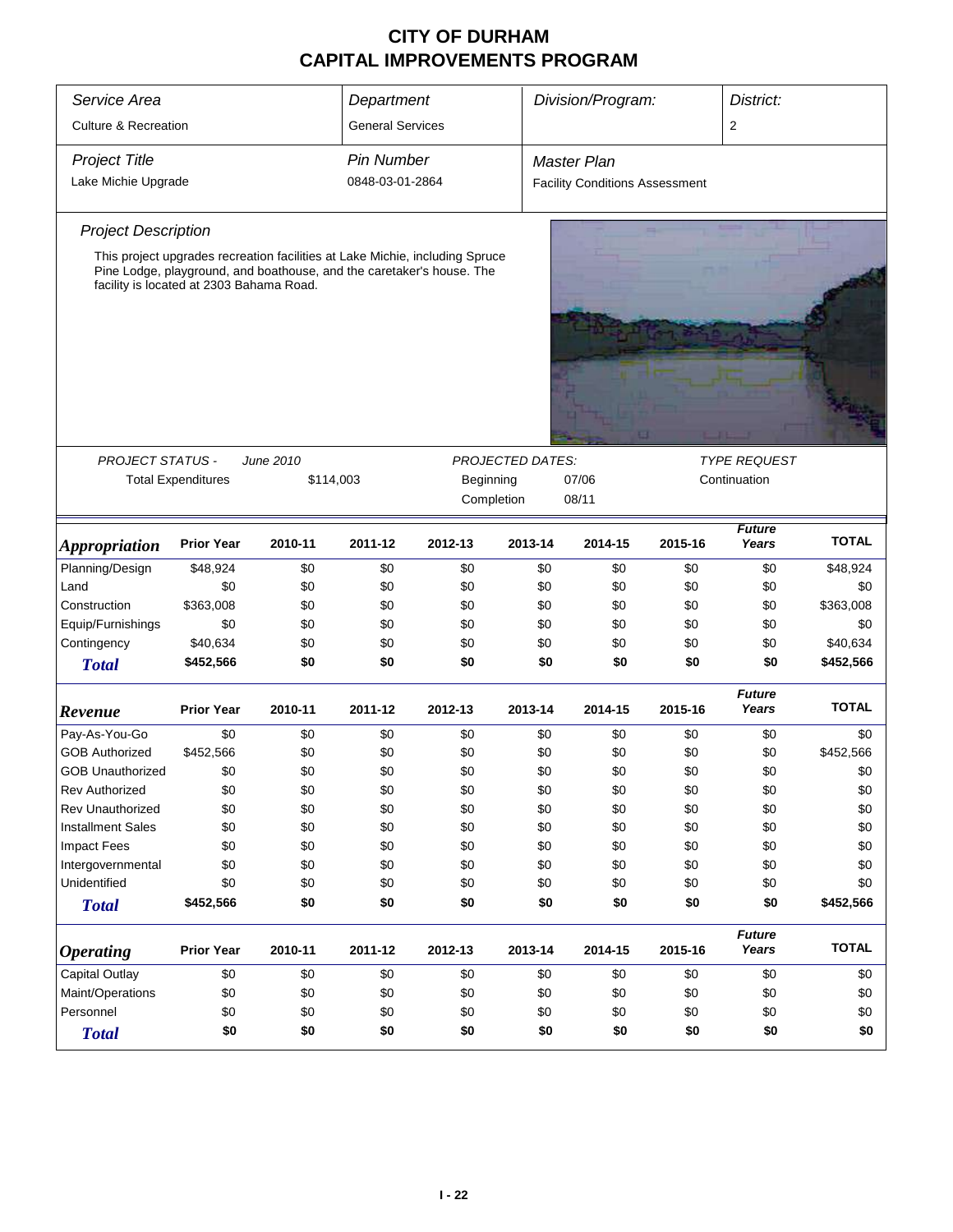| Service Area                                                                             |                                                                                                                                                                                                                                                                                                                                                                                                                                                                                      |           | Department              |           |                         | Division/Program:                          |          | District:              |              |  |  |  |
|------------------------------------------------------------------------------------------|--------------------------------------------------------------------------------------------------------------------------------------------------------------------------------------------------------------------------------------------------------------------------------------------------------------------------------------------------------------------------------------------------------------------------------------------------------------------------------------|-----------|-------------------------|-----------|-------------------------|--------------------------------------------|----------|------------------------|--------------|--|--|--|
| <b>Culture &amp; Recreation</b>                                                          |                                                                                                                                                                                                                                                                                                                                                                                                                                                                                      |           | <b>General Services</b> |           |                         | Park Planning                              |          | 3                      |              |  |  |  |
| <b>Project Title</b>                                                                     |                                                                                                                                                                                                                                                                                                                                                                                                                                                                                      |           | <b>Pin Number</b>       |           |                         | <b>Master Plan</b>                         |          |                        |              |  |  |  |
| Leigh Farm Park, Phase I & II                                                            |                                                                                                                                                                                                                                                                                                                                                                                                                                                                                      |           | 0709-04-41-7387         |           |                         | Parks and Recreation Master Plan 2003-2013 |          |                        |              |  |  |  |
| <b>Project Description</b>                                                               |                                                                                                                                                                                                                                                                                                                                                                                                                                                                                      |           |                         |           |                         |                                            |          |                        |              |  |  |  |
| the Tobacco Barn.                                                                        | Phase 1 of this project funds the restoration of the National Register property<br>at Leigh Farm Park; Phase 2 will include refurbishing the 1832 house and<br>buildings as a visitor and educational center, bringing parking and water/sewer<br>to the site, and adding recreational amenities. Renovations to existing<br>structures will include: The Leigh House, Slave Houses 1 & 2, The Dairy, The<br>Carriage, Smoke, Pump, and Pack Houses; along with major renovations to |           |                         |           |                         |                                            |          |                        |              |  |  |  |
| <b>PROJECT STATUS -</b>                                                                  |                                                                                                                                                                                                                                                                                                                                                                                                                                                                                      | June 2010 |                         |           | <b>PROJECTED DATES:</b> |                                            |          | <b>TYPE REQUEST</b>    |              |  |  |  |
|                                                                                          | <b>Total Expenditures</b>                                                                                                                                                                                                                                                                                                                                                                                                                                                            |           | \$261,084               | Beginning |                         | 06/07                                      |          | Continuation           |              |  |  |  |
|                                                                                          |                                                                                                                                                                                                                                                                                                                                                                                                                                                                                      |           |                         |           |                         |                                            |          |                        |              |  |  |  |
|                                                                                          |                                                                                                                                                                                                                                                                                                                                                                                                                                                                                      |           |                         |           | Completion              | 08/12                                      |          |                        |              |  |  |  |
| <i><b>Appropriation</b></i>                                                              | <b>Prior Year</b>                                                                                                                                                                                                                                                                                                                                                                                                                                                                    | 2010-11   | 2011-12                 | 2012-13   | 2013-14                 | 2014-15                                    | 2015-16  | <b>Future</b><br>Years | <b>TOTAL</b> |  |  |  |
| Planning/Design                                                                          | \$141,389                                                                                                                                                                                                                                                                                                                                                                                                                                                                            | \$0       | \$0                     | \$59,094  | \$0                     | \$0                                        | \$0      | \$0                    | \$200,483    |  |  |  |
| Land                                                                                     | \$200,000                                                                                                                                                                                                                                                                                                                                                                                                                                                                            | \$0       | \$0                     | \$0       | \$0                     | \$0                                        | \$0      | \$0                    | \$200,000    |  |  |  |
| Construction                                                                             | \$908,921                                                                                                                                                                                                                                                                                                                                                                                                                                                                            | \$0       | \$0                     | \$130,000 | \$0                     | \$0                                        | \$0      | \$0                    | \$1,038,921  |  |  |  |
| Equip/Furnishings                                                                        | \$0                                                                                                                                                                                                                                                                                                                                                                                                                                                                                  | \$0       | \$0                     | \$0       | \$0                     | \$0                                        | \$0      | \$0                    | \$0          |  |  |  |
| Contingency                                                                              | \$48,550                                                                                                                                                                                                                                                                                                                                                                                                                                                                             | \$0       | \$0                     | \$13,000  | \$0                     | \$0                                        | \$0      | \$0                    | \$61,550     |  |  |  |
| <b>Total</b>                                                                             | \$1,298,860                                                                                                                                                                                                                                                                                                                                                                                                                                                                          | \$0       | \$0                     | \$202,094 | \$0                     | \$0                                        | \$0      | \$0                    | \$1,500,954  |  |  |  |
| Revenue                                                                                  | <b>Prior Year</b>                                                                                                                                                                                                                                                                                                                                                                                                                                                                    | 2010-11   | 2011-12                 | 2012-13   | 2013-14                 | 2014-15                                    | 2015-16  | <b>Future</b><br>Years | <b>TOTAL</b> |  |  |  |
| Pay-As-You-Go                                                                            | \$0                                                                                                                                                                                                                                                                                                                                                                                                                                                                                  | \$0       | \$0                     | \$0       | \$0                     | \$0                                        | \$0      | \$0                    | \$0          |  |  |  |
| <b>GOB Authorized</b>                                                                    | \$300,000                                                                                                                                                                                                                                                                                                                                                                                                                                                                            | \$0       | \$0                     | \$0       | \$0                     | \$0                                        | \$0      | \$0                    | \$300,000    |  |  |  |
| <b>GOB Unauthorized</b>                                                                  | \$0                                                                                                                                                                                                                                                                                                                                                                                                                                                                                  | \$0       | \$0                     | \$0       | \$0                     | \$0                                        | \$0      | \$0                    | \$0          |  |  |  |
| <b>Rev Authorized</b>                                                                    | \$0                                                                                                                                                                                                                                                                                                                                                                                                                                                                                  | \$0       | \$0                     | \$0       | \$0                     | \$0                                        | \$0      | \$0                    | \$0          |  |  |  |
| Rev Unauthorized                                                                         | \$0                                                                                                                                                                                                                                                                                                                                                                                                                                                                                  | \$0       | \$0                     | \$0       | \$0                     | \$0                                        | \$0      | \$0                    | \$0          |  |  |  |
| <b>Installment Sales</b>                                                                 | \$0                                                                                                                                                                                                                                                                                                                                                                                                                                                                                  | \$0       | \$0                     | \$0       | \$0                     | \$0                                        | \$0      | \$0                    | \$0          |  |  |  |
| <b>Impact Fees</b>                                                                       | \$798,860                                                                                                                                                                                                                                                                                                                                                                                                                                                                            | \$0       | \$0                     | \$0       | \$0                     | \$0                                        | \$0      | \$0                    | \$798,860    |  |  |  |
| Intergovernmental                                                                        | \$0                                                                                                                                                                                                                                                                                                                                                                                                                                                                                  | \$0       | \$0                     | \$0       | \$0                     | \$0                                        | \$0      | \$0                    | \$0          |  |  |  |
| Other                                                                                    | \$200,000                                                                                                                                                                                                                                                                                                                                                                                                                                                                            | \$0       | \$0                     | \$0       | \$0                     | \$0                                        | \$0      | \$0                    | \$200,000    |  |  |  |
| Unidentified                                                                             | \$0                                                                                                                                                                                                                                                                                                                                                                                                                                                                                  | \$0       | \$0                     | \$202,094 | \$0                     | \$0                                        | \$0      | \$0                    | \$202,094    |  |  |  |
| <b>Total</b>                                                                             | \$1,298,860                                                                                                                                                                                                                                                                                                                                                                                                                                                                          | \$0       | \$0                     | \$202,094 | \$0                     | \$0                                        | \$0      | \$0                    | \$1,500,954  |  |  |  |
| <b>Prior Year</b><br>2010-11<br>2011-12<br>2012-13<br>2013-14<br><i><b>Operating</b></i> |                                                                                                                                                                                                                                                                                                                                                                                                                                                                                      |           |                         |           |                         | 2014-15                                    | 2015-16  | <b>Future</b><br>Years | <b>TOTAL</b> |  |  |  |
| Capital Outlay                                                                           | \$0<br>\$0<br>\$0<br>\$0                                                                                                                                                                                                                                                                                                                                                                                                                                                             |           |                         |           |                         | \$0                                        | \$0      | \$110,000              | \$110,000    |  |  |  |
| Maint/Operations                                                                         | \$0<br>\$0<br>\$0<br>\$0<br>\$1,000                                                                                                                                                                                                                                                                                                                                                                                                                                                  |           |                         |           |                         | \$12,000                                   | \$18,000 | \$39,000               | \$70,000     |  |  |  |
| Personnel                                                                                | \$0<br>\$0<br>\$0<br>\$0<br>\$5,000                                                                                                                                                                                                                                                                                                                                                                                                                                                  |           |                         |           |                         | \$40,000                                   | \$43,000 | \$98,000               | \$186,000    |  |  |  |
| <b>Total</b>                                                                             | \$0                                                                                                                                                                                                                                                                                                                                                                                                                                                                                  | \$0       | \$0                     | \$0       | \$6,000                 | \$52,000                                   | \$61,000 | \$247,000              | \$366,000    |  |  |  |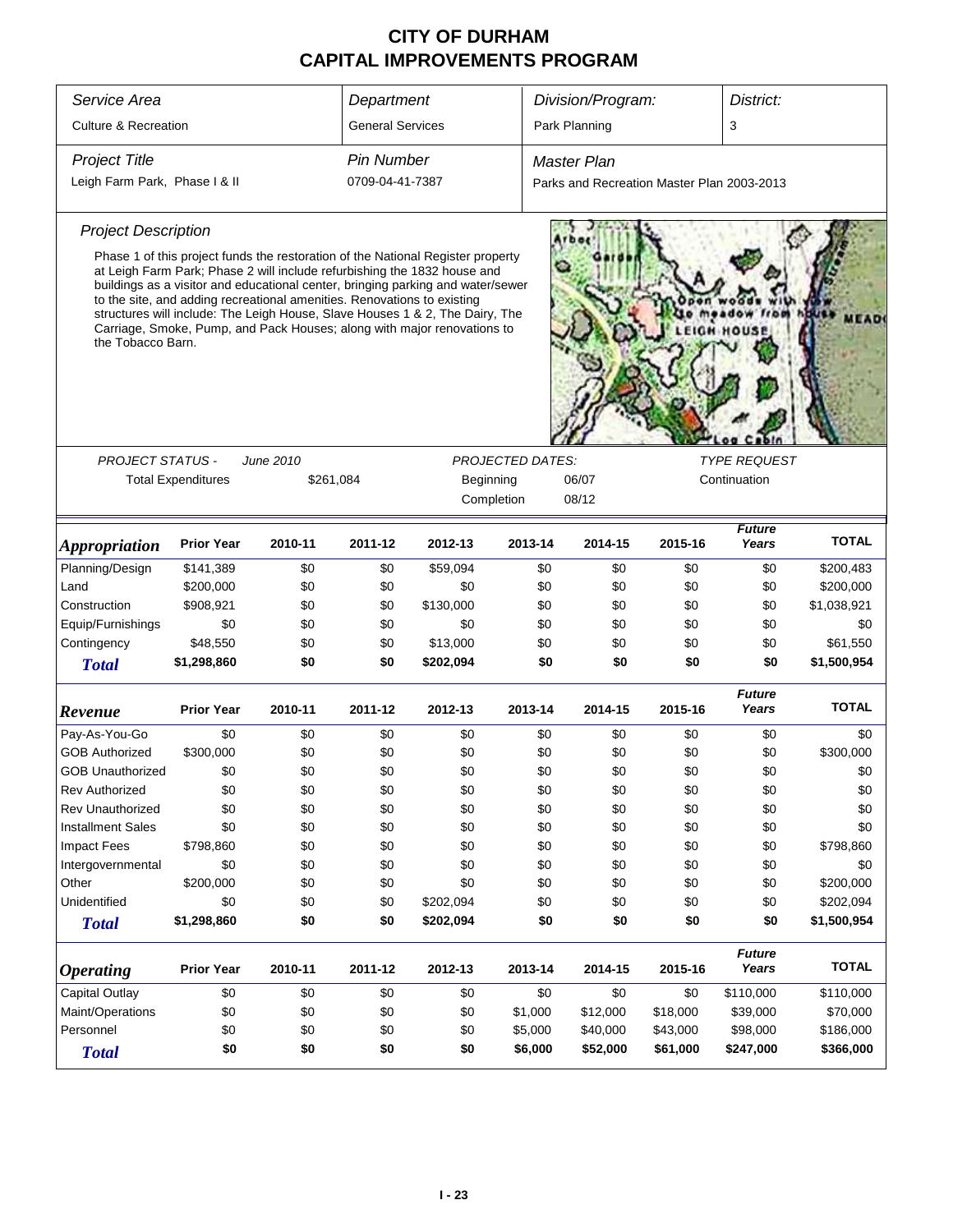| Service Area                    | Department                |                                                                                                                                                                                                          |                         |         |         | Division/Program:<br>District:            |         |                                     |              |  |
|---------------------------------|---------------------------|----------------------------------------------------------------------------------------------------------------------------------------------------------------------------------------------------------|-------------------------|---------|---------|-------------------------------------------|---------|-------------------------------------|--------------|--|
| <b>Culture &amp; Recreation</b> |                           |                                                                                                                                                                                                          | <b>General Services</b> |         |         | Development                               |         | 1                                   |              |  |
| <b>Project Title</b>            |                           |                                                                                                                                                                                                          | <b>Pin Number</b>       |         |         | <b>Master Plan</b>                        |         |                                     |              |  |
| Long Meadow Park Renovation     |                           |                                                                                                                                                                                                          | 0831-10-46-3598         |         |         | Parks & Recreation Facilities Master Plan |         |                                     |              |  |
| <b>Project Description</b>      |                           |                                                                                                                                                                                                          |                         |         |         |                                           |         |                                     |              |  |
|                                 |                           | This project will fund the construction of new elements in Long Meadow Park<br>and renovate elements that do not meet level-of-service or safety standards.<br>(formerly Renovation of Long Meadow Park) |                         |         |         |                                           |         |                                     |              |  |
|                                 |                           |                                                                                                                                                                                                          |                         |         |         |                                           |         |                                     |              |  |
| <b>PROJECT STATUS -</b>         | <b>Total Expenditures</b> | June 2010<br><b>PROJECTED DATES:</b><br>\$320,996<br>Beginning<br>07/06<br>Completion<br>09/09                                                                                                           |                         |         |         |                                           |         | <b>TYPE REQUEST</b><br>Continuation |              |  |
| <i><b>Appropriation</b></i>     | <b>Prior Year</b>         | 2010-11                                                                                                                                                                                                  | 2011-12                 | 2012-13 | 2013-14 | 2014-15                                   | 2015-16 | <b>Future</b><br>Years              | <b>TOTAL</b> |  |
| Planning/Design                 | \$46,123                  | \$0                                                                                                                                                                                                      | \$0                     | \$0     | \$0     | \$0                                       | \$0     | \$0                                 | \$46,123     |  |
| Land                            | \$0                       | \$0                                                                                                                                                                                                      | \$0                     | \$0     | \$0     | \$0                                       | \$0     | \$0                                 | \$0          |  |
| Construction                    | \$425,000                 | \$0                                                                                                                                                                                                      | \$0                     | \$0     | \$0     | \$0                                       | \$0     | \$0                                 | \$425,000    |  |
| Equip/Furnishings               | \$14,371                  | \$0                                                                                                                                                                                                      | \$0                     | \$0     | \$0     | \$0                                       | \$0     | \$0                                 | \$14,371     |  |
| Contingency                     | \$10,000                  | \$0                                                                                                                                                                                                      | \$0                     | \$0     | \$0     | \$0                                       | \$0     | \$0                                 | \$10,000     |  |
| <b>Total</b>                    | \$495,494                 | \$0                                                                                                                                                                                                      | \$0                     | \$0     | \$0     | \$0                                       | \$0     | \$0                                 | \$495,494    |  |
| Revenue                         | <b>Prior Year</b>         | 2010-11                                                                                                                                                                                                  | 2011-12                 | 2012-13 | 2013-14 | 2014-15                                   | 2015-16 | <b>Future</b><br>Years              | <b>TOTAL</b> |  |
| Pay-As-You-Go                   | \$156,123                 | \$0                                                                                                                                                                                                      | \$0                     | \$0     | \$0     | \$0                                       | \$0     | \$0                                 | \$156,123    |  |
| <b>GOB Authorized</b>           | \$325,000                 | \$0                                                                                                                                                                                                      | \$0                     | \$0     | \$0     | \$0                                       | \$0     | \$0                                 | \$325,000    |  |
| <b>GOB Unauthorized</b>         | \$0                       | \$0                                                                                                                                                                                                      | \$0                     | \$0     | \$0     | \$0                                       | \$0     | \$0                                 | \$0          |  |
| <b>Rev Authorized</b>           | \$0                       | \$0                                                                                                                                                                                                      | \$0                     | \$0     | \$0     | \$0                                       | \$0     | \$0                                 | \$0          |  |
| <b>Rev Unauthorized</b>         | \$0                       | \$0                                                                                                                                                                                                      | \$0                     | \$0     | \$0     | \$0                                       | \$0     | \$0                                 | \$0          |  |
| <b>Installment Sales</b>        | \$0                       | \$0                                                                                                                                                                                                      | \$0                     | \$0     | \$0     | \$0                                       | \$0     | \$0                                 | \$0          |  |
| Impact Fees                     | \$0                       | \$0                                                                                                                                                                                                      | \$0                     | \$0     | \$0     | \$0                                       | \$0     | \$0                                 | \$0          |  |
| Intergovernmental               | \$0                       | \$0                                                                                                                                                                                                      | \$0                     | \$0     | \$0     | \$0                                       | \$0     | \$0                                 | \$0          |  |
| Other                           | \$14,371                  | \$0                                                                                                                                                                                                      | \$0                     | \$0     | \$0     | \$0                                       | \$0     | \$0                                 | \$14,371     |  |
| Unidentified                    | \$0                       | \$0                                                                                                                                                                                                      | \$0                     | \$0     | \$0     | \$0                                       | \$0     | \$0                                 | \$0          |  |
| <b>Total</b>                    | \$495,494                 | \$0                                                                                                                                                                                                      | \$0                     | \$0     | \$0     | \$0                                       | \$0     | \$0                                 | \$495,494    |  |
| <b>Operating</b>                | <b>Prior Year</b>         | 2010-11                                                                                                                                                                                                  | 2011-12                 | 2012-13 | 2013-14 | 2014-15                                   | 2015-16 | <b>Future</b><br>Years              | <b>TOTAL</b> |  |
| <b>Capital Outlay</b>           | \$0                       | \$0                                                                                                                                                                                                      | \$0                     | \$0     | \$0     | \$0                                       | \$0     | \$0                                 | \$0          |  |
| Maint/Operations                | \$4,000                   | \$0                                                                                                                                                                                                      | \$0                     | \$0     | \$0     | \$0                                       | \$0     | \$0                                 | \$4,000      |  |
| Personnel                       | \$0                       | \$0                                                                                                                                                                                                      | \$0                     | \$0     | \$0     | \$0                                       | \$0     | \$0                                 | \$0          |  |
| <b>Total</b>                    | \$4,000                   | \$0                                                                                                                                                                                                      | \$0                     | \$0     | \$0     | \$0                                       | \$0     | \$0                                 | \$4,000      |  |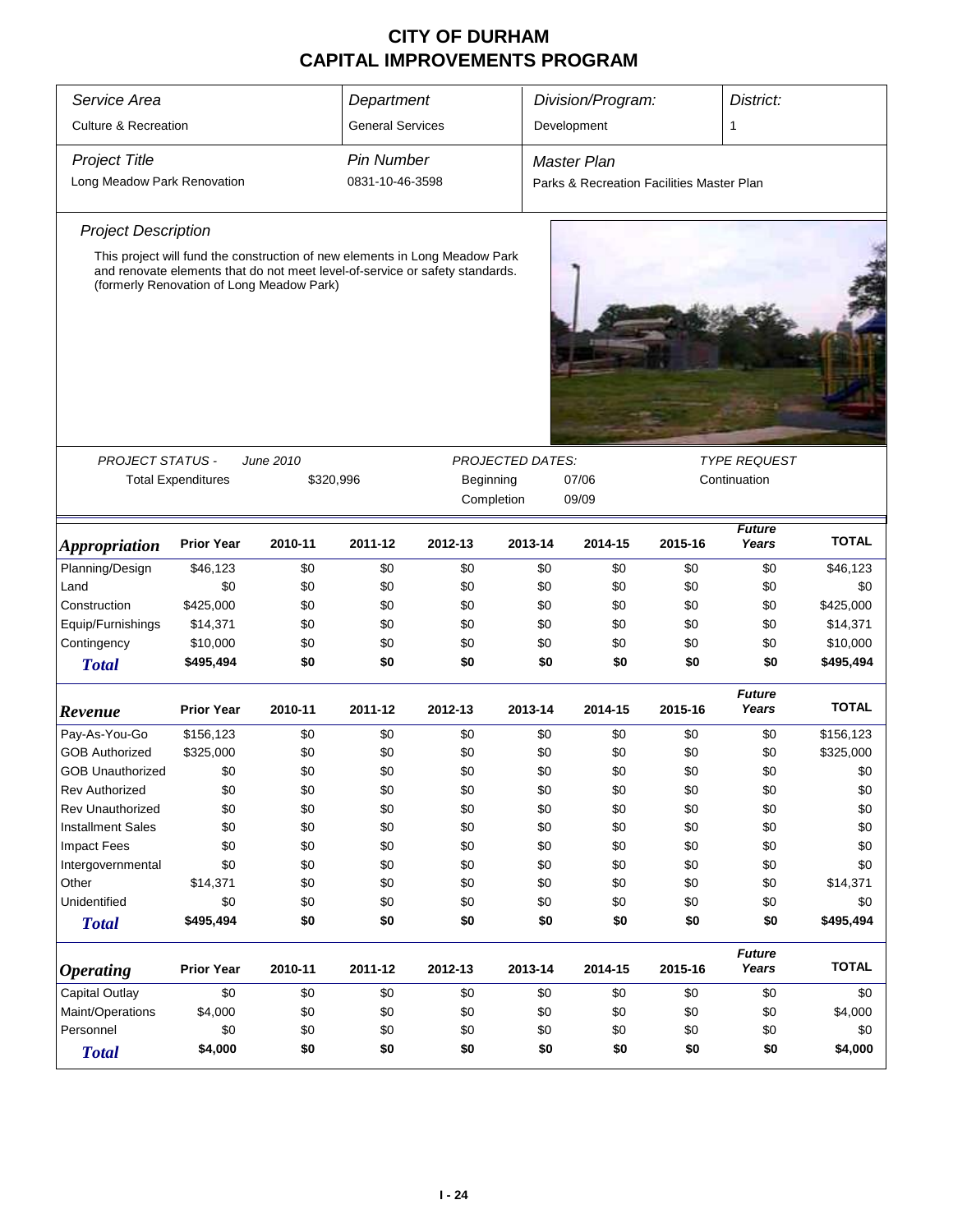| Service Area                                                      | Division/Program:<br>Department<br>District: |                                                                                                                                                                                                              |                         |                                                         |                         |                                      |         |                        |              |
|-------------------------------------------------------------------|----------------------------------------------|--------------------------------------------------------------------------------------------------------------------------------------------------------------------------------------------------------------|-------------------------|---------------------------------------------------------|-------------------------|--------------------------------------|---------|------------------------|--------------|
| <b>Culture &amp; Recreation</b>                                   |                                              |                                                                                                                                                                                                              | <b>General Services</b> |                                                         |                         |                                      |         | 3                      |              |
| <b>Project Title</b>                                              |                                              |                                                                                                                                                                                                              | <b>Pin Number</b>       |                                                         |                         | Master Plan                          |         |                        |              |
| Lyon Park Upgrade                                                 |                                              |                                                                                                                                                                                                              | 0821-14-44-3838         |                                                         |                         | <b>Facility Condition Assessment</b> |         |                        |              |
| <b>Project Description</b>                                        |                                              |                                                                                                                                                                                                              |                         |                                                         |                         |                                      |         |                        |              |
|                                                                   |                                              | This project upgrades conditions at Lyon Park and the Community Life Center.<br>The park will receive general repairs and the facility will receive<br>system, HVAC, and structure renovations and upgrades. |                         |                                                         |                         |                                      |         |                        |              |
|                                                                   |                                              |                                                                                                                                                                                                              |                         |                                                         |                         |                                      | umu     |                        |              |
| <b>PROJECT STATUS -</b>                                           |                                              | June 2010                                                                                                                                                                                                    |                         |                                                         | <b>PROJECTED DATES:</b> |                                      |         | <b>TYPE REQUEST</b>    |              |
|                                                                   | <b>Total Expenditures</b>                    | \$265,778                                                                                                                                                                                                    |                         | 07/06<br><b>New</b><br>Beginning<br>07/11<br>Completion |                         |                                      |         |                        |              |
| <i><b>Appropriation</b></i>                                       | <b>Prior Year</b>                            | 2010-11                                                                                                                                                                                                      | 2011-12                 | 2012-13                                                 | 2013-14                 | 2014-15                              | 2015-16 | <b>Future</b><br>Years | <b>TOTAL</b> |
| Planning/Design                                                   | \$87,767                                     | \$0                                                                                                                                                                                                          | \$0                     | \$0                                                     | \$0                     | \$0                                  | \$0     | \$0                    | \$87,767     |
| Land                                                              | \$0                                          | \$0                                                                                                                                                                                                          | \$0                     | \$0                                                     | \$0                     | \$0                                  | \$0     | \$0                    | \$0          |
| Construction                                                      | \$508,914                                    | \$0                                                                                                                                                                                                          | \$0                     | \$0                                                     | \$0                     | \$0                                  | \$0     | \$0                    | \$508,914    |
| Equip/Furnishings                                                 | \$0                                          | \$0                                                                                                                                                                                                          | \$0                     | \$0                                                     | \$0                     | \$0                                  | \$0     | \$0                    | \$0          |
| Contingency                                                       | \$76,319                                     | \$0                                                                                                                                                                                                          | \$0                     | \$0                                                     | \$0                     | \$0                                  | \$0     | \$0                    | \$76,319     |
| <b>Total</b>                                                      | \$673,000                                    | \$0                                                                                                                                                                                                          | \$0                     | \$0                                                     | \$0                     | \$0                                  | \$0     | \$0                    | \$673,000    |
| Revenue                                                           | <b>Prior Year</b>                            | 2010-11                                                                                                                                                                                                      | 2011-12                 | 2012-13                                                 | 2013-14                 | 2014-15                              | 2015-16 | <b>Future</b><br>Years | <b>TOTAL</b> |
| Pay-As-You-Go                                                     | \$0                                          | \$0                                                                                                                                                                                                          | \$0                     | \$0                                                     | \$0                     | \$0                                  | \$0     | \$0                    | \$0          |
| <b>GOB Authorized</b>                                             | \$673,000                                    | \$0                                                                                                                                                                                                          | \$0                     | \$0                                                     | \$0                     | \$0                                  | \$0     | \$0                    | \$673,000    |
| <b>GOB Unauthorized</b>                                           | \$0                                          | \$0                                                                                                                                                                                                          | \$0                     | \$0                                                     | \$0                     | \$0                                  | \$0     | \$0                    | \$0          |
| <b>Rev Authorized</b>                                             | \$0                                          | \$0                                                                                                                                                                                                          | \$0                     | \$0                                                     | \$0                     | \$0                                  | \$0     | \$0                    | \$0          |
| <b>Rev Unauthorized</b>                                           | \$0                                          | \$0                                                                                                                                                                                                          | \$0                     | \$0                                                     | \$0                     | \$0                                  | \$0     | \$0                    | \$0          |
| <b>Installment Sales</b>                                          | \$0                                          | \$0                                                                                                                                                                                                          | \$0                     | \$0                                                     | \$0                     | \$0                                  | \$0     | \$0                    | \$0          |
| <b>Impact Fees</b>                                                | \$0                                          | \$0                                                                                                                                                                                                          | \$0                     | \$0                                                     | \$0                     | \$0                                  | \$0     | \$0                    | \$0          |
| Unidentified                                                      | \$0                                          | \$0                                                                                                                                                                                                          | \$0                     | \$0                                                     | \$0                     | \$0                                  | \$0     | \$0                    | \$0          |
| <b>Total</b>                                                      | \$673,000                                    | \$0                                                                                                                                                                                                          | \$0                     | \$0                                                     | \$0                     | \$0                                  | \$0     | \$0                    | \$673,000    |
| <b>Operating</b>                                                  | <b>Prior Year</b>                            | 2013-14<br>2015-16<br>2010-11<br>2011-12<br>2012-13<br>2014-15                                                                                                                                               |                         |                                                         |                         |                                      |         | <b>Future</b><br>Years | <b>TOTAL</b> |
| Capital Outlay                                                    | \$0                                          | \$0                                                                                                                                                                                                          | \$0                     | \$0                                                     | \$0                     | \$0                                  | \$0     | \$0                    | \$0          |
| Maint/Operations                                                  | \$0                                          | \$0                                                                                                                                                                                                          | \$0                     | \$0                                                     | \$0                     | \$0                                  | \$0     | \$0                    | \$0          |
| Personnel<br>\$0<br>\$0<br>\$0<br>\$0<br>\$0<br>\$0<br>\$0<br>\$0 |                                              |                                                                                                                                                                                                              |                         |                                                         |                         | \$0                                  |         |                        |              |
| <b>Total</b>                                                      | \$0                                          | \$0                                                                                                                                                                                                          | \$0                     | \$0                                                     | \$0                     | \$0                                  | \$0     | \$0                    | \$0          |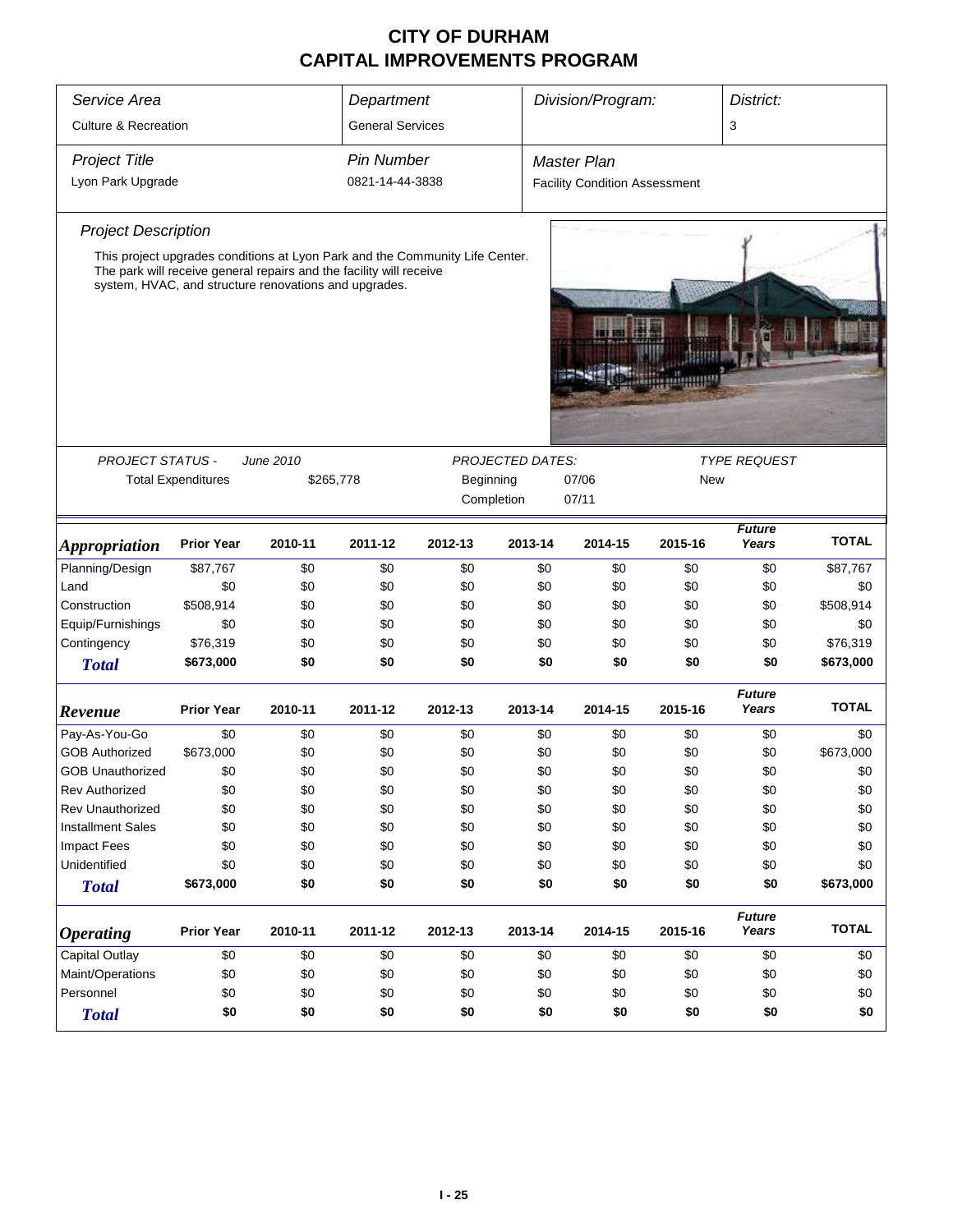| Service Area                                                                      |                                                                                                                                                 |           | Division/Program:<br>District: |                                                                                  |                                                                                |                                      |     |           |                        |              |
|-----------------------------------------------------------------------------------|-------------------------------------------------------------------------------------------------------------------------------------------------|-----------|--------------------------------|----------------------------------------------------------------------------------|--------------------------------------------------------------------------------|--------------------------------------|-----|-----------|------------------------|--------------|
|                                                                                   |                                                                                                                                                 |           | Department                     |                                                                                  |                                                                                |                                      |     |           |                        |              |
| <b>Culture &amp; Recreation</b>                                                   |                                                                                                                                                 |           | <b>General Services</b>        |                                                                                  |                                                                                |                                      |     |           | 3                      |              |
| <b>Project Title</b>                                                              |                                                                                                                                                 |           | <b>Pin Number</b>              |                                                                                  |                                                                                | <b>Master Plan</b>                   |     |           |                        |              |
| Morreene Road Park Upgrade                                                        |                                                                                                                                                 |           | 0812-18-30-8628                |                                                                                  |                                                                                | <b>Facility Condition Assessment</b> |     |           |                        |              |
| <b>Project Description</b>                                                        |                                                                                                                                                 |           |                                |                                                                                  |                                                                                |                                      |     |           |                        |              |
|                                                                                   |                                                                                                                                                 |           |                                | This project upgrades the 12-acre Morreene Road Park. The project includes       |                                                                                |                                      |     |           |                        |              |
|                                                                                   | playground and safety surface, finishes, exterior wall, and sagging slab.                                                                       |           |                                | repair or replacement of site lighting, the electrical system, asphalt pavement, |                                                                                |                                      |     |           |                        |              |
|                                                                                   |                                                                                                                                                 |           |                                |                                                                                  |                                                                                |                                      |     |           |                        |              |
|                                                                                   |                                                                                                                                                 |           |                                |                                                                                  |                                                                                |                                      |     |           |                        |              |
|                                                                                   |                                                                                                                                                 |           |                                |                                                                                  |                                                                                |                                      |     |           |                        |              |
|                                                                                   |                                                                                                                                                 |           |                                |                                                                                  |                                                                                |                                      |     |           |                        |              |
|                                                                                   |                                                                                                                                                 |           |                                |                                                                                  |                                                                                |                                      |     |           |                        |              |
| <b>PROJECT STATUS -</b>                                                           |                                                                                                                                                 | June 2010 |                                |                                                                                  | <b>PROJECTED DATES:</b>                                                        |                                      |     |           | <b>TYPE REQUEST</b>    |              |
|                                                                                   | <b>Total Expenditures</b>                                                                                                                       | \$127,673 |                                | Beginning                                                                        |                                                                                | 07/06                                |     |           | Continuation           |              |
|                                                                                   |                                                                                                                                                 |           |                                |                                                                                  |                                                                                |                                      |     |           |                        |              |
| <b>Appropriation</b>                                                              | <b>Prior Year</b>                                                                                                                               | 2010-11   | 2011-12                        | 2012-13                                                                          | Completion<br>09/11<br><b>Future</b><br>Years<br>2013-14<br>2014-15<br>2015-16 |                                      |     |           |                        | <b>TOTAL</b> |
| Planning/Design                                                                   | \$41,781                                                                                                                                        | \$0       | \$0                            | \$0                                                                              |                                                                                | \$0                                  | \$0 | \$96,294  | \$0                    | \$138,075    |
| Land                                                                              | \$0                                                                                                                                             | \$0       | \$0                            | \$0                                                                              |                                                                                | \$0                                  | \$0 | \$0       | \$0                    | \$0          |
| Construction                                                                      | \$336,888                                                                                                                                       | \$0       | \$0                            | \$0                                                                              |                                                                                | \$0                                  | \$0 | \$456,146 | \$0                    | \$793,034    |
| Equip/Furnishings                                                                 | \$0                                                                                                                                             | \$0       | \$0                            | \$0                                                                              |                                                                                | \$0                                  | \$0 | \$0       | \$0                    | \$0          |
| Contingency                                                                       | \$36,331                                                                                                                                        | \$0       | \$0                            | \$0                                                                              |                                                                                | \$0                                  | \$0 | \$31,930  | \$0                    | \$68,261     |
| <b>Total</b>                                                                      | \$415,000                                                                                                                                       | \$0       | \$0                            | \$0                                                                              |                                                                                | \$0                                  | \$0 | \$584,370 | \$0                    | \$999,370    |
|                                                                                   |                                                                                                                                                 |           |                                |                                                                                  |                                                                                |                                      |     |           | <b>Future</b>          |              |
| Revenue                                                                           | <b>Prior Year</b>                                                                                                                               | 2010-11   | 2011-12                        | 2012-13                                                                          | 2013-14                                                                        | 2014-15                              |     | 2015-16   | Years                  | <b>TOTAL</b> |
| Pay-As-You-Go                                                                     | \$0                                                                                                                                             | \$0       | \$0                            | \$0                                                                              |                                                                                | \$0                                  | \$0 | \$0       | \$0                    | \$0          |
| <b>GOB Authorized</b>                                                             | \$415,000                                                                                                                                       | \$0       | \$0                            | \$0                                                                              |                                                                                | \$0                                  | \$0 | \$0       | \$0                    | \$415,000    |
| <b>GOB Unauthorized</b>                                                           | \$0                                                                                                                                             | \$0       | \$0                            | \$0                                                                              |                                                                                | \$0                                  | \$0 | \$0       | \$0                    | \$0          |
| <b>Rev Authorized</b>                                                             | \$0                                                                                                                                             | \$0       | \$0                            | \$0                                                                              |                                                                                | \$0                                  | \$0 | \$0       | \$0                    | \$0          |
| <b>Rev Unauthorized</b>                                                           | \$0                                                                                                                                             | \$0       | \$0                            | \$0                                                                              |                                                                                | \$0                                  | \$0 | \$0       | \$0                    | \$0          |
| <b>Installment Sales</b>                                                          | \$0                                                                                                                                             | \$0       | \$0                            | \$0                                                                              |                                                                                | \$0                                  | \$0 | \$0       | \$0                    | \$0          |
| <b>Impact Fees</b>                                                                | \$0                                                                                                                                             | \$0       | \$0                            | \$0                                                                              |                                                                                | \$0                                  | \$0 | \$0       | \$0                    | \$0          |
| Intergovernmental                                                                 | \$0                                                                                                                                             | \$0       | \$0                            | \$0                                                                              |                                                                                | \$0                                  | \$0 | \$0       | \$0                    | \$0          |
| Other                                                                             | \$0                                                                                                                                             | \$0       | \$0                            | \$0                                                                              |                                                                                | \$0                                  | \$0 | \$0       | \$0                    | \$0          |
| Unidentified                                                                      | \$0                                                                                                                                             | \$0       | \$0                            | \$0                                                                              |                                                                                | \$0                                  | \$0 | \$584,370 | \$0                    | \$584,370    |
| <b>Total</b>                                                                      | \$415,000                                                                                                                                       | \$0       | \$0                            | \$0                                                                              |                                                                                | \$0                                  | \$0 | \$584,370 | \$0                    | \$999,370    |
| <b>Prior Year</b><br>2010-11<br>2011-12<br>2012-13<br>2013-14<br><b>Operating</b> |                                                                                                                                                 |           |                                |                                                                                  |                                                                                | 2014-15                              |     | 2015-16   | <b>Future</b><br>Years | <b>TOTAL</b> |
| <b>Capital Outlay</b>                                                             | \$0                                                                                                                                             | \$0       | \$0                            | \$0                                                                              |                                                                                | \$0                                  | \$0 | \$0       | \$0                    | \$0          |
| Maint/Operations                                                                  |                                                                                                                                                 |           |                                |                                                                                  |                                                                                |                                      |     | \$0       | \$0                    |              |
| Personnel                                                                         |                                                                                                                                                 |           |                                |                                                                                  |                                                                                |                                      |     |           | \$0                    | \$0          |
| <b>Total</b>                                                                      | \$0<br>\$0<br>\$0<br>\$0<br>\$0<br>\$0<br>\$0<br>\$0<br>\$0<br>\$0<br>\$0<br>\$0<br>\$0<br>\$0<br>\$0<br>\$0<br>\$0<br>\$0<br>\$0<br>\$0<br>\$0 |           |                                |                                                                                  |                                                                                |                                      |     |           |                        | \$0          |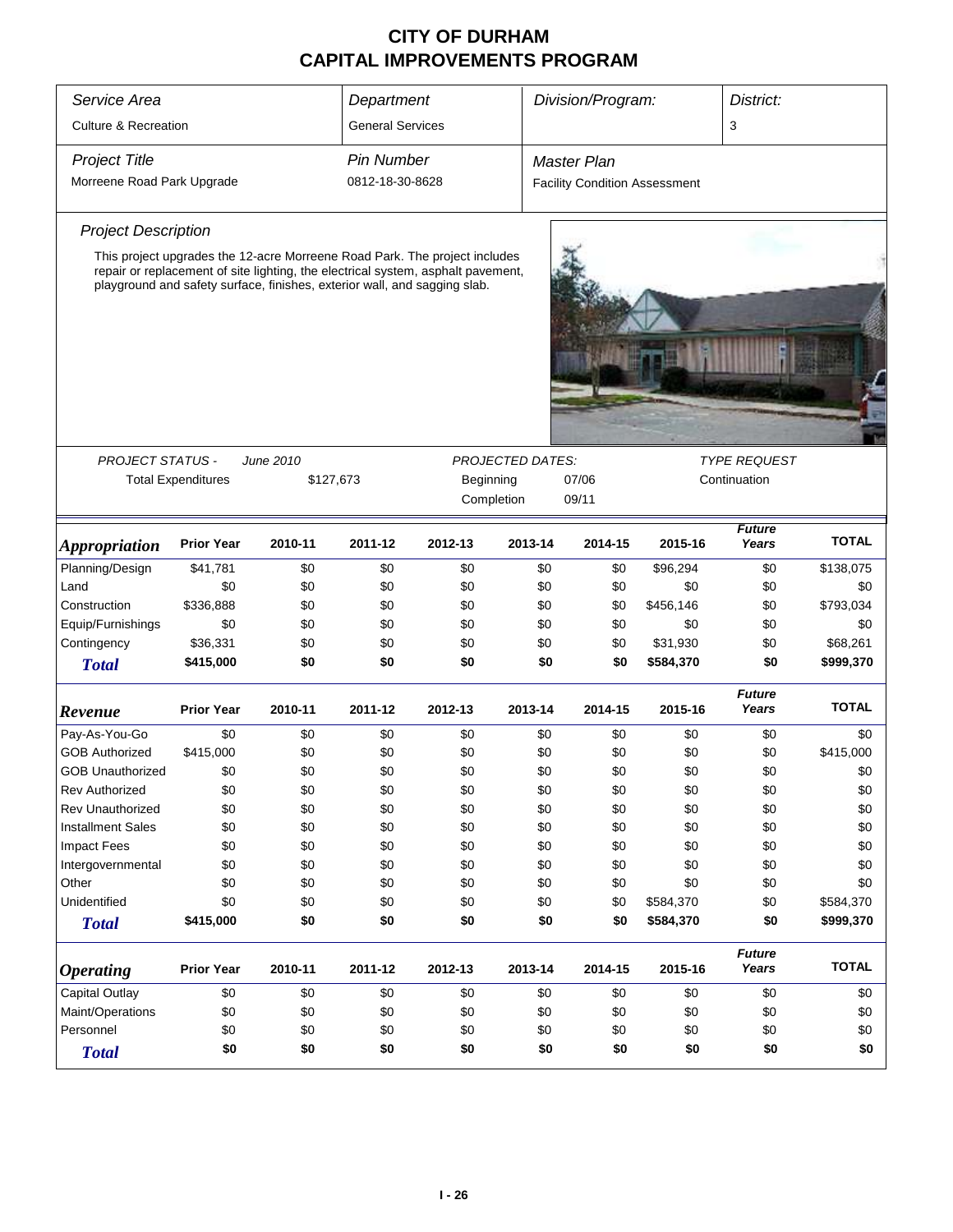| Service Area<br>Department<br>Division/Program:<br>District:                                                                      |                                                                                                                                                                                                                                                                                                                                                                          |             |                         |                                                                                                             |         |                                           |                                   |                        |              |  |  |
|-----------------------------------------------------------------------------------------------------------------------------------|--------------------------------------------------------------------------------------------------------------------------------------------------------------------------------------------------------------------------------------------------------------------------------------------------------------------------------------------------------------------------|-------------|-------------------------|-------------------------------------------------------------------------------------------------------------|---------|-------------------------------------------|-----------------------------------|------------------------|--------------|--|--|
| <b>Culture &amp; Recreation</b>                                                                                                   |                                                                                                                                                                                                                                                                                                                                                                          |             | <b>General Services</b> |                                                                                                             |         | Development                               |                                   | 3                      |              |  |  |
| <b>Project Title</b>                                                                                                              |                                                                                                                                                                                                                                                                                                                                                                          |             | <b>Pin Number</b>       |                                                                                                             |         | <b>Master Plan</b>                        |                                   |                        |              |  |  |
| Old Chapel Hill Road Park                                                                                                         |                                                                                                                                                                                                                                                                                                                                                                          |             | 0709-02-69-3713         |                                                                                                             |         | Parks & Recreation Facilities Master Plan |                                   |                        |              |  |  |
| <b>Project Description</b>                                                                                                        |                                                                                                                                                                                                                                                                                                                                                                          |             |                         |                                                                                                             |         |                                           |                                   |                        |              |  |  |
|                                                                                                                                   | This project designs and constructs a 20-acre park with athletic fields, ball<br>fields, playground, picnic shelter, and parking on Old Chapel Hill Road next to<br>Githens Middle School. With additional funding, project will include adding<br>lighting, restrooms, substitution of artificial turf with natural turf on the soccer<br>field and improved site work. |             |                         |                                                                                                             |         |                                           | <b>GENTLEMAN</b><br>engers:       | $rac{1}{1000}$         |              |  |  |
| <b>PROJECT STATUS -</b>                                                                                                           |                                                                                                                                                                                                                                                                                                                                                                          | June 2010   |                         |                                                                                                             |         |                                           |                                   |                        |              |  |  |
|                                                                                                                                   | <b>Total Expenditures</b>                                                                                                                                                                                                                                                                                                                                                | \$4,084,080 |                         | <b>PROJECTED DATES:</b><br><b>TYPE REQUEST</b><br>Beginning<br>07/04<br>Continuation<br>Completion<br>09/11 |         |                                           |                                   |                        |              |  |  |
| <b>Appropriation</b>                                                                                                              | <b>Prior Year</b>                                                                                                                                                                                                                                                                                                                                                        | 2010-11     | 2011-12                 | 2012-13                                                                                                     | 2013-14 | 2014-15                                   | <b>Future</b><br>Years<br>2015-16 |                        |              |  |  |
| Planning/Design                                                                                                                   | \$0                                                                                                                                                                                                                                                                                                                                                                      | \$0         | \$0                     | \$63,329<br>\$0<br>\$0<br>\$0                                                                               |         |                                           |                                   | \$0                    | \$63,329     |  |  |
| Land                                                                                                                              | \$0                                                                                                                                                                                                                                                                                                                                                                      | \$0         | \$0                     | \$0                                                                                                         | \$0     | \$0                                       | \$0                               | \$0                    | \$0          |  |  |
| Construction                                                                                                                      | \$4,191,949                                                                                                                                                                                                                                                                                                                                                              | \$0         | \$0                     | \$0                                                                                                         | \$0     | \$0                                       | \$140,000                         | \$0                    | \$4,331,949  |  |  |
| Equip/Furnishings                                                                                                                 | \$0                                                                                                                                                                                                                                                                                                                                                                      | \$0         | \$0                     | \$0                                                                                                         | \$0     | \$0                                       | \$0                               | \$0                    | \$0          |  |  |
| Contingency                                                                                                                       | \$0                                                                                                                                                                                                                                                                                                                                                                      | \$0         | \$0                     | \$0                                                                                                         | \$0     | \$0                                       | \$0                               | \$0                    | \$0          |  |  |
| <b>Total</b>                                                                                                                      | \$4,191,949                                                                                                                                                                                                                                                                                                                                                              | \$0         | \$0                     | \$0                                                                                                         | \$0     | \$0                                       | \$203,329                         | \$0                    | \$4,395,278  |  |  |
| Revenue                                                                                                                           | <b>Prior Year</b>                                                                                                                                                                                                                                                                                                                                                        | 2010-11     | 2011-12                 | 2012-13                                                                                                     | 2013-14 | 2014-15                                   | 2015-16                           | <b>Future</b><br>Years | <b>TOTAL</b> |  |  |
| Pay-As-You-Go                                                                                                                     | \$0                                                                                                                                                                                                                                                                                                                                                                      | \$0         | \$0                     | \$0                                                                                                         | \$0     | \$0                                       | \$0                               | \$0                    | \$0          |  |  |
| <b>GOB Authorized</b>                                                                                                             | \$2,841,473                                                                                                                                                                                                                                                                                                                                                              | \$0         | \$0                     | \$0                                                                                                         | \$0     | \$0                                       | \$0                               | \$0                    | \$2,841,473  |  |  |
| <b>GOB Unauthorized</b>                                                                                                           | \$0                                                                                                                                                                                                                                                                                                                                                                      | \$0         | \$0                     | \$0                                                                                                         | \$0     | \$0                                       | \$0                               | \$0                    | \$0          |  |  |
| <b>Rev Authorized</b>                                                                                                             | \$0                                                                                                                                                                                                                                                                                                                                                                      | \$0         | \$0                     | \$0                                                                                                         | \$0     | \$0                                       | \$0                               | \$0                    | \$0          |  |  |
| <b>Rev Unauthorized</b>                                                                                                           | \$0                                                                                                                                                                                                                                                                                                                                                                      | \$0         | \$0                     | \$0                                                                                                         | \$0     | \$0                                       | \$0                               | \$0                    | \$0          |  |  |
| <b>Installment Sales</b>                                                                                                          | \$0                                                                                                                                                                                                                                                                                                                                                                      | \$0         | \$0                     | \$0                                                                                                         | \$0     | \$0                                       | \$0                               | \$0                    | \$0          |  |  |
| <b>Impact Fees</b>                                                                                                                | \$1,350,476                                                                                                                                                                                                                                                                                                                                                              | \$0         | \$0                     | \$0                                                                                                         | \$0     | \$0                                       | \$0                               | \$0                    | \$1,350,476  |  |  |
| Intergovernmental                                                                                                                 | \$0                                                                                                                                                                                                                                                                                                                                                                      | \$0         | \$0                     | \$0                                                                                                         | \$0     | \$0                                       | \$0                               | \$0                    | \$0          |  |  |
| Other                                                                                                                             | \$0                                                                                                                                                                                                                                                                                                                                                                      | \$0         | \$0                     | \$0                                                                                                         | \$0     | \$0                                       | \$0                               | \$0                    | \$0          |  |  |
| Unidentified                                                                                                                      | \$0                                                                                                                                                                                                                                                                                                                                                                      | \$0         | \$0                     | \$0                                                                                                         | \$0     | \$0                                       | \$203,329                         | \$0                    | \$203,329    |  |  |
| <b>Total</b>                                                                                                                      | \$4,191,949                                                                                                                                                                                                                                                                                                                                                              | \$0         | \$0                     | \$0                                                                                                         | \$0     | \$0                                       | \$203,329                         | \$0                    | \$4,395,278  |  |  |
| <b>Future</b><br><b>Prior Year</b><br>2015-16<br>Years<br>2010-11<br>2011-12<br>2012-13<br>2013-14<br>2014-15<br><b>Operating</b> |                                                                                                                                                                                                                                                                                                                                                                          |             |                         |                                                                                                             |         | <b>TOTAL</b>                              |                                   |                        |              |  |  |
| <b>Capital Outlay</b>                                                                                                             | \$0<br>\$0<br>\$0<br>\$0<br>\$0<br>\$0<br>\$0<br>\$0                                                                                                                                                                                                                                                                                                                     |             |                         |                                                                                                             |         |                                           | \$0                               |                        |              |  |  |
| Maint/Operations                                                                                                                  | \$17,000                                                                                                                                                                                                                                                                                                                                                                 | \$0         | \$0                     | \$0                                                                                                         | \$0     | \$0                                       | \$11,000                          | \$25,000               | \$53,000     |  |  |
| Personnel                                                                                                                         | \$0                                                                                                                                                                                                                                                                                                                                                                      | \$0         | \$0                     | \$0                                                                                                         |         | \$0                                       | \$0                               | \$0                    | \$0          |  |  |
| <b>Total</b>                                                                                                                      | \$0<br>\$0<br>\$0<br>\$11,000<br>\$17,000<br>\$0<br>\$0<br>\$25,000<br>\$53,000<br>\$0                                                                                                                                                                                                                                                                                   |             |                         |                                                                                                             |         |                                           |                                   |                        |              |  |  |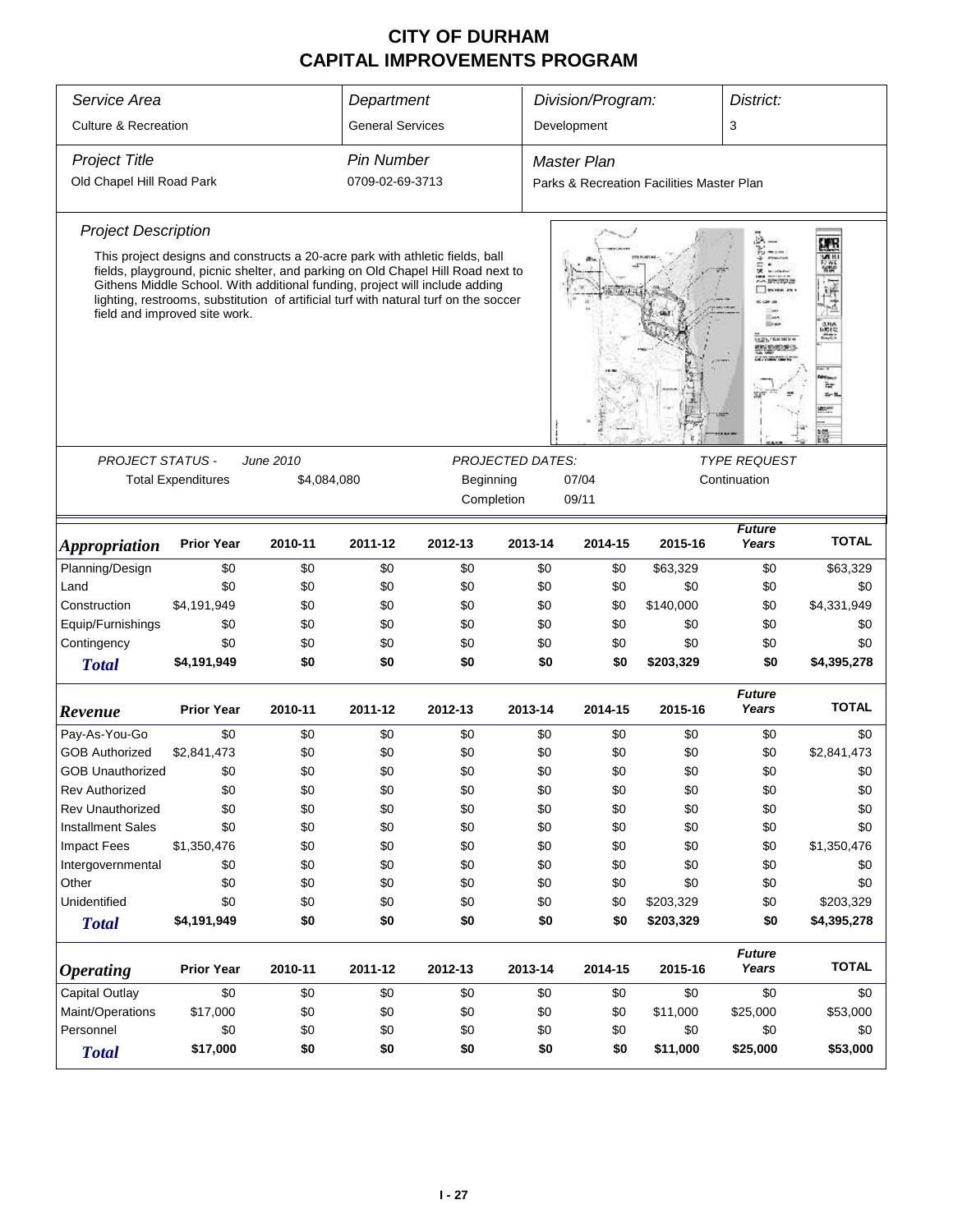| Service Area                    |                                                                                     |                                                                                             | Department                                   |         |                         | Division/Program:<br>District:       |            |                        |              |  |
|---------------------------------|-------------------------------------------------------------------------------------|---------------------------------------------------------------------------------------------|----------------------------------------------|---------|-------------------------|--------------------------------------|------------|------------------------|--------------|--|
| <b>Culture &amp; Recreation</b> |                                                                                     |                                                                                             | <b>General Services</b>                      |         |                         |                                      |            | 2                      |              |  |
| <b>Project Title</b>            |                                                                                     |                                                                                             | Pin Number                                   |         |                         | <b>Master Plan</b>                   |            |                        |              |  |
| Old Farm Road Park Upgrade      |                                                                                     |                                                                                             | 0834-01-06-4565                              |         |                         | <b>Facility Condition Assessment</b> |            |                        |              |  |
| <b>Project Description</b>      |                                                                                     |                                                                                             |                                              |         |                         |                                      |            |                        |              |  |
|                                 |                                                                                     | The major elements of this project include the replacement of                               |                                              |         |                         |                                      |            |                        |              |  |
| Phase I.<br>PROJECT STATUS -    | <b>Total Expenditures</b>                                                           | fencing, playground and safety surfacing, and the paving of a gravel drive for<br>June 2010 |                                              |         | <b>PROJECTED DATES:</b> | 07/06                                | <b>New</b> | <b>TYPE REQUEST</b>    |              |  |
|                                 |                                                                                     |                                                                                             | \$48,281<br>Beginning<br>Completion<br>09/11 |         |                         |                                      |            |                        |              |  |
|                                 |                                                                                     |                                                                                             |                                              |         |                         |                                      |            |                        |              |  |
| <i><b>Appropriation</b></i>     | <b>Prior Year</b>                                                                   | 2010-11                                                                                     | 2011-12                                      | 2012-13 | 2013-14                 | 2014-15                              | 2015-16    | <b>Future</b><br>Years | <b>TOTAL</b> |  |
| Planning/Design                 | \$19,750                                                                            | \$0                                                                                         | \$0                                          | \$0     | \$0                     | \$0                                  | \$0        | \$0                    | \$19,750     |  |
| Land                            | \$0                                                                                 | \$0                                                                                         | \$0                                          | \$0     | \$0                     | \$0                                  | \$0        | \$0                    | \$0          |  |
| Construction                    | \$114,076                                                                           | \$0                                                                                         | \$0                                          | \$0     | \$0                     | \$0                                  | \$0        | \$0                    | \$114,076    |  |
| Equip/Furnishings               | \$0                                                                                 | \$0                                                                                         | \$0                                          | \$0     | \$0                     | \$0                                  | \$0        | \$0                    | \$0          |  |
| Contingency                     | \$17,174                                                                            | \$0                                                                                         | \$0                                          | \$0     | \$0                     | \$0                                  | \$0        | \$0                    | \$17,174     |  |
| <b>Total</b>                    | \$151,000                                                                           | \$0                                                                                         | \$0                                          | \$0     | \$0                     | \$0                                  | \$0        | \$0                    | \$151,000    |  |
| Revenue                         | <b>Prior Year</b>                                                                   | 2010-11                                                                                     | 2011-12                                      | 2012-13 | 2013-14                 | 2014-15                              | 2015-16    | <b>Future</b><br>Years | <b>TOTAL</b> |  |
| Pay-As-You-Go                   | \$0                                                                                 | \$0                                                                                         | \$0                                          | \$0     | \$0                     | \$0                                  | \$0        | \$0                    | \$0          |  |
| <b>GOB Authorized</b>           | \$151,000                                                                           | \$0                                                                                         | \$0                                          | \$0     | \$0                     | \$0                                  | \$0        | \$0                    | \$151,000    |  |
| <b>GOB Unauthorized</b>         | \$0                                                                                 | \$0                                                                                         | \$0                                          | \$0     | \$0                     | \$0                                  | \$0        | \$0                    | \$0          |  |
| <b>Rev Authorized</b>           | \$0                                                                                 | \$0                                                                                         | \$0                                          | \$0     | \$0                     | \$0                                  | \$0        | \$0                    | \$0          |  |
| <b>Rev Unauthorized</b>         | \$0                                                                                 | \$0                                                                                         | \$0                                          | \$0     | \$0                     | \$0                                  | \$0        | \$0                    | \$0          |  |
| <b>Installment Sales</b>        | \$0                                                                                 | \$0                                                                                         | \$0                                          | \$0     | \$0                     | \$0                                  | \$0        | \$0                    | \$0          |  |
| <b>Impact Fees</b>              | \$0                                                                                 | \$0                                                                                         | \$0                                          | \$0     | \$0                     | \$0                                  | \$0        | \$0                    | \$0          |  |
| Intergovernmental               | \$0                                                                                 | \$0                                                                                         | \$0                                          | \$0     | \$0                     | \$0                                  | \$0        | \$0                    | \$0          |  |
| Unidentified                    | \$0                                                                                 | \$0                                                                                         | \$0                                          | \$0     | \$0                     | \$0                                  | \$0        | \$0                    | \$0          |  |
| <b>Total</b>                    | \$151,000                                                                           | \$0                                                                                         | \$0                                          | \$0     | \$0                     | \$0                                  | \$0        | \$0                    | \$151,000    |  |
| <b>Operating</b>                | <b>Prior Year</b><br>2013-14<br>2015-16<br>2010-11<br>2011-12<br>2012-13<br>2014-15 |                                                                                             |                                              |         |                         |                                      |            | <b>Future</b><br>Years | <b>TOTAL</b> |  |
| Capital Outlay                  | \$0<br>\$0<br>\$0<br>\$0<br>\$0<br>\$0<br>\$0<br>\$0                                |                                                                                             |                                              |         |                         |                                      |            |                        | \$0          |  |
| Maint/Operations                | \$0<br>\$0<br>\$0<br>\$0<br>\$0<br>\$0<br>\$0<br>\$0                                |                                                                                             |                                              |         |                         |                                      |            | \$0                    |              |  |
| Personnel                       | \$0                                                                                 | \$0                                                                                         | \$0                                          | \$0     | \$0                     | \$0                                  | \$0        | \$0                    | \$0          |  |
| <b>Total</b>                    | \$0                                                                                 | \$0                                                                                         | \$0                                          | \$0     | \$0                     | \$0                                  | \$0        | \$0                    | \$0          |  |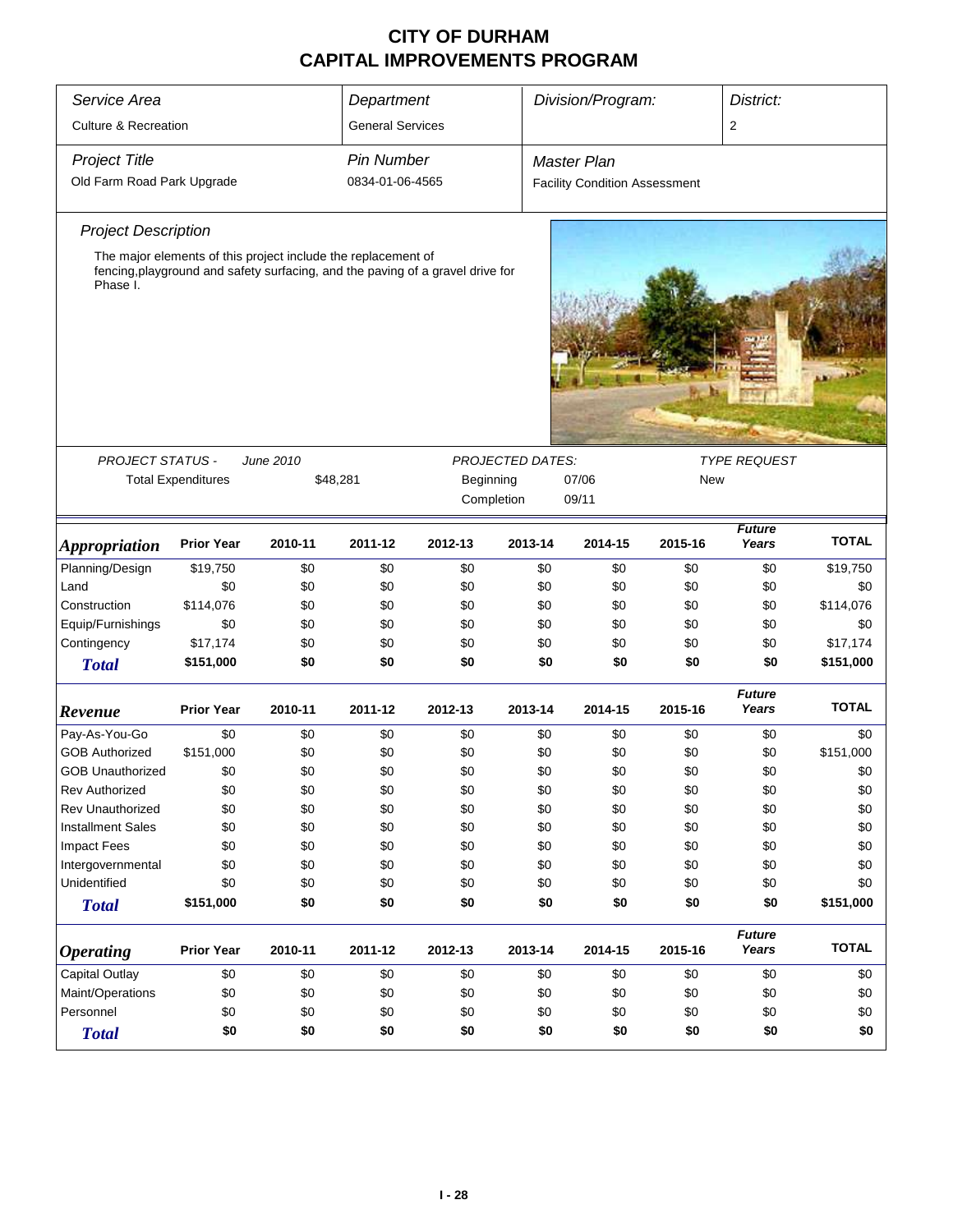| Service Area<br>Department                   |                                                                           |           |                         |                     |         | Division/Program:                              |                      | District:                                                                                                                   |              |  |  |
|----------------------------------------------|---------------------------------------------------------------------------|-----------|-------------------------|---------------------|---------|------------------------------------------------|----------------------|-----------------------------------------------------------------------------------------------------------------------------|--------------|--|--|
| <b>Culture &amp; Recreation</b>              |                                                                           |           | <b>General Services</b> |                     |         | Development                                    |                      | 3                                                                                                                           |              |  |  |
| <b>Project Title</b>                         |                                                                           |           | <b>Pin Number</b>       |                     |         | <b>Master Plan</b>                             |                      |                                                                                                                             |              |  |  |
| Old Lyon Park Center Renovation              |                                                                           |           | 0821-14-44-3838         |                     |         | <b>Facility Condition Assessment</b>           |                      |                                                                                                                             |              |  |  |
| <b>Project Description</b>                   |                                                                           |           |                         |                     |         |                                                |                      |                                                                                                                             |              |  |  |
|                                              | This project will renovate the Old Lyon Park Recreation Center to make it |           |                         |                     |         |                                                |                      |                                                                                                                             |              |  |  |
| space.                                       | accessible and usable as DPR classroom space, office space, and storage   |           |                         |                     |         |                                                | YON<br><b>CLOSES</b> | PAR<br>OPERATED BY CITY OF DURHAM<br><b>NG ALCOHOL &amp; BEVERAGES</b><br>APRIL I TO SEPT. 30 HPM<br>CCT.I TO MARCH 31 B PM |              |  |  |
| <b>PROJECT STATUS -</b>                      |                                                                           | June 2010 |                         |                     |         | <b>PROJECTED DATES:</b><br><b>TYPE REQUEST</b> |                      |                                                                                                                             |              |  |  |
|                                              | <b>Total Expenditures</b>                                                 | \$702,221 |                         | Beginning           |         | 07/06                                          |                      | Continuation                                                                                                                |              |  |  |
|                                              |                                                                           |           |                         | Completion<br>11/09 |         |                                                |                      |                                                                                                                             |              |  |  |
|                                              |                                                                           |           |                         |                     |         |                                                |                      |                                                                                                                             |              |  |  |
| <i><b>Appropriation</b></i>                  | <b>Prior Year</b>                                                         | 2010-11   | 2011-12                 | 2012-13             | 2013-14 | 2014-15                                        | 2015-16              | <b>Future</b><br>Years                                                                                                      | <b>TOTAL</b> |  |  |
| Planning/Design                              | \$0                                                                       | \$0       | \$0                     | \$0                 | \$0     | \$0                                            | \$0                  | \$0                                                                                                                         | \$0          |  |  |
| Land                                         | \$0                                                                       | \$0       | \$0                     | \$0                 | \$0     | \$0                                            | \$0                  | \$0                                                                                                                         | \$0          |  |  |
| Construction                                 | \$665,000                                                                 | \$0       | \$0                     | \$0                 | \$0     | \$0                                            | \$0                  | \$0                                                                                                                         | \$665,000    |  |  |
| Equip/Furnishings                            | \$50,000                                                                  | \$0       | \$0                     | \$0                 | \$0     | \$0                                            | \$0                  | \$0                                                                                                                         | \$50,000     |  |  |
| Contingency                                  | \$0                                                                       | \$0       | \$0                     | \$0                 | \$0     | \$0                                            | \$0                  | \$0                                                                                                                         | \$0          |  |  |
| <b>Total</b>                                 | \$715,000                                                                 | \$0       | \$0                     | \$0                 | \$0     | \$0                                            | \$0                  | \$0                                                                                                                         | \$715,000    |  |  |
| Revenue                                      | <b>Prior Year</b>                                                         | 2010-11   | 2011-12                 | 2012-13             | 2013-14 | 2014-15                                        | 2015-16              | <b>Future</b><br>Years                                                                                                      | <b>TOTAL</b> |  |  |
| Pay-As-You-Go                                | \$0                                                                       | \$0       | \$0                     | \$0                 | \$0     | \$0                                            | \$0                  | \$0                                                                                                                         | \$0          |  |  |
| <b>GOB Authorized</b>                        | \$715,000                                                                 | \$0       | \$0                     | \$0                 | \$0     | \$0                                            | \$0                  | \$0                                                                                                                         | \$715,000    |  |  |
| <b>GOB Unauthorized</b>                      | \$0                                                                       | \$0       | \$0                     | \$0                 | \$0     | \$0                                            | \$0                  | \$0                                                                                                                         | \$0          |  |  |
| <b>Rev Authorized</b>                        | \$0                                                                       | \$0       | \$0                     | \$0                 | \$0     | \$0                                            | \$0                  | \$0                                                                                                                         | \$0          |  |  |
| <b>Rev Unauthorized</b>                      | \$0                                                                       | \$0       | \$0                     | \$0                 | \$0     | \$0                                            | \$0                  | \$0                                                                                                                         | \$0          |  |  |
| <b>Installment Sales</b>                     | \$0                                                                       | \$0       | \$0                     | \$0                 | \$0     | \$0                                            | \$0                  | \$0                                                                                                                         | \$0          |  |  |
| <b>Impact Fees</b>                           | \$0                                                                       | \$0       | \$0                     | \$0                 | \$0     | \$0                                            | \$0                  | \$0                                                                                                                         | \$0          |  |  |
| Intergovernmental                            | \$0                                                                       | \$0       | \$0                     | \$0                 | \$0     | \$0                                            | \$0                  | \$0                                                                                                                         | \$0          |  |  |
| Other                                        | \$0                                                                       | \$0       | \$0                     | \$0                 | \$0     | \$0                                            | \$0                  | \$0                                                                                                                         | \$0          |  |  |
| Unidentified                                 | \$0                                                                       | \$0       | \$0                     | \$0                 | \$0     | \$0                                            | \$0                  | \$0                                                                                                                         | \$0          |  |  |
| <b>Total</b>                                 | \$715,000                                                                 | \$0       | \$0                     | \$0                 | \$0     | \$0                                            | \$0                  | \$0                                                                                                                         | \$715,000    |  |  |
| <i><b>Operating</b></i>                      | <b>Prior Year</b>                                                         | 2010-11   | 2011-12                 | 2012-13             | 2013-14 | 2014-15                                        | 2015-16              | <b>Future</b><br>Years                                                                                                      | <b>TOTAL</b> |  |  |
| <b>Capital Outlay</b>                        | \$0                                                                       | \$0       | \$0                     | \$0                 | \$0     | \$0                                            | \$0                  | \$0                                                                                                                         | \$0          |  |  |
| Maint/Operations                             | \$35,000                                                                  | \$0       | \$0                     | \$0                 | \$0     | \$0                                            | \$0                  | \$0                                                                                                                         | \$35,000     |  |  |
| Personnel<br>\$0<br>\$0<br>\$0<br>\$0<br>\$0 |                                                                           |           |                         |                     | \$0     | \$0                                            | \$0                  | \$0                                                                                                                         |              |  |  |
| <b>Total</b>                                 | \$35,000                                                                  | \$0       | \$0                     | \$0                 | \$0     | \$0                                            | \$0                  | \$0                                                                                                                         | \$35,000     |  |  |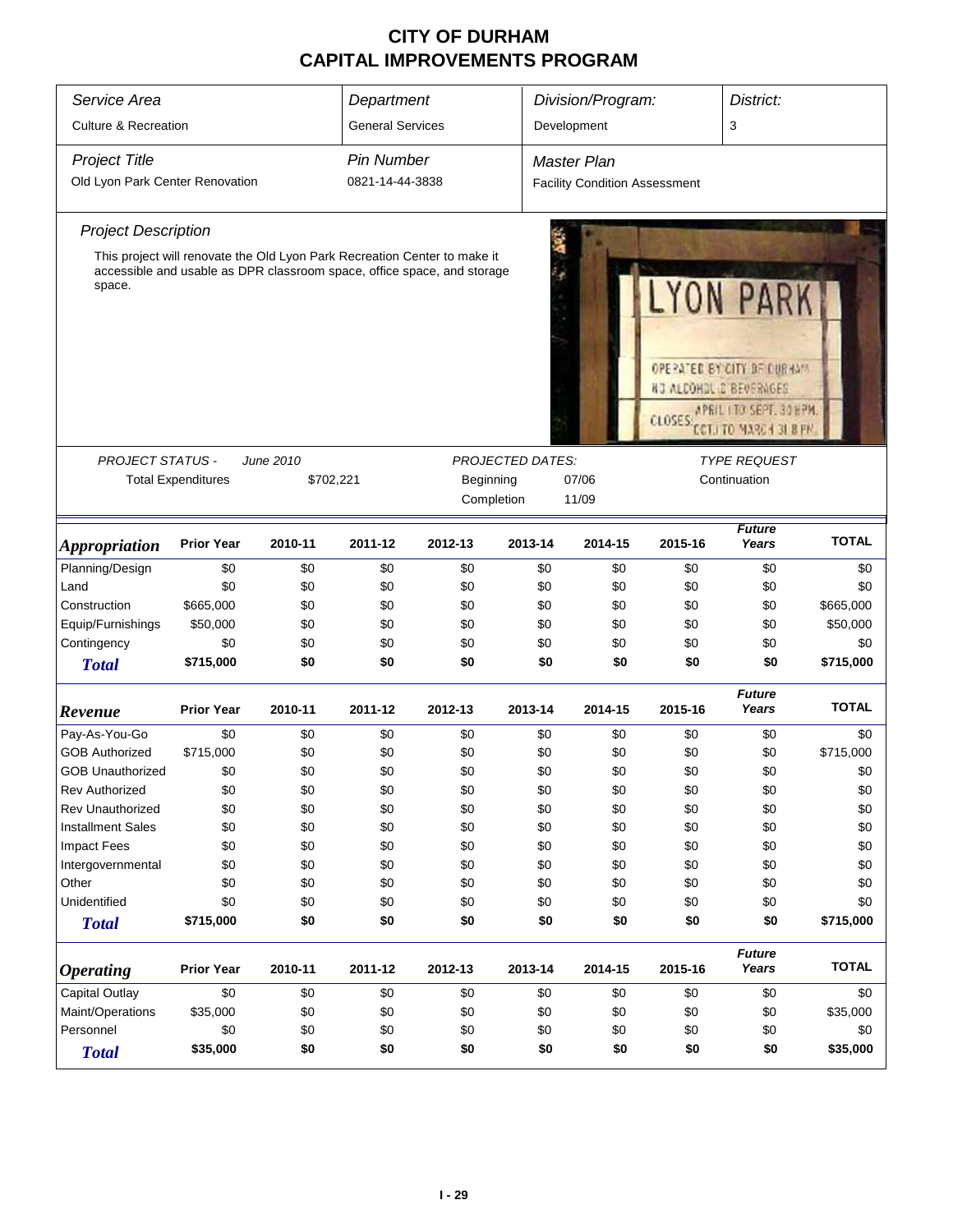| Service Area                                                           | Division/Program:<br>District:<br>Department                                                                                                                                                                                                 |           |                         |                     |                         |                                           |         |                        |              |  |  |
|------------------------------------------------------------------------|----------------------------------------------------------------------------------------------------------------------------------------------------------------------------------------------------------------------------------------------|-----------|-------------------------|---------------------|-------------------------|-------------------------------------------|---------|------------------------|--------------|--|--|
| <b>Culture &amp; Recreation</b>                                        |                                                                                                                                                                                                                                              |           | <b>General Services</b> |                     |                         | Development                               |         | All                    |              |  |  |
| <b>Project Title</b>                                                   |                                                                                                                                                                                                                                              |           | <b>Pin Number</b>       |                     |                         | Master Plan                               |         |                        |              |  |  |
| <b>Park Renovations</b>                                                |                                                                                                                                                                                                                                              |           |                         |                     |                         | Parks & Recreation Facilities Master Plan |         |                        |              |  |  |
| <b>Project Description</b>                                             | Park renovations are currently in progress to bring parks up to level-of-service<br>or safety standards. Parks include but are not limited to Campus Hills, Duke,<br>East End, Cook Road, Forest Hills, Northgate, Rock Quarry, and Southern |           |                         |                     |                         |                                           |         |                        |              |  |  |
| Boundaries.                                                            |                                                                                                                                                                                                                                              |           |                         |                     |                         |                                           |         |                        |              |  |  |
|                                                                        |                                                                                                                                                                                                                                              |           |                         |                     |                         |                                           |         |                        |              |  |  |
|                                                                        |                                                                                                                                                                                                                                              |           |                         |                     | <b>PROJECTED DATES:</b> |                                           |         |                        |              |  |  |
| <b>PROJECT STATUS -</b>                                                |                                                                                                                                                                                                                                              | June 2010 |                         | <b>TYPE REQUEST</b> |                         |                                           |         |                        |              |  |  |
|                                                                        | <b>Total Expenditures</b>                                                                                                                                                                                                                    | \$945,638 |                         | Beginning           |                         | 07/04                                     |         | Continuation           |              |  |  |
|                                                                        |                                                                                                                                                                                                                                              |           |                         | Completion          |                         |                                           | 12/09   |                        |              |  |  |
| <i><b>Appropriation</b></i>                                            | <b>Prior Year</b>                                                                                                                                                                                                                            | 2010-11   | 2011-12                 | 2012-13             | 2013-14                 | 2014-15                                   | 2015-16 | <b>Future</b><br>Years | <b>TOTAL</b> |  |  |
| Planning/Design                                                        | \$875,877                                                                                                                                                                                                                                    | \$0       | \$0                     | \$0                 | \$0                     | \$0                                       | \$0     | \$0                    | \$875,877    |  |  |
| Land                                                                   | \$0                                                                                                                                                                                                                                          | \$0       | \$0                     | \$0                 | \$0                     | \$0                                       | \$0     | \$0                    | \$0          |  |  |
| Construction                                                           | \$137,167                                                                                                                                                                                                                                    | \$0       | \$0                     | \$0                 | \$0                     | \$0                                       | \$0     | \$0                    | \$137,167    |  |  |
| Equip/Furnishings                                                      | \$9,996                                                                                                                                                                                                                                      | \$0       | \$0                     | \$0                 | \$0                     | \$0                                       | \$0     | \$0                    | \$9,996      |  |  |
| Contingency                                                            | \$20,999                                                                                                                                                                                                                                     | \$0       | \$0                     | \$0                 | \$0                     | \$0                                       | \$0     | \$0                    | \$20,999     |  |  |
| <b>Total</b>                                                           | \$1,044,039                                                                                                                                                                                                                                  | \$0       | \$0                     | \$0                 | \$0                     | \$0                                       | \$0     | \$0                    | \$1,044,039  |  |  |
| Revenue                                                                | <b>Prior Year</b>                                                                                                                                                                                                                            | 2010-11   | 2011-12                 | 2012-13             | 2013-14                 | 2014-15                                   | 2015-16 | <b>Future</b><br>Years | <b>TOTAL</b> |  |  |
| Pay-As-You-Go                                                          | \$0                                                                                                                                                                                                                                          | \$0       | \$0                     | \$0                 | \$0                     | \$0                                       | \$0     | \$0                    | \$0          |  |  |
| <b>GOB Authorized</b>                                                  | \$281,640                                                                                                                                                                                                                                    | \$0       | \$0                     | \$0                 | \$0                     | \$0                                       | \$0     | \$0                    | \$281,640    |  |  |
| <b>GOB Unauthorized</b>                                                | \$0                                                                                                                                                                                                                                          | \$0       | \$0                     | \$0                 | \$0                     | \$0                                       | \$0     | \$0                    | \$0          |  |  |
| <b>Rev Authorized</b>                                                  | \$0                                                                                                                                                                                                                                          | \$0       | \$0                     | \$0                 | \$0                     | \$0                                       | \$0     | \$0                    | \$0          |  |  |
| <b>Rev Unauthorized</b>                                                | \$0                                                                                                                                                                                                                                          | \$0       | \$0                     | \$0                 | \$0                     | \$0                                       | \$0     | \$0                    | \$0          |  |  |
| <b>Installment Sales</b>                                               | \$0                                                                                                                                                                                                                                          | \$0       | \$0                     | \$0                 | \$0                     | \$0                                       | \$0     | \$0                    | \$0          |  |  |
| <b>Impact Fees</b>                                                     | \$241,000                                                                                                                                                                                                                                    | \$0       | \$0                     | \$0                 | \$0                     | \$0                                       | \$0     | \$0                    | \$241,000    |  |  |
| Intergovernmental                                                      | \$422,589                                                                                                                                                                                                                                    | \$0       | \$0                     | \$0                 | \$0                     | \$0                                       | \$0     | \$0                    | \$422,589    |  |  |
| Other                                                                  | \$98,810                                                                                                                                                                                                                                     | \$0       | \$0                     | \$0                 | \$0                     | \$0                                       | \$0     | \$0                    | \$98,810     |  |  |
| Unidentified                                                           | \$0                                                                                                                                                                                                                                          | \$0       | \$0                     | \$0                 | \$0                     | \$0                                       | \$0     | \$0                    | \$0          |  |  |
| <b>Total</b>                                                           | \$1,044,039                                                                                                                                                                                                                                  | \$0       | \$0                     | \$0                 | \$0                     | \$0                                       | \$0     | \$0                    | \$1,044,039  |  |  |
| <b>Operating</b>                                                       | <b>Prior Year</b>                                                                                                                                                                                                                            | 2010-11   | 2011-12                 | 2012-13             | 2013-14                 | 2014-15                                   | 2015-16 | <b>Future</b><br>Years | <b>TOTAL</b> |  |  |
| <b>Capital Outlay</b>                                                  | \$0                                                                                                                                                                                                                                          | \$0       | \$0                     | \$0                 | \$0                     | \$0                                       | \$0     | \$0                    | \$0          |  |  |
| Maint/Operations<br>\$51,000<br>\$0<br>\$0<br>\$0<br>\$0<br>\$0<br>\$0 |                                                                                                                                                                                                                                              |           |                         |                     | \$0                     | \$51,000                                  |         |                        |              |  |  |
| Personnel                                                              | \$0                                                                                                                                                                                                                                          | \$0       | \$0                     | \$0                 | \$0                     | \$0                                       | \$0     | \$0                    | \$0          |  |  |
| <b>Total</b>                                                           | \$51,000<br>\$0<br>\$0<br>\$0<br>\$0<br>\$0<br>\$0<br>\$0                                                                                                                                                                                    |           |                         |                     |                         |                                           |         |                        | \$51,000     |  |  |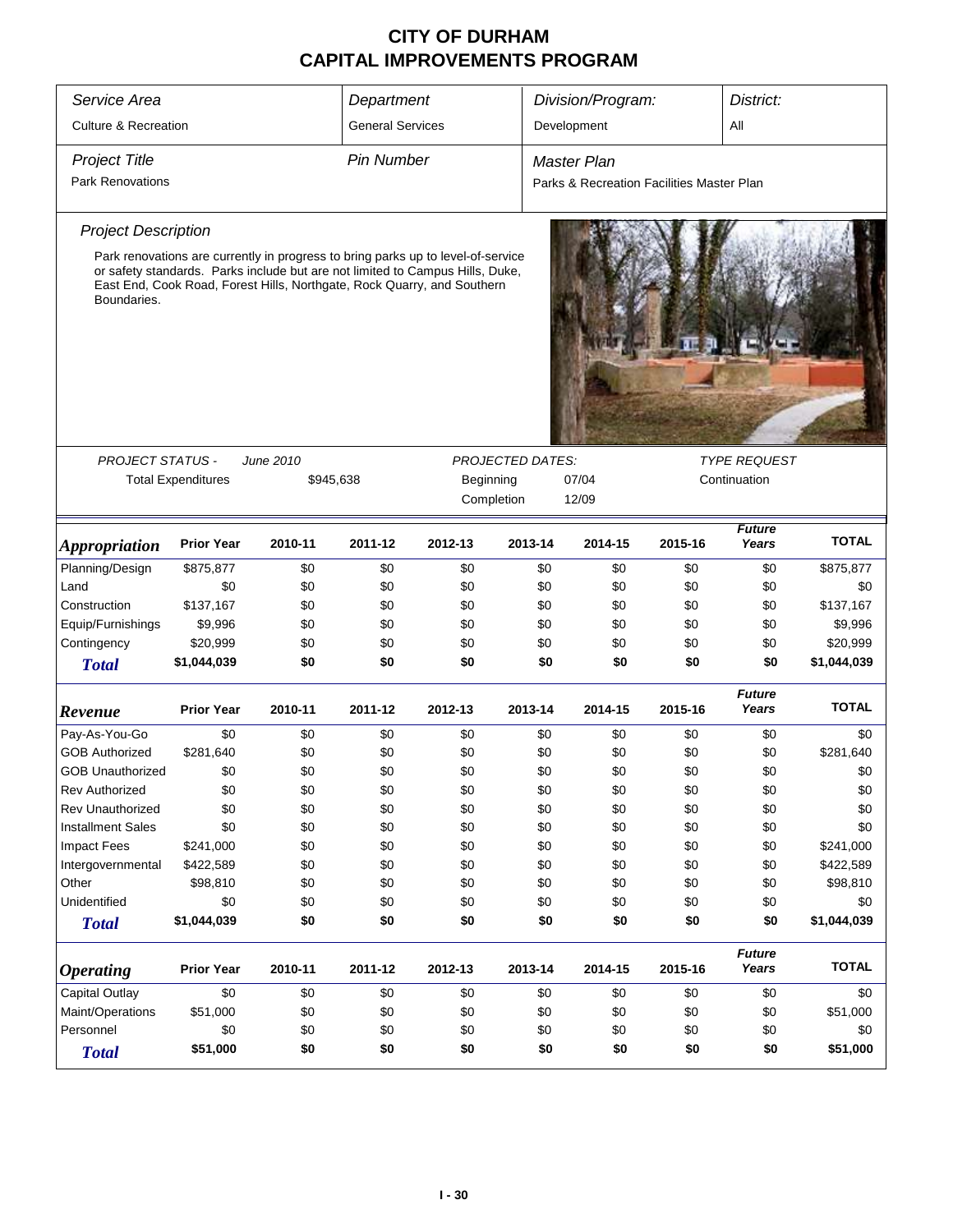|                                 | District:<br>Service Area<br>Division/Program:<br>Department       |           |                         |                                                                                                                                                             |                         |                                      |              |                        |              |  |
|---------------------------------|--------------------------------------------------------------------|-----------|-------------------------|-------------------------------------------------------------------------------------------------------------------------------------------------------------|-------------------------|--------------------------------------|--------------|------------------------|--------------|--|
|                                 |                                                                    |           |                         |                                                                                                                                                             |                         |                                      |              |                        |              |  |
| <b>Culture &amp; Recreation</b> |                                                                    |           | <b>General Services</b> |                                                                                                                                                             |                         |                                      |              | 4                      |              |  |
| <b>Project Title</b>            |                                                                    |           | <b>Pin Number</b>       |                                                                                                                                                             |                         | <b>Master Plan</b>                   |              |                        |              |  |
| Piney Wood Park Upgrade         |                                                                    |           | 0728-01-37-1911         |                                                                                                                                                             |                         | <b>Facility Condition Assessment</b> |              |                        |              |  |
| <b>Project Description</b>      |                                                                    |           |                         |                                                                                                                                                             |                         |                                      |              |                        |              |  |
| shelters.                       | This project upgrades the 40-acre Piney Wood Park. Repairs include |           |                         | playground equipment, safety surfacing, parking and entry drives, fencing,<br>erosion and drainage controls, and structural repairs to restrooms and picnic |                         |                                      |              |                        |              |  |
|                                 |                                                                    |           |                         |                                                                                                                                                             |                         |                                      |              |                        |              |  |
| PROJECT STATUS -                |                                                                    | June 2010 |                         |                                                                                                                                                             | <b>PROJECTED DATES:</b> |                                      |              | <b>TYPE REQUEST</b>    |              |  |
|                                 | <b>Total Expenditures</b>                                          | \$180,739 |                         | Beginning                                                                                                                                                   |                         | 07/06                                | Continuation |                        |              |  |
|                                 |                                                                    |           |                         | Completion                                                                                                                                                  |                         | 09/11                                |              |                        |              |  |
| <i><b>Appropriation</b></i>     | <b>Prior Year</b>                                                  | 2010-11   | 2011-12                 | 2012-13                                                                                                                                                     | 2013-14                 | 2014-15                              | 2015-16      | <b>Future</b><br>Years | <b>TOTAL</b> |  |
| Planning/Design                 | \$52,822                                                           | \$0       | \$0                     | \$0                                                                                                                                                         | \$0                     | \$86,525                             | \$0          | \$0                    | \$139,347    |  |
| Land                            | \$0                                                                | \$0       | \$0                     | \$0                                                                                                                                                         | \$0                     | \$0                                  | \$0          | \$0                    | \$0          |  |
| Construction                    | \$307,112                                                          | \$0       | \$0                     | \$0                                                                                                                                                         | \$0                     | \$273,000                            | \$0          | \$0                    | \$580,112    |  |
| Equip/Furnishings               | \$0                                                                | \$0       | \$0                     | \$0                                                                                                                                                         | \$0                     | \$0                                  | \$0          | \$0                    | \$0          |  |
| Contingency                     | \$46,066                                                           | \$0       | \$0                     | \$0                                                                                                                                                         | \$0                     | \$27,300                             | \$0          | \$0                    | \$73,366     |  |
| <b>Total</b>                    | \$406,000                                                          | \$0       | \$0                     | \$0                                                                                                                                                         | \$0                     | \$386,825                            | \$0          | \$0                    | \$792,825    |  |
| Revenue                         | <b>Prior Year</b>                                                  | 2010-11   | 2011-12                 | 2012-13                                                                                                                                                     | 2013-14                 | 2014-15                              | 2015-16      | <b>Future</b><br>Years | <b>TOTAL</b> |  |
| Pay-As-You-Go                   | \$0                                                                | \$0       | \$0                     | \$0                                                                                                                                                         | \$0                     | \$0                                  | \$0          | \$0                    | \$0          |  |
| <b>GOB Authorized</b>           | \$406,000                                                          | \$0       | \$0                     | \$0                                                                                                                                                         | \$0                     | \$0                                  | \$0          | \$0                    | \$406,000    |  |
| <b>GOB Unauthorized</b>         | \$0                                                                | \$0       | \$0                     | \$0                                                                                                                                                         | \$0                     | \$0                                  | \$0          | \$0                    | \$0          |  |
| <b>Rev Authorized</b>           | \$0                                                                | \$0       | \$0                     | \$0                                                                                                                                                         | \$0                     | \$0                                  | \$0          | \$0                    | \$0          |  |
| Rev Unauthorized                | \$0                                                                | \$0       | \$0                     | \$0                                                                                                                                                         | \$0                     | \$0                                  | \$0          | \$0                    | \$0          |  |
| <b>Installment Sales</b>        | \$0                                                                | \$0       | \$0                     | \$0                                                                                                                                                         | \$0                     | \$0                                  | \$0          | \$0                    | \$0          |  |
| <b>Impact Fees</b>              | \$0                                                                | \$0       | \$0                     | \$0                                                                                                                                                         | \$0                     | \$0                                  | \$0          | \$0                    | \$0          |  |
| Intergovernmental               | \$0                                                                | \$0       | \$0                     | \$0                                                                                                                                                         | \$0                     | \$0                                  | \$0          | \$0                    | \$0          |  |
| Other                           | \$0                                                                | \$0       | \$0                     | \$0                                                                                                                                                         | \$0                     | \$0                                  | \$0          | \$0                    | \$0          |  |
| Unidentified                    | \$0                                                                | \$0       | \$0                     | \$0                                                                                                                                                         | \$0                     | \$386,825                            | \$0          | \$0                    | \$386,825    |  |
| <b>Total</b>                    | \$406,000                                                          | \$0       | \$0                     | \$0                                                                                                                                                         | \$0                     | \$386,825                            | \$0          | \$0                    | \$792,825    |  |
| <b>Operating</b>                | <b>Prior Year</b>                                                  | 2010-11   | 2011-12                 | 2012-13                                                                                                                                                     | 2013-14                 | 2014-15                              | 2015-16      | <b>Future</b><br>Years | <b>TOTAL</b> |  |
| Capital Outlay                  | \$0                                                                | \$0       | \$0                     | \$0                                                                                                                                                         | \$0                     | \$0                                  | \$0          | \$0                    | \$0          |  |
| Maint/Operations                | \$0                                                                | \$0       | \$0                     | \$0                                                                                                                                                         | \$0                     | \$0                                  | \$0          | \$0                    | \$0          |  |
| Personnel                       | \$0                                                                | \$0       | \$0                     | \$0                                                                                                                                                         | \$0                     | \$0                                  | \$0          | \$0                    | \$0          |  |
| <b>Total</b>                    | \$0                                                                | \$0       | \$0                     | \$0                                                                                                                                                         | \$0                     | \$0                                  | \$0          | \$0                    | \$0          |  |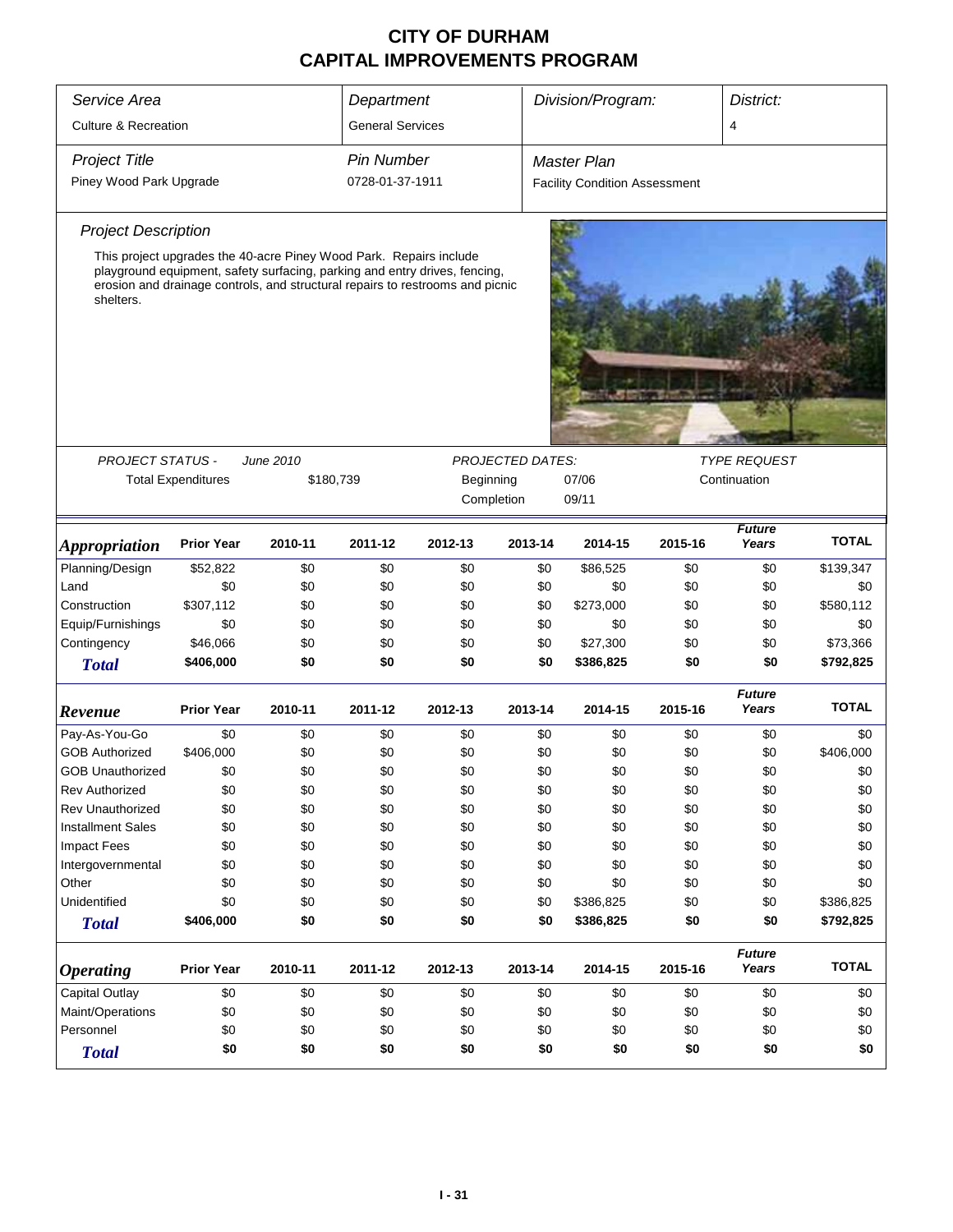| Service Area                    |                                          |           | Department              |                                                                                |                         | Division/Program:                         |         | District:              |              |
|---------------------------------|------------------------------------------|-----------|-------------------------|--------------------------------------------------------------------------------|-------------------------|-------------------------------------------|---------|------------------------|--------------|
| <b>Culture &amp; Recreation</b> |                                          |           | <b>General Services</b> |                                                                                |                         | Development                               |         | All                    |              |
| <b>Project Title</b>            |                                          |           | <b>Pin Number</b>       |                                                                                |                         | <b>Master Plan</b>                        |         |                        |              |
| <b>Playground Renovations</b>   |                                          |           | 0811-18-41-0065         |                                                                                |                         | Parks & Recreation Facilities Master Plan |         |                        |              |
| <b>Project Description</b>      |                                          |           |                         |                                                                                |                         |                                           |         |                        |              |
|                                 |                                          |           |                         | This project will replace playgrounds that are currently not meeting level-of- |                         |                                           |         |                        |              |
|                                 | Road, Westover, and East Durham.         |           |                         | service or safety standards, including Lyon Park, Morreene Road, Cornwallis    |                         |                                           |         |                        |              |
|                                 |                                          |           |                         |                                                                                |                         |                                           |         |                        |              |
| <b>PROJECT STATUS -</b>         |                                          | June 2010 |                         |                                                                                | <b>PROJECTED DATES:</b> |                                           |         | <b>TYPE REQUEST</b>    |              |
|                                 | <b>Total Expenditures</b>                |           | \$599,049               | Beginning                                                                      |                         | 07/04                                     |         | Continuation           |              |
|                                 |                                          |           |                         |                                                                                | Completion              | 12/09                                     |         |                        |              |
| <i><b>Appropriation</b></i>     | <b>Prior Year</b>                        | 2010-11   | 2011-12                 | 2012-13                                                                        | 2013-14                 | 2014-15                                   | 2015-16 | <b>Future</b><br>Years | <b>TOTAL</b> |
| Planning/Design                 | \$55,109                                 | \$0       | \$0                     | \$0                                                                            | \$0                     | \$0                                       | \$0     | \$0                    | \$55,109     |
| Land                            | \$0                                      | \$0       | \$0                     | \$0                                                                            | \$0                     | \$0                                       | \$0     | \$0                    | \$0          |
| Construction                    | \$700,539                                | \$0       | \$0                     | \$0                                                                            | \$0                     | \$0                                       | \$0     | \$0                    | \$700,539    |
| Equip/Furnishings               | \$36,049                                 | \$0       | \$0                     | \$0                                                                            | \$0                     | \$0                                       | \$0     | \$0                    | \$36,049     |
| Contingency                     | \$5,599                                  | \$0       | \$0                     | \$0                                                                            | \$0                     | \$0                                       | \$0     | \$0                    | \$5,599      |
| <b>Total</b>                    | \$797,296                                | \$0       | \$0                     | \$0                                                                            | \$0                     | \$0                                       | \$0     | \$0                    | \$797,296    |
| Revenue                         | <b>Prior Year</b>                        | 2010-11   | 2011-12                 | 2012-13                                                                        | 2013-14                 | 2014-15                                   | 2015-16 | <b>Future</b><br>Years | <b>TOTAL</b> |
| Pay-As-You-Go                   | \$0                                      | \$0       | \$0                     | \$0                                                                            | \$0                     | \$0                                       | \$0     | \$0                    | \$0          |
| <b>GOB Authorized</b>           | \$0                                      | \$0       | \$0                     | \$0                                                                            | \$0                     | \$0                                       | \$0     | \$0                    | \$0          |
| <b>GOB Unauthorized</b>         | \$0                                      | \$0       | \$0                     | \$0                                                                            | \$0                     | \$0                                       | \$0     | \$0                    | \$0          |
| <b>Rev Authorized</b>           | \$0                                      | \$0       | \$0                     | \$0                                                                            | \$0                     | \$0                                       | \$0     | \$0                    | \$0          |
| Rev Unauthorized                | \$0                                      | \$0       | \$0                     | \$0                                                                            | \$0                     | \$0                                       | \$0     | \$0                    | \$0          |
| <b>Installment Sales</b>        | \$512,651                                | \$0       | \$0                     | \$0                                                                            | \$0                     | \$0                                       | \$0     | \$0                    | \$512,651    |
| <b>Impact Fees</b>              | \$0                                      | \$0       | \$0                     | \$0                                                                            | \$0                     | \$0                                       | \$0     | \$0                    | \$0          |
| Intergovernmental               | \$0                                      | \$0       | \$0                     | \$0                                                                            | \$0                     | \$0                                       | \$0     | \$0                    | \$0          |
| Other                           | \$284,645                                | \$0       | \$0                     | \$0                                                                            | \$0                     | \$0                                       | \$0     | \$0                    | \$284,645    |
| Unidentified                    | \$0                                      | \$0       | \$0                     | \$0                                                                            | \$0                     | \$0                                       | \$0     | \$0                    | \$0          |
| <b>Total</b>                    | \$797,296                                | \$0       | \$0                     | \$0                                                                            | \$0                     | \$0                                       | \$0     | \$0                    | \$797,296    |
| <b>Operating</b>                | <b>Prior Year</b>                        | 2010-11   | 2011-12                 | 2012-13                                                                        | 2013-14                 | 2014-15                                   | 2015-16 | <b>Future</b><br>Years | <b>TOTAL</b> |
| Capital Outlay                  | \$0<br>\$0<br>\$0<br>\$0<br>\$0          |           |                         |                                                                                |                         | \$0                                       | \$0     | \$0                    | \$0          |
| Maint/Operations                | \$9,000<br>\$4,000<br>\$4,500<br>\$5,000 |           |                         |                                                                                |                         | \$0<br>\$0                                | \$0     | \$0                    | \$22,500     |
| Personnel                       | \$0                                      | \$0       | \$0                     | \$0                                                                            | \$0                     | \$0                                       | \$0     | \$0                    | \$0          |
| <b>Total</b>                    | \$9,000                                  | \$4,000   | \$4,500                 | \$5,000                                                                        | \$0                     | \$0                                       | \$0     | \$0                    | \$22,500     |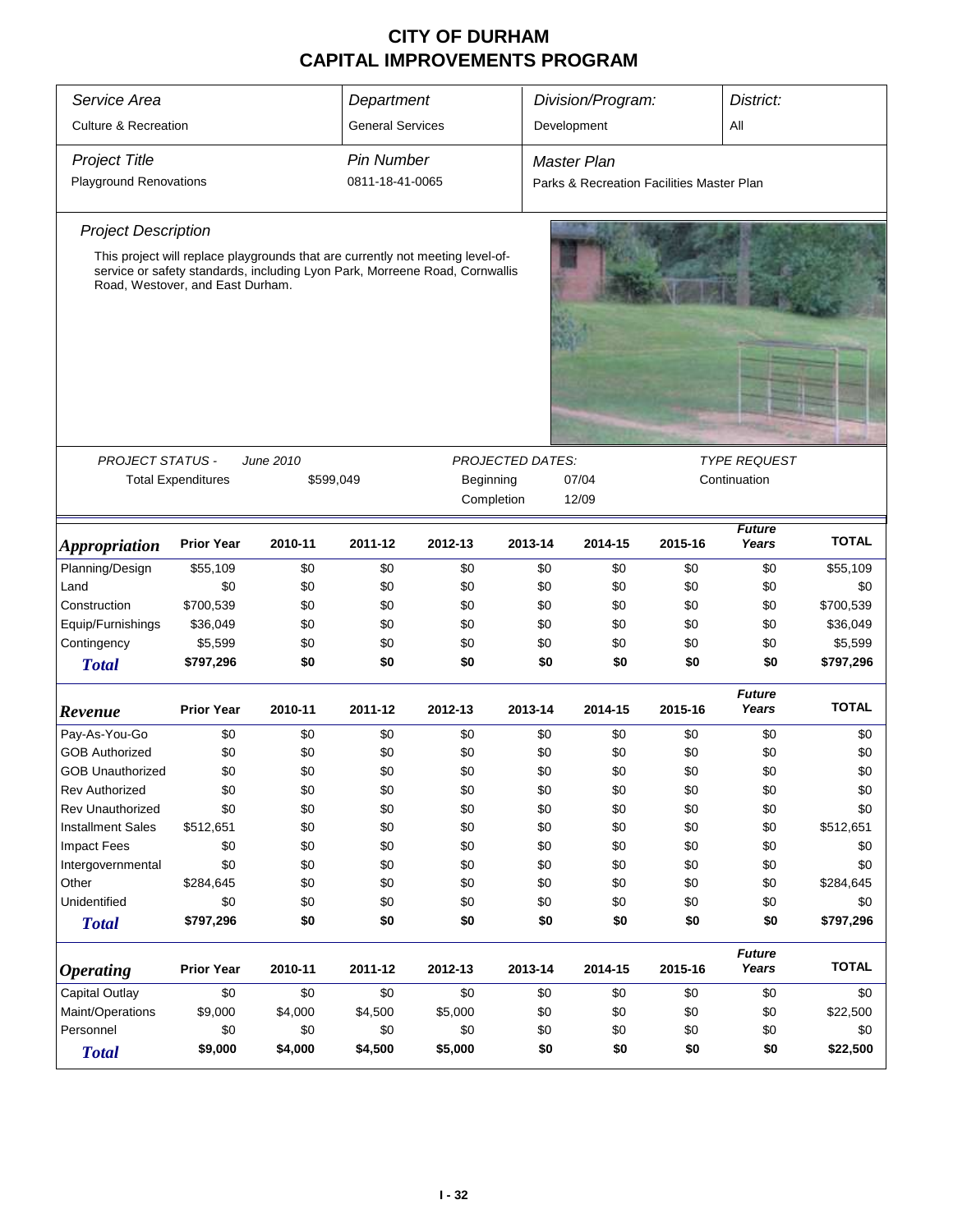| Service Area                                      | Division/Program:<br>Department                                                                                                                                                                                                                                                                          |           |                         |           |                         |                                      |         | District:              |              |  |
|---------------------------------------------------|----------------------------------------------------------------------------------------------------------------------------------------------------------------------------------------------------------------------------------------------------------------------------------------------------------|-----------|-------------------------|-----------|-------------------------|--------------------------------------|---------|------------------------|--------------|--|
| <b>Culture &amp; Recreation</b>                   |                                                                                                                                                                                                                                                                                                          |           | <b>General Services</b> |           |                         |                                      |         | 2                      |              |  |
| <b>Project Title</b>                              |                                                                                                                                                                                                                                                                                                          |           | <b>Pin Number</b>       |           |                         | <b>Master Plan</b>                   |         |                        |              |  |
| Rock Quarry Park/Edison Johnson<br>Center Upgrade |                                                                                                                                                                                                                                                                                                          |           | 0832-05-09-2883         |           |                         | <b>Facility Condition Assessment</b> |         |                        |              |  |
| <b>Project Description</b>                        |                                                                                                                                                                                                                                                                                                          |           |                         |           |                         |                                      |         |                        |              |  |
|                                                   | This 46-acre park includes the Edison Johnson Recreation Center, Aquatics<br>Center, Vietnam Veterans Memorial, Tennis Complex, and trail connected to<br>the North-South Greenway trail system. FY10 funding will be used for ADA<br>compliant site work. (formerly Rock/Quarry/Edison Johnson Upgrade) |           |                         |           |                         |                                      |         |                        |              |  |
| <b>PROJECT STATUS -</b>                           |                                                                                                                                                                                                                                                                                                          | June 2010 |                         |           | <b>PROJECTED DATES:</b> |                                      |         | <b>TYPE REQUEST</b>    |              |  |
|                                                   |                                                                                                                                                                                                                                                                                                          |           |                         |           |                         | 07/06                                |         | Continuation           |              |  |
|                                                   | <b>Total Expenditures</b>                                                                                                                                                                                                                                                                                |           | \$635,778               | Beginning |                         |                                      |         |                        |              |  |
|                                                   |                                                                                                                                                                                                                                                                                                          |           |                         |           |                         | 07/12<br>Completion                  |         |                        |              |  |
| <i><b>Appropriation</b></i>                       | <b>Prior Year</b>                                                                                                                                                                                                                                                                                        | 2010-11   | 2011-12                 | 2012-13   | 2013-14                 | 2014-15                              | 2015-16 | <b>Future</b><br>Years | <b>TOTAL</b> |  |
| Planning/Design                                   | \$161,792                                                                                                                                                                                                                                                                                                | \$0       | \$0                     | \$0       | \$0                     | \$0                                  | \$0     | \$0                    | \$161,792    |  |
| Land                                              | \$0                                                                                                                                                                                                                                                                                                      | \$0       | \$0                     | \$0       | \$0                     | \$0                                  | \$0     | \$0                    | \$0          |  |
| Construction                                      | \$1,026,900                                                                                                                                                                                                                                                                                              | \$0       | \$0                     | \$0       | \$0                     | \$0                                  | \$0     | \$0                    | \$1,026,900  |  |
| Equip/Furnishings                                 | \$0                                                                                                                                                                                                                                                                                                      | \$0       | \$0                     | \$0       | \$0                     | \$0                                  | \$0     | \$0                    | \$0          |  |
| Contingency                                       | \$132,991                                                                                                                                                                                                                                                                                                | \$0       | \$0                     | \$0       | \$0                     | \$0                                  | \$0     | \$0                    | \$132,991    |  |
| <b>Total</b>                                      | \$1,321,683                                                                                                                                                                                                                                                                                              | \$0       | \$0                     | \$0       | \$0                     | \$0                                  | \$0     | \$0                    | \$1,321,683  |  |
| Revenue                                           | <b>Prior Year</b>                                                                                                                                                                                                                                                                                        | 2010-11   | 2011-12                 | 2012-13   | 2013-14                 | 2014-15                              | 2015-16 | <b>Future</b><br>Years | <b>TOTAL</b> |  |
| Pay-As-You-Go                                     | \$140,683                                                                                                                                                                                                                                                                                                | \$0       | \$0                     | \$0       | \$0                     | \$0                                  | \$0     | \$0                    | \$140,683    |  |
| <b>GOB Authorized</b>                             | \$1,181,000                                                                                                                                                                                                                                                                                              | \$0       | \$0                     | \$0       | \$0                     | \$0                                  | \$0     | \$0                    | \$1,181,000  |  |
| <b>GOB Unauthorized</b>                           | \$0                                                                                                                                                                                                                                                                                                      | \$0       | \$0                     | \$0       | \$0                     | \$0                                  | \$0     | \$0                    | \$0          |  |
| <b>Rev Authorized</b>                             | \$0                                                                                                                                                                                                                                                                                                      | \$0       | \$0                     | \$0       | \$0                     | \$0                                  | \$0     | \$0                    | \$0          |  |
| <b>Rev Unauthorized</b>                           | \$0                                                                                                                                                                                                                                                                                                      | \$0       | \$0                     | \$0       | \$0                     | \$0                                  | \$0     | \$0                    | \$0          |  |
| <b>Installment Sales</b>                          | \$0                                                                                                                                                                                                                                                                                                      | \$0       | \$0                     | \$0       | \$0                     | \$0                                  | \$0     | \$0                    | \$0          |  |
| <b>Impact Fees</b>                                | \$0                                                                                                                                                                                                                                                                                                      | \$0       | \$0                     | \$0       | \$0                     | \$0                                  | \$0     | \$0                    | \$0          |  |
| Intergovernmental                                 | \$0                                                                                                                                                                                                                                                                                                      | \$0       | \$0                     | \$0       | \$0                     | \$0                                  | \$0     | \$0                    | \$0          |  |
| Other                                             | \$0                                                                                                                                                                                                                                                                                                      | \$0       | \$0                     | \$0       | \$0                     | \$0                                  | \$0     | \$0                    | \$0          |  |
| Unidentified                                      | \$0                                                                                                                                                                                                                                                                                                      | \$0       | \$0                     | \$0       | \$0                     | \$0                                  | \$0     | \$0                    | \$0          |  |
| <b>Total</b>                                      | \$1,321,683                                                                                                                                                                                                                                                                                              | \$0       | \$0                     | \$0       | \$0                     | \$0                                  | \$0     | \$0                    | \$1,321,683  |  |
| <b>Operating</b>                                  | <b>Prior Year</b>                                                                                                                                                                                                                                                                                        | 2010-11   | 2011-12                 | 2012-13   | 2013-14                 | 2014-15                              | 2015-16 | <b>Future</b><br>Years | <b>TOTAL</b> |  |
| Capital Outlay                                    | \$0                                                                                                                                                                                                                                                                                                      | \$0       | \$0                     | \$0       | \$0                     | \$0                                  | \$0     | \$0                    | \$0          |  |
| Maint/Operations                                  | \$0                                                                                                                                                                                                                                                                                                      | \$0       | \$0                     | \$0       | \$0                     | \$0                                  | \$0     | \$0                    | \$0          |  |
| Personnel                                         | \$0                                                                                                                                                                                                                                                                                                      | \$0       | \$0                     | \$0       | \$0                     | \$0                                  | \$0     | \$0                    | \$0          |  |
| <b>Total</b>                                      | \$0                                                                                                                                                                                                                                                                                                      | \$0       | \$0                     | \$0       | \$0                     | \$0                                  | \$0     | \$0                    | \$0          |  |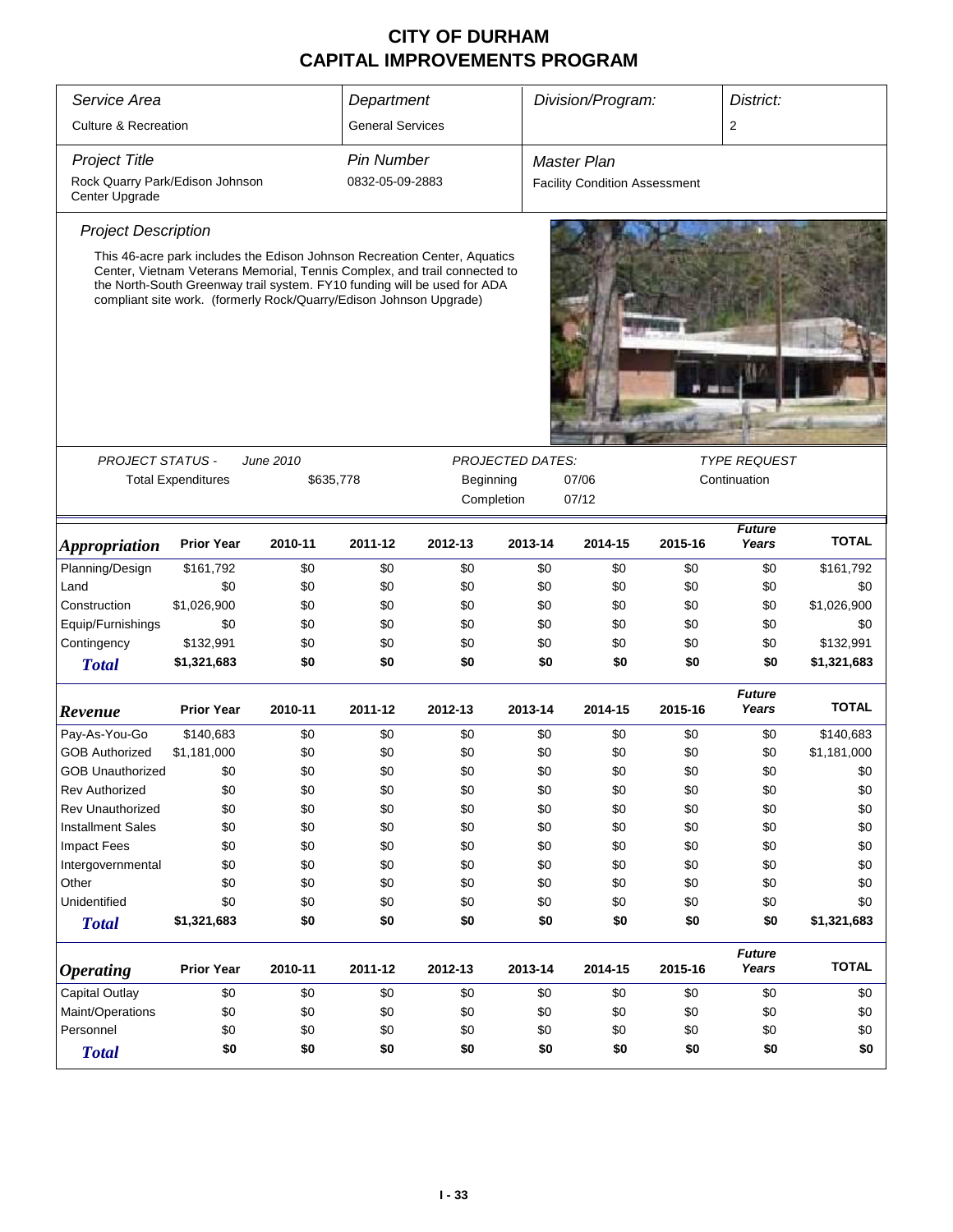| Service Area                        | Department                |                                                                               |                         |            |                  | Division/Program:<br>District:       |            |                        |              |  |
|-------------------------------------|---------------------------|-------------------------------------------------------------------------------|-------------------------|------------|------------------|--------------------------------------|------------|------------------------|--------------|--|
| <b>Culture &amp; Recreation</b>     |                           |                                                                               | <b>General Services</b> |            |                  |                                      |            | 4                      |              |  |
| <b>Project Title</b>                |                           |                                                                               | <b>Pin Number</b>       |            |                  | <b>Master Plan</b>                   |            |                        |              |  |
| Shady Oaks Park Upgrade             |                           |                                                                               | 0820-12-97-7383         |            |                  | <b>Facility Condition Assessment</b> |            |                        |              |  |
| <b>Project Description</b>          |                           |                                                                               |                         |            |                  |                                      |            |                        |              |  |
|                                     |                           | This project includes replacement of playground and safety surfacing, erosion |                         |            |                  |                                      |            |                        |              |  |
| control, and drainage improvements. |                           |                                                                               |                         |            |                  |                                      |            |                        |              |  |
|                                     |                           | June 2010                                                                     |                         |            |                  |                                      |            |                        |              |  |
| PROJECT STATUS -                    | <b>Total Expenditures</b> | \$25,197                                                                      |                         | Beginning  | PROJECTED DATES: | 07/06                                | <b>New</b> | <b>TYPE REQUEST</b>    |              |  |
|                                     |                           |                                                                               |                         | Completion |                  | 07/12                                |            |                        |              |  |
|                                     |                           |                                                                               |                         |            |                  |                                      |            |                        |              |  |
| <i><b>Appropriation</b></i>         | <b>Prior Year</b>         | 2010-11                                                                       | 2011-12                 | 2012-13    | 2013-14          | 2014-15                              | 2015-16    | <b>Future</b><br>Years | <b>TOTAL</b> |  |
| Planning/Design                     | \$0                       | \$0                                                                           | \$0                     | \$0        | \$0              | \$0                                  | \$0        | \$0                    | \$0          |  |
| Land                                | \$0                       | \$0                                                                           | \$0                     | \$0        | \$0              | \$0                                  | \$0        | \$0                    | \$0          |  |
| Construction                        | \$42,624                  | \$0                                                                           | \$0                     | \$0        | \$0              | \$0                                  | \$0        | \$0                    | \$42,624     |  |
| Equip/Furnishings                   | \$0                       | \$0                                                                           | \$0                     | \$0        | \$0              | \$0                                  | \$0        | \$0                    | \$0          |  |
| Contingency                         | \$0                       | \$0                                                                           | \$0                     | \$0        | \$0              | \$0                                  | \$0        | \$0                    | \$0          |  |
| <b>Total</b>                        | \$42,624                  | \$0                                                                           | \$0                     | \$0        | \$0              | \$0                                  | \$0        | \$0                    | \$42,624     |  |
| Revenue                             | <b>Prior Year</b>         | 2010-11                                                                       | 2011-12                 | 2012-13    | 2013-14          | 2014-15                              | 2015-16    | <b>Future</b><br>Years | <b>TOTAL</b> |  |
| Pay-As-You-Go                       | \$0                       | \$0                                                                           | \$0                     | \$0        | \$0              | \$0                                  | \$0        | \$0                    | \$0          |  |
| <b>GOB Authorized</b>               | \$42,624                  | \$0                                                                           | \$0                     | \$0        | \$0              | \$0                                  | \$0        | \$0                    | \$42,624     |  |
| <b>GOB Unauthorized</b>             | \$0                       | \$0                                                                           | \$0                     | \$0        | \$0              | \$0                                  | \$0        | \$0                    | \$0          |  |
| <b>Rev Authorized</b>               | \$0                       | \$0                                                                           | \$0                     | \$0        | \$0              | \$0                                  | \$0        | \$0                    | \$0          |  |
| Rev Unauthorized                    | \$0                       | \$0                                                                           | \$0                     | \$0        | \$0              | \$0                                  | \$0        | \$0                    | \$0          |  |
| <b>Installment Sales</b>            | \$0                       | \$0                                                                           | \$0                     | \$0        | \$0              | \$0                                  | \$0        | \$0                    | \$0          |  |
| <b>Impact Fees</b>                  | \$0                       | \$0                                                                           | \$0                     | \$0        | \$0              | \$0                                  | \$0        | \$0                    | \$0          |  |
| Intergovernmental                   | \$0                       | \$0                                                                           | \$0                     | \$0        | \$0              | \$0                                  | \$0        | \$0                    | \$0          |  |
| Other                               | \$0                       | \$0                                                                           | \$0                     | \$0        | \$0              | \$0                                  | \$0        | \$0                    | \$0          |  |
| <b>Total</b>                        | \$42,624                  | \$0                                                                           | \$0                     | \$0        | \$0              | \$0                                  | \$0        | \$0                    | \$42,624     |  |
| <b>Operating</b>                    | <b>Prior Year</b>         | 2010-11                                                                       | 2011-12                 | 2012-13    | 2013-14          | 2014-15                              | 2015-16    | <b>Future</b><br>Years | <b>TOTAL</b> |  |
| Capital Outlay                      | \$0                       | \$0                                                                           | \$0                     | \$0        | \$0              | \$0                                  | \$0        | \$0                    | \$0          |  |
| Maint/Operations                    | \$0                       | \$0                                                                           | \$0                     | \$0        | \$0              | \$0                                  | \$0        | \$0                    | \$0          |  |
| Personnel                           | \$0                       | \$0                                                                           | \$0                     | \$0        | \$0              | \$0                                  | \$0        | \$0                    | \$0          |  |
| <b>Total</b>                        | \$0                       | \$0                                                                           | \$0                     | \$0        | \$0              | \$0                                  | \$0        | \$0                    | \$0          |  |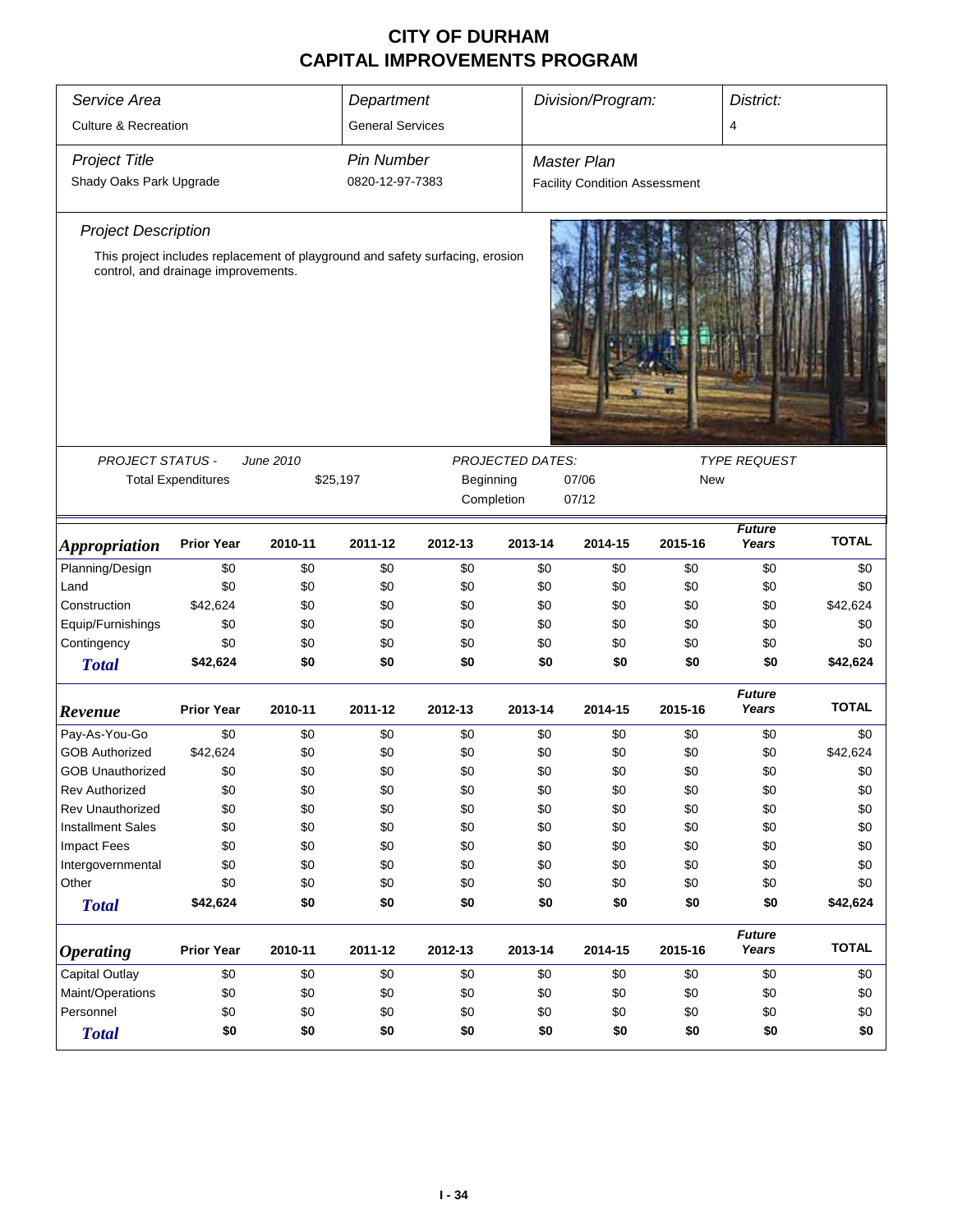| Service Area                    |                           |                                                                                                                                                        | Department              |           |                         | Division/Program:                    |         | District:              |              |
|---------------------------------|---------------------------|--------------------------------------------------------------------------------------------------------------------------------------------------------|-------------------------|-----------|-------------------------|--------------------------------------|---------|------------------------|--------------|
| <b>Culture &amp; Recreation</b> |                           |                                                                                                                                                        | <b>General Services</b> |           |                         |                                      |         | 1                      |              |
| <b>Project Title</b>            |                           |                                                                                                                                                        | Pin Number              |           |                         | Master Plan                          |         |                        |              |
| Sherwood Park Upgrade           |                           |                                                                                                                                                        | 0832-20-70-9137         |           |                         | <b>Facility Condition Assessment</b> |         |                        |              |
|                                 |                           |                                                                                                                                                        |                         |           |                         |                                      |         |                        |              |
| <b>Project Description</b>      |                           |                                                                                                                                                        |                         |           |                         |                                      |         |                        |              |
| restrooms, and picnic shelters. |                           | Project repairs include lighting and electric, fencing, foot bridge, asphalt<br>paving, erosion and drainage control, playground and safety surfacing, |                         |           |                         |                                      |         |                        |              |
|                                 |                           |                                                                                                                                                        |                         |           |                         |                                      |         |                        |              |
|                                 |                           |                                                                                                                                                        |                         |           |                         |                                      |         |                        |              |
| PROJECT STATUS -                |                           | June 2010                                                                                                                                              |                         |           | <b>PROJECTED DATES:</b> |                                      |         | <b>TYPE REQUEST</b>    |              |
|                                 | <b>Total Expenditures</b> | \$191,074                                                                                                                                              |                         | Beginning |                         | 07/06                                |         | Continuation           |              |
|                                 |                           |                                                                                                                                                        |                         |           | Completion              | 09/11                                |         |                        |              |
| <i><b>Appropriation</b></i>     | <b>Prior Year</b>         | 2010-11                                                                                                                                                | 2011-12                 | 2012-13   | 2013-14                 | 2014-15                              | 2015-16 | <b>Future</b><br>Years | <b>TOTAL</b> |
| Planning/Design                 | \$57,269                  | \$0                                                                                                                                                    | \$0                     | \$0       | \$0                     | \$0                                  | \$0     | \$0                    | \$57,269     |
| Land                            | \$0                       | \$0                                                                                                                                                    | \$0                     | \$0       | \$0                     | \$0                                  | \$0     | \$0                    | \$0          |
| Construction                    | \$579,932                 | \$0                                                                                                                                                    | \$0                     | \$0       | \$0                     | \$0                                  | \$0     | \$0                    | \$579,932    |
| Equip/Furnishings               | \$0                       | \$0                                                                                                                                                    | \$0                     | \$0       | \$0                     | \$0                                  | \$0     | \$0                    | \$0          |
| Contingency                     | \$49,799                  | \$0                                                                                                                                                    | \$0                     | \$0       | \$0                     | \$0                                  | \$0     | \$0                    | \$49,799     |
| <b>Total</b>                    | \$687,000                 | \$0                                                                                                                                                    | \$0                     | \$0       | \$0                     | \$0                                  | \$0     | \$0                    | \$687,000    |
| Revenue                         | <b>Prior Year</b>         | 2010-11                                                                                                                                                | 2011-12                 | 2012-13   | 2013-14                 | 2014-15                              | 2015-16 | <b>Future</b><br>Years | <b>TOTAL</b> |
| Pay-As-You-Go                   | \$0                       | \$0                                                                                                                                                    | \$0                     | \$0       | \$0                     | \$0                                  | \$0     | \$0                    | \$0          |
| <b>GOB Authorized</b>           | \$687,000                 | \$0                                                                                                                                                    | \$0                     | \$0       | \$0                     | \$0                                  | \$0     | \$0                    | \$687,000    |
| <b>GOB Unauthorized</b>         | \$0                       | \$0                                                                                                                                                    | \$0                     | \$0       | \$0                     | \$0                                  | \$0     | \$0                    | \$0          |
| <b>Rev Authorized</b>           | \$0                       | \$0                                                                                                                                                    | \$0                     | \$0       | \$0                     | \$0                                  | \$0     | \$0                    | \$0          |
| Rev Unauthorized                | \$0                       | \$0                                                                                                                                                    | \$0                     | \$0       | \$0                     | \$0                                  | \$0     | \$0                    | \$0          |
| <b>Installment Sales</b>        | \$0                       | \$0                                                                                                                                                    | \$0                     | \$0       | \$0                     | \$0                                  | \$0     | \$0                    | \$0          |
| <b>Impact Fees</b>              | \$0                       | \$0                                                                                                                                                    | \$0                     | \$0       | \$0                     | \$0                                  | \$0     | \$0                    | \$0          |
| Intergovernmental               | \$0                       | \$0                                                                                                                                                    | \$0                     | \$0       | \$0                     | \$0                                  | \$0     | \$0                    | \$0          |
| Unidentified                    | \$0                       | \$0                                                                                                                                                    | \$0                     | \$0       | \$0                     | \$0                                  | \$0     | \$0                    | \$0          |
| <b>Total</b>                    | \$687,000                 | \$0                                                                                                                                                    | \$0                     | \$0       | \$0                     | \$0                                  | \$0     | \$0                    | \$687,000    |
| <i><b>Operating</b></i>         | <b>Prior Year</b>         | 2010-11                                                                                                                                                | 2011-12                 | 2012-13   | 2013-14                 | 2014-15                              | 2015-16 | <b>Future</b><br>Years | <b>TOTAL</b> |
| <b>Capital Outlay</b>           | \$0                       | \$0                                                                                                                                                    | \$0                     | \$0       | \$0                     | \$0                                  | \$0     | \$0                    | \$0          |
| Maint/Operations                | \$0                       | \$0                                                                                                                                                    | \$0                     | \$0       | \$0                     | \$0                                  | \$0     | \$0                    | \$0          |
| Personnel                       | \$0                       | \$0                                                                                                                                                    | \$0                     | \$0       | \$0                     | \$0                                  | \$0     | \$0                    | \$0          |
| <b>Total</b>                    | \$0                       | \$0                                                                                                                                                    | \$0                     | \$0       | \$0                     | \$0                                  | \$0     | \$0                    | \$0          |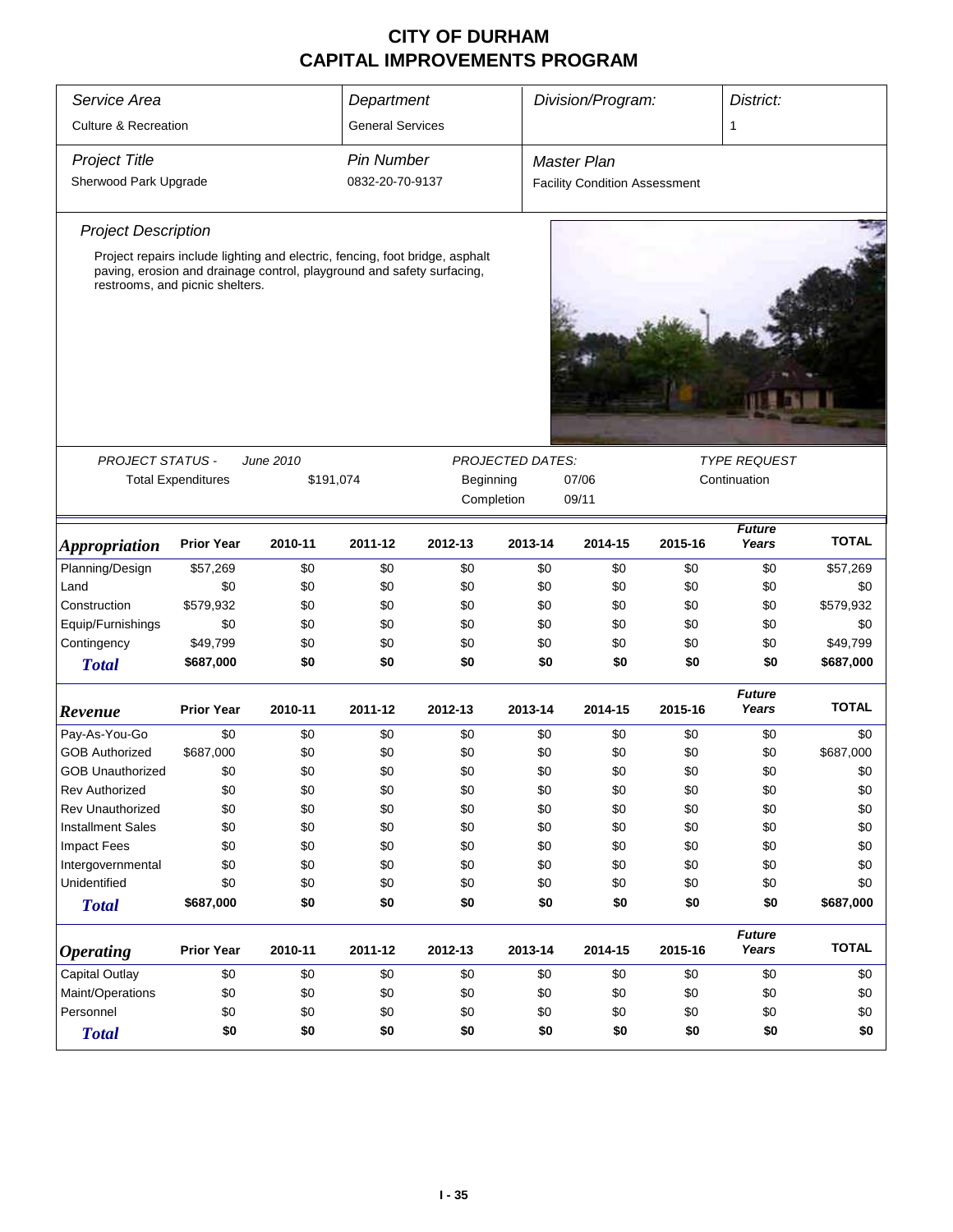| Service Area                     |                                 |           | Department              |                                                                                                                                                                 |                         | Division/Program:<br>District:       |         |                        |              |  |
|----------------------------------|---------------------------------|-----------|-------------------------|-----------------------------------------------------------------------------------------------------------------------------------------------------------------|-------------------------|--------------------------------------|---------|------------------------|--------------|--|
| <b>Culture &amp; Recreation</b>  |                                 |           | <b>General Services</b> |                                                                                                                                                                 |                         |                                      |         | 4                      |              |  |
| <b>Project Title</b>             |                                 |           | <b>Pin Number</b>       |                                                                                                                                                                 |                         | <b>Master Plan</b>                   |         |                        |              |  |
| Southern Boundaries Park Upgrade |                                 |           | 0820-13-12-7945         |                                                                                                                                                                 |                         | <b>Facility Condition Assessment</b> |         |                        |              |  |
| <b>Project Description</b>       |                                 |           |                         |                                                                                                                                                                 |                         |                                      |         |                        |              |  |
|                                  | restrooms, and picnic shelters. |           |                         | Project repairs include site lighting and electrical system, fencing, erosion and<br>drainage control, parking lot paving, and building repairs to concessions, |                         |                                      |         |                        |              |  |
|                                  |                                 |           |                         |                                                                                                                                                                 |                         |                                      |         |                        |              |  |
| PROJECT STATUS -                 |                                 | June 2010 |                         |                                                                                                                                                                 | <b>PROJECTED DATES:</b> |                                      |         | <b>TYPE REQUEST</b>    |              |  |
|                                  | <b>Total Expenditures</b>       | \$28,888  | Beginning               |                                                                                                                                                                 |                         | 07/06                                |         | Continuation           |              |  |
|                                  |                                 |           |                         | Completion                                                                                                                                                      |                         | 07/11                                |         |                        |              |  |
| <b>Appropriation</b>             | <b>Prior Year</b>               | 2010-11   | 2011-12                 | 2012-13                                                                                                                                                         | 2013-14                 | 2014-15                              | 2015-16 | Future<br>Years        | <b>TOTAL</b> |  |
| Planning/Design                  | \$14,367                        | \$0       | \$0                     | \$0                                                                                                                                                             | \$0                     | \$0                                  | \$0     | \$0                    | \$14,367     |  |
| Land                             | \$0                             | \$0       | \$0                     | \$0                                                                                                                                                             | \$0                     | \$0                                  | \$0     | \$0                    | \$0          |  |
| Construction                     | \$83,140                        | \$0       | \$0                     | \$0                                                                                                                                                             | \$0                     | \$0                                  | \$0     | \$0                    | \$83,140     |  |
| Equip/Furnishings                | \$0                             | \$0       | \$0                     | \$0                                                                                                                                                             | \$0                     | \$0                                  | \$0     | \$0                    | \$0          |  |
| Contingency                      | \$12,493                        | \$0       | \$0                     | \$0                                                                                                                                                             | \$0                     | \$0                                  | \$0     | \$0                    | \$12,493     |  |
| <b>Total</b>                     | \$110,000                       | \$0       | \$0                     | \$0                                                                                                                                                             | \$0                     | \$0                                  | \$0     | \$0                    | \$110,000    |  |
| Revenue                          | <b>Prior Year</b>               | 2010-11   | 2011-12                 | 2012-13                                                                                                                                                         | 2013-14                 | 2014-15                              | 2015-16 | <b>Future</b><br>Years | <b>TOTAL</b> |  |
| Pay-As-You-Go                    | \$0                             | \$0       | \$0                     | \$0                                                                                                                                                             | \$0                     | \$0                                  | \$0     | \$0                    | \$0          |  |
| <b>GOB Authorized</b>            | \$110,000                       | \$0       | \$0                     | \$0                                                                                                                                                             | \$0                     | \$0                                  | \$0     | \$0                    | \$110,000    |  |
| <b>GOB Unauthorized</b>          | \$0                             | \$0       | \$0                     | \$0                                                                                                                                                             | \$0                     | \$0                                  | \$0     | \$0                    | \$0          |  |
| <b>Rev Authorized</b>            | \$0                             | \$0       | \$0                     | \$0                                                                                                                                                             | \$0                     | \$0                                  | \$0     | \$0                    | \$0          |  |
| <b>Rev Unauthorized</b>          | \$0                             | \$0       | \$0                     | \$0                                                                                                                                                             | \$0                     | \$0                                  | \$0     | \$0                    | \$0          |  |
| <b>Installment Sales</b>         | \$0                             | \$0       | \$0                     | \$0                                                                                                                                                             | \$0                     | \$0                                  | \$0     | \$0                    | \$0          |  |
| <b>Impact Fees</b>               | \$0                             | \$0       | \$0                     | \$0                                                                                                                                                             | \$0                     | \$0                                  | \$0     | \$0                    | \$0          |  |
| Intergovernmental                | \$0                             | \$0       | \$0                     | \$0                                                                                                                                                             | \$0                     | \$0                                  | \$0     | \$0                    | \$0          |  |
| Unidentified                     | \$0                             | \$0       | \$0                     | \$0                                                                                                                                                             | \$0                     | \$0                                  | \$0     | \$0                    | \$0          |  |
| <b>Total</b>                     | \$110,000                       | \$0       | \$0                     | \$0                                                                                                                                                             | \$0                     | \$0                                  | \$0     | \$0                    | \$110,000    |  |
| <b>Operating</b>                 | <b>Prior Year</b>               | 2010-11   | 2011-12                 | 2012-13                                                                                                                                                         | 2013-14                 | 2014-15                              | 2015-16 | <b>Future</b><br>Years | <b>TOTAL</b> |  |
| Capital Outlay                   | \$0                             | \$0       | \$0                     | \$0                                                                                                                                                             | \$0                     | \$0                                  | \$0     | \$0                    | \$0          |  |
| Maint/Operations                 | \$0                             | \$0       | \$0                     | \$0                                                                                                                                                             | \$0                     | \$0                                  | \$0     | \$0                    | \$0          |  |
| Personnel                        | \$0                             | \$0       | \$0                     | \$0                                                                                                                                                             | \$0                     | \$0                                  | \$0     | \$0                    | \$0          |  |
| <b>Total</b>                     | \$0                             | \$0       | \$0                     | \$0                                                                                                                                                             | \$0                     | \$0                                  | \$0     | \$0                    | \$0          |  |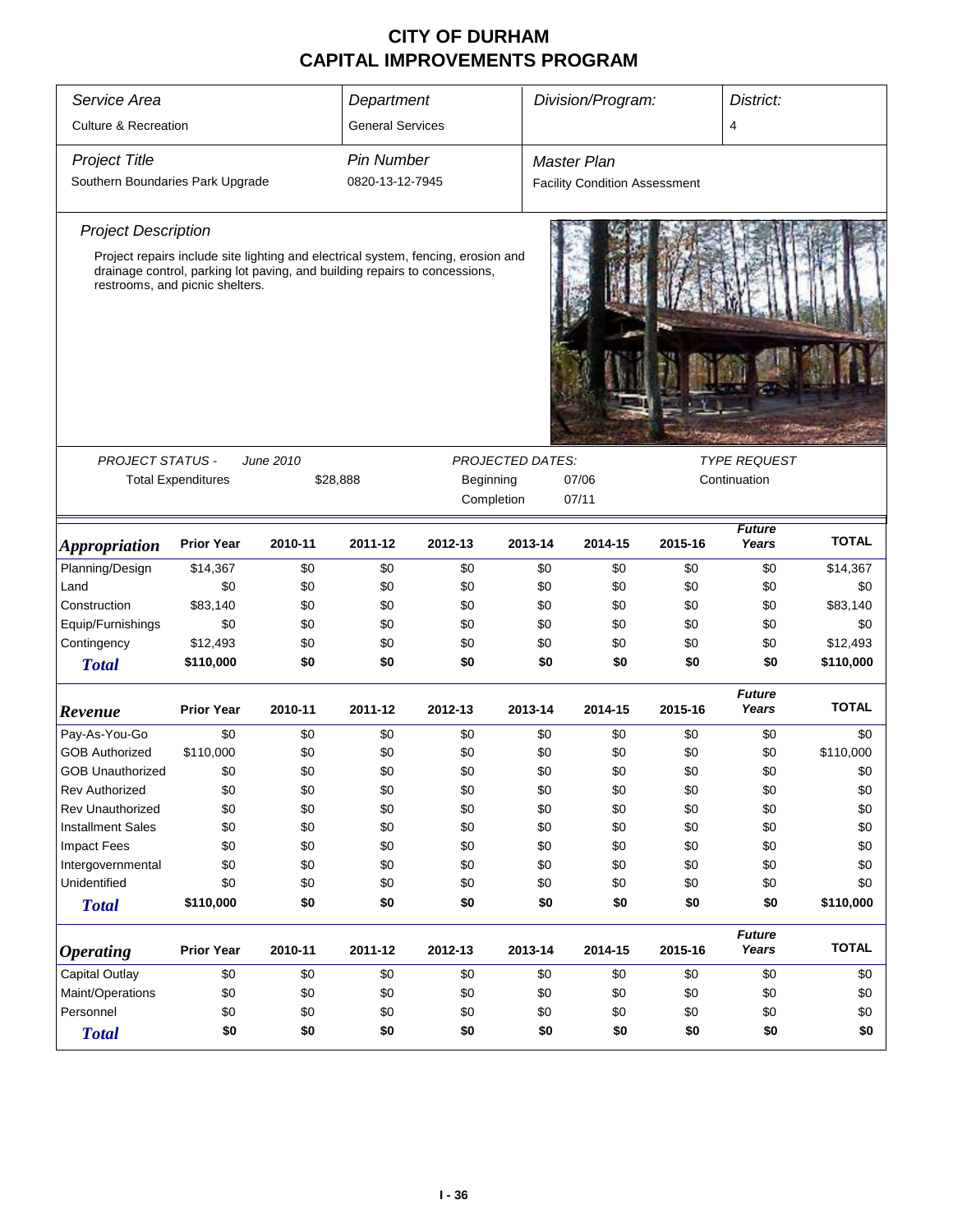| Service Area                       |                                                                                                                                      |           | Department         |         |                         | Division/Program:                          |         | District:              |              |
|------------------------------------|--------------------------------------------------------------------------------------------------------------------------------------|-----------|--------------------|---------|-------------------------|--------------------------------------------|---------|------------------------|--------------|
| <b>Culture &amp; Recreation</b>    |                                                                                                                                      |           | Parks & Recreation |         |                         | Park Planning                              |         | 2,4                    |              |
|                                    |                                                                                                                                      |           |                    |         |                         |                                            |         |                        |              |
| <b>Project Title</b>               |                                                                                                                                      |           | <b>Pin Number</b>  |         |                         | <b>Master Plan</b>                         |         |                        |              |
| Sports Facilities Lighting Package |                                                                                                                                      |           | 0820-12-85-3590    |         |                         | Parks and Recreation Master Plan 2003-2013 |         |                        |              |
| <b>Project Description</b>         |                                                                                                                                      |           |                    |         |                         |                                            |         |                        |              |
|                                    | Lighting tennis courts and athletic fields, or repairing existing but outdated or                                                    |           |                    |         |                         |                                            |         |                        |              |
|                                    | broken lights, at high-use parks would increase the hours of use for all of<br>these facilities and allow more citizen playing time. |           |                    |         |                         |                                            |         |                        |              |
|                                    |                                                                                                                                      |           |                    |         |                         |                                            |         |                        |              |
| PROJECT STATUS -                   |                                                                                                                                      | June 2010 |                    |         | <b>PROJECTED DATES:</b> |                                            |         | <b>TYPE REQUEST</b>    |              |
|                                    | <b>Total Expenditures</b>                                                                                                            |           | \$163,475          |         | Beginning               | 01/09                                      |         | Continuation           |              |
|                                    |                                                                                                                                      |           |                    |         | Completion              | 12/11                                      |         |                        |              |
| <i><b>Appropriation</b></i>        | <b>Prior Year</b>                                                                                                                    | 2010-11   | 2011-12            | 2012-13 | 2013-14                 | 2014-15                                    | 2015-16 | <b>Future</b><br>Years | <b>TOTAL</b> |
| Planning/Design                    | \$25,000                                                                                                                             | \$0       | \$0                | \$0     | \$0                     | \$0                                        | \$0     | \$0                    | \$25,000     |
| Land                               | \$0                                                                                                                                  | \$0       | \$0                | \$0     | \$0                     | \$0                                        | \$0     | \$0                    | \$0          |
| Construction                       | \$275,000                                                                                                                            | \$0       | \$0                | \$0     | \$300,000               | \$0                                        | \$0     | \$0                    | \$575,000    |
| Equip/Furnishings                  | \$0                                                                                                                                  | \$0       | \$0                | \$0     | \$0                     | \$0                                        | \$0     | \$0                    | \$0          |
| Contingency                        | \$0                                                                                                                                  | \$0       | \$0                | \$0     | \$0                     | \$0                                        | \$0     | \$0                    | \$0          |
| <b>Total</b>                       | \$300,000                                                                                                                            | \$0       | \$0                | \$0     | \$300,000               | \$0                                        | \$0     | \$0                    | \$600,000    |
| Revenue                            | <b>Prior Year</b>                                                                                                                    | 2010-11   | 2011-12            | 2012-13 | 2013-14                 | 2014-15                                    | 2015-16 | <b>Future</b><br>Years | <b>TOTAL</b> |
| Pay-As-You-Go                      | \$0                                                                                                                                  | \$0       | \$0                | \$0     | \$0                     | \$0                                        | \$0     | \$0                    | \$0          |
| <b>GOB Authorized</b>              | \$0                                                                                                                                  | \$0       | \$0                | \$0     | \$0                     | \$0                                        | \$0     | \$0                    | \$0          |
| GOB Unauthorized                   | \$0                                                                                                                                  | \$0       | \$0                | \$0     | \$0                     | \$0                                        | \$0     | \$0                    | \$0          |
| Rev Authorized                     | \$0                                                                                                                                  | \$0       | \$0                | \$0     | \$0                     | \$0                                        | \$0     | \$0                    | \$0          |
| Rev Unauthorized                   | \$0                                                                                                                                  | \$0       | \$0                | \$0     | \$0                     | \$0                                        | \$0     | \$0                    | \$0          |
| <b>Installment Sales</b>           | \$300,000                                                                                                                            | \$0       | \$0                | \$0     | \$0                     | \$0                                        | \$0     | \$0                    | \$300,000    |
| <b>Impact Fees</b>                 | \$0                                                                                                                                  | \$0       | \$0                | \$0     | \$0                     | \$0                                        | \$0     | \$0                    | \$0          |
| Intergovernmental                  | \$0                                                                                                                                  | \$0       | \$0                | \$0     | \$0                     | \$0                                        | \$0     | \$0                    | \$0          |
| Other                              | \$0                                                                                                                                  | \$0       | \$0                | \$0     | \$0                     | \$0                                        | \$0     | \$0                    | \$0          |
| Unidentified                       | \$0                                                                                                                                  | \$0       | \$0                | \$0     | \$300,000               | \$0                                        | \$0     | \$0                    | \$300,000    |
| <b>Total</b>                       | \$300,000                                                                                                                            | \$0       | \$0                | \$0     | \$300,000               | \$0                                        | \$0     | \$0                    | \$600,000    |
| <b>Operating</b>                   | <b>Prior Year</b>                                                                                                                    | 2010-11   | 2011-12            | 2012-13 | 2013-14                 | 2014-15                                    | 2015-16 | <b>Future</b><br>Years | <b>TOTAL</b> |
| Capital Outlay                     | \$0                                                                                                                                  | \$0       | \$0                | \$0     | \$0                     | \$0                                        | \$0     | \$0                    | \$0          |
| Maint/Operations                   | \$0                                                                                                                                  | \$0       | \$2,500            | \$2,500 | \$2,500                 | \$2,500                                    | \$3,000 | \$6,000                | \$19,000     |
| Personnel                          | \$0                                                                                                                                  | \$0       | \$0                | \$0     | \$0                     | \$0                                        | \$0     | \$0                    | \$0          |
| <b>Total</b>                       | \$0                                                                                                                                  | \$0       | \$2,500            | \$2,500 | \$2,500                 | \$2,500                                    | \$3,000 | \$6,000                | \$19,000     |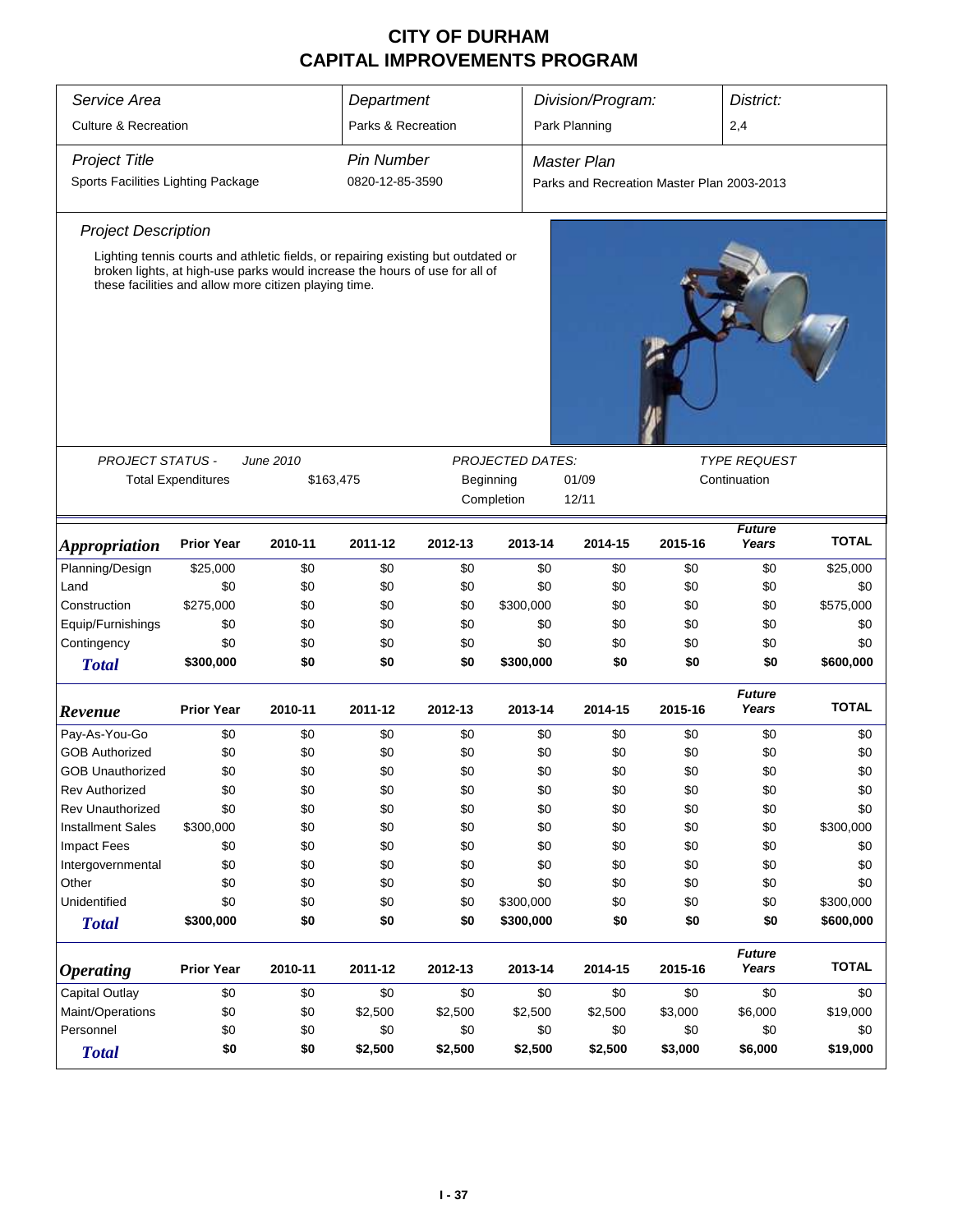| Service Area                     |                           |           | Department         |                                                                                                                                                                                                                                                  |                         | Division/Program:                         |                | District:              |              |
|----------------------------------|---------------------------|-----------|--------------------|--------------------------------------------------------------------------------------------------------------------------------------------------------------------------------------------------------------------------------------------------|-------------------------|-------------------------------------------|----------------|------------------------|--------------|
| <b>Culture &amp; Recreation</b>  |                           |           | Parks & Recreation |                                                                                                                                                                                                                                                  |                         | Development                               |                | All                    |              |
| <b>Project Title</b>             |                           |           | <b>Pin Number</b>  |                                                                                                                                                                                                                                                  |                         | <b>Master Plan</b>                        |                |                        |              |
| <b>System Wide Park Security</b> |                           |           |                    |                                                                                                                                                                                                                                                  |                         | Parks & Recreation Facilities Master Plan |                |                        |              |
| <b>Project Description</b>       |                           |           |                    |                                                                                                                                                                                                                                                  |                         |                                           |                |                        |              |
| Wide Park Gates)                 |                           |           |                    | This project will provide (1) gates, (2) security lights, (3) security electronic<br>equipment, (4) access roadway improvements, or (5) vegetation management<br>as needed in many City parks to increase park security. (formerly titled System |                         |                                           | <b>Picture</b> | <b>Available</b>       |              |
| <b>PROJECT STATUS -</b>          |                           | June 2010 |                    |                                                                                                                                                                                                                                                  | <b>PROJECTED DATES:</b> |                                           |                | <b>TYPE REQUEST</b>    |              |
|                                  | <b>Total Expenditures</b> | \$35,517  | Beginning          |                                                                                                                                                                                                                                                  |                         | 07/06                                     |                | Continuation           |              |
|                                  |                           |           |                    | Completion                                                                                                                                                                                                                                       |                         | 09/10                                     |                |                        |              |
| <i><b>Appropriation</b></i>      | <b>Prior Year</b>         | 2010-11   | 2011-12            | 2012-13                                                                                                                                                                                                                                          | 2013-14                 | 2014-15                                   | 2015-16        | <b>Future</b><br>Years | <b>TOTAL</b> |
| Planning/Design                  | \$30,000                  | \$0       | \$0                | \$0                                                                                                                                                                                                                                              | \$0                     | \$0                                       | \$0            | \$0                    | \$30,000     |
| Land                             | \$0                       | \$0       | \$0                | \$0                                                                                                                                                                                                                                              | \$0                     | \$0                                       | \$0            | \$0                    | \$0          |
| Construction                     | \$720,000                 | \$0       | \$0                | \$0                                                                                                                                                                                                                                              | \$0                     | \$0                                       | \$0            | \$0                    | \$720,000    |
| Equip/Furnishings                | \$0                       | \$0       | \$0                | \$0                                                                                                                                                                                                                                              | \$0                     | \$0                                       | \$0            | \$0                    | \$0          |
| Contingency                      | \$0                       | \$0       | \$0                | \$0                                                                                                                                                                                                                                              | \$0                     | \$0                                       | \$0            | \$0                    | \$0          |
| <b>Total</b>                     | \$750,000                 | \$0       | \$0                | \$0                                                                                                                                                                                                                                              | \$0                     | \$0                                       | \$0            | \$0                    | \$750,000    |
| Revenue                          | <b>Prior Year</b>         | 2010-11   | 2011-12            | 2012-13                                                                                                                                                                                                                                          | 2013-14                 | 2014-15                                   | 2015-16        | <b>Future</b><br>Years | <b>TOTAL</b> |
| Pay-As-You-Go                    | \$0                       | \$0       | \$0                | \$0                                                                                                                                                                                                                                              | \$0                     | \$0                                       | \$0            | \$0                    | \$0          |
| <b>GOB Authorized</b>            | \$750,000                 | \$0       | \$0                | \$0                                                                                                                                                                                                                                              | \$0                     | \$0                                       | \$0            | \$0                    | \$750,000    |
| <b>GOB Unauthorized</b>          | \$0                       | \$0       | \$0                | \$0                                                                                                                                                                                                                                              | \$0                     | \$0                                       | \$0            | \$0                    | \$0          |
| <b>Rev Authorized</b>            | \$0                       | \$0       | \$0                | \$0                                                                                                                                                                                                                                              | \$0                     | \$0                                       | \$0            | \$0                    | \$0          |
| Rev Unauthorized                 | \$0                       | \$0       | \$0                | \$0                                                                                                                                                                                                                                              | \$0                     | \$0                                       | \$0            | \$0                    | \$0          |
| <b>Installment Sales</b>         | \$0                       | \$0       | \$0                | \$0                                                                                                                                                                                                                                              | \$0                     | \$0                                       | \$0            | \$0                    | \$0          |
| Impact Fees                      | \$0                       | \$0       | \$0                | \$0                                                                                                                                                                                                                                              | \$0                     | \$0                                       | \$0            | \$0                    | \$0          |
| Intergovernmental                | \$0                       | \$0       | \$0                | \$0                                                                                                                                                                                                                                              | \$0                     | \$0                                       | \$0            | \$0                    | \$0          |
| Other                            | \$0                       | \$0       | \$0                | \$0                                                                                                                                                                                                                                              | \$0                     | \$0                                       | \$0            | \$0                    | \$0          |
| Unidentified                     | \$0                       | \$0       | \$0                | \$0                                                                                                                                                                                                                                              | \$0                     | \$0                                       | \$0            | \$0                    | \$0          |
| <b>Total</b>                     | \$750,000                 | \$0       | \$0                | \$0                                                                                                                                                                                                                                              | \$0                     | \$0                                       | \$0            | \$0                    | \$750,000    |
| <b>Operating</b>                 | <b>Prior Year</b>         | 2010-11   | 2011-12            | 2012-13                                                                                                                                                                                                                                          | 2013-14                 | 2014-15                                   | 2015-16        | <b>Future</b><br>Years | <b>TOTAL</b> |
| <b>Capital Outlay</b>            | \$0                       | \$0       | \$0                | \$0                                                                                                                                                                                                                                              | \$0                     | \$0                                       | \$0            | \$0                    | \$0          |
| Maint/Operations                 | \$11,000                  | \$5,500   | \$5,500            | \$6,000                                                                                                                                                                                                                                          | \$0                     | \$0                                       | \$0            | \$0                    | \$28,000     |
| Personnel                        | \$0                       | \$0       | \$0                | \$0                                                                                                                                                                                                                                              | \$0                     | \$0                                       | \$0            | \$0                    | \$0          |
| <b>Total</b>                     | \$11,000                  | \$5,500   | \$5,500            | \$6,000                                                                                                                                                                                                                                          | \$0                     | \$0                                       | \$0            | \$0                    | \$28,000     |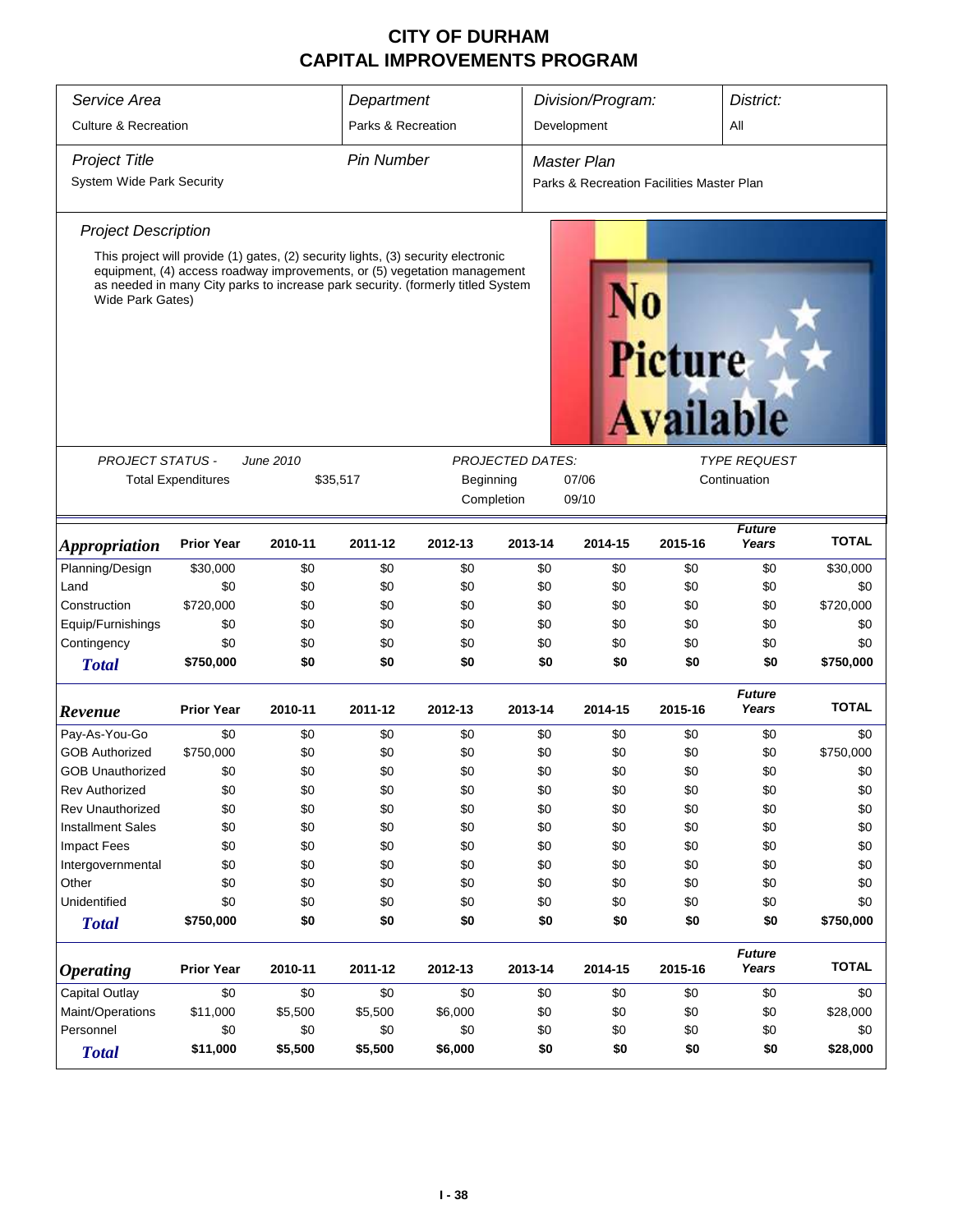| Service Area                    |                           |                                                                     | Department         |                                                                                |                         | Division/Program:                         |              | District:              |              |
|---------------------------------|---------------------------|---------------------------------------------------------------------|--------------------|--------------------------------------------------------------------------------|-------------------------|-------------------------------------------|--------------|------------------------|--------------|
| <b>Culture &amp; Recreation</b> |                           |                                                                     | Parks & Recreation |                                                                                |                         | Development                               |              | All                    |              |
|                                 |                           |                                                                     |                    |                                                                                |                         |                                           |              |                        |              |
| <b>Project Title</b>            |                           |                                                                     | <b>Pin Number</b>  |                                                                                |                         | <b>Master Plan</b>                        |              |                        |              |
| System Wide Park Signage        |                           |                                                                     |                    |                                                                                |                         | Parks & Recreation Facilities Master Plan |              |                        |              |
| <b>Project Description</b>      |                           |                                                                     |                    |                                                                                |                         |                                           |              |                        |              |
|                                 |                           |                                                                     |                    | This project will create a unified system of park signage throughout the City, |                         | dan tana                                  |              |                        |              |
|                                 |                           | including entrance signs, directional signs, and information signs. |                    |                                                                                |                         |                                           |              |                        |              |
| <b>PROJECT STATUS -</b>         |                           | June 2010                                                           |                    |                                                                                | <b>PROJECTED DATES:</b> |                                           |              | <b>TYPE REQUEST</b>    |              |
|                                 | <b>Total Expenditures</b> | \$428,514                                                           |                    | Beginning                                                                      | 07/06                   |                                           | Continuation |                        |              |
|                                 |                           |                                                                     |                    | Completion                                                                     |                         | 10/10                                     |              |                        |              |
|                                 |                           |                                                                     |                    |                                                                                |                         |                                           |              |                        |              |
| <i><b>Appropriation</b></i>     | <b>Prior Year</b>         | 2010-11                                                             | 2011-12            | 2012-13                                                                        | 2013-14                 | 2014-15                                   | 2015-16      | <b>Future</b><br>Years | <b>TOTAL</b> |
| Planning/Design                 | \$50,000                  | \$0                                                                 | \$0                | \$0                                                                            | \$0                     | \$0                                       | \$0          | \$0                    | \$50,000     |
| Land                            | \$0                       | \$0                                                                 | \$0                | \$0                                                                            | \$0                     | \$0                                       | \$0          | \$0                    | \$0          |
| Construction                    | \$700,000                 | \$0                                                                 | \$0                | \$0                                                                            | \$0                     | \$0                                       | \$0          | \$0                    | \$700,000    |
| Equip/Furnishings               | \$0                       | \$0                                                                 | \$0                | \$0                                                                            | \$0                     | \$0                                       | \$0          | \$0                    | \$0          |
| Contingency                     | \$0                       | \$0                                                                 | \$0                | \$0                                                                            | \$0                     | \$0                                       | \$0          | \$0                    | \$0          |
| <b>Total</b>                    | \$750,000                 | \$0                                                                 | \$0                | \$0                                                                            | \$0                     | \$0                                       | \$0          | \$0                    | \$750,000    |
| Revenue                         | <b>Prior Year</b>         | 2010-11                                                             | 2011-12            | 2012-13                                                                        | 2013-14                 | 2014-15                                   | 2015-16      | <b>Future</b><br>Years | <b>TOTAL</b> |
| Pay-As-You-Go                   | \$0                       | \$0                                                                 | \$0                | \$0                                                                            | \$0                     | \$0                                       | \$0          | \$0                    | \$0          |
| <b>GOB Authorized</b>           | \$750,000                 | \$0                                                                 | \$0                | \$0                                                                            | \$0                     | \$0                                       | \$0          | \$0                    | \$750,000    |
| <b>GOB Unauthorized</b>         | \$0                       | \$0                                                                 | \$0                | \$0                                                                            | \$0                     | \$0                                       | \$0          | \$0                    | \$0          |
| <b>Rev Authorized</b>           | \$0                       | \$0                                                                 | \$0                | \$0                                                                            | \$0                     | \$0                                       | \$0          | \$0                    | \$0          |
| Rev Unauthorized                | \$0                       | \$0                                                                 | \$0                | \$0                                                                            | \$0                     | \$0                                       | \$0          | \$0                    | \$0          |
| <b>Installment Sales</b>        | \$0                       | \$0                                                                 | \$0                | \$0                                                                            | \$0                     | \$0                                       | \$0          | \$0                    | \$0          |
| <b>Impact Fees</b>              | \$0                       | \$0                                                                 | \$0                | \$0                                                                            | \$0                     | \$0                                       | \$0          | \$0                    | \$0          |
| Intergovernmental               | \$0                       | \$0                                                                 | \$0                | \$0                                                                            | \$0                     | \$0                                       | \$0          | \$0                    | \$0          |
| Other                           | \$0                       | \$0                                                                 | \$0                | \$0                                                                            | \$0                     | \$0                                       | \$0          | \$0                    | \$0          |
| Unidentified                    | \$0                       | \$0                                                                 | \$0                | \$0                                                                            | \$0                     | \$0                                       | \$0          | \$0                    | \$0          |
| <b>Total</b>                    | \$750,000                 | \$0                                                                 | \$0                | \$0                                                                            | \$0                     | \$0                                       | \$0          | \$0                    | \$750,000    |
| <i><b>Operating</b></i>         | <b>Prior Year</b>         | 2010-11                                                             | 2011-12            | 2012-13                                                                        | 2013-14                 | 2014-15                                   | 2015-16      | <b>Future</b><br>Years | <b>TOTAL</b> |
| Capital Outlay                  | \$0                       | \$0                                                                 | \$0                | \$0                                                                            | \$0                     | \$0                                       | \$0          | \$0                    | \$0          |
| Maint/Operations                | \$4,000                   | \$5,000                                                             | \$6,000            | \$9,000                                                                        | \$0                     | \$0                                       | \$0          | \$0                    | \$24,000     |
| Personnel                       | \$0                       | \$0                                                                 | \$0                | \$0                                                                            | \$0                     | \$0                                       | \$0          | \$0                    | \$0          |
| <b>Total</b>                    | \$4,000                   | \$5,000                                                             | \$6,000            | \$9,000                                                                        | \$0                     | \$0                                       | \$0          | \$0                    | \$24,000     |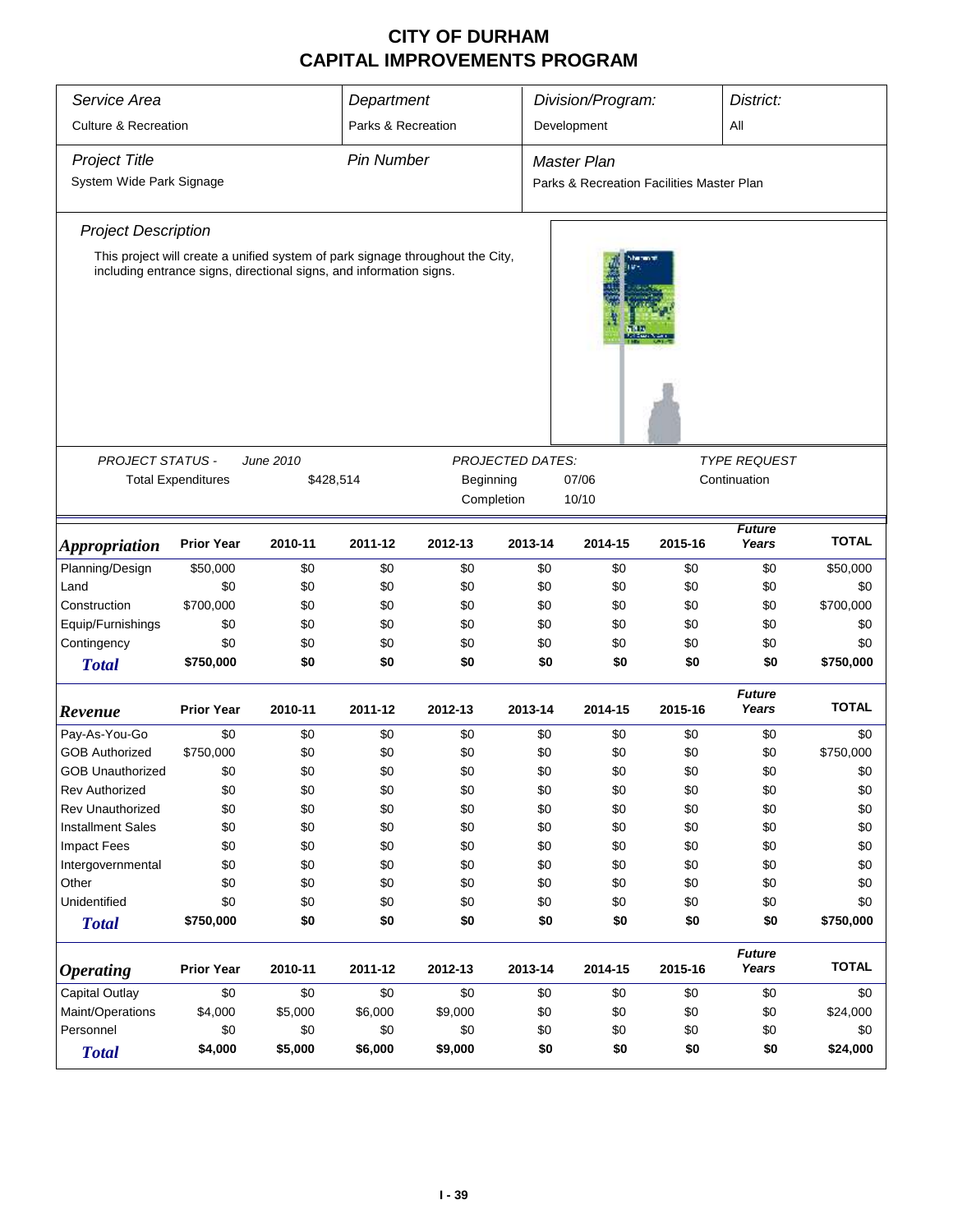| Service Area                    |                                                                             |             | Department              |            |                  | Division/Program:                     |         | District:              |              |  |  |
|---------------------------------|-----------------------------------------------------------------------------|-------------|-------------------------|------------|------------------|---------------------------------------|---------|------------------------|--------------|--|--|
| <b>Culture &amp; Recreation</b> |                                                                             |             | <b>General Services</b> |            |                  | Development                           |         | All                    |              |  |  |
| <b>Project Title</b>            |                                                                             |             | <b>Pin Number</b>       |            |                  | <b>Master Plan</b>                    |         |                        |              |  |  |
| <b>Third Fork Creek Trail</b>   |                                                                             |             | 0820-14-33-0394         |            |                  | Durham Trails & Greenways Master Plan |         |                        |              |  |  |
| <b>Project Description</b>      |                                                                             |             |                         |            |                  |                                       |         |                        |              |  |  |
|                                 | This project continues greenway development authorized through earlier      |             |                         |            |                  |                                       |         |                        |              |  |  |
| and Greenways)                  | funding and currently in design or under construction. (formerly Open Space |             |                         |            |                  |                                       |         |                        |              |  |  |
| PROJECT STATUS -                |                                                                             | June 2010   |                         |            | PROJECTED DATES: |                                       |         | <b>TYPE REQUEST</b>    |              |  |  |
|                                 | <b>Total Expenditures</b>                                                   | \$5,773,609 |                         | Beginning  |                  | 07/04                                 |         | Continuation           |              |  |  |
|                                 |                                                                             |             |                         | Completion |                  | 12/11                                 |         |                        |              |  |  |
| <i><b>Appropriation</b></i>     | <b>Prior Year</b>                                                           | 2010-11     | 2011-12                 | 2012-13    | 2013-14          | 2014-15                               | 2015-16 | <b>Future</b><br>Years | <b>TOTAL</b> |  |  |
| Planning/Design                 | \$373,585                                                                   | \$0         | \$0                     | \$0        | \$0              | \$0                                   | \$0     | \$0                    | \$373,585    |  |  |
| Land                            | \$665,255                                                                   | \$0         | \$0                     | \$0        | \$0              | \$0                                   | \$0     | \$0                    | \$665,255    |  |  |
| Construction                    | \$5,136,940                                                                 | \$0         | \$0                     | \$0        | \$0              | \$0                                   | \$0     | \$0                    | \$5,136,940  |  |  |
| Equip/Furnishings               | \$3,342                                                                     | \$0         | \$0                     | \$0        | \$0              | \$0                                   | \$0     | \$0                    | \$3,342      |  |  |
| Contingency                     | \$79,676                                                                    | \$0         | \$0                     | \$0        | \$0              | \$0                                   | \$0     | \$0                    | \$79,676     |  |  |
| <b>Total</b>                    | \$6,258,798                                                                 | \$0         | \$0                     | \$0        | \$0              | \$0                                   | \$0     | \$0                    | \$6,258,798  |  |  |
| Revenue                         | <b>Prior Year</b>                                                           | 2010-11     | 2011-12                 | 2012-13    | 2013-14          | 2014-15                               | 2015-16 | <b>Future</b><br>Years | <b>TOTAL</b> |  |  |
| Pay-As-You-Go                   | \$222,404                                                                   | \$0         | \$0                     | \$0        | \$0              | \$0                                   | \$0     | \$0                    | \$222,404    |  |  |
| <b>GOB Authorized</b>           | \$3,348,942                                                                 | \$0         | \$0                     | \$0        | \$0              | \$0                                   | \$0     | \$0                    | \$3,348,942  |  |  |
| <b>GOB Unauthorized</b>         | \$0                                                                         | \$0         | \$0                     | \$0        | \$0              | \$0                                   | \$0     | \$0                    | \$0          |  |  |
| <b>Rev Authorized</b>           | \$0                                                                         | \$0         | \$0                     | \$0        | \$0              | \$0                                   | \$0     | \$0                    | \$0          |  |  |
| Rev Unauthorized                | \$0                                                                         | \$0         | \$0                     | \$0        | \$0              | \$0                                   | \$0     | \$0                    | \$0          |  |  |
| <b>Installment Sales</b>        | \$0                                                                         | \$0         | \$0                     | \$0        | \$0              | \$0                                   | \$0     | \$0                    | \$0          |  |  |
| <b>Impact Fees</b>              | \$2,634,425                                                                 | \$0         | \$0                     | \$0        | \$0              | \$0                                   | \$0     | \$0                    | \$2,634,425  |  |  |
| Intergovernmental               | \$53,027                                                                    | \$0         | \$0                     | \$0        | \$0              | \$0                                   | \$0     | \$0                    | \$53,027     |  |  |
| Other                           | \$0                                                                         | \$0         | \$0                     | \$0        | \$0              | \$0                                   | \$0     | \$0                    | \$0          |  |  |
| Unidentified                    | \$0                                                                         | \$0         | \$0                     | \$0        | \$0              | \$0                                   | \$0     | \$0                    | \$0          |  |  |
| <b>Total</b>                    | \$6,258,798                                                                 | \$0         | \$0                     | \$0        | \$0              | \$0                                   | \$0     | \$0                    | \$6,258,798  |  |  |
| <i><b>Operating</b></i>         | <b>Prior Year</b>                                                           | 2010-11     | 2011-12                 | 2012-13    | 2013-14          | 2014-15                               | 2015-16 | <b>Future</b><br>Years | <b>TOTAL</b> |  |  |
| <b>Capital Outlay</b>           | \$0                                                                         | \$0         | \$0                     | \$0        | \$0              | \$0                                   | \$0     | \$0                    | \$0          |  |  |
| Maint/Operations                | \$25,000                                                                    | \$0         | \$0                     | \$0        | \$0              | \$0                                   | \$0     | \$0                    | \$25,000     |  |  |
| Personnel                       | \$0                                                                         | \$0         | \$0                     | \$0        | \$0              | \$0                                   | \$0     | \$0                    | \$0          |  |  |
| <b>Total</b>                    | \$25,000                                                                    | \$0         | \$0                     | \$0        | \$0              | \$0                                   | \$0     | \$0                    | \$25,000     |  |  |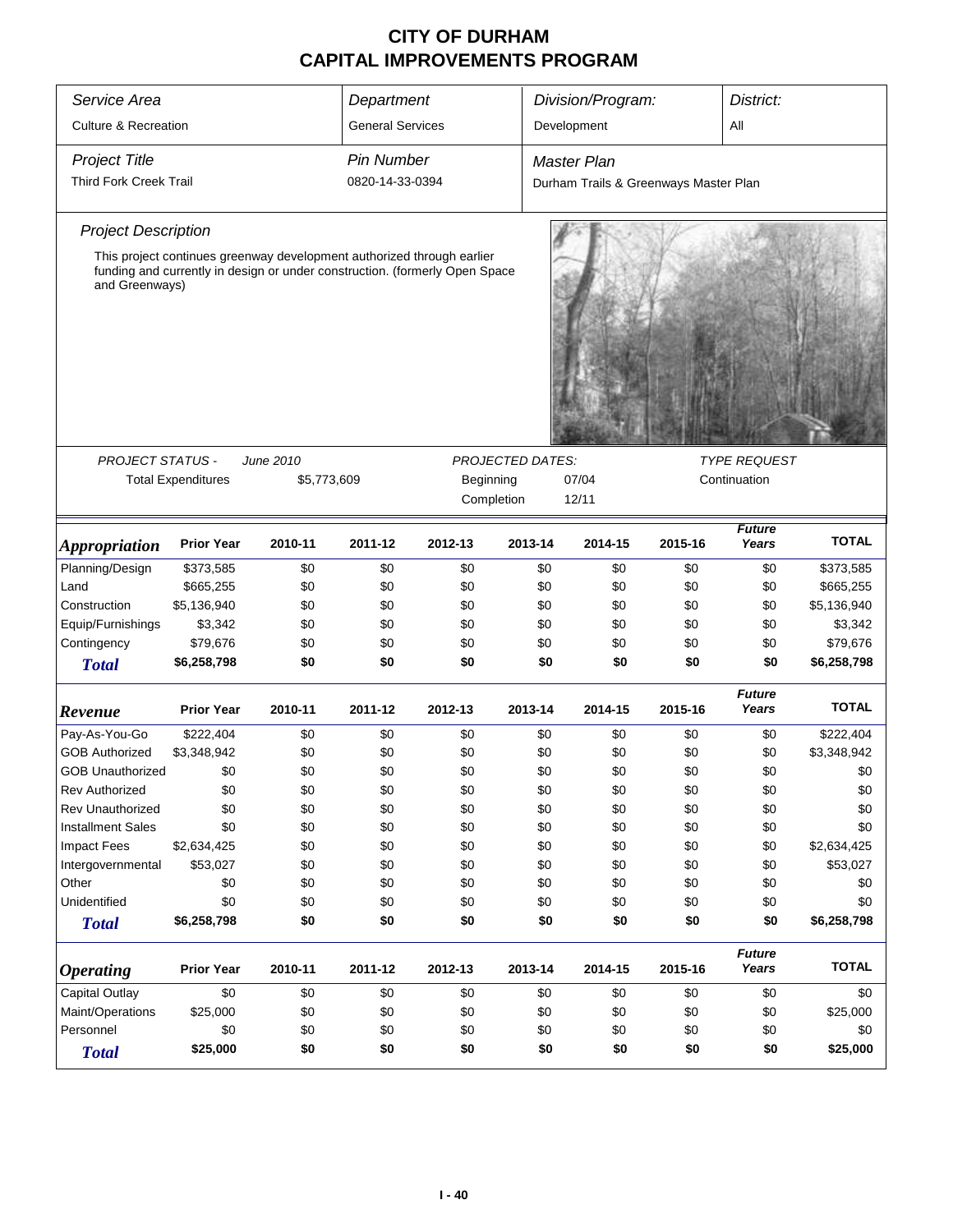| Service Area                    |                           | Department                                                                   |                         |                                           | Division/Program:       |                                      | District: |                        |              |
|---------------------------------|---------------------------|------------------------------------------------------------------------------|-------------------------|-------------------------------------------|-------------------------|--------------------------------------|-----------|------------------------|--------------|
| <b>Culture &amp; Recreation</b> |                           |                                                                              | <b>General Services</b> |                                           |                         |                                      |           | 1                      |              |
| <b>Project Title</b>            |                           |                                                                              | <b>Pin Number</b>       |                                           |                         | <b>Master Plan</b>                   |           |                        |              |
| Twin Lakes Park Upgrade         |                           |                                                                              | 0841-02-87-0651         |                                           |                         | <b>Facility Condition Assessment</b> |           |                        |              |
| <b>Project Description</b>      |                           |                                                                              |                         |                                           |                         |                                      |           |                        |              |
|                                 |                           | This project upgrades Twin Lakes Park, including sidewalk replacement, entry |                         |                                           |                         |                                      |           |                        |              |
|                                 |                           | drive and parking lot upgrades, and playground safety surface installation.  |                         |                                           |                         |                                      |           |                        |              |
|                                 |                           |                                                                              |                         |                                           |                         |                                      |           |                        |              |
| <b>PROJECT STATUS -</b>         |                           | June 2010                                                                    |                         |                                           | <b>PROJECTED DATES:</b> |                                      |           | <b>TYPE REQUEST</b>    |              |
|                                 | <b>Total Expenditures</b> | \$89,484                                                                     |                         | 07/06<br>Beginning<br>Completion<br>07/11 |                         |                                      |           | Continuation           |              |
|                                 |                           |                                                                              |                         |                                           |                         |                                      |           |                        |              |
| <b>Appropriation</b>            | <b>Prior Year</b>         | 2010-11                                                                      | 2011-12                 | 2012-13                                   | 2013-14                 | 2014-15                              | 2015-16   | <b>Future</b><br>Years | <b>TOTAL</b> |
| Planning/Design                 | \$46,199                  | \$0                                                                          | \$0                     | \$0                                       | \$0                     | \$0                                  | \$0       | \$0                    | \$46,199     |
| Land                            | \$0                       | \$0                                                                          | \$0                     | \$0                                       | \$0                     | \$0                                  | \$0       | \$0                    | \$0          |
| Construction                    | \$153,628                 | \$0                                                                          | \$0                     | \$0                                       | \$0                     | \$0                                  | \$0       | \$0                    | \$153,628    |
| Equip/Furnishings               | \$0                       | \$0                                                                          | \$0                     | \$0                                       | \$0                     | \$0                                  | \$0       | \$0                    | \$0          |
| Contingency                     | \$40,173                  | \$0                                                                          | \$0                     | \$0                                       | \$0                     | \$0                                  | \$0       | \$0                    | \$40,173     |
| <b>Total</b>                    | \$240,000                 | \$0                                                                          | \$0                     | \$0                                       | \$0                     | \$0                                  | \$0       | \$0                    | \$240,000    |
| Revenue                         | <b>Prior Year</b>         | 2010-11                                                                      | 2011-12                 | 2012-13                                   | 2013-14                 | 2014-15                              | 2015-16   | <b>Future</b><br>Years | <b>TOTAL</b> |
| Pay-As-You-Go                   | \$0                       | \$0                                                                          | \$0                     | \$0                                       | \$0                     | \$0                                  | \$0       | \$0                    | \$0          |
| <b>GOB Authorized</b>           | \$240,000                 | \$0                                                                          | \$0                     | \$0                                       | \$0                     | \$0                                  | \$0       | \$0                    | \$240,000    |
| <b>GOB Unauthorized</b>         | \$0                       | \$0                                                                          | \$0                     | \$0                                       | \$0                     | \$0                                  | \$0       | \$0                    | \$0          |
| <b>Rev Authorized</b>           | \$0                       | \$0                                                                          | \$0                     | \$0                                       | \$0                     | \$0                                  | \$0       | \$0                    | \$0          |
| Rev Unauthorized                | \$0                       | \$0                                                                          | \$0                     | \$0                                       | \$0                     | \$0                                  | \$0       | \$0                    | \$0          |
| <b>Installment Sales</b>        | \$0                       | \$0                                                                          | \$0                     | \$0                                       | \$0                     | \$0                                  | \$0       | \$0                    | \$0          |
| <b>Impact Fees</b>              | \$0                       | \$0                                                                          | \$0                     | \$0                                       | \$0                     | \$0                                  | \$0       | \$0                    | \$0          |
| Intergovernmental               | \$0                       | \$0                                                                          | \$0                     | \$0                                       | \$0                     | \$0                                  | \$0       | \$0                    | \$0          |
| Unidentified                    | \$0                       | \$0                                                                          | \$0                     | \$0                                       | \$0                     | \$0                                  | \$0       | \$0                    | \$0          |
| <b>Total</b>                    | \$240,000                 | \$0                                                                          | \$0                     | \$0                                       | \$0                     | \$0                                  | \$0       | \$0                    | \$240,000    |
| <b>Operating</b>                | <b>Prior Year</b>         | 2010-11                                                                      | 2011-12                 | 2012-13                                   | 2013-14                 | 2014-15                              | 2015-16   | <b>Future</b><br>Years | <b>TOTAL</b> |
| Capital Outlay                  | \$0                       | \$0                                                                          | \$0                     | \$0                                       | \$0                     | \$0                                  | \$0       | \$0                    | \$0          |
| Maint/Operations                | \$0                       | \$0                                                                          | \$0                     | \$0                                       | \$0                     | \$0                                  | \$0       | \$0                    | \$0          |
| Personnel                       | \$0                       | \$0                                                                          | \$0                     | \$0                                       | \$0                     | \$0                                  | \$0       | \$0                    | \$0          |
| <b>Total</b>                    | \$0                       | \$0                                                                          | \$0                     | \$0                                       | \$0                     | \$0                                  | \$0       | \$0                    | \$0          |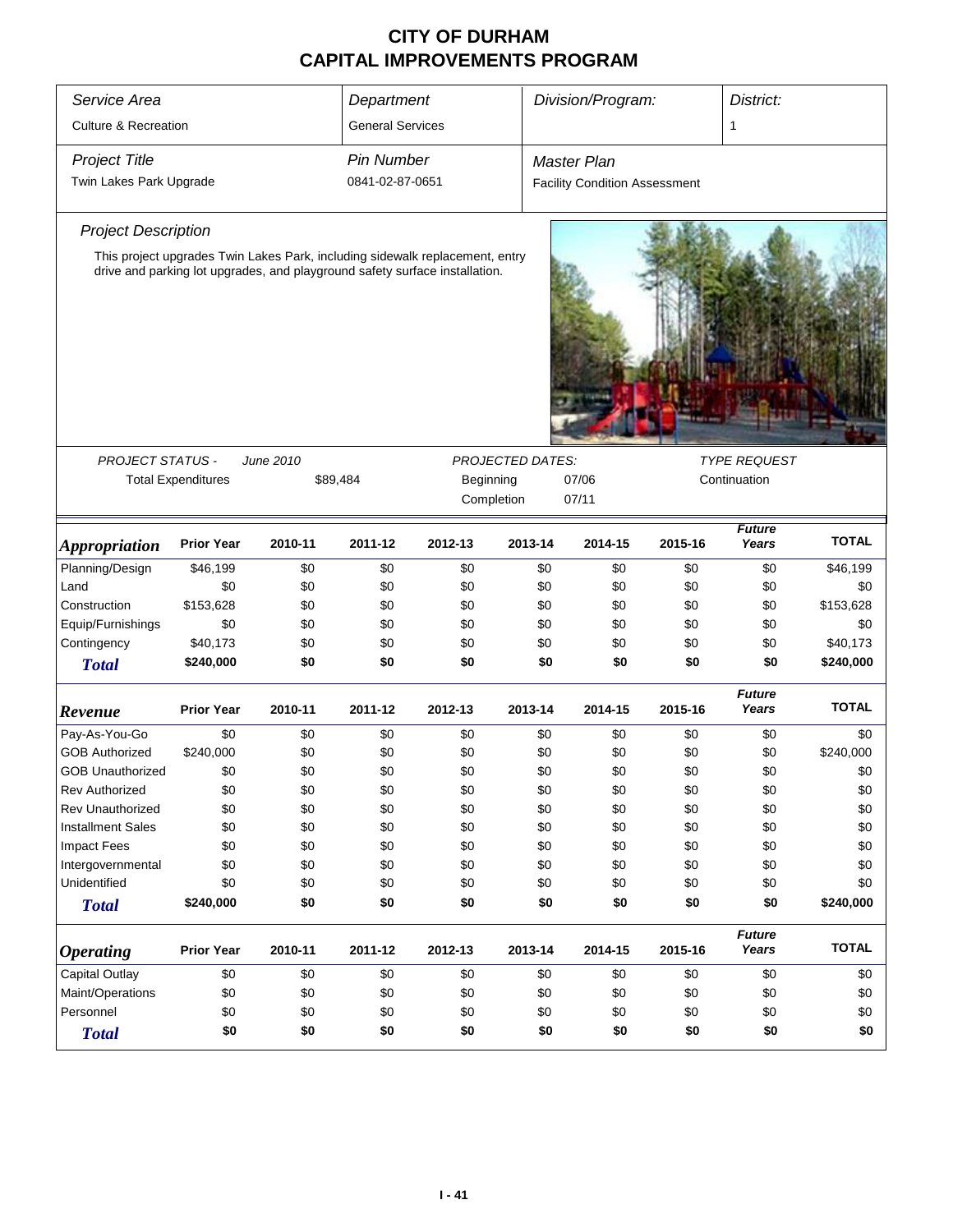| Service Area                    | Department                |           |                         |                                                                                                                                                               |                         |                    | Division/Program:<br>District: |                                      |                        |              |  |
|---------------------------------|---------------------------|-----------|-------------------------|---------------------------------------------------------------------------------------------------------------------------------------------------------------|-------------------------|--------------------|--------------------------------|--------------------------------------|------------------------|--------------|--|
| <b>Culture &amp; Recreation</b> |                           |           | <b>General Services</b> |                                                                                                                                                               |                         |                    |                                |                                      | $\overline{2}$         |              |  |
| <b>Project Title</b>            |                           |           | <b>Pin Number</b>       |                                                                                                                                                               |                         | <b>Master Plan</b> |                                |                                      |                        |              |  |
| Valley Springs Park Update      |                           |           |                         |                                                                                                                                                               |                         |                    |                                | <b>Facility Condition Assessment</b> |                        |              |  |
|                                 |                           |           |                         |                                                                                                                                                               |                         |                    |                                |                                      |                        |              |  |
| <b>Project Description</b>      |                           |           |                         |                                                                                                                                                               |                         |                    |                                |                                      |                        |              |  |
| of playground surfacing.        |                           |           |                         | This park upgrade project includes repairs to concession and restroom, fence<br>replacement, parking lot resurfacing, playground replacement and installation |                         |                    |                                |                                      |                        |              |  |
|                                 |                           |           |                         |                                                                                                                                                               |                         |                    |                                |                                      |                        |              |  |
| PROJECT STATUS -                |                           | June 2010 |                         |                                                                                                                                                               | <b>PROJECTED DATES:</b> |                    |                                |                                      | <b>TYPE REQUEST</b>    |              |  |
|                                 | <b>Total Expenditures</b> |           | \$0                     | Beginning                                                                                                                                                     |                         | 07/10              |                                | New                                  |                        |              |  |
|                                 |                           |           |                         | Completion                                                                                                                                                    |                         | 08/11              |                                |                                      |                        |              |  |
| <b>Appropriation</b>            | <b>Prior Year</b>         | 2010-11   | 2011-12                 | 2012-13                                                                                                                                                       | 2013-14                 |                    | 2014-15                        | 2015-16                              | <b>Future</b><br>Years | <b>TOTAL</b> |  |
| Planning/Design                 | \$0                       | \$0       | \$0                     | \$0                                                                                                                                                           |                         | \$0                | \$0                            | \$88,029                             | \$0                    | \$88,029     |  |
| Land                            | \$0                       | \$0       | \$0                     | \$0                                                                                                                                                           |                         | \$0                | \$0                            | \$0                                  | \$0                    | \$0          |  |
| Construction                    | \$0                       | \$0       | \$0                     | \$0                                                                                                                                                           |                         | \$0                | \$0                            | \$199,500                            | \$0                    | \$199,500    |  |
| Equip/Furnishings               | \$0                       | \$0       | \$0                     | \$0                                                                                                                                                           |                         | \$0                | \$0                            | \$0                                  | \$0                    | \$0          |  |
| Contingency                     | \$0                       | \$0       | \$0                     | \$0                                                                                                                                                           |                         | \$0                | \$0                            | \$19,950                             | \$0                    | \$19,950     |  |
| <b>Total</b>                    | \$0                       | \$0       | \$0                     | \$0                                                                                                                                                           |                         | \$0                | \$0                            | \$307,479                            | \$0                    | \$307,479    |  |
| Revenue                         | <b>Prior Year</b>         | 2010-11   | 2011-12                 | 2012-13                                                                                                                                                       | 2013-14                 |                    | 2014-15                        | 2015-16                              | <b>Future</b><br>Years | <b>TOTAL</b> |  |
| Pay-As-You-Go                   | \$0                       | \$0       | \$0                     | \$0                                                                                                                                                           |                         | \$0                | \$0                            | \$0                                  | \$0                    | \$0          |  |
| <b>GOB Authorized</b>           | \$0                       | \$0       | \$0                     | \$0                                                                                                                                                           |                         | \$0                | \$0                            | \$0                                  | \$0                    | \$0          |  |
| <b>GOB Unauthorized</b>         | \$0                       | \$0       | \$0                     | \$0                                                                                                                                                           |                         | \$0                | \$0                            | \$0                                  | \$0                    | \$0          |  |
| <b>Rev Authorized</b>           | \$0                       | \$0       | \$0                     | \$0                                                                                                                                                           |                         | \$0                | \$0                            | \$0                                  | \$0                    | \$0          |  |
| Rev Unauthorized                | \$0                       | \$0       | \$0                     | \$0                                                                                                                                                           |                         | \$0                | \$0                            | \$0                                  | \$0                    | \$0          |  |
| <b>Installment Sales</b>        | \$0                       | \$0       | \$0                     | \$0                                                                                                                                                           |                         | \$0                | \$0                            | \$0                                  | \$0                    | \$0          |  |
| <b>Impact Fees</b>              | \$0                       | \$0       | \$0                     | \$0                                                                                                                                                           |                         | \$0                | \$0                            | \$0                                  | \$0                    | \$0          |  |
| Intergovernmental               | \$0                       | \$0       | \$0                     | \$0                                                                                                                                                           |                         | \$0                | \$0                            | \$0                                  | \$0                    | \$0          |  |
| Other                           | \$0                       | \$0       | \$0                     | \$0                                                                                                                                                           |                         | \$0                | \$0                            | \$0                                  | \$0                    | \$0          |  |
| Unidentified                    | \$0                       | \$0       | \$0                     | \$0                                                                                                                                                           |                         | \$0                | \$0                            | \$307,479                            | \$0                    | \$307,479    |  |
| <b>Total</b>                    | \$0                       | \$0       | \$0                     | \$0                                                                                                                                                           |                         | \$0                | \$0                            | \$307,479                            | \$0                    | \$307,479    |  |
| <b>Operating</b>                | <b>Prior Year</b>         | 2010-11   | 2011-12                 | 2012-13                                                                                                                                                       | 2013-14                 |                    | 2014-15                        | 2015-16                              | <b>Future</b><br>Years | <b>TOTAL</b> |  |
| <b>Capital Outlay</b>           | \$0                       | \$0       | \$0                     | \$0                                                                                                                                                           |                         | \$0                | \$0                            | \$0                                  | \$0                    | \$0          |  |
| Maint/Operations                | \$0                       | \$0       | \$0                     | \$0                                                                                                                                                           |                         | \$0                | \$0                            | \$0                                  | \$0                    | \$0          |  |
| Personnel                       | \$0                       | \$0       | \$0                     | \$0                                                                                                                                                           |                         | \$0                | \$0                            | \$0                                  | \$0                    | \$0          |  |
| <b>Total</b>                    | \$0                       | \$0       | \$0                     | \$0                                                                                                                                                           |                         | \$0                | \$0                            | \$0                                  | \$0                    | \$0          |  |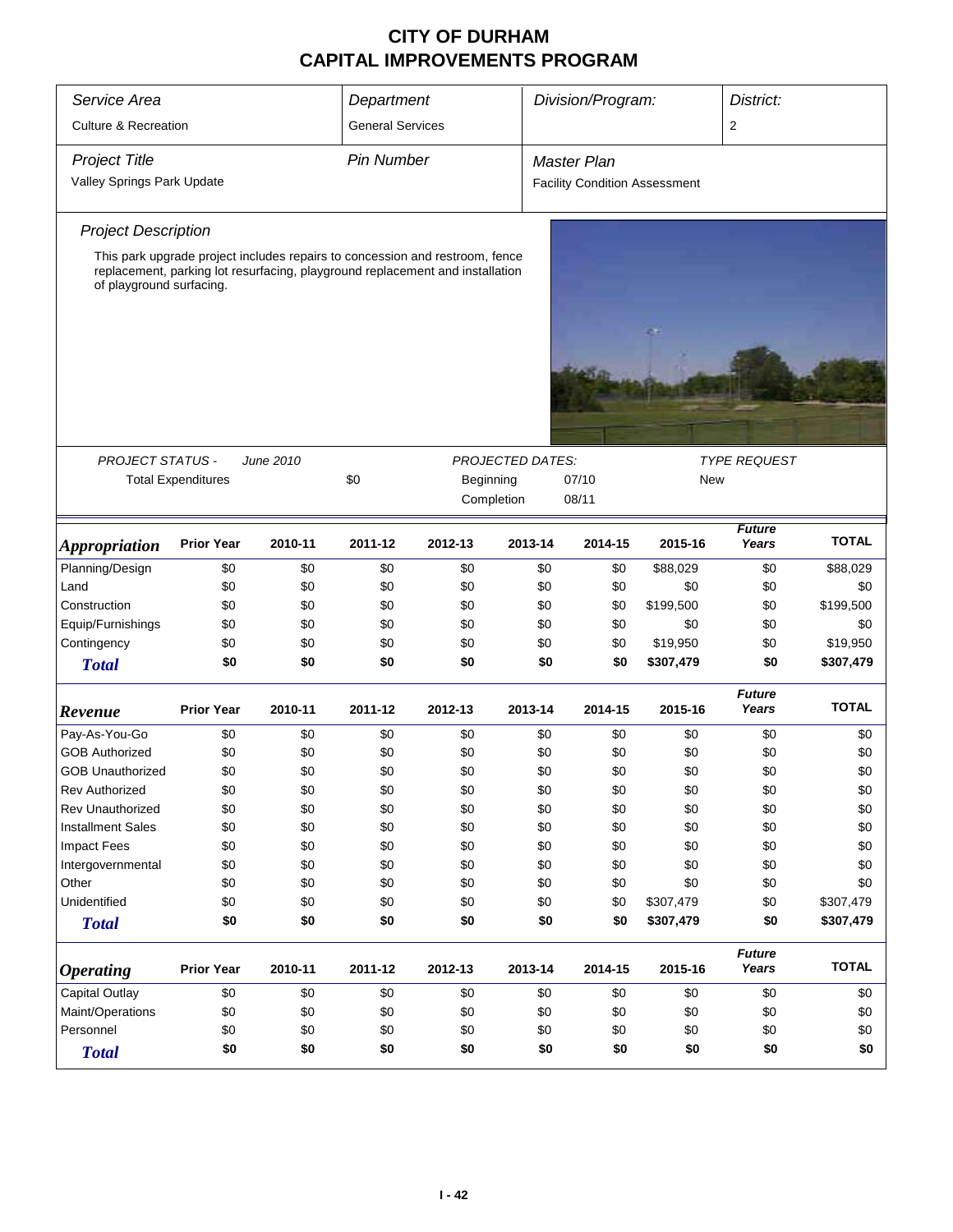| Service Area                      |                           |             | Department              |                                                                                                                                                                   |                                       | Division/Program:  |         | District:                           |              |
|-----------------------------------|---------------------------|-------------|-------------------------|-------------------------------------------------------------------------------------------------------------------------------------------------------------------|---------------------------------------|--------------------|---------|-------------------------------------|--------------|
| <b>Culture &amp; Recreation</b>   |                           |             | <b>General Services</b> |                                                                                                                                                                   |                                       | Development        |         | 2                                   |              |
| <b>Project Title</b>              |                           |             | <b>Pin Number</b>       |                                                                                                                                                                   |                                       | <b>Master Plan</b> |         |                                     |              |
| <b>Walltown Recreation Center</b> |                           |             | 0822-11-55-3847         |                                                                                                                                                                   |                                       |                    |         |                                     |              |
| <b>Project Description</b>        |                           |             |                         |                                                                                                                                                                   |                                       |                    |         |                                     |              |
| natatorium is also funded.        |                           |             |                         | This project will design and construct a full-service recreation center with a<br>gym at the site of the existing small center in Walltown Park. The design for a |                                       |                    |         |                                     |              |
|                                   |                           |             |                         |                                                                                                                                                                   |                                       |                    |         |                                     |              |
| <b>PROJECT STATUS -</b>           | <b>Total Expenditures</b> | June 2010   | \$8,475,166             | Beginning                                                                                                                                                         | <b>PROJECTED DATES:</b><br>Completion | 07/04<br>12/11     |         | <b>TYPE REQUEST</b><br>Continuation |              |
| <i><b>Appropriation</b></i>       | <b>Prior Year</b>         | 2010-11     | 2011-12                 | 2012-13                                                                                                                                                           | 2013-14                               | 2014-15            | 2015-16 | <b>Future</b><br>Years              | <b>TOTAL</b> |
| Planning/Design                   | \$2,075,000               | \$0         | \$0                     | \$0                                                                                                                                                               | \$0                                   | \$0                | \$0     | \$0                                 | \$2,075,000  |
| Land                              | \$0                       | \$0         | \$0                     | \$0                                                                                                                                                               | \$0                                   | \$0                | \$0     | \$0                                 | \$0          |
| Construction                      | \$7,674,392               | \$0         | \$0                     | \$0                                                                                                                                                               | \$0                                   | \$0                | \$0     | \$0                                 | \$7,674,392  |
| Equip/Furnishings                 | \$0                       | \$0         | \$0                     | \$0                                                                                                                                                               | \$0                                   | \$0                | \$0     | \$0                                 | \$0          |
| Contingency                       | \$0                       | \$0         | \$0                     | \$0                                                                                                                                                               | \$0                                   | \$0                | \$0     | \$0                                 | \$0          |
| <b>Total</b>                      | \$9,749,392               | \$0         | \$0                     | \$0                                                                                                                                                               | \$0                                   | \$0                | \$0     | \$0                                 | \$9,749,392  |
| Revenue                           | <b>Prior Year</b>         | 2010-11     | 2011-12                 | 2012-13                                                                                                                                                           | 2013-14                               | 2014-15            | 2015-16 | <b>Future</b><br>Years              | <b>TOTAL</b> |
| Pay-As-You-Go                     | \$1,000,000               | \$0         | \$0                     | \$0                                                                                                                                                               | \$0                                   | \$0                | \$0     | \$0                                 | \$1,000,000  |
| <b>GOB Authorized</b>             | \$8,382,000               | \$0         | \$0                     | \$0                                                                                                                                                               | \$0                                   | \$0                | \$0     | \$0                                 | \$8,382,000  |
| <b>GOB Unauthorized</b>           | \$0                       | \$0         | \$0                     | \$0                                                                                                                                                               | \$0                                   | \$0                | \$0     | \$0                                 | \$0          |
| <b>Rev Authorized</b>             | \$0                       | \$0         | \$0                     | \$0                                                                                                                                                               | \$0                                   | \$0                | \$0     | \$0                                 | \$0          |
| Rev Unauthorized                  | \$0                       | \$0         | \$0                     | \$0                                                                                                                                                               | \$0                                   | \$0                | \$0     | \$0                                 | \$0          |
| <b>Installment Sales</b>          | \$0                       | \$0         | \$0                     | \$0                                                                                                                                                               | \$0                                   | \$0                | \$0     | \$0                                 | \$0          |
| <b>Impact Fees</b>                | \$367,392                 | \$0         | \$0                     | \$0                                                                                                                                                               | \$0                                   | \$0                | \$0     | \$0                                 | \$367,392    |
| Intergovernmental                 | \$0                       | \$0         | \$0                     | \$0                                                                                                                                                               | \$0                                   | \$0                | \$0     | \$0                                 | \$0          |
| Other                             | \$0                       | \$0         | \$0                     | \$0                                                                                                                                                               | \$0                                   | \$0                | \$0     | \$0                                 | \$0          |
| Unidentified                      | \$0                       | \$0         | \$0                     | \$0                                                                                                                                                               | \$0                                   | \$0                | \$0     | \$0                                 | \$0          |
| <b>Total</b>                      | \$9,749,392               | \$0         | \$0                     | \$0                                                                                                                                                               | \$0                                   | \$0                | \$0     | \$0                                 | \$9,749,392  |
| <b>Operating</b>                  | <b>Prior Year</b>         | 2010-11     | 2011-12                 | 2012-13                                                                                                                                                           | 2013-14                               | 2014-15            | 2015-16 | <b>Future</b><br>Years              | <b>TOTAL</b> |
| Capital Outlay                    | \$110,000                 | \$120,000   | \$200,000               | \$175,000                                                                                                                                                         | \$0                                   | \$0                | \$0     | \$0                                 | \$605,000    |
| Maint/Operations                  | \$380,000                 | \$390,000   | \$400,000               | \$430,000                                                                                                                                                         | \$0                                   | \$0                | \$0     | \$0                                 | \$1,600,000  |
| Personnel                         | \$520,000                 | \$520,000   | \$560,000               | \$620,000                                                                                                                                                         | \$0                                   | \$0                | \$0     | \$0                                 | \$2,220,000  |
| <b>Total</b>                      | \$1,010,000               | \$1,030,000 | \$1,160,000             | \$1,225,000                                                                                                                                                       | \$0                                   | \$0                | \$0     | \$0                                 | \$4,425,000  |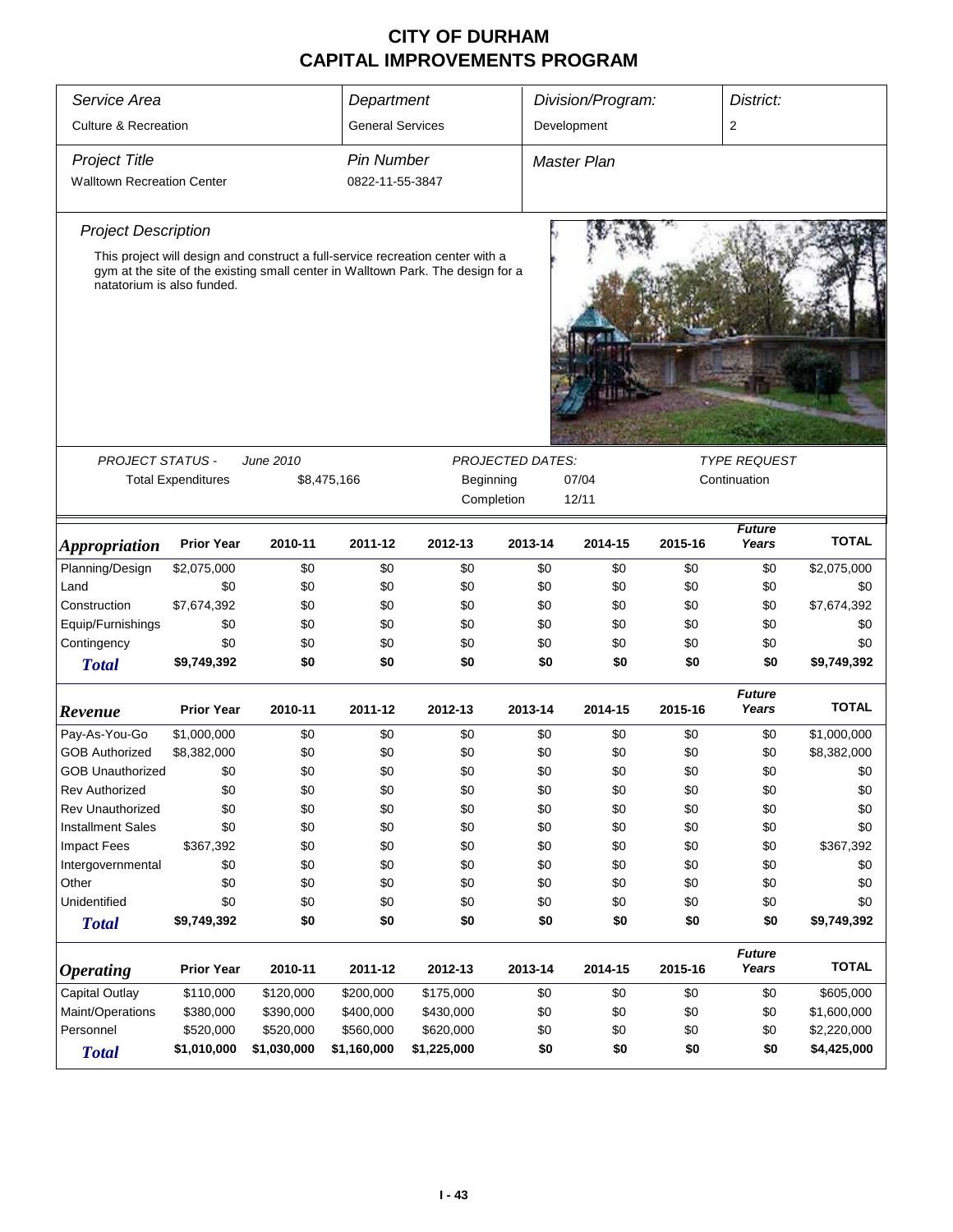| Service Area                          |                                                                                                                                                                                                                                           |           | Department              |                                  |                         | Division/Program:                         |         | District:                           |              |
|---------------------------------------|-------------------------------------------------------------------------------------------------------------------------------------------------------------------------------------------------------------------------------------------|-----------|-------------------------|----------------------------------|-------------------------|-------------------------------------------|---------|-------------------------------------|--------------|
| <b>Culture &amp; Recreation</b>       |                                                                                                                                                                                                                                           |           | <b>General Services</b> |                                  |                         | Development                               |         | 4                                   |              |
| <b>Project Title</b>                  |                                                                                                                                                                                                                                           |           | <b>Pin Number</b>       |                                  |                         | <b>Master Plan</b>                        |         |                                     |              |
| Weaver Street Center and Park Upgrade |                                                                                                                                                                                                                                           |           | 0820-11-56-3011         |                                  |                         | Parks & Recreation Facilities Master Plan |         |                                     |              |
| <b>Project Description</b>            |                                                                                                                                                                                                                                           |           |                         |                                  |                         |                                           |         |                                     |              |
| improvments.                          | This project will renovate Weaver Street Center and associated athletic field to<br>meet level-of-service and safety standards. Additional funding would provide<br>repairs to existing playground equipment, safety surface and sidewalk |           |                         |                                  |                         |                                           |         |                                     |              |
|                                       |                                                                                                                                                                                                                                           |           |                         |                                  |                         |                                           |         |                                     |              |
| <b>PROJECT STATUS -</b>               |                                                                                                                                                                                                                                           | June 2010 |                         |                                  | <b>PROJECTED DATES:</b> |                                           |         | <b>TYPE REQUEST</b><br>Continuation |              |
|                                       | <b>Total Expenditures</b>                                                                                                                                                                                                                 |           | \$455,112               | Beginning<br>07/05<br>Completion |                         |                                           |         |                                     |              |
|                                       |                                                                                                                                                                                                                                           |           |                         |                                  |                         | 12/11                                     |         |                                     |              |
| <i><b>Appropriation</b></i>           | <b>Prior Year</b>                                                                                                                                                                                                                         | 2010-11   | 2011-12                 | 2012-13                          | 2013-14                 | 2014-15                                   | 2015-16 | <b>Future</b><br>Years              | <b>TOTAL</b> |
| Planning/Design                       | \$76,000                                                                                                                                                                                                                                  | \$0       | \$0                     | \$0                              | \$46,123                | \$0                                       | \$0     | \$0                                 | \$122,123    |
| Land                                  | \$0                                                                                                                                                                                                                                       | \$0       | \$0                     | \$0                              | \$0                     | \$0                                       | \$0     | \$0                                 | \$0          |
| Construction                          | \$549,843                                                                                                                                                                                                                                 | \$0       | \$0                     | \$0                              | \$100,000               | \$0                                       | \$0     | \$0                                 | \$649,843    |
| Equip/Furnishings                     | \$0                                                                                                                                                                                                                                       | \$0       | \$0                     | \$0                              | \$0                     | \$0                                       | \$0     | \$0                                 | \$0          |
| Contingency                           | \$0                                                                                                                                                                                                                                       | \$0       | \$0                     | \$0                              | \$10,000                | \$0                                       | \$0     | \$0                                 | \$10,000     |
| <b>Total</b>                          | \$625,843                                                                                                                                                                                                                                 | \$0       | \$0                     | \$0                              | \$156,123               | \$0                                       | \$0     | \$0                                 | \$781,966    |
| Revenue                               | <b>Prior Year</b>                                                                                                                                                                                                                         | 2010-11   | 2011-12                 | 2012-13                          | 2013-14                 | 2014-15                                   | 2015-16 | <b>Future</b><br>Years              | <b>TOTAL</b> |
| Pay-As-You-Go                         | \$0                                                                                                                                                                                                                                       | \$0       | \$0                     | \$0                              | \$0                     | \$0                                       | \$0     | \$0                                 | \$0          |
| <b>GOB Authorized</b>                 | \$467,000                                                                                                                                                                                                                                 | \$0       | \$0                     | \$0                              | \$0                     | \$0                                       | \$0     | \$0                                 | \$467,000    |
| <b>GOB Unauthorized</b>               | \$0                                                                                                                                                                                                                                       | \$0       | \$0                     | \$0                              | \$0                     | \$0                                       | \$0     | \$0                                 | \$0          |
| <b>Rev Authorized</b>                 | \$0                                                                                                                                                                                                                                       | \$0       | \$0                     | \$0                              | \$0                     | \$0                                       | \$0     | \$0                                 | \$0          |
| <b>Rev Unauthorized</b>               | \$0                                                                                                                                                                                                                                       | \$0       | \$0                     | \$0                              | \$0                     | \$0                                       | \$0     | \$0                                 | \$0          |
| <b>Installment Sales</b>              | \$0                                                                                                                                                                                                                                       | \$0       | \$0                     | \$0                              | \$0                     | \$0                                       | \$0     | \$0                                 | \$0          |
| <b>Impact Fees</b>                    | \$158,843                                                                                                                                                                                                                                 | \$0       | \$0                     | \$0                              | \$0                     | \$0                                       | \$0     | \$0                                 | \$158,843    |
| Intergovernmental                     | \$0                                                                                                                                                                                                                                       | \$0       | \$0                     | \$0                              | \$0                     | \$0                                       | \$0     | \$0                                 | \$0          |
| Other                                 | \$0                                                                                                                                                                                                                                       | \$0       | \$0                     | \$0                              | \$0                     | \$0                                       | \$0     | \$0                                 | \$0          |
| Unidentified                          | \$0                                                                                                                                                                                                                                       | \$0       | \$0                     | \$0                              | \$156,123               | \$0                                       | \$0     | \$0                                 | \$156,123    |
| <b>Total</b>                          | \$625,843                                                                                                                                                                                                                                 | \$0       | \$0                     | \$0                              | \$156,123               | \$0                                       | \$0     | \$0                                 | \$781,966    |
| <b>Operating</b>                      | <b>Prior Year</b>                                                                                                                                                                                                                         | 2010-11   | 2011-12                 | 2012-13                          | 2013-14                 | 2014-15                                   | 2015-16 | <b>Future</b><br>Years              | <b>TOTAL</b> |
| Capital Outlay                        | \$0                                                                                                                                                                                                                                       | \$0       | \$0                     | \$0                              | \$0                     | \$0                                       | \$0     | \$0                                 | \$0          |
| Maint/Operations                      | \$0                                                                                                                                                                                                                                       | \$0       | \$0                     | \$0                              | \$0                     | \$0                                       | \$0     | \$0                                 | \$0          |
| Personnel                             | \$0                                                                                                                                                                                                                                       | \$0       | \$0                     | \$0                              | \$0                     | \$0                                       | \$0     | \$0                                 | \$0          |
| <b>Total</b>                          | \$0                                                                                                                                                                                                                                       | \$0       | \$0                     | \$0                              | \$0                     | \$0                                       | \$0     | \$0                                 | \$0          |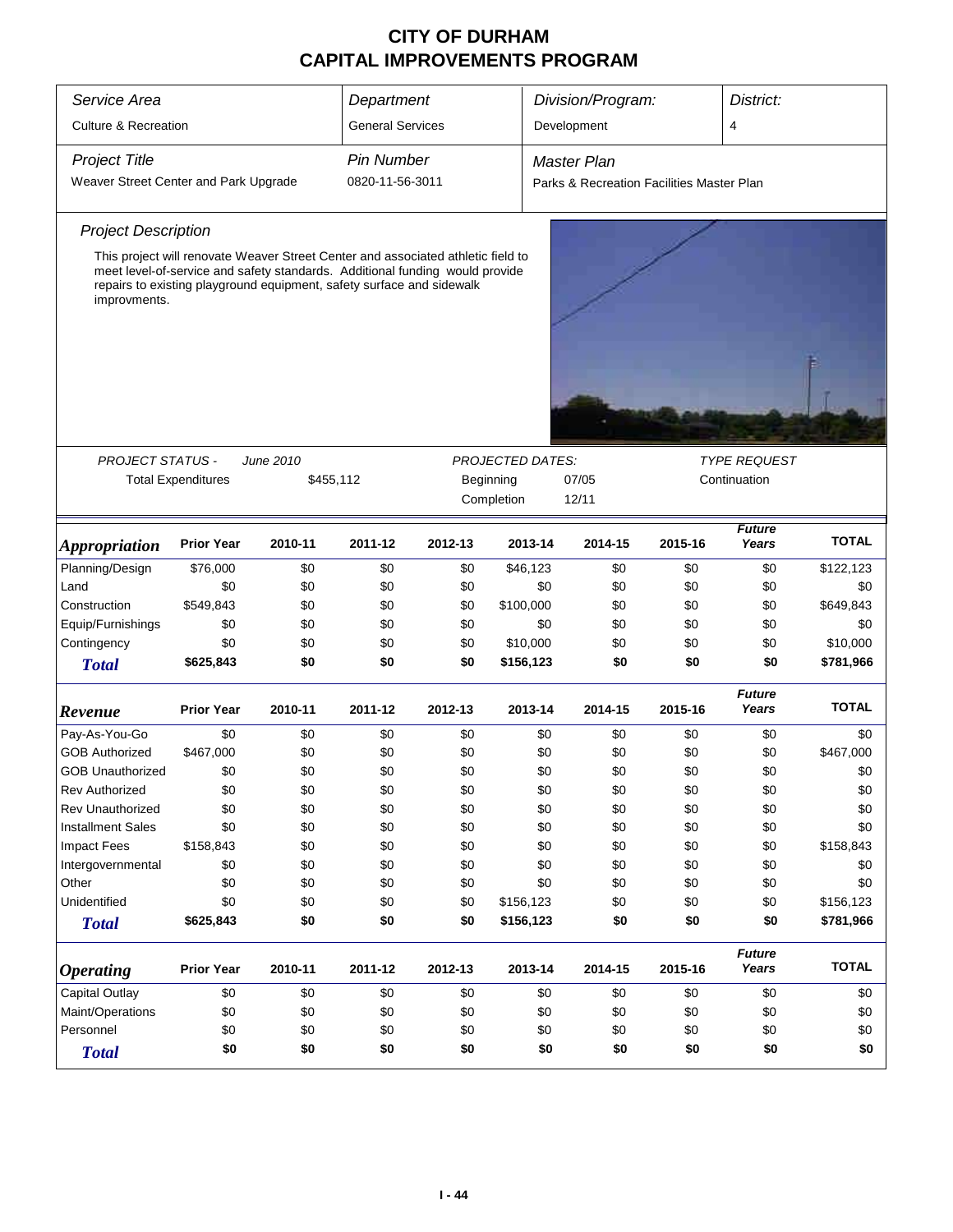| Division/Program:<br>District:<br>Service Area<br>Department<br><b>Culture &amp; Recreation</b><br><b>General Services</b><br>$\overline{2}$<br><b>Project Title</b><br><b>Pin Number</b><br><b>Master Plan</b><br>West Point on the Eno<br>0824-04-63-9870<br><b>Facility Condition Assessment</b> |              |
|-----------------------------------------------------------------------------------------------------------------------------------------------------------------------------------------------------------------------------------------------------------------------------------------------------|--------------|
|                                                                                                                                                                                                                                                                                                     |              |
|                                                                                                                                                                                                                                                                                                     |              |
|                                                                                                                                                                                                                                                                                                     |              |
|                                                                                                                                                                                                                                                                                                     |              |
| <b>Project Description</b>                                                                                                                                                                                                                                                                          |              |
| This project upgrades West Point on the Eno, including the McCowan-                                                                                                                                                                                                                                 |              |
| Mangum House. Project repairs include asphalt parking surface, erosion and<br>drainage control, and sub-flooring, HVAC, and water infiltration in house.                                                                                                                                            |              |
|                                                                                                                                                                                                                                                                                                     |              |
|                                                                                                                                                                                                                                                                                                     |              |
|                                                                                                                                                                                                                                                                                                     |              |
|                                                                                                                                                                                                                                                                                                     |              |
| <b>MATERIALES</b>                                                                                                                                                                                                                                                                                   |              |
|                                                                                                                                                                                                                                                                                                     |              |
| <b>PROJECT STATUS -</b><br>June 2010<br><b>PROJECTED DATES:</b><br><b>TYPE REQUEST</b><br><b>Total Expenditures</b><br>\$50,971<br>Beginning<br>07/06<br>Continuation                                                                                                                               |              |
| 07/10<br>Completion                                                                                                                                                                                                                                                                                 |              |
|                                                                                                                                                                                                                                                                                                     |              |
| <b>Future</b><br>Years<br><b>Prior Year</b><br>2010-11<br>2011-12<br>2012-13<br>2013-14<br>2014-15<br>2015-16<br><i><b>Appropriation</b></i>                                                                                                                                                        | <b>TOTAL</b> |
| Planning/Design<br>\$25,480<br>\$0<br>\$0<br>\$0<br>\$0<br>\$0<br>\$0<br>\$0                                                                                                                                                                                                                        | \$25,480     |
| Land<br>\$0<br>\$0<br>\$0<br>\$0<br>\$0<br>\$0<br>\$0<br>\$0                                                                                                                                                                                                                                        | \$0          |
| Construction<br>\$243,763<br>\$0<br>\$0<br>\$0<br>\$0<br>\$0<br>\$0<br>\$0<br>\$243,763                                                                                                                                                                                                             |              |
| Equip/Furnishings<br>\$0<br>\$0<br>\$0<br>\$0<br>\$0<br>\$0<br>\$0<br>\$0                                                                                                                                                                                                                           | \$0          |
| Contingency<br>\$22,157<br>\$0<br>\$0<br>\$0<br>\$0<br>\$0<br>\$0<br>\$0                                                                                                                                                                                                                            | \$22,157     |
| \$291,400<br>\$0<br>\$0<br>\$0<br>\$0<br>\$0<br>\$0<br>\$0<br>\$291,400<br><b>Total</b>                                                                                                                                                                                                             |              |
| <b>Future</b><br><b>Prior Year</b><br>2011-12<br>2013-14<br>2015-16<br>Years<br>2010-11<br>2012-13<br>2014-15<br>Revenue                                                                                                                                                                            | <b>TOTAL</b> |
| \$0<br>Pay-As-You-Go<br>\$0<br>\$0<br>\$0<br>\$0<br>\$0<br>\$0<br>\$0                                                                                                                                                                                                                               | \$0          |
| <b>GOB Authorized</b><br>\$291,400<br>\$0<br>\$0<br>\$0<br>\$0<br>\$0<br>\$0<br>\$0<br>\$291,400                                                                                                                                                                                                    |              |
| \$0<br>\$0<br>\$0<br>\$0<br>\$0<br>\$0<br>\$0<br>\$0<br><b>GOB Unauthorized</b>                                                                                                                                                                                                                     | \$0          |
| \$0<br>\$0<br>\$0<br>\$0<br>\$0<br>\$0<br>\$0<br>\$0<br><b>Rev Authorized</b>                                                                                                                                                                                                                       | \$0          |
| <b>Rev Unauthorized</b><br>\$0<br>\$0<br>\$0<br>\$0<br>\$0<br>\$0<br>\$0<br>\$0                                                                                                                                                                                                                     | \$0          |
| <b>Installment Sales</b><br>\$0<br>\$0<br>\$0<br>\$0<br>\$0<br>\$0<br>\$0<br>\$0                                                                                                                                                                                                                    | \$0          |
| Impact Fees<br>\$0<br>\$0<br>\$0<br>\$0<br>\$0<br>\$0<br>\$0<br>\$0                                                                                                                                                                                                                                 | \$0          |
| \$0<br>Intergovernmental<br>\$0<br>\$0<br>\$0<br>\$0<br>\$0<br>\$0<br>\$0                                                                                                                                                                                                                           | \$0          |
| \$0<br>\$0<br>Other<br>\$0<br>\$0<br>\$0<br>\$0<br>\$0<br>\$0                                                                                                                                                                                                                                       | \$0          |
| Unidentified<br>\$0<br>\$0<br>\$0<br>\$0<br>\$0<br>\$0<br>\$0<br>\$0                                                                                                                                                                                                                                | \$0          |
| \$0<br>\$0<br>\$0<br>\$0<br>\$0<br>\$291,400<br>\$0<br>\$0<br>\$291,400<br><b>Total</b>                                                                                                                                                                                                             |              |
| <b>Future</b><br><b>Prior Year</b><br>Years<br>2010-11<br>2011-12<br>2012-13<br>2013-14<br>2014-15<br>2015-16<br><b>Operating</b>                                                                                                                                                                   | <b>TOTAL</b> |
| <b>Capital Outlay</b><br>\$0<br>\$0<br>\$0<br>\$0<br>\$0<br>\$0<br>\$0<br>\$0                                                                                                                                                                                                                       | \$0          |
| Maint/Operations<br>\$0<br>\$0<br>\$0<br>\$0<br>\$0<br>\$0<br>\$0<br>\$0                                                                                                                                                                                                                            | \$0          |
| Personnel<br>\$0<br>\$0<br>\$0<br>\$0<br>\$0<br>\$0<br>\$0<br>\$0                                                                                                                                                                                                                                   | \$0          |
| \$0<br>\$0<br>\$0<br>\$0<br>\$0<br>\$0<br>\$0<br>\$0<br><b>Total</b>                                                                                                                                                                                                                                | \$0          |